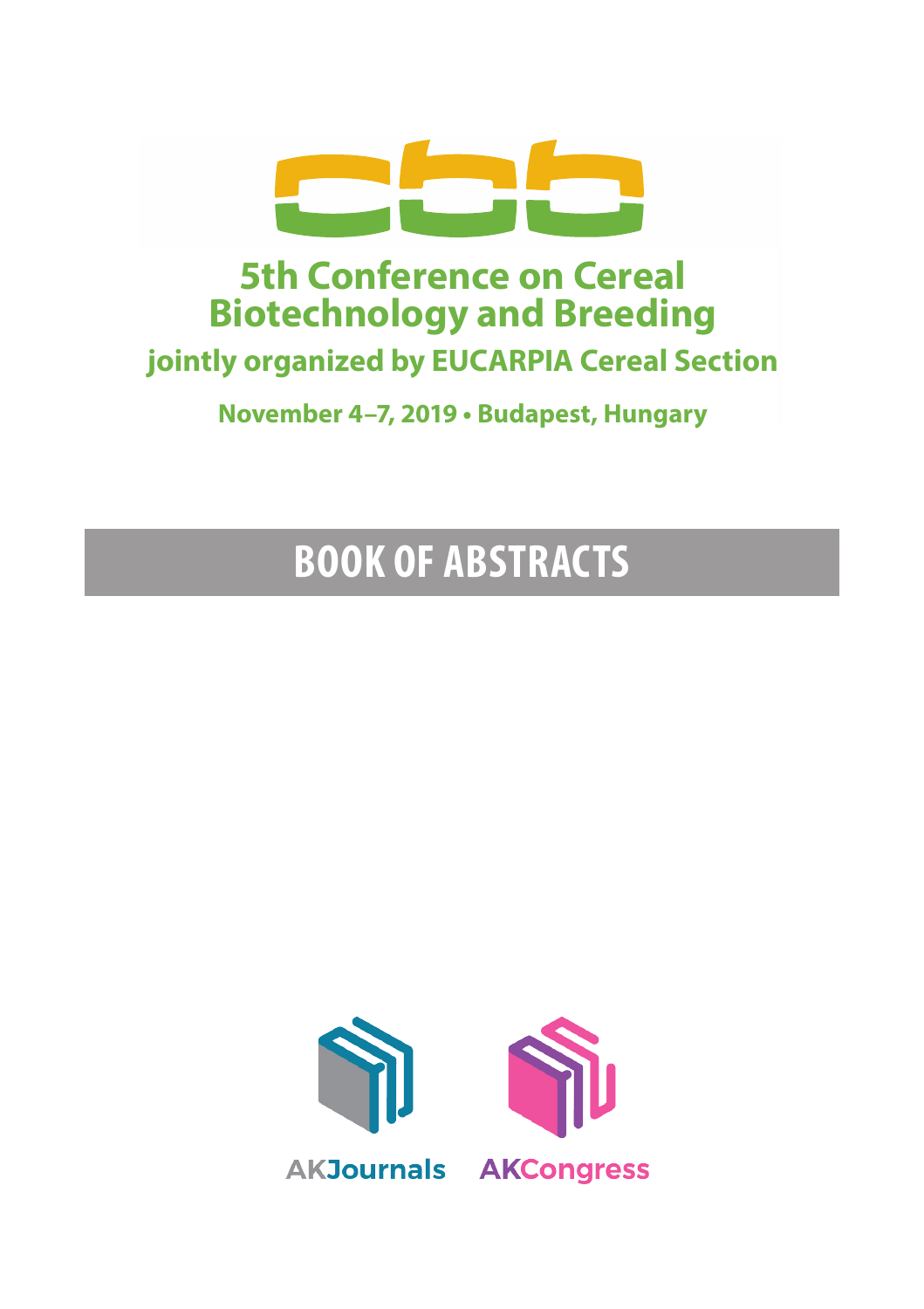ISBN 978-963-454-489-0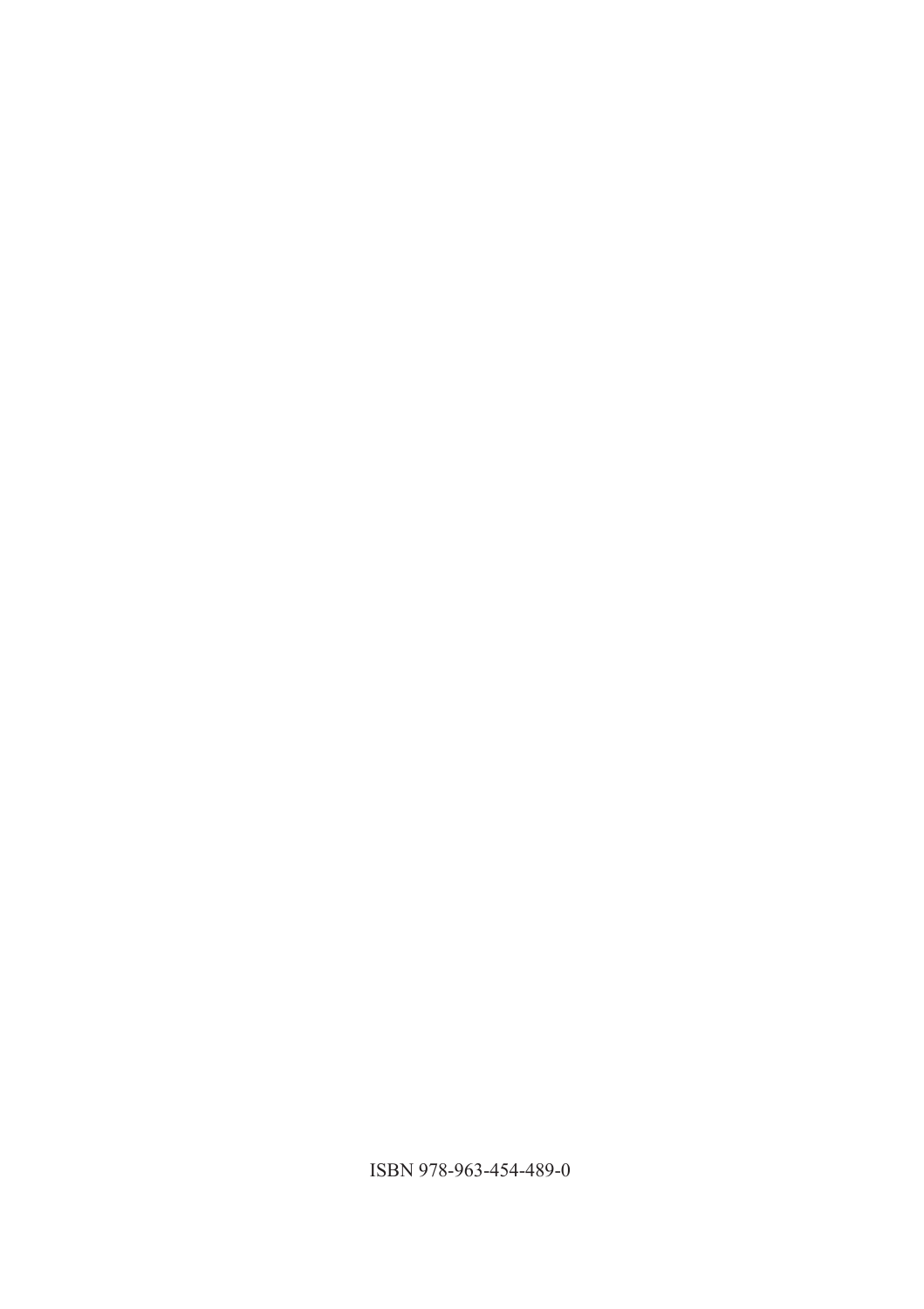## **Contents**

| T2: Adaptation to Changing Environments and Plant Microbes Interactions 40 |  |
|----------------------------------------------------------------------------|--|
|                                                                            |  |
|                                                                            |  |
|                                                                            |  |
|                                                                            |  |
| T2: Adaptation to Changing Environments and Plant Microbes Interactions 73 |  |
|                                                                            |  |
|                                                                            |  |
|                                                                            |  |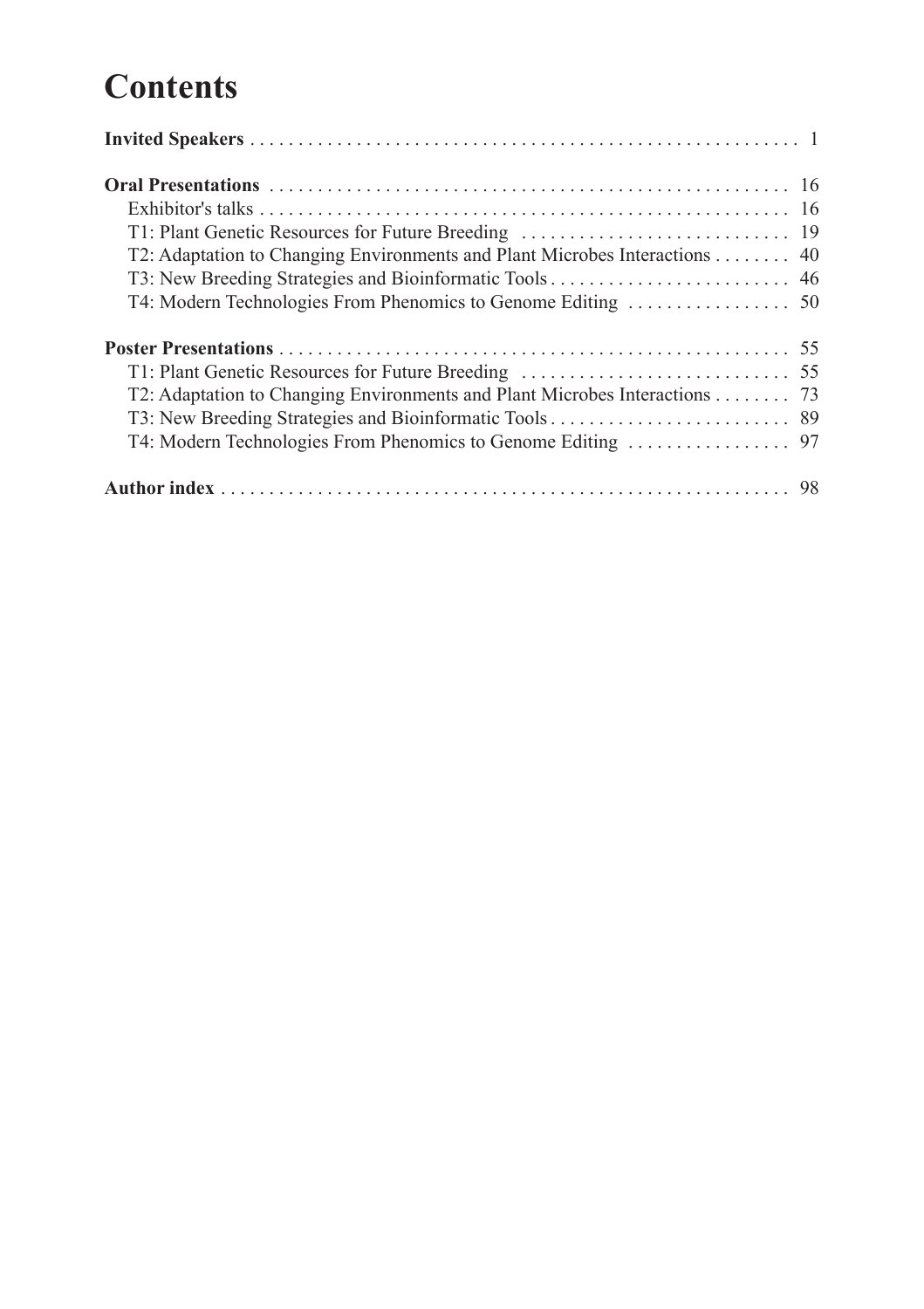## **Invited Speakers**

## **Svalbard Global Seed Vault – securing gene bank collections in the Arctic**

#### *Åsmund Asdal\**

Nordic Genetic Resource Centre, Alnarp, Sweden \* E-mail: asmund.asdal@nordgen.org

**Keywords**: plant genetic resources, gene bank, seed, Svalbaard Global Seed Vault

The Svalbard Global Seed Vault was opened in 2008, as a storage facility for duplicates of seed samples that are conserved in gene bank collections. Many gene banks have faced threats that often caused loss of plant genetic resources due to war and conflicts, natural disasters or lack of human or economic resources.

By mid-2019 76 depositor institutes have deposited more than one million seed samples in the Svalbard Global Seed Vault. The seeds in the Vault are the property of the depositor gene banks, and the owner gene bank can have the seeds back whenever they might need them.

ICARDA (International Centre for Agricultural Research in the Dry Areas), formerly having its headquarter in Aleppo, Syria, is the only institute that so far has requested seeds to be returned. In 2015, ICARDA launched an intensive regeneration program to reconstruct its active base collection in Lebanon and Morocco based on material secured in the Seed Vault. Major parts of ICARDAs initial deposits have been returned and significant amounts of new regenerated material have already been re-deposited in the Seed Vault.

Adjusted for withdrawals the current holdings of the Seed Vault (August 2019) is 985,085 seed samples.

The Seed Vault is built, funded and owned by the Norwegian government, which also guarantee for the long term maintenance of the facility and secure conservation of the seeds. The Seed Vault is managed through an agreement between the Norwegian Ministry of Agriculture and Food, the Global Crop Diversity Trust and the Nordic Genetic Resource Centre (NordGen). Crop Trust is partly funding the Seed Vault operations as part of the global conservation system. NordGen is responsible for the management and operation of the Vault.

During 2018 and 2019, a significant technical upgrade of the Seed Vault has been carried out. This includes construction of a new watertight entrance tunnel, new cooling systems and a new technical building adjacent to the Seed Vault.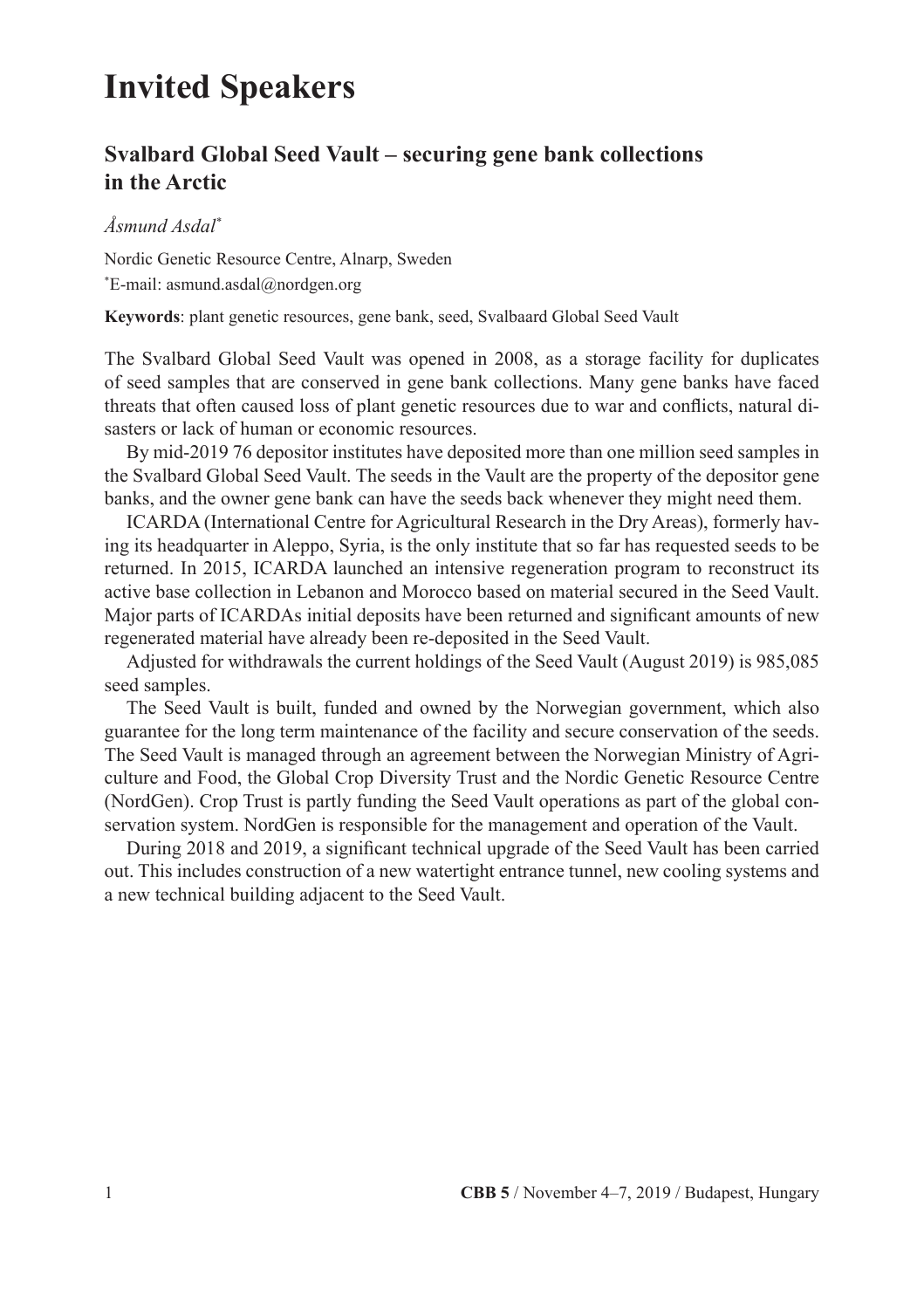## **The Global Durum Panel: a platform for leveraging tetraploid wheat diversity**

 $L$ uigi Cattivelli<sup>1\*</sup>, Elisabetta Mazzucotelli<sup>1</sup>, Marco Maccaferri<sup>2</sup>, Anna Maria Mastrangelo<sup>3</sup>, *Steven Xu4 , Justin Faris4 , Matthew Hayden5 , Penny Tricker6 , Hakan Ozkan7 ,*  Viviana Echeenique<sup>8</sup>, Brian Steffenson<sup>9</sup>, Ron Knox<sup>10</sup>, Sripada Udupa<sup>11</sup>, Friedrich Longin<sup>12</sup>, *Daniela Marone13, Giuseppe Petruzzino13, Abdul Aziz Niane11, Pablo Roncallo8 ,*  Ahmed Amri<sup>11</sup>, Hans Braun<sup>14</sup>, Karim Ammar<sup>14</sup>, Michael Baum<sup>11</sup>, Roberto Tuberosa<sup>2</sup>, *Filippo M Bassi11*

- <sup>1</sup>CREA-Research Centre for Genomics and Bioinformatics, Fiorenzuola d'Arda, Italy <sup>2</sup>Department of Agricultural and Food Sciences, University of Bologna, Bologna, Italy <sup>3</sup>CREA-Research Centre for Cereal and Industrial Crops, Bergamo, Italy <sup>4</sup>United States Department of Agriculture, Agricultural Research Service, Cereal Crops Research Unit, Red River Valley Agricultural Research Center, Fargo, ND, USA <sup>5</sup>Department of Economic Development, Jobs, Transport and Resources, Agribio Centre, La Trobe Research and Development Park, Bundoora, Vic 3083, Australia <sup>6</sup>School of Agriculture, Food and Wine, University of Adelaide, Australia <sup>7</sup>Çukurova University, Faculty of Agriculture, Department of Field Crops, Adana, Turkey 8Centro Cientifico Tecnologico CONICET, Bahia Blanca, Argentina <sup>9</sup>Department of Plant Pathology, University of Minnesota, St. Paul, MN 55108, USA 10Swift Current Research and Development Centre, Agriculture and Agri-Food Canada, Swift Current Saskatchewan, Canada <sup>11</sup>International Center for Agricultural Research in the Dry Areas (ICARDA), P.O. Box 6299, Rabat, Morocco 12LSA – Research Group Wheat, University of Hohenheim, Germany 13CREA-Research Centre for Cereal and Industrial Crops, Foggia, Italy
- 14International Maize and Wheat Improvement Center (CIMMYT), Texcoco de Mora, Mexico

Genetic diversity is of paramount importance as a source of novel alleles at loci controlling traits of agronomic importance. In durum wheat a global platform to analyse the genetic diversity has been established in the frame of the Expert working group on durum wheat genetics and breeding, part of Wheat Initiative. First, a large evolutionary panel (the Global Tetraploid wheat Collection) made of more than 1800 accessions was developed and characterized after Maccaferri et al. (Nature Genetics 2019). Then, the Global Durum Panel (GDP) made of 1,056 genotypes was established through a cooperative effort of many durum wheat scientists worldwide. GDP consists of 4 subpanels: modern cultivars, landraces including *T. turgidum* subspecies, emmer (cultivated and wild), and lines from the evolution composite cross program from INRA. Following an extensive genotypization through the wheat iSelect 90K SNP assay and a process of selection, nearly 20,000 unique, non-redundant, single Mendelian SNP markers that were both genetically and physically mapped were used to characterise the GDP for genetic diversity, population structure and genetic relationships. The analysis with Admixture revealed a population structure which mirrored the geographic origin of landraces and the breeding programs the durum wheat cultivars belong to. A more refined analysis focused on durum wheat cultivars with respect to the breeding program and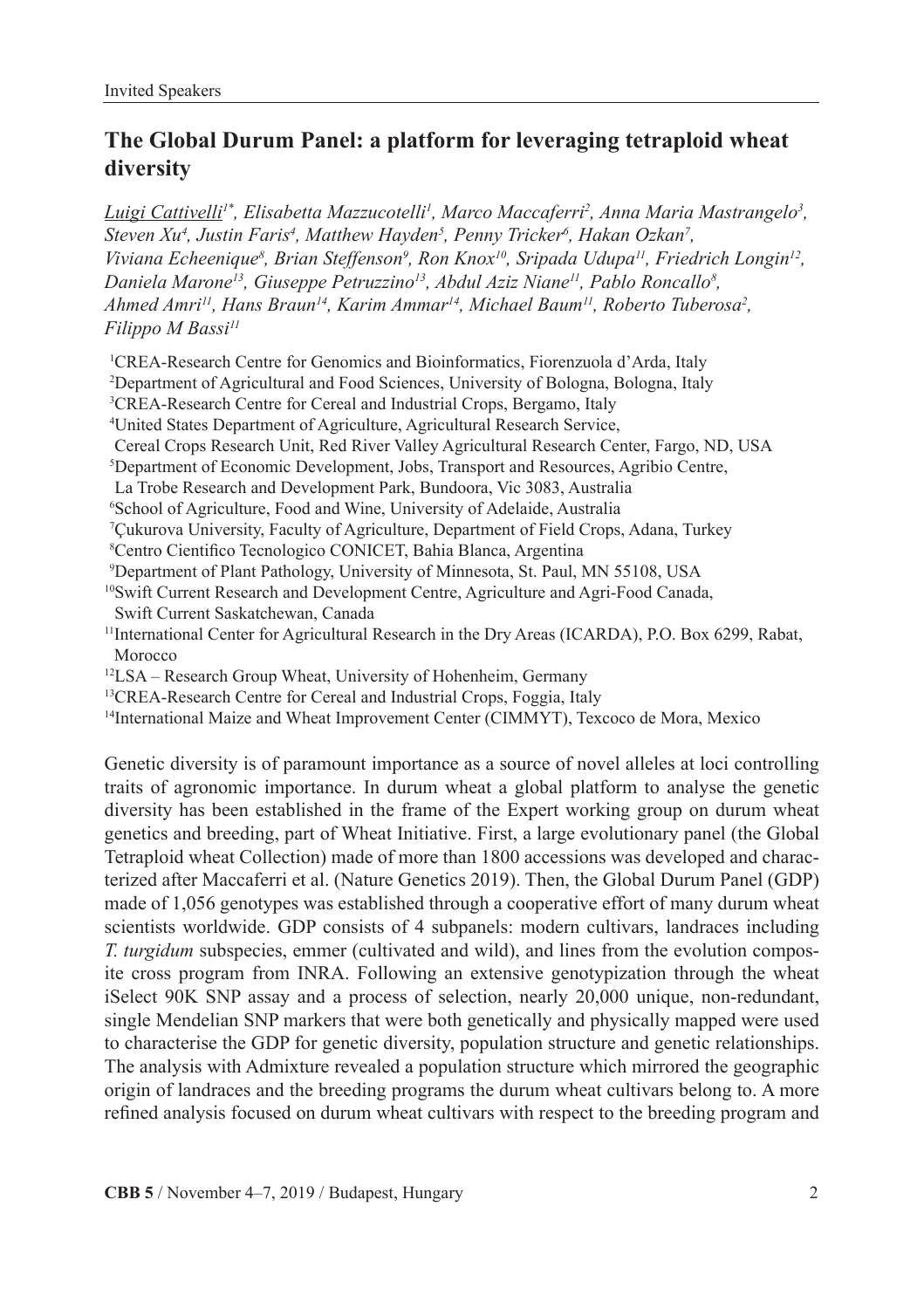to the year of release. Following the AMOVA analysis, the highest proportion of molecular variance was observed within groups (>88%), when both breeding groups and year of release were considered. Moderate level of genetic diversity was observed for the 12 breeding programs considered, ranging from 0.26 for the Australian group to 0.35 for the Italian modern germplasm. A moderate but continuous decrease of genetic diversity was observed with respect to the year of release, across groups of cultivars released in decades from 1970 to 2018 (from 0.38 to 0.34). Finally, chromosome regions subjected to selection were identified through *Fst*, *XP-CLR*, *XP-EHH*, *hapFLK* metrics, and their gene content studied through marker projection to the recently released sequence of the Svevo durum wheat genome. The combination of genotyping and phenotypic information collected across the Globe will provide a strong tool to identify and exchange useful alleles among breeders.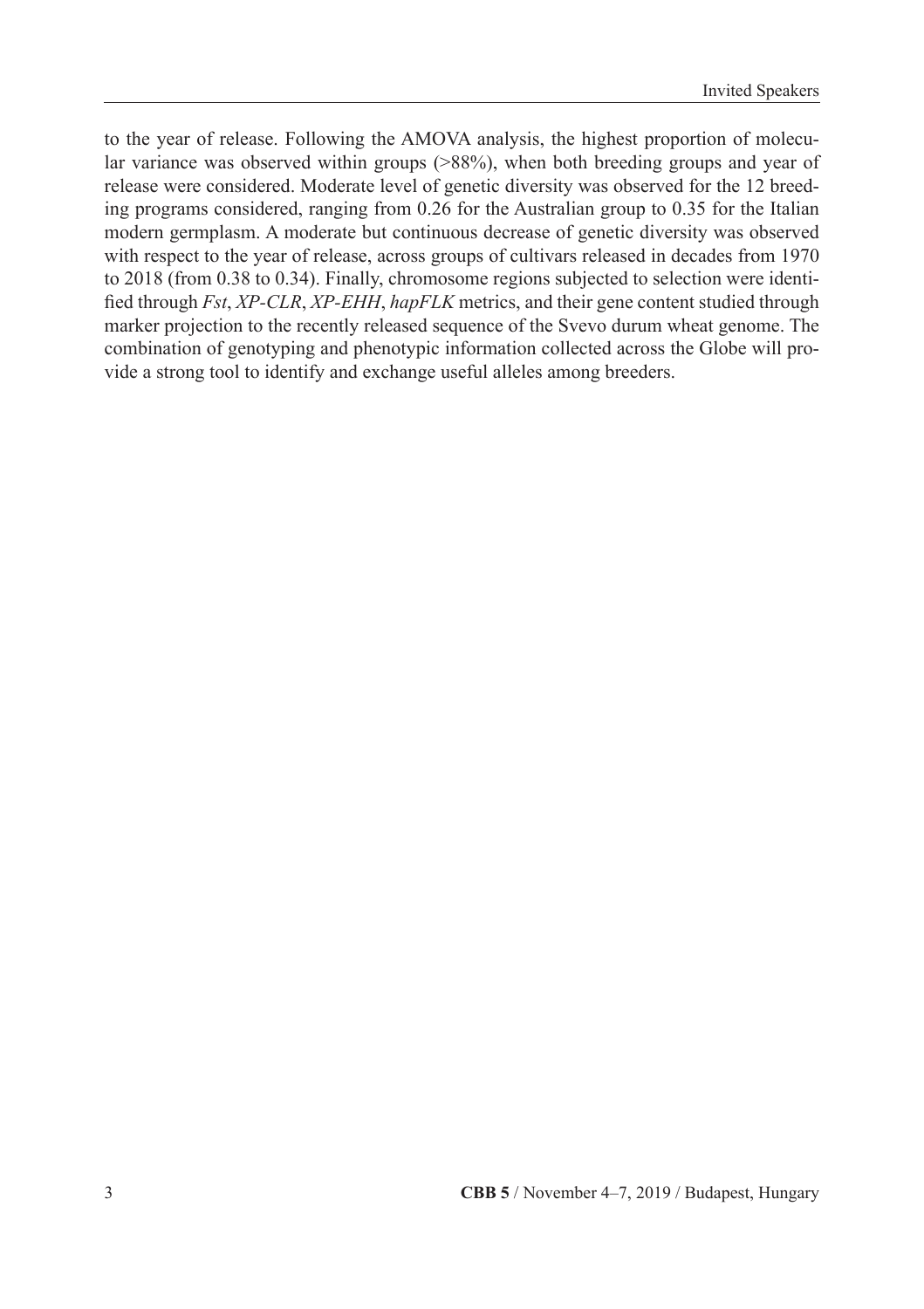## **Chromosome genomics in cereals: looking back and forward**

#### *Jaroslav Doležel\**

Institute of Experimental Botany of the Czech Academy of Sciences, Centre of the Region Haná for Biotechnological and Agricultural Research, Olomouc, Czech Republic \* E-mail: dolezel@ueb.cas.cz

**Keywords**: chromosome sorting, flow cytometry, genome sequencing, gene cloning, mitotic chromosomes

Chromosome genomics has been developed to simplify genome sequencing and speed up gene mapping and cloning in plants with complex and polyploid genomes. This approach is based on dissecting the full nuclear genome to its individual chromosomes using flow cytometric sorting. Purification of individual chromosomes provides a lossless DNA complexity reduction and avoids problems due to DNA sequence redundancy, including the presence of homoeologs in polyploids – the situation common in cereals. Flow cytometry requires suspensions of intact mitotic metaphase chromosomes, which are most conveniently prepared from synchronized meristem root tip cells. As flow cytometry classifies chromosomes primarily according to DNA content, chromosomes that do not differ in size cannot be easily resolved and sorted. This obstacle has been overcome by means of chromosome translocation, deletion and alien addition lines from which chromosomes with changed size can be sorted. An alternative approach is to label chromosome DNA repeats by fluorescence *in situ* hybridization in suspension (FISHIS). If none of these approached can be employed, anonymous single chromosomes are sorted, their DNA amplified and DNA samples thus obtained are assigned to chromosomes after sequencing.

As the DNA of flow-sorted chromosomes is intact, they are suitable for a wide range of molecular techniques and sequencing technologies. Thus, chromosome genomics facilitated rapid production of draft genome assemblies for wheat, barley and rye. However, the recent progress in DNA sequencing technologies and bioinformatics makes it possible to avoid complexity reduction and produce high quality reference genomes. The use of flow-sorted chromosomes thus shifted accordingly to the validation of whole genome shotgun assemblies. Other important applications include identification of chromosomes with integrated transgenes, characterization of alien chromatin in introgression lines and targeted development of molecular markers. As the genomes of cereals are large, chromosome sorting is becoming a popular strategy to clone genes. The ability to target particular genome regions brings a significant reduction of costs and allows analyzing a chromosome of interest isolated from multiple genotypes. Recently, two chromosome-based gene cloning approaches, namely MutChromSeq and TACCA (targeted chromosome-based cloning via long-range assembly) have been developed and used to clone important genes. In MutChromSeq, chromosomes isolated from several independent mutants are sequenced to identify induced mutations by comparison to parental chromosomes; beside the chromosome location, no additional genetic mapping is required. TACCA uses a combination of short-read Illumina sequencing and chromosome contact maps of *in vitro* reconstituted chromosomes to generate megabase-sized scaffolds spanning the region harboring the cloned gene.

#### **Acknowledgments**

The author has been supported by the ERDF project "Plants as a tool for sustainable global development" (No. CZ.02.1.01/0.0/0.0/16 019/0000827).

**CBB 5** / November 4–7, 2019 / Budapest, Hungary 4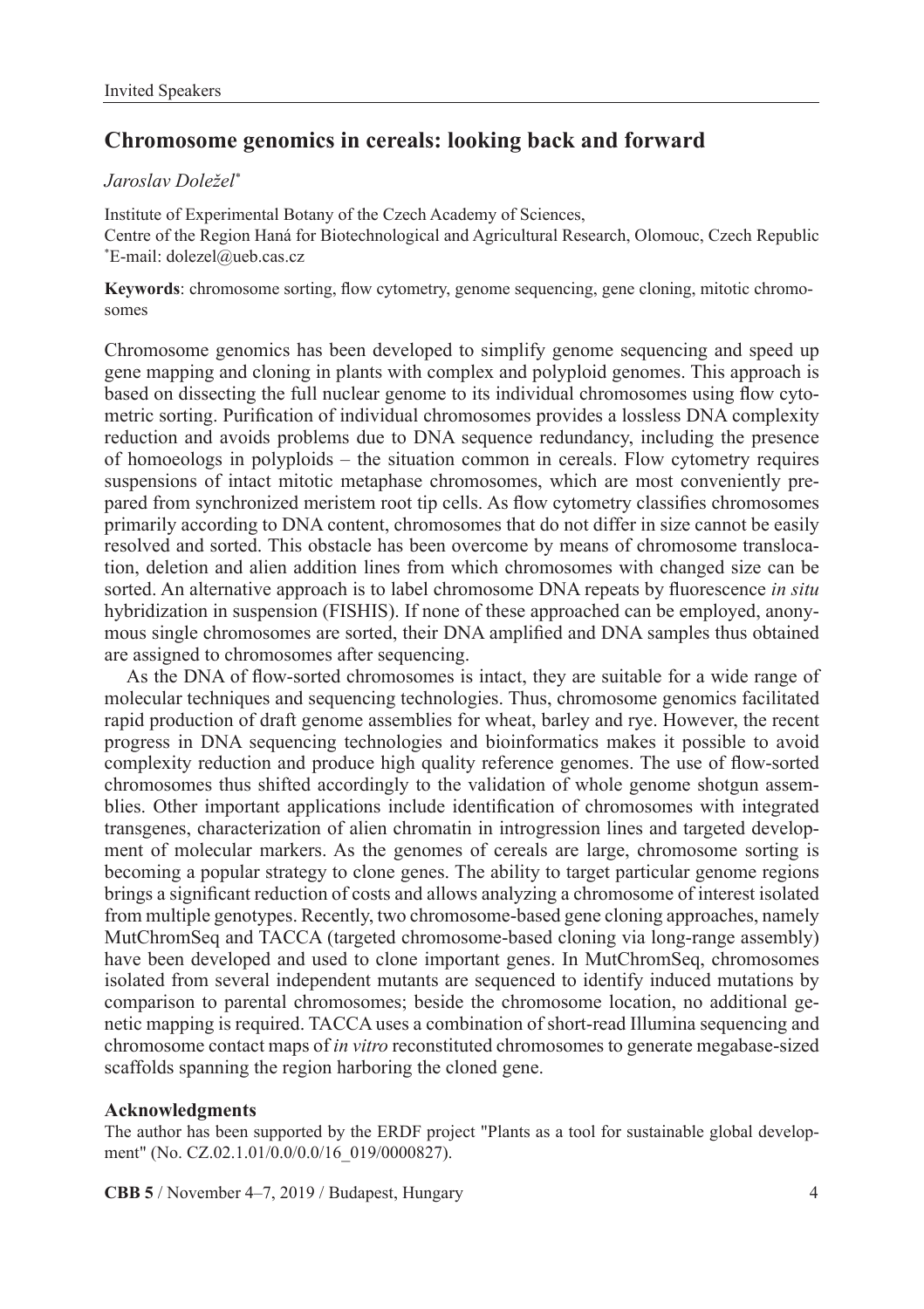## **Understanding changes in the genetics of bread wheat adaptation over time and between environments**

*Simon Griffiths\**

John Innes Centre \* E-mail: simon.griffiths@jic.ac.uk

The global spread of agriculture has driven fascinating changes in the developmental profile of our crops. The main driving force for these changes has been adaptation and performance. In this presentation I will describe major wheat genes and QTL from which allelic variation has been used to generate these differences. These genes can mostly be through of height and flowering time effects but the range of phenotypes they influence is so broad that this does not do them justice. Their impact in terms of crop survival, optimal adaptation, stress tolerance, and grain yield is the motivation for this research. In the presentation I will describe how we are trying to capture this variation from elite and historic germplasm for systematic deployment in plant breeding programmes and new crop designs for adaptation in diverse mega-environments.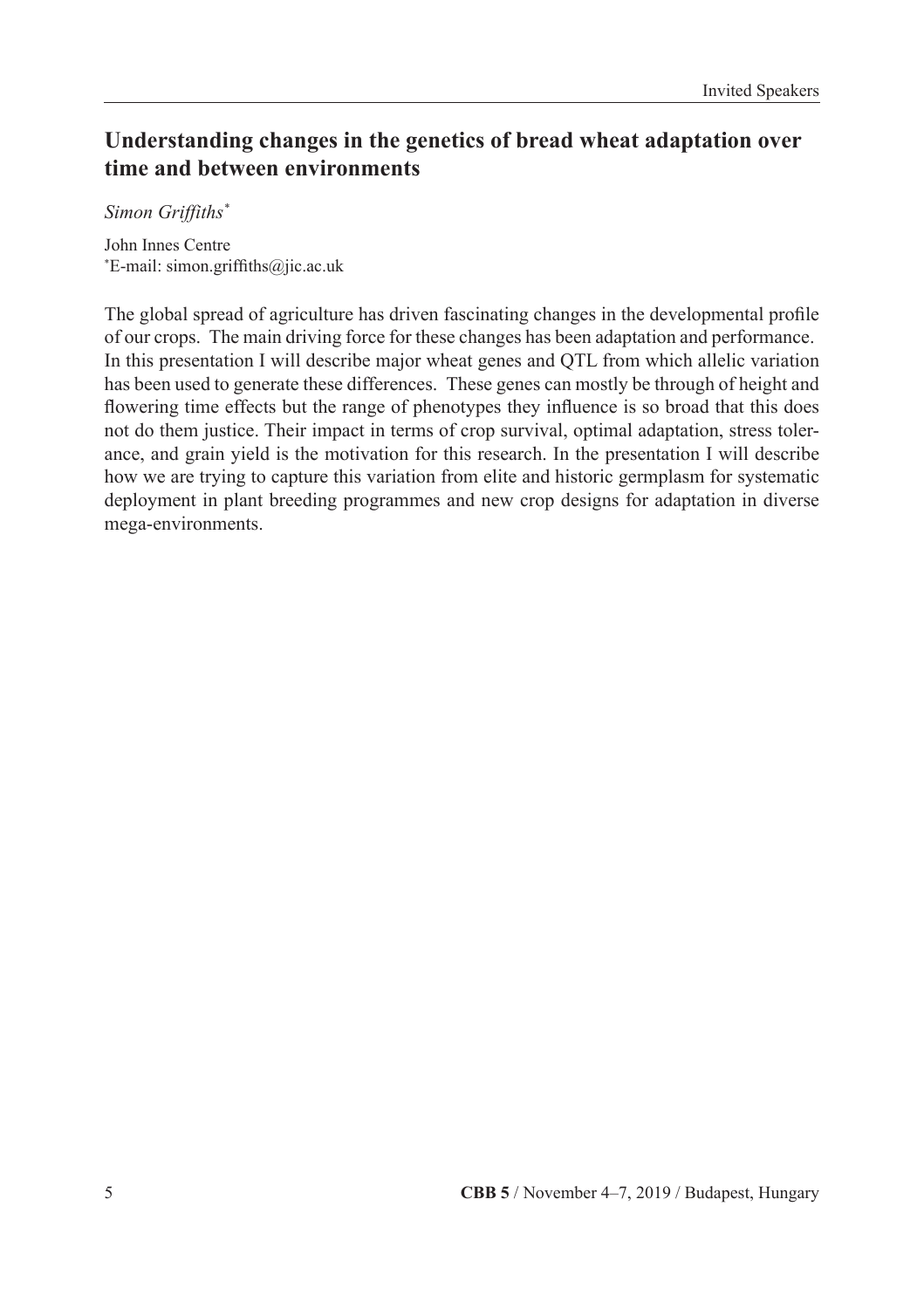## Crop phenomics: Diving into the "private life of crops"

*Andreas Hund\* , Lukas Kronenberg, Jonas Anderegg, Lukas Roth, Norbert Kirchgessner, Helge Aasen, Achim Walter*

Crop Science, ETH Zurich, Switzerland \* E-mail: andreas.hund@usys.ethz.ch

**Keywords**: phenotyping, abiotic stress, genotype–environment–interaction, crop models

In his BBC documentation "The Private Life of Plants", David Attenborough presented the growth of plants in time-lapse sequences. Crop phenomics aims to bring this spirit to the breeders. The term "phenomics" relates to high-dimensional observable characteristics of an organism (*1*). Breeders stack multiple small-effect alleles in a recurrent selection process. As the effect of such alleles is often environment-dependent, breeders need to test candidate varieties under a wide range of field conditions. Optimally, these conditions should resemble all potential stress scenarios occurring in the production environment to identify varieties with high and stable yield. Unfortunately, yield testing is expensive, only possible towards the end of the breeding cycle and never covers all possible environmental extremes. For this reason, breeding research aims to identify crop ideotypes consisting of a combination of morphological and physiological traits conferring a satisfying adaptation to the target environment (*2*).

This is where phenomics or more specifically high-throughput phenotyping comes into play. The technology combines automation, new sensors, artificial intelligence and crop models, developed in the past decades. The development has started with fully automated indoor platforms. These platforms are often used to follow the stress-response of individual plants using repeated, non-destructive measurements. As indoor platforms cannot fully mimic all relevant pedoclimatic conditions, field testing is indispensable to prove the relevance of the measured traits. Since about 10 years, high-throughput field phenotyping (HTFP) is rapidly advancing (*3*). We believe that this technology will play an important role to understand genotype-by-environment interaction, cross-validate results of controlled environment experiments and improve selection efficiency. HTFP allows monitoring thousands of plots repeatedly to quantify, for example, the development of canopy cover, height, senescence, canopy temperature and the timing of critical developmental stages. In combination with environmental covariates, the response of these traits to changes in weather patterns can be followed throughout the season. Thus, a combination of envirotyping and continuous phenotyping helps to dissect the cumulative effects of small stresses during the growing season on crop development. Often the effect of these traits on yield are not immediately obvious, as their effect of responsiveness on yield is small and environment-dependent. It will be difficult for breeders to integrate them into a "binary, yes/no decision on which candidates to keep and which candidates to discard" as pointed out by Bernardo (4). Thus, the traits need to be included into crop models predicting environment-specific yield. However, the development of appropriate phenotyping technologies, assessing relevant traits to feed crop ideotype models is still in its infancies. We will give an overview on the development of crop phenomics as a discipline and will highlight its potential with examples from the field phenotyping platform FIP and from the phenofly platform of ETH Zurich.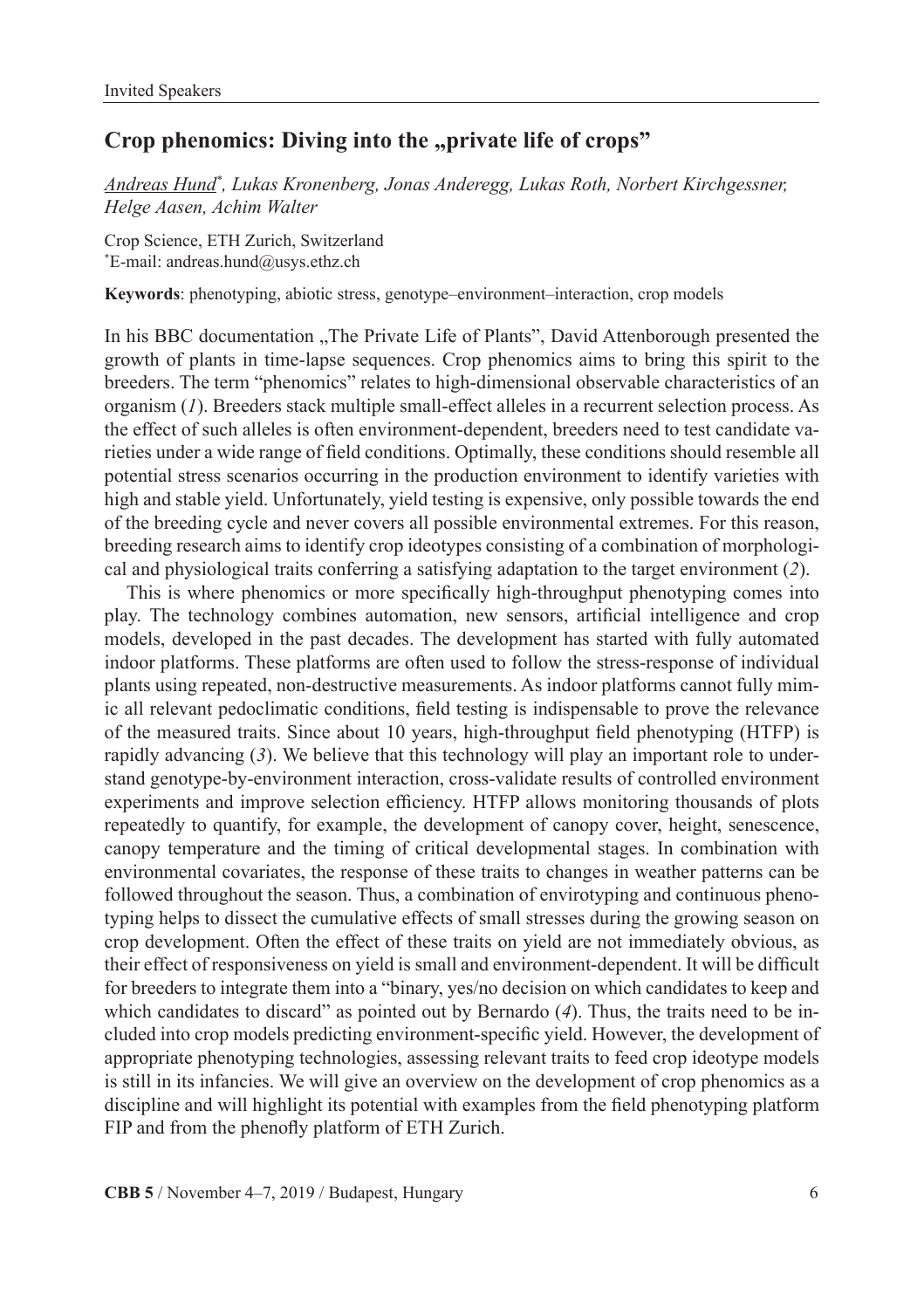#### **References**

- 1. D. Houle, D. R. Govindaraju, S. Omholt, *Nat. Rev. Genet.* **11**, 855–866 (2010).
- 2. P. Martre *et al.*, *Model-assisted phenotyping and ideotype design* (Academic Press Ltd-Elsevier Science Ltd, London, 2015).
- 3. A. Hund, L. Kronenberg, J. Anderegg, K. Yu, A. Walter, in *Advances in breeding techniques for cereal crops*, F. Ordon, W. Friedt, Eds. (Burleigh Dodds Science Publishing, Cambridge, UK, 2019; http://dx.doi.org/10.19103/AS.2019.0051.13), p. in press.
- 4. R. Bernardo, *Theor. Appl. Genet.* **129**, 2323–2332 (2016).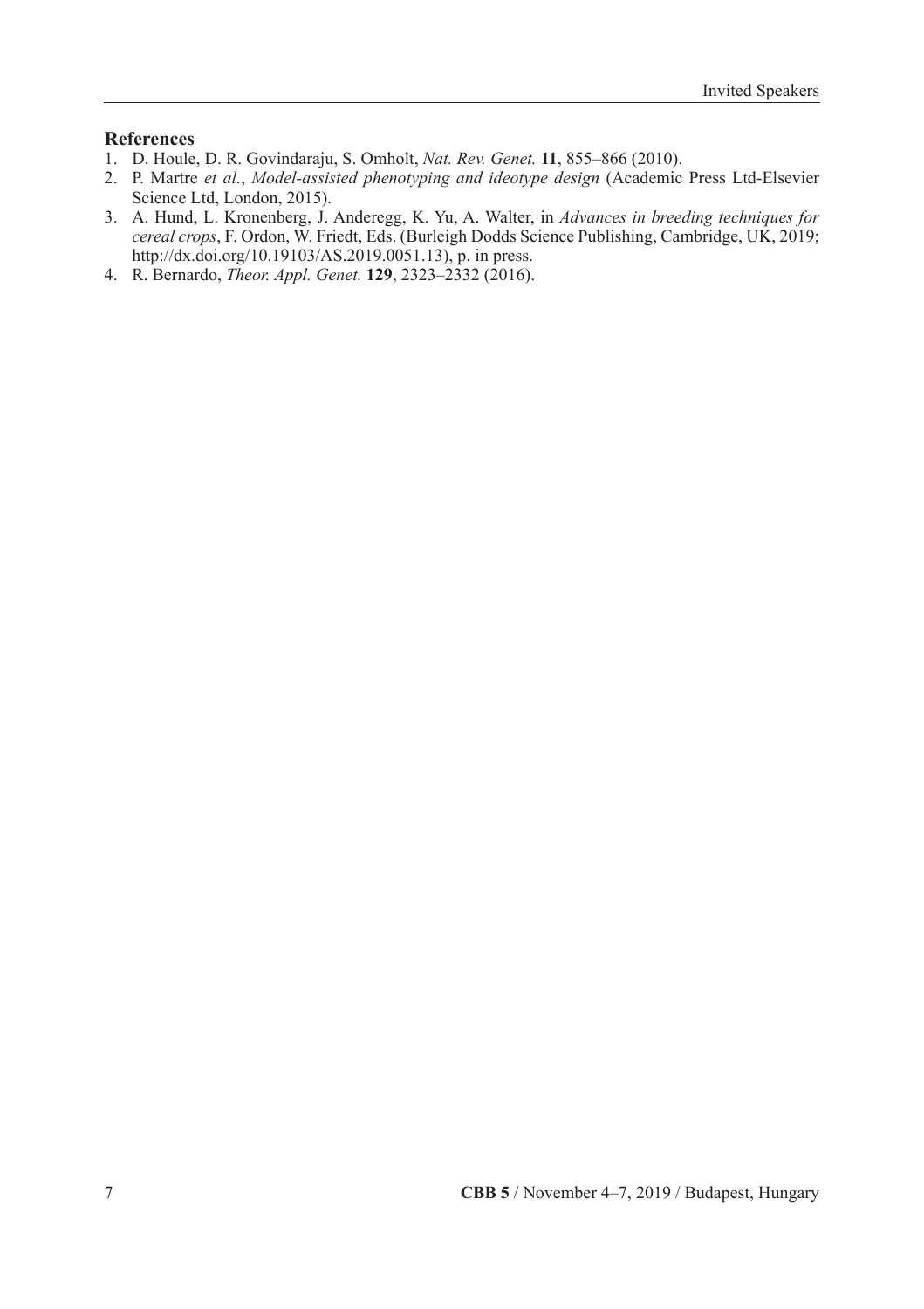## **The** *in planta* **Particle Bombardment (iPB) method for cereal transformation and genome editing**

<u>Ryozo Imai</u>!\*, Haruyasu Hamada<sup>2</sup>, Yuelin Liu<sup>1</sup>, Qianyan Linghu<sup>1</sup>, Yuya Kumagai<sup>1</sup>, *Ryuji Miki2 , Yozo Nagira2 , Naoaki Taoka2*

1 Institute of Agrobiological Sciences, NARO, Tsukuba, Japan 2 Biotechnology Development Laboratories, KANEKA Corp, Takasago, Japan \* E-mail: rzi@affrc.go.jp

**Keywords**: CRISPR/Cas9, genome editing, particle bombardment, SAM, transformation, wheat

Transformation is a key element for new breeding technology including genome editing. In many crop species, requirement of *in vitro* culture and regeneration processes hampers application of the transformation methods to commercial important varieties. It is therefore ideal to develop a novel transformation method that is independent of tissue culture and regeneration. To this end, we have developed a simple and reproducible *in planta* transformation method in wheat, using biolistic DNA delivery. Shoot apical meristems (SAMs) contain a subepidermal cell layer called L2, from which germ cells later develop during floral organogenesis. Therefore, the L2 cells can be an excellent target for the introduction of heritable genome modifications. SAMs were exposed from embryos of imbibed mature seeds and bombarded with the *GFP* gene and grown to fifth leaf stage, where DNA integration was tested by PCR. Out of 577 bombarded plants, five showed transgene integration and one showed inheritance to T1 generation. We successfully transformed the model wheat cultivar 'Fielder', as well as the recalcitrant Japanese elite cultivar 'Haruyokoi'. Gold particles coated with plasmids expressing CRISPR/Cas9 components designed to target to the *TaGASR7* gene were bombarded into SAM-exposed embryos of imbibed mature seeds. Mutations in the target gene were assessed in fifth-leaf tissue by cleaved amplified polymorphic sequence (CAPS) analysis. Eleven (5.2%) of the 210 bombarded plants carried mutant alleles, and the mutations of three  $(1.4\%)$  of these were inherited in the next generation (T1). Genotype analysis of T1 plants identified plants homozygous for the three homeologous genes. These plants showed no detectable integration of the Cas9 and guide RNA genes, indicating that transient expression of CRISPR/Cas9 introduced the mutations. As gold particles can bind proteins as well as DNA/RNA, we next tried to introduce CRISPR/Cas9 ribonucleoprotein (RNP) directly into SAM for genome editing. Together, our current method can be used to achieve *in planta* genome editing in wheat using CRISPR/Cas9 and suggests possible applications of genome editing to other recalcitrant plant species and variations.

#### **References**

- 1. Hamada, H, Linghu, Q, Nagira, Y, Miki, R, Taoka, N and Imai, R (2017) An in planta biolistic method for stable wheat transformation. Sci Rep 7: 11443.
- 2. Hamada, H, Liu, Y, Nagira, Y, Miki, R, Taoka, N and Imai, R (2018) Biolistic-delivery-based transient CRISPR/Cas9 expression enables in planta genome editing in wheat. Sci Rep 8: 14422.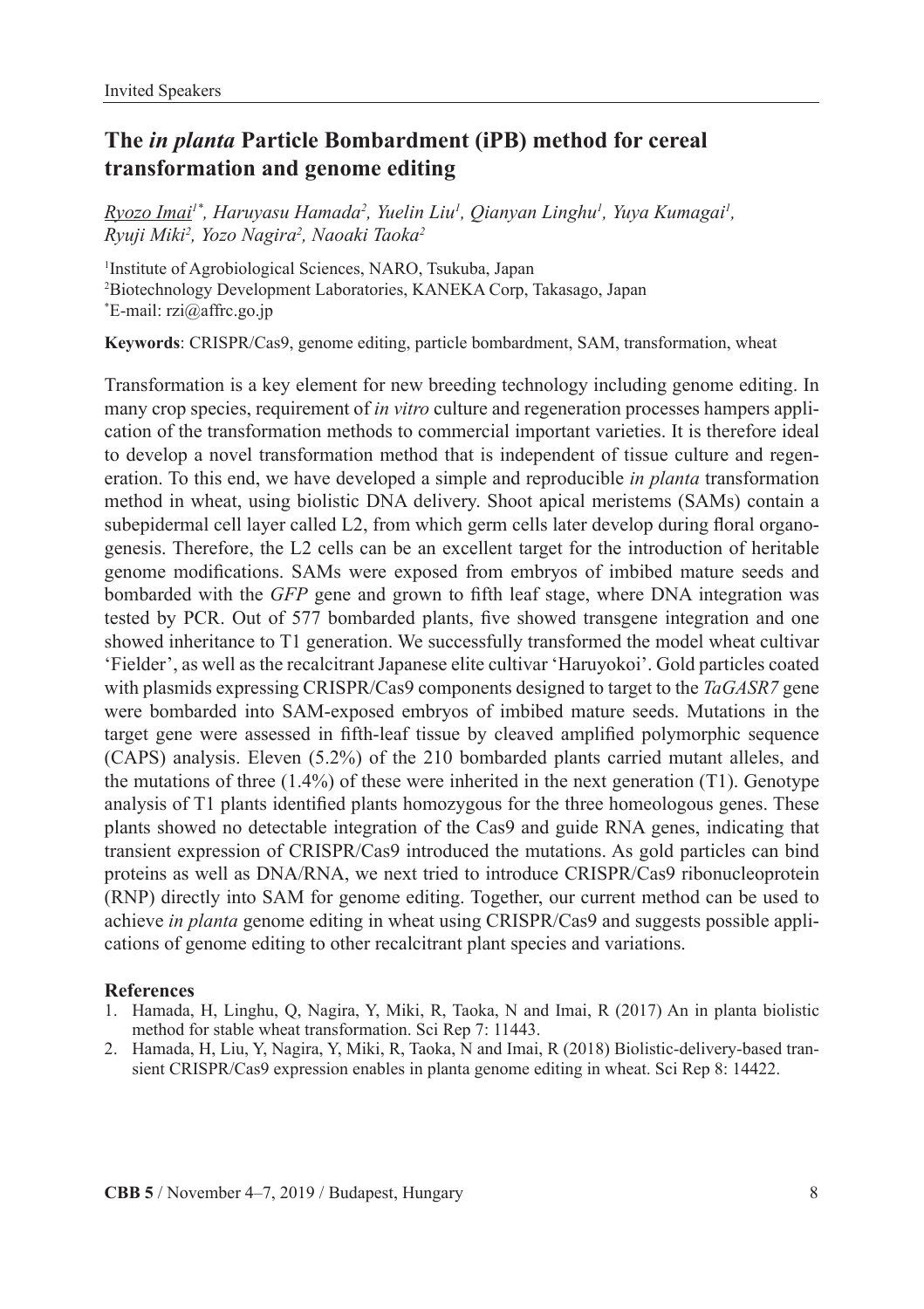## **New breeding strategies and bioinformatic tools in cereals**

#### *Viktor Korzun\**

KWS SAAT SE & Co. KGaA, Grimsehlstr. 31, 37574 Einbeck, Germany \* E-mail: https://www.kws.com/corp/en/

The growing population of the 21st century is placing increasing demand on our food production, with added pressures from diminishing resources and a more variable growing climate. In this context, genomics and associated molecular marker technology must play an important role in developing new varieties better adapted to address these key challenges.

Conventional breeding is time-consuming and strongly depends on environmental conditions. Therefore, breeders are extremely interested in new technologies that improve, accelerate and optimise breeding processes. During the last decade, molecular marker technology has provided a wide range of novel approaches to improve selection strategies and together with the rapid accumulation of genomics tools and the emergence of high throughput technologies and powerful statistic and bioinformatic tools has remarkable facilitated practical implementation into cereal breeding programmes.

The availability of new molecular tools and technologies is beginning to filter through the breeding programmes to have a significant impact on plant variety development and is proving to be the essential element required to accelerate this process and increase the genetic gain. The results of specific applications of molecular markers, genomic selection and genomics in cereals will be demonstrated and discussed.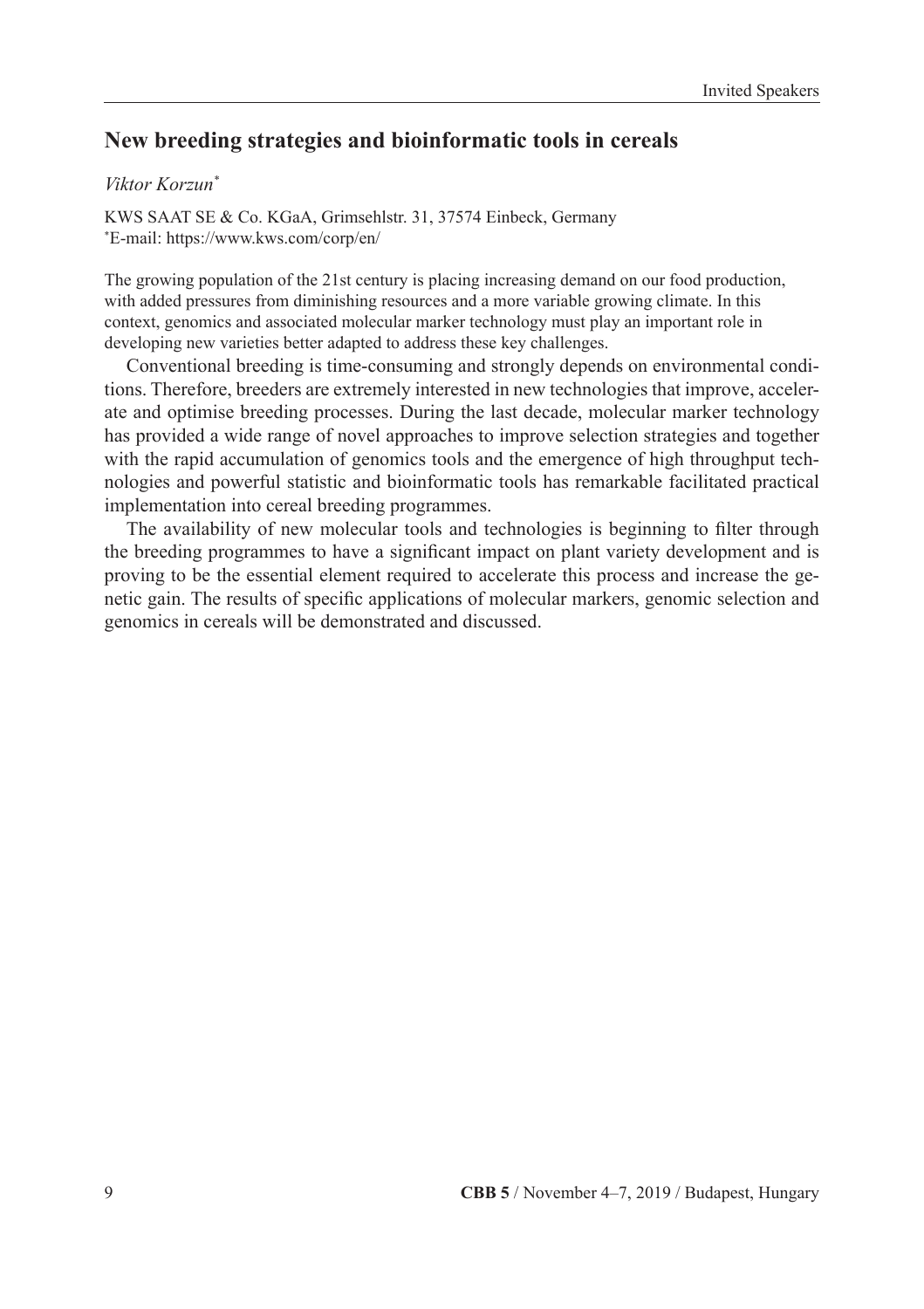## **Wheat genotypes and their interaction with plant-beneficial bacteria**

Jordan Valente<sup>1</sup>, Cécile Gruet<sup>1</sup>, Florence Gerin<sup>1</sup>, Agathe Mini<sup>2</sup>, Rohan Richard<sup>2</sup>, *Séverine Rougeol2 , Jacques Le Gouis2 , Andreas Börner3 , Daniel Muller1 , Claire Prigent-Combaret1 , Yvan Moënne-Loccoz1\**

 UMR CNRS 5557 Ecologie Microbienne, Université Lyon 1, 69622 Villeurbanne, France GDEC, INRA, UCA, 63000 Clermont-Ferrand, France Leibniz Institute of Plant Genetics and Crop Plant Research (IPK), 06466 Gatersleben, Germany \* E-mail: yvan.moenne-loccoz@univ-lyon1.fr

**Keywords**: Plant Growth-Promoting Rhizobacteria (PGPR), rhizosphere, symbiosis, QTL, wheat history

Wheat roots interact with the soil microbial community, and a fraction of this root microbiome can have positive effects on plant growth, health and stress tolerance. However, wheat genotypes may differ from one another in their ability to interact with bacteria, including with Plant Growth-Promoting Rhizobacteria (PGPR). Within bread wheat (*Triticum aestivum*), the accessions most effective at promoting bacterial proliferation on roots and functioning of the phloroglucinol-producing PGPR *Pseudomonas kilonensis* F113 were not the same as the accessions interacting best with the indole-3-acetic acid-producing PGPR *Azospirillum brasilense* Sp245. Genome-wide association pointed to different genomic regions potentially involved in the interaction with these PGPR strains, and in the case of *A. brasilense* Sp245 it resulted in the identification of 22 regions associated with the expression of indole-3-acetic acid biosynthetic gene *ppdC*. In addition, the range of bread wheat accessions stimulated by *P. kilonensis* F113 or *A. brasilense* Sp245 differed. When considering PGPR interactions at a larger scale across the evolutionary history of wheat, it appears that durum wheat *(Triticum durum)* differed from its ancestors *Triticum urartu* and *Aegilops speltoides* based on higher recruitment of ACC deaminase bacteria or nitrogen-fixing bacteria by roots. Bread wheat differed from durum wheat but not from its other ancestor *Triticum tauschii*. A better understanding of wheat traits involved in the interactions with plant-beneficial bacteria would be useful for the development of varieties maximizing the added-value of these bacteria.

#### **Acknowledgments**

Support from the ANR projects BacterBlé (ANR-14-CE19-0017) and BreedWheat (ANR-10-BT-BR-03) is acknowledged.

#### **References**

Valente, J., F. Gerin, J. Le Gouis, Y. Moënne-Loccoz, C. Prigent-Combaret. 2019. Ancient wheat varieties have a higher ability to interact with plant growth-promoting rhizobacteria. Plant, Cell & Environment https://doi.org/10.1111/pce.13652.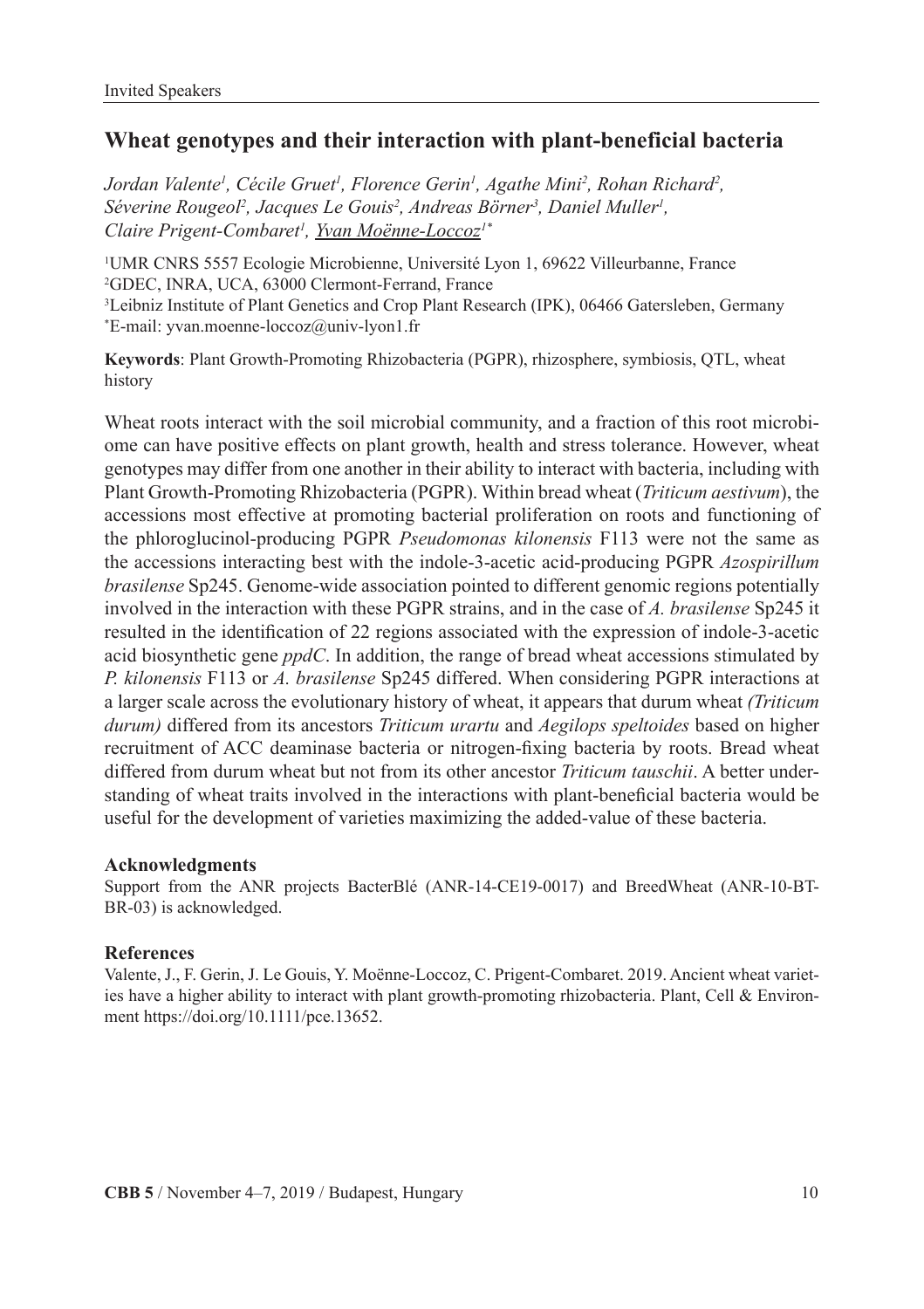## **Use of cytoplasm of relative wild species for wheat breeding against gloval climate change**

### *Murai Koji\**

Fukui Prefectural University \* E-mail: murai@fpu.ac.jp

Alloplasmic lines or cytoplasmic substitution lines having alien cytoplasm are created through recurrent backcrossing, for example *Aegilops* species as a female parent and bread wheat *(Triticum aestivum)* lines as a recurrent male parent. The alloplasmic lines have alien cytoplasm, resulting in a mismatch of the nuclear and cytoplasmic genomes which have coevolved together in normal cytoplasm (euplasmic) lines. The alloplasmic lines often show the phenotypic alterations compared with the euplasmic lines because of the genome mismatch. The most well known phenotype in alloplasmic lines is cytoplasmic male sterility (CMS), which is useful for hybrid breeding. In wheat, the cytoplasms of *T. timopheevii*, *Ae. kotschyi* and *Ae. crassa* have been reported as the CMS inducing cytoplasm. Here I report that the alloplasmic lines having the cytoplasm of *Ae. geniculata* or *Ae. mutica* show delayed flowering compared with the euplasmic lines. In the wheat flowering pathway, *VERNALIZATION 1* (*VRN1*) encoding an APETALA1 /FRUITFULL-like MADS box transcription factor plays a central role in the activation of the florigen genes that induce floral meristems in the shoot apex. The alloplasmic wheat line showed a lower level of *VRN1* expression even after vernalization compared with the euplasmic line through the epigenetic regulation. I developed alloplasmic lines of several Japanese bread wheat cultivars with *Ae. mutica* cytoplasm to examine the effects of cytoplasm on flowering. All alloplasmic lines showed delayed heading time (5 to 15 days in the field), and the degree of heading delay depended on genotype. In central to southwestern Japan, autumn-sown early-heading spring wheat cultivars with *VRN-D1* are cultivated. In warm winter, the spring wheat cultivars transit reproductive growth phase at very early spring, leading to decleased tiller/ear numbers and low yeild performance. The alloplasmic lines with *Ae. mutica* cytoplasm can suppress the decrease in ear number during warm winter due to the delaied flowering. The alloplasmic lines should be useful for the development of varieties adapted to global warming.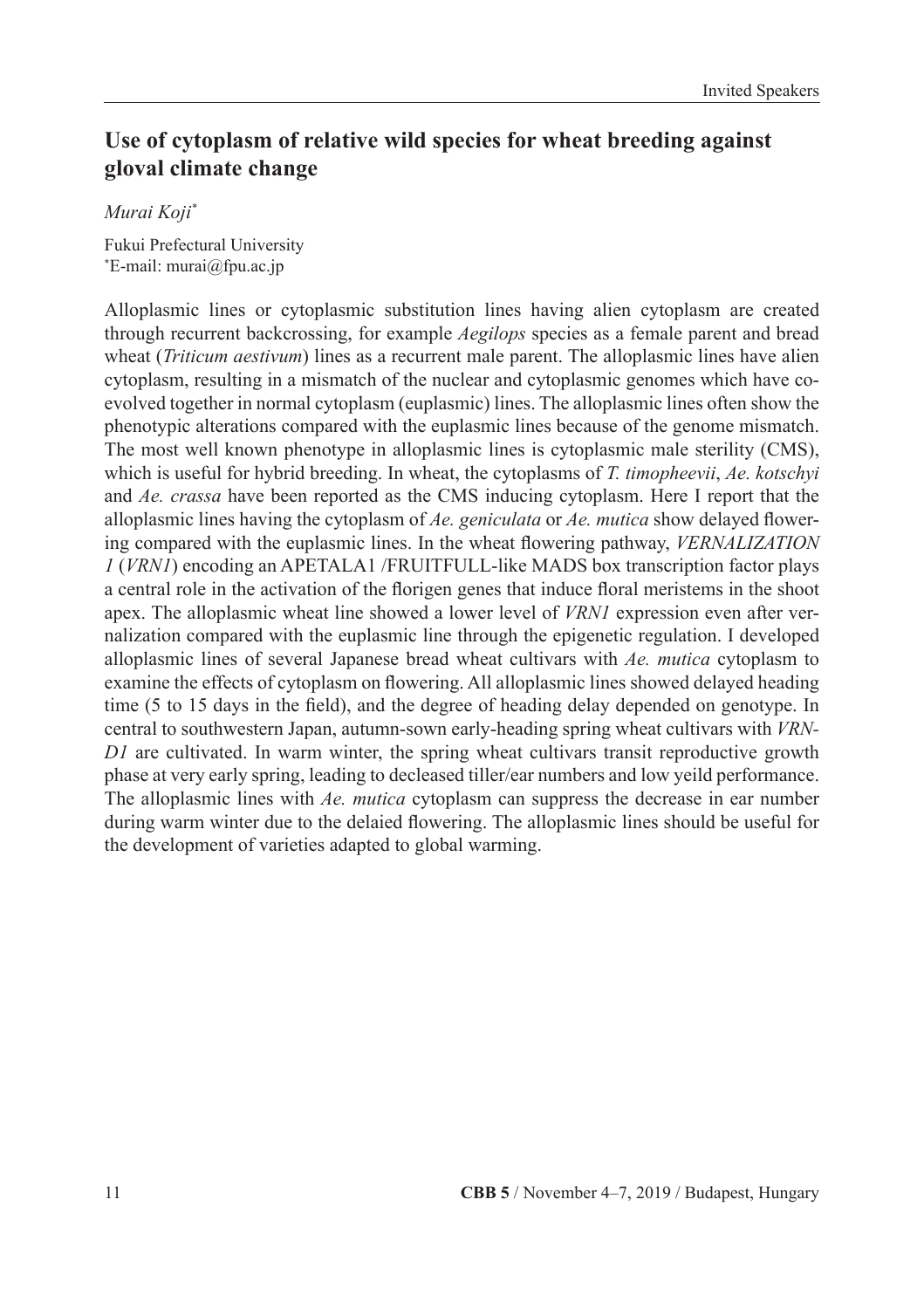## **Harnessing genetic resources – The key for improving disease resistance in cereals**

#### *Frank Ordon*

Julius Kühn-Institute (JKI), Erwin-Baur-Str. 27, 06484 Quedlinburg, Germany

Wheat and barley are of prime importance for feeding the earth´s growing population. However, both are hit by many pathogens causing severe yield losses. Therefore, in order to ensure a sufficient cereal production today and in the future, improving resistance to biotic stress is an important task. In this respect, genetic resources are a valuable treasure trove. For using this genetic diversity in breeding, it is of prime importance (i) to screen genetic resources for resistance, (ii) develop molecular markers for these resistances, and (iii) use these for an enhanced introgression of resistances into adapted cultivars. Today, many molecular tools are available facilitating an efficient use of these genetic resources in breeding. While in the past marker development was time consuming and laborious, genomic resources like the Infinium iSelect genotyping bead chips, genotyping by sequencing (GBS) and the availability of reference sequences in barley and wheat facilitate efficient marker development for major genes and quantitative trait loci (QTL) up to enhanced gene isolation, today. The isolation of genes involved in resistance will transfer breeding to the allele level and will facilitate the sequenced based identification of novel alleles in large gene bank collections and their directed use in wheat and barley breeding as well as site directed mutagenesis. Examples of genomics based harnessing of genetic resources up to gene insolation for improving resistance to fungal and viral pathogens as well as to insects in wheat and barley are given.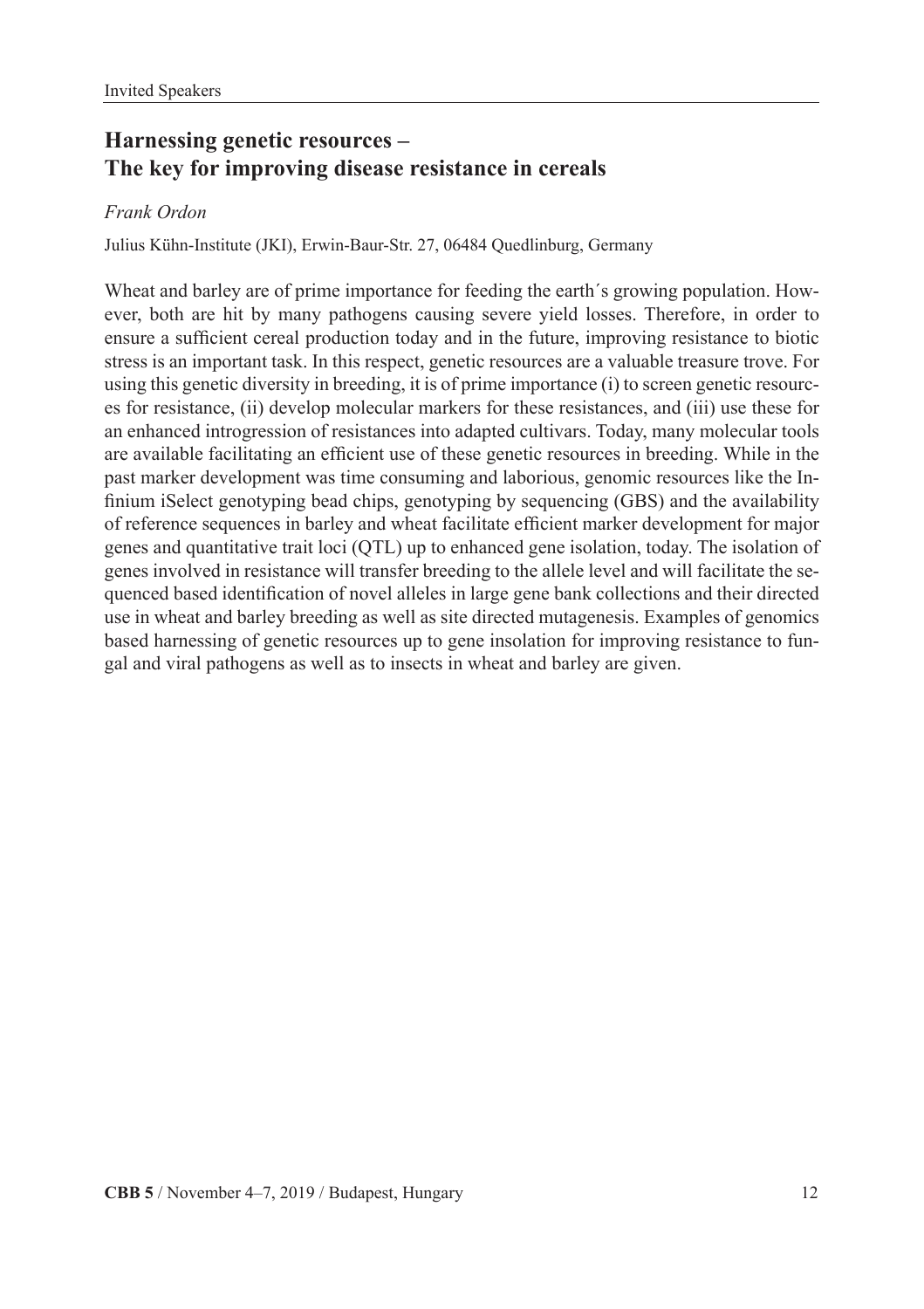## **Genetic regulation of barley development under abiotic stress and its impact on yield in a world-wide field study**

#### *Prof. Dr. Klaus Pillen*

University of Halle

Since the dawn of agriculture, crop yield has always been impaired through abiotic stresses. In a field trial across five locations worldwide, we tested three abiotic stresses, nitrogen deficiency, drought and salinity, using HEB-YIELD, a selected subset of the wild barley nested association mapping population HEB-25.

We showed that barley flowering time genes *Ppd-H1*, *Sdw1*, *Vrn-H1* and *Vrn-H3* exert pleiotropic effects on traits related to plant development and grain yield. Under field conditions, these effects are strongly influenced by environmental cues like day length and temperature. For example, in Al-Karak, Jordan, the day length-sensitive wild barley allele of *Ppd-H1* was associated with an increase of grain yield by up to 30% compared to the insensitive elite barley allele. The observed yield increase is accompanied by pleiotropic effects of *Ppd-H1* resulting in shorter life cycle, extended grain filling period and increased grain size.

Our study indicates that the adequate timing of plant development is crucial to maximize yield formation under harsh environmental conditions. We provide evidence that wild barley germplasm, introgressed into elite barley cultivars, can be utilized to secure and increase grain yield under abiotic stress conditions. The presented knowledge may be transferred to related crop species like wheat and rice to secure the rising global food demand for cereals.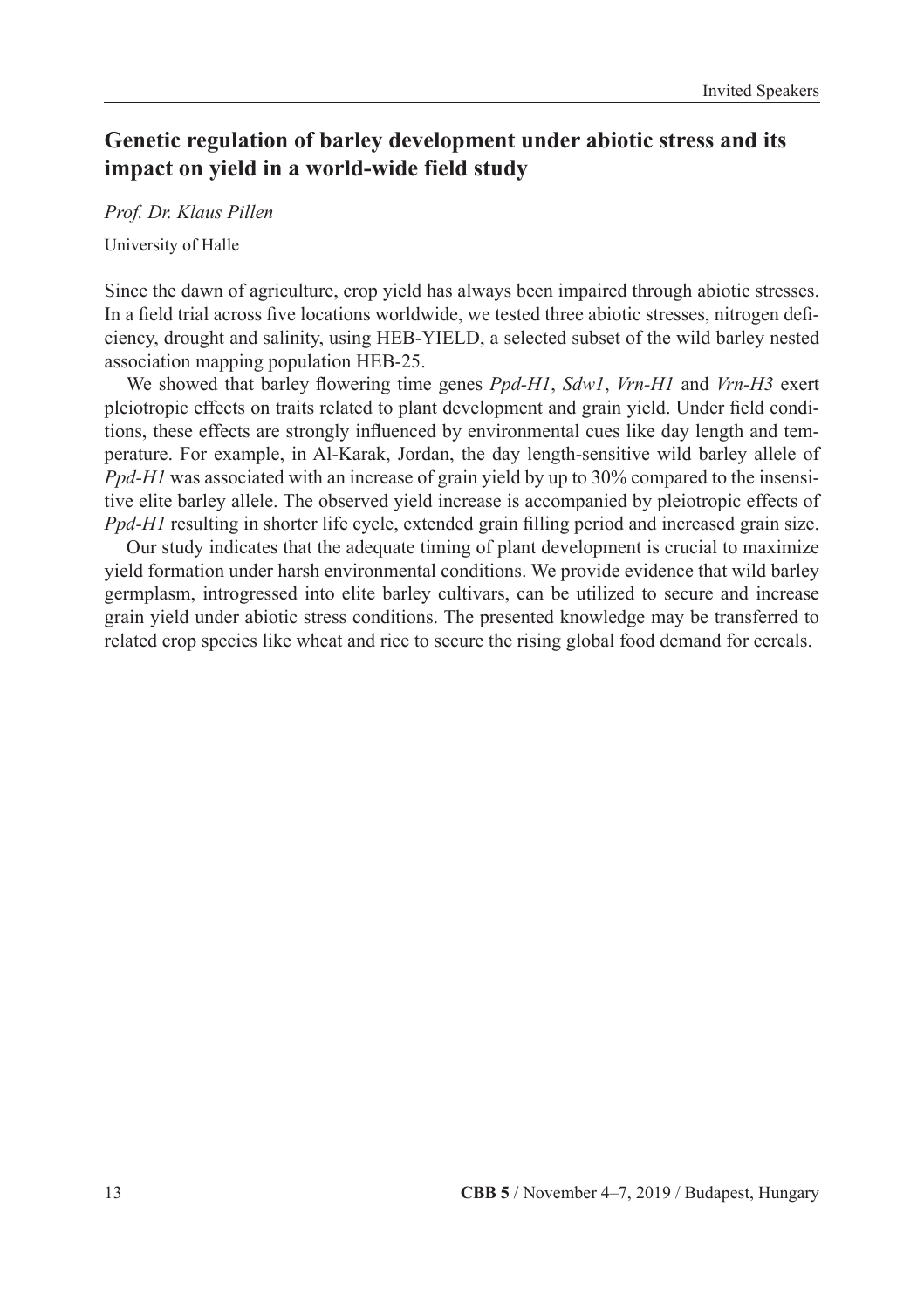## **Big data strategies for predicting hybrid performance in wheat**

#### *Jochen C. Reif\**

Department of Breeding Research, Leibniz Institute of Plant Genetics and Crop Plant Research (IPK) Gatersleben, Corrensstraße 3, 06466 Stadt Seeland, Germany \* E-mail: reif@ipk-gatersleben.de

The development of affordable high-throughput 'omics'-platforms increased the speed, the velocity and the variety of data generated in wheat breeding programs. Breeders aim to exploit this wealth of 'omics' data in order to boost selection gain. Increasing wheat yield is a key global challenge to produce sufficient food for a growing human population.

One potential breeding strategy to enhance wheat yield and yield stability is through the exploiting of heterosis by breeding hybrid instead of line varieties. Wheat hybrids are currently cultivated on only <1% of the global acreage. One reason of the lack of success in hybrid wheat breeding so far is the challenge to efficiently select superior hybrids out of millions of potential single cross-combinations. Genomic selection has been suggested as a promising approach to resolve these limitations.

In my presentation, I will discuss the potential and limits of genome-wide prediction of the hybrid performance. Starting from a comprehensive hybrid wheat data set representing one breeding cycle (Zhao et al. 2015 PNAS 112:15624-15629), the driving forces of the prediction accuracies will be highlighted for genome-wide prediction models based on additive, dominance, and epistatic effects. Prediction accuracies will be studied then across breeding cycles making use of a further comprehensive hybrid wheat data set. In particular, we will explore the opportunity to forecast the prediction accuracy of individual hybrids. Finally, opportunities to integrate genome-wide prediction approaches in hybrid wheat breeding programs are discussed.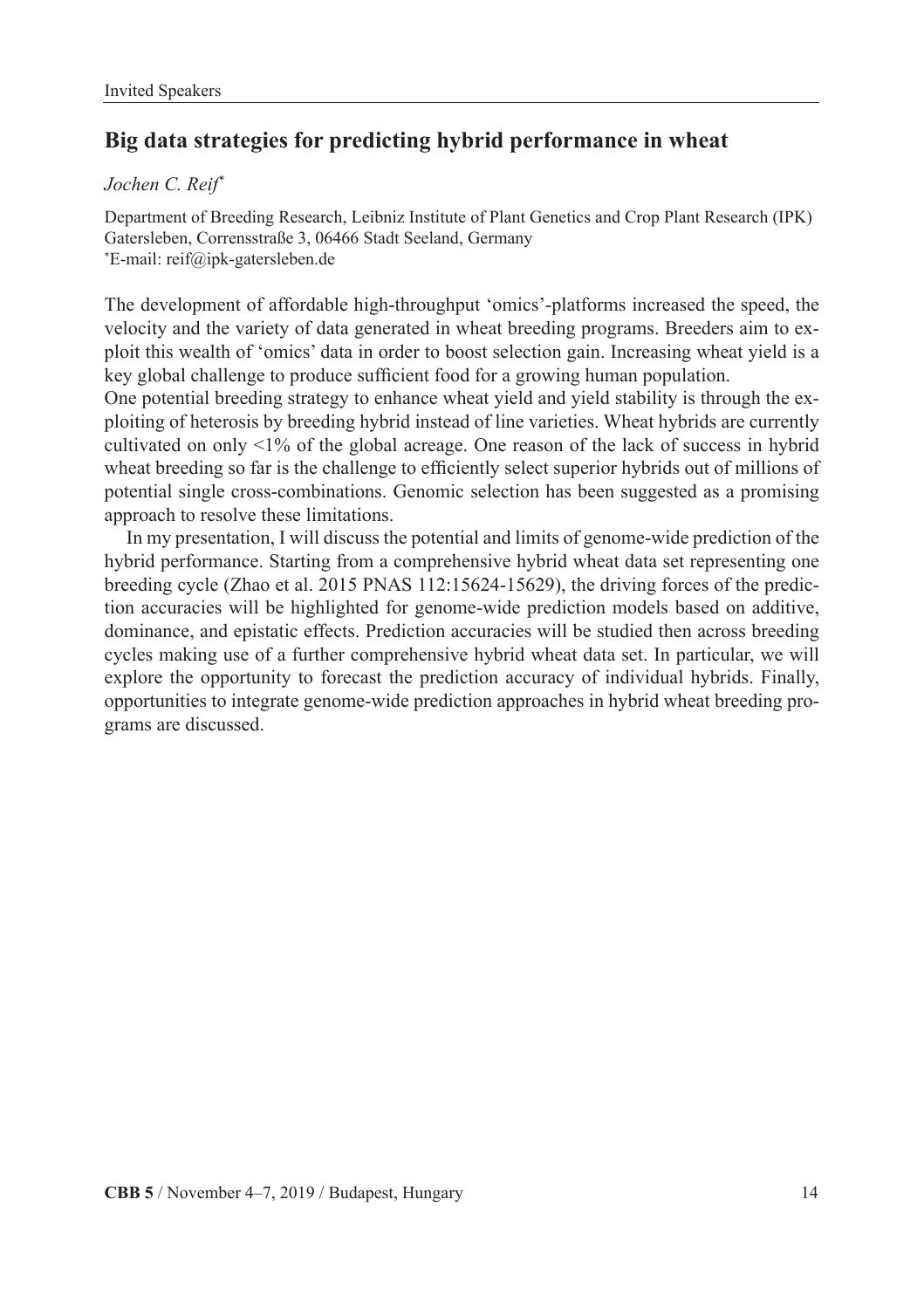## **From genome to pan-genome in barley and wheat**

### *Nils Stein\**

Leibniz Institute of Plant Genetics and Crop Plant Research (IPK) \* E-mail: stein@ipk-gatersleben.de

Genomics based-breeding and research in molecular genetics and developmental biology was lagging behind in barley and wheat, two major crops in Europe and the world, because high quality genome sequences were missing. This has changed now, as for both species annotated high-quality reference chromosome-scale sequence assemblies were made available recently. In both cases the first reference sequence assemblies are representing a big leap forward, however, these assemblies are by far not representative for all domesticated genome diversity in both species. Thus in order to efficiently unlock genomic diversity for research and breeding, international efforts were initiated to describe the pan-genomes of barley and bread wheat by producing multiple high quality chromosome-scale assemblies. In addition, entire diversity collections of wheat and barley comprising several ten thousands of accessions are currently being genotyped by sequence-based methods. The presentation will report on the status of this research in the small grain cereals and provide detailed insights into the level of genome diversity of these major crop species.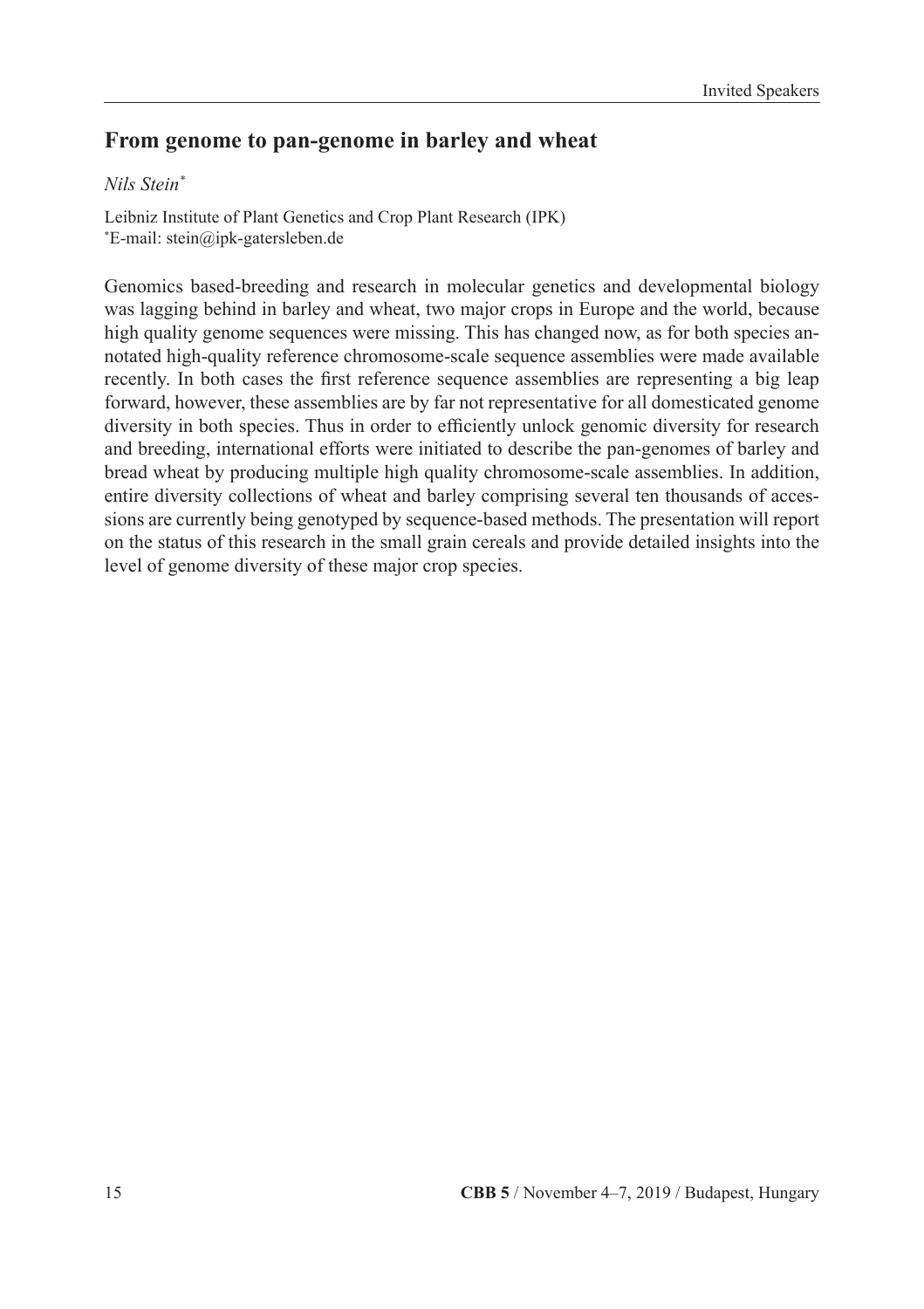## **Oral Presentations**

## **Exhibitor's talks**

#### **Artificial intelligence for genomics: history and current state**

*Sergii Shelpuk\* , Ruslana Radchuk*

DeepTrait, Lublin, Poland \* E-mail: sergii.shelpuk@deeptrait.ai

**Keywords**: deep learning, artificial intelligence, genomic data, phenomic data, crop plants, genetic markers

The modern, deep learning-based artificial intelligence has revolutionized advertisement, retail, healthcare, manufacturing, call center, and many other industries. The research in novel AI algorithms and technologies grows exponentially, the number of AI papers published since 2010 exceeds 60 000 among which 17 000 were presented in 2018 only. However, very few of them deal with genomic data. To the day, there are only about 300 papers dedicated to applying modern AI techniques to genomes.

In 2012, the victory of AlexNet model at the image recognition competition ImageNet Large Scale Visual Recognition Challenge marked the turning point in AI development. In this competition, a novel, deep learning neural network outperformed the most advanced previous generation machine learning (ML) models with 10% accuracy. Since then, deep learning became a standard for AI applications for computer vision, natural language understanding, and speech recognition completely replacing ML in these areas.

ML methods work not with the data directly but with data representations. ML does not work with pixels, sound frequencies or base pairs, it works with features, hand-designed descriptors of the raw data. For images, these descriptors are SIFT, SURF, HOG, and others, a highly complex, expert-built algorithms aimed to represent the picture it a way understandable for ML. These descriptors were very hard to invent and build; SIFT, for example, was developed for about 10 years. Some of them are protected by patents and require licensing for commercial use. In genomics, the same descriptors are genetic markers: SNPs, indels, known genes. They share the same problems as the computer vision descriptors: are hard to build, expensive, protected by IP law, and require human expertise.

In contrast, modern deep learning methods do not require descriptors, they work with images at the pixel level and provide better performance than descriptor based ML. Today, virtually all state of the art in AI for computer vision is based on deep learning.

Among all available AI applications for genomics, the vast majority use ML and descriptors: SNP markers, genes, sometimes indels and k-meres. Very few of them apply deep learning to the genome at the basepair level. And even they analyze only short subsequences up to 20 thousand base pairs.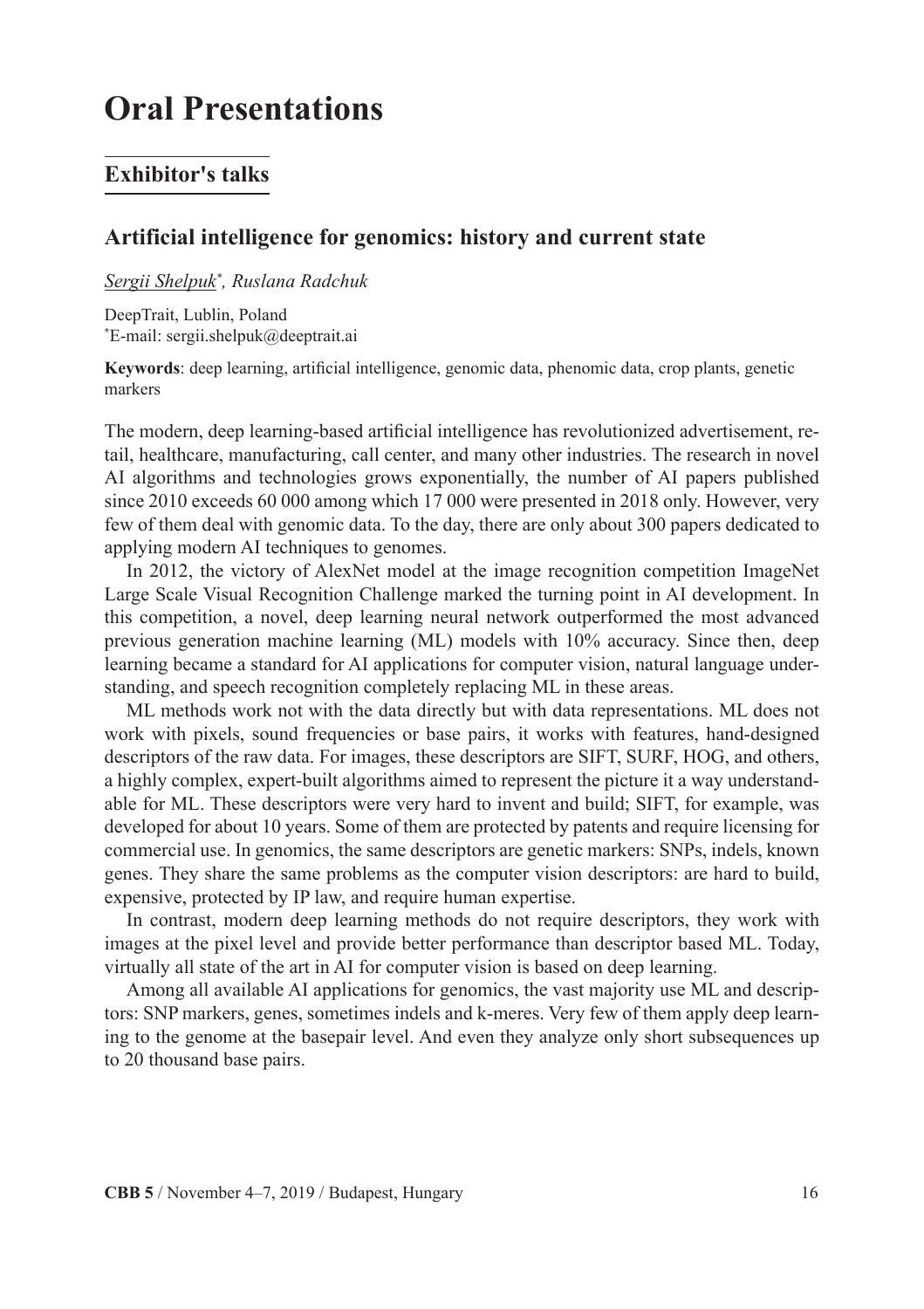DeepTrait presents the first available deep learning technology which can work with a full genome of hundreds of millions basepair long and find perfect markers causing a specific trait directly out of the sequence data. The publically available results of DeepTrait technology testing were obtained with open *E.coli* and *Arabidopsis thaliana* genomic datasets. In these experiments, our goal was to determine genetic determinants of antibiotics resistance in *E.coli* and genetic mechanisms controlling flowering time of *A. thaliana*. The results confirm that by having only few hundred sequenced and phenotyped genomes, our technology can find majority of already known phenotype-associated genes and genomic elements causing a particular trait along with currently unknown or understudied genome elements tied to this trait.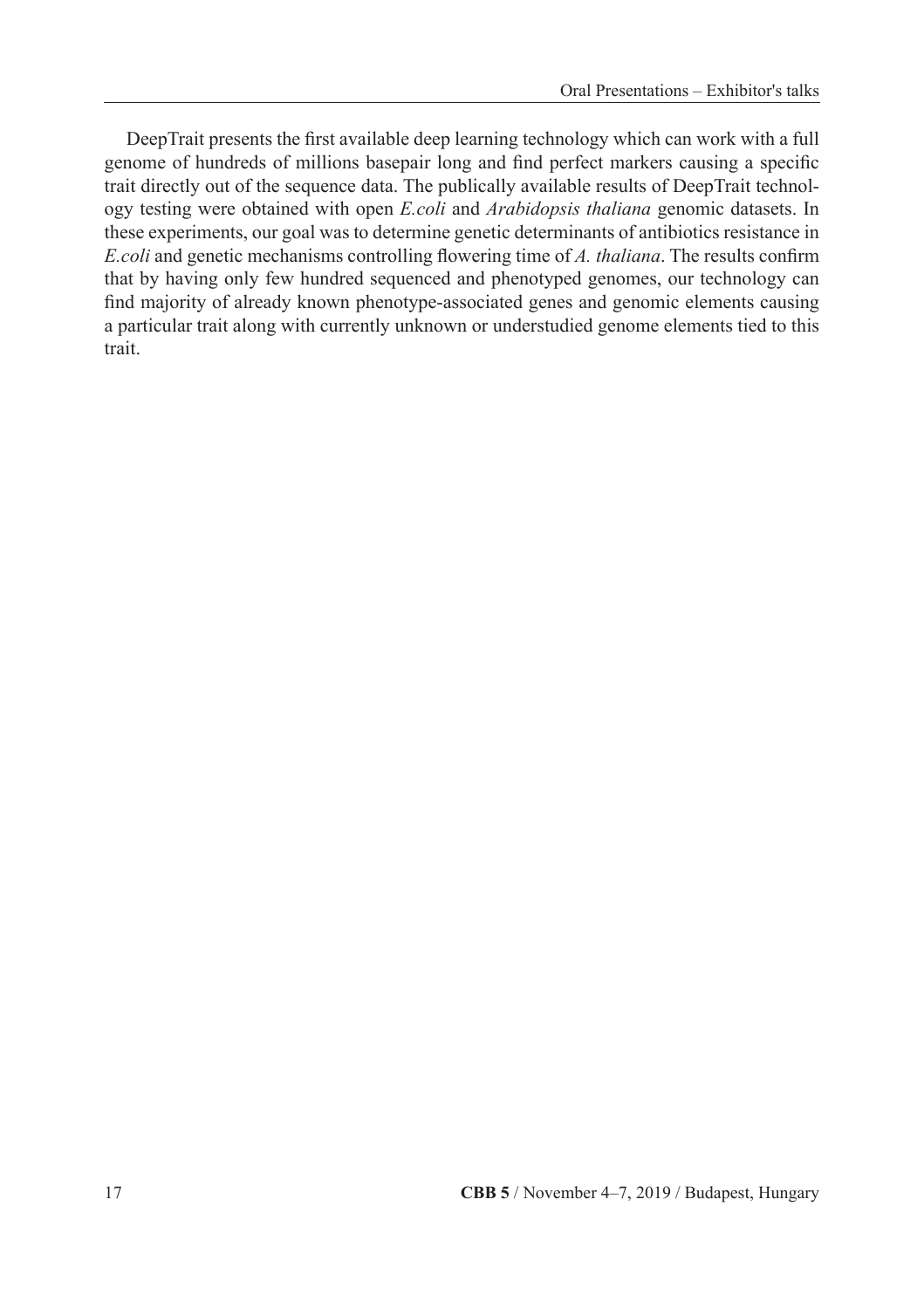## **The advantages of a highly relational database for plant breeding programs**

*Dieter K Mulitze1\**

1 Agronomix Software, Inc, Winnipeg, MB, Canada \* E-mail: mulitze@agronomix.com

**Keywords**: plant breeding, databases, information technology

Plant breeding programs typically generate considerable amounts of data, especially when there are many crosses and descendants over generations. Aside from managing the records, the more complex the linkage or relation of all the data, then the greater the possibilities for the breeder in developing superior hybrids or varieties. An obvious linkage would be finished marker and related data to genotypes and phenotypic data, whether in experiments or nurseries. The relational links as a 'history' from parents to crosses and down all generations with data and the breeding events would help to monitor the response to selection and enable more optimal breeding decisions, especially if using more complex data queries and index selection in any or all generations. For any nursery or experiment, the ability to instantly link data from either or both parents to each population, plant or cross in a open data view would also help in selections. When assessing any parent or inbred, the ability to easily view all crosses involving that genotype, its descendants and performance with other geneotypes can help in planning future crosses. With trials data across years, data queries for any genotype or a group of genotypes with any or all data from all years and locations will help in the final stages of advancement towards releasing a variety. The goal is to mine the database for the most optimal decisions. This should improve genomic prediction by utilizing the most complete dataset. But experiments and locations have environmental and management factors that ideally should be linked as well, even for all experiments or nurseries across an entire year with a few clicks. This in turn facilitates more advanced meta analyses. The advantages become obvious when phenotypic, genetic and environmental data can all be relationally linked in one data view.

Search tools are enhanced by a more relational database. You can only find all experiments where an entry has been tested with a few clicks if all the data is linked. Or, find all the experiments or nurseries that have data for a given trait. Perhaps a new disease has appeared and a breeder wants to see all data taken for that trait. Breeders typically rename a genotype from some internal breeder's code to a new name for the released variety. If the database is linked with 'keys', then one can make the name change in one place in the database and this is then instantly replicated through the entire database. Open any experiment or nursery, and the new name will appear. The same is true for the name of a trait. If 'keys' are indeed used consistently in the entire database, then when you change the name of the trait in one place, all experiments, nurseries, germplasm info and more all works perfectly with the new trait name. This all saves time and effort for the breeder.

The above advantages of a highly relational database for plant breeding will be presented using the new Genovix software for plant breeding and variety testing. The software has a Microsoft SQL back-end database and a modern .NET interface.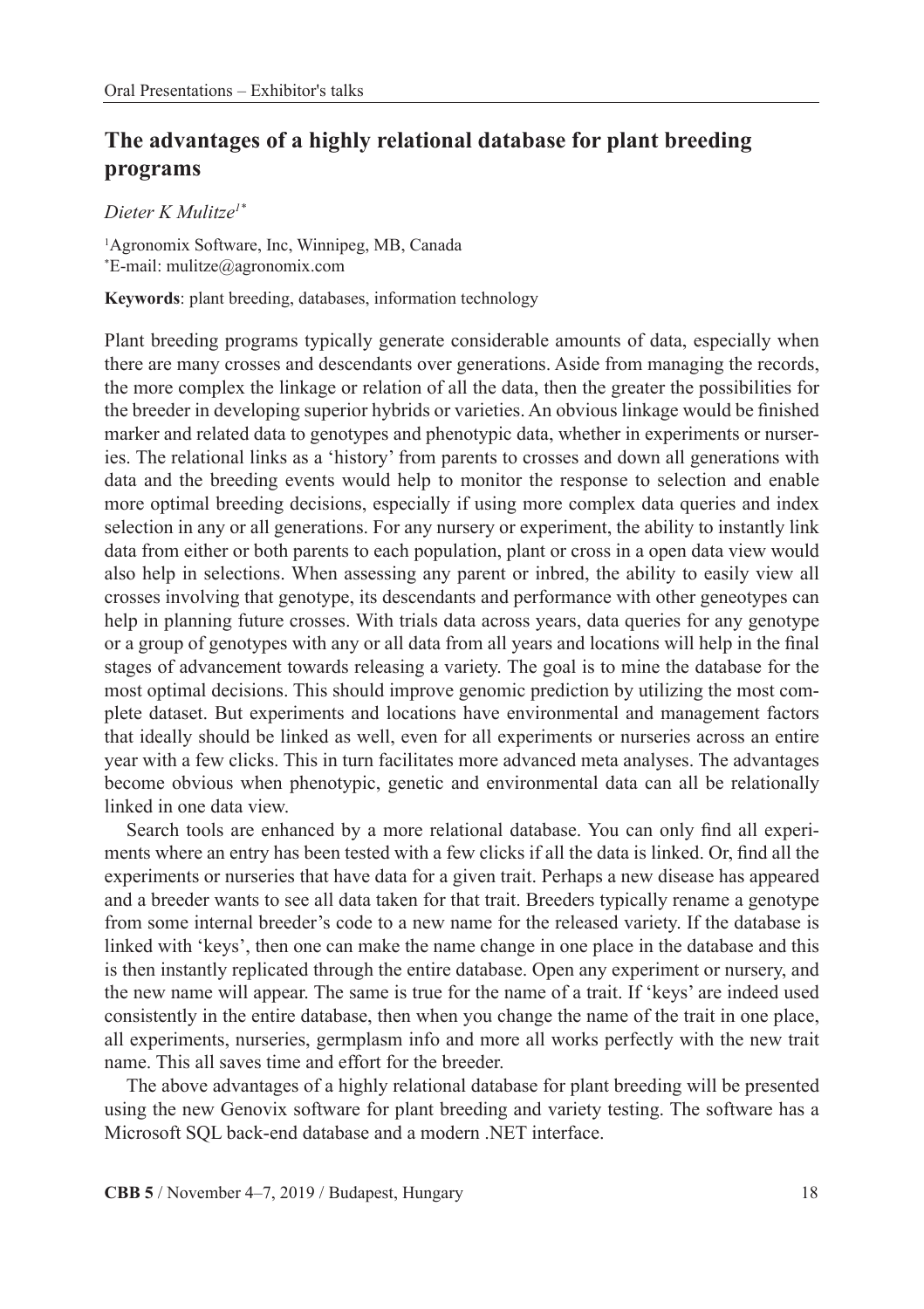## **T1: Plant Genetic Resources for Future Breeding**

## **The genetic basis of grain shape along barley spike**

#### *Ahmad M. Alqudah\**

Leibniz Institute of Plant Genetics and Crop Plant Research (IPK) \* E-mail: alqudah@ipk-gatersleben.de

Grain shape and weight are important components of barley yield. Grain homogeneity in shape and weight is also crucial for improving grain quality. In general, two-rowed (*VRS1*) barley has more uniform grain than six-rowed (*vrs1*) which makes it preferable for malt production. Natural variation in grain shape uniformity along the spike in diverse collections could be valuable sources for crop improvement. We, therefore, studied the uniformity in grain shape and weight along the spike (basal *vs.* apical and central *vs.* lateral) in a natural barley collection to detect desirable uniformity and yield allele(s). We discovered a clear basal-to-apical gradient along the spike in grain shape and weight. Regardless of row-type, basal part of barley spike has more uniform grain than the apical part. The wild-type (*VRS1*) grains had significantly wider grains and increased thousand kernel weight (TKW) while *vrs1* grains had longer grains with increased grain area. Grain area and grain length showed more natural variation than other traits especially in the apical part of the spike and in sixrowed accessions. Moreover, the central grain in six-rowed showed high variation in grain area and length, while the natural variation in grain width and TKW was much clearer in the basal part and two-rowed barley. The observed significant differences in grain shape imply a genetic link between the grain traits, which was validated from the association of *vrs1* locus with longer grain and grain area. We used state-of-the-art genome-wide association bioinformatics tools to suggest candidate genes underlying the natural variation of the uniformity in grain shape along the spike. Interestingly, genes encoding SQUAMOSA PROMOTER BINDING PROTEIN-LIKE (SPL) proteins appeared highly associated with grain uniformity along the spike. These findings provide an important foundation for uncovering the biological functions of *HvSPLs* suggesting their pivotal role in regulating agronomic traits. Exploitation of natural variation in grain shape and weight will be valuable sources of natural trait-enhancing alleles for crop breeding.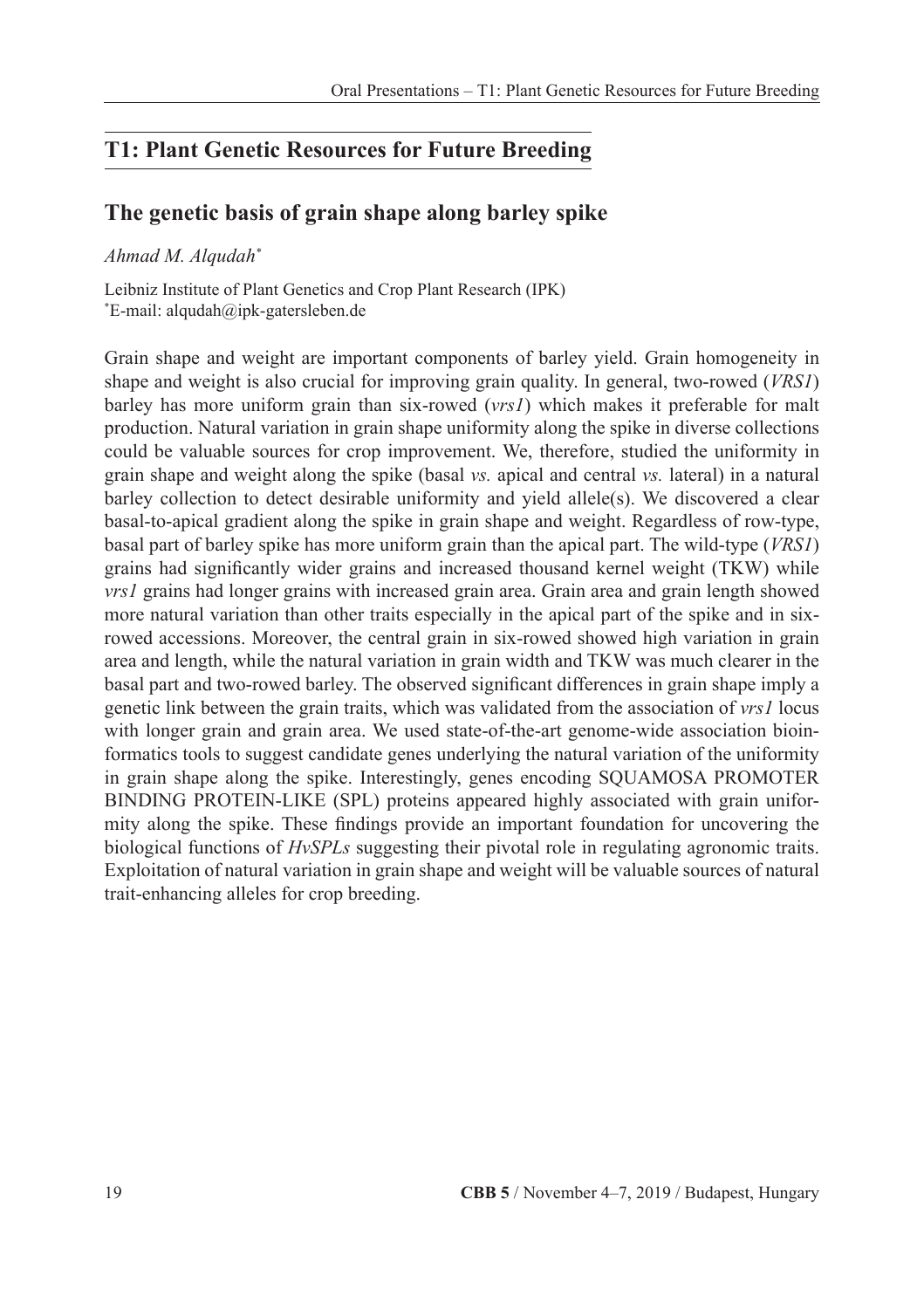## **Insights into influence of domestication and selection on the rye**  *(Secale L.)* **genome based on GBS genotyping of diverse accessions with different origin and improvement status**

*Anna Hawliczek1 , Ewa Borzęcka<sup>1</sup> , Nikolaos Alachiotis2 , Katarzyna Tofil1 ,*  Piotr Gawroński<sup>*i*</sup>, Dörthe Siekmann<sup>3</sup>, Bernd Hackauf<sup>4</sup>, Roman Dušinský<sup>5</sup>, Miroslav Švec<sup>5</sup>, *Hanna Bolibok-Brągoszewska1\**

<sup>1</sup>Department of Plant Genetics Breeding and Biotechnology, Warsaw University of Life Sciences-SGGW, Warsaw, Poland 2 Institute of Computer Science, Foundation for Research and Technology-Hellas, Heraklion, Crete, Greece 3 HYBRO Saatzucht GmbH and Co. KG, Schenkenberg, Germany 4 Julius Kühn-Institut, Groß Lüsewitz, Germany 5 Department of Genetics, Comenius University in Bratislava, Bratislava, Slovakia \* E-mail: hanna\_bolibok\_bragoszewska@sggw.pl

**Keywords:** genetic diversity, population structure, domestication, selective sweeps, GBS, Secale, rye

During domestication processes and subsequent breeding practices crop plants were subjected to intensive selection for certain desirable traits, such as high and stable yield. Selection pressure causes changes in polymorphism level and in consequence the chromosome segments containing genes subjected to positive selection exhibit lower polymorphism in more advanced germplasm. The combined effects of the domestication bottleneck, recurrent use of adapted germplasm, and avoidance of wide genetic recombination in breeding schemes resulted in an overall reduction of genetic diversity of the elite

germplasm in major crops in comparison to the wild forms. Identification of genome regions targeted by selection and therefore displaying low diversity, coupled with a detailed characterization of the genetic diversity structure of less adapted germplasm, has the potential to facilitate the use of unadapted germplasm in breeding programs by providing a basis for targeted broadening of diversity in defined genome regions.

The aim of this study is to identify and to characterize genome regions targeted by selection during domestication and breeding in rye (*Secale cereale* L.). We assembled a diverse set of 480 rye accessions representing different geographic origins and improvement status, and performed an in-depth analysis of genetic diversity patterns, population structure and phylogenetic relationships based on ca. 13 000 high quality SNP (DArTseq) markers, selected from almost 80 000 SNPs differentiating the accessions. A clear separation into three groups was observed: (i) the most divergent *S. sylvestre* group, (ii) *S. strictum* group, and (iii) *S. cereale* (including all cultivated accessions) + *S. vavilovii* group. According to expectations, modern cultivars and breeding materials turned out to occupy a small area of diversity space, while historical varieties and landraces were much more diverse. Comparative analysis of MAF and PIC values' distribution along chromosomes revealed several regions characterised by contrasting values in germplasm groups with distinct improvement status. We will also present the results of selective sweep detection obtained with OmegaPlus, SweeD, and RAiSD.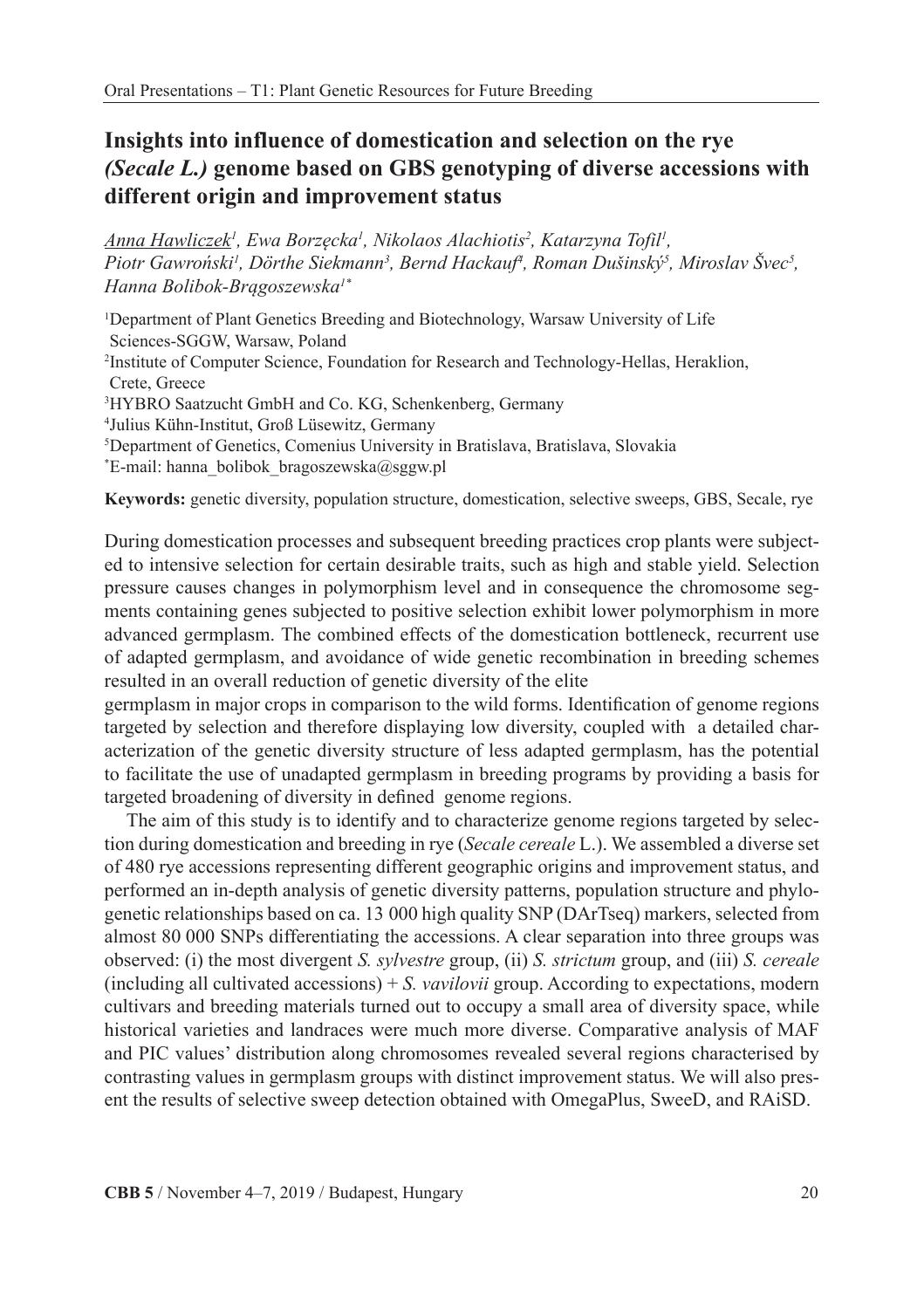In parallel, we pursue also a sequence-homology based approach of gene identification and to date we identified putative rye orthologs of domestication genes *Q*, *GIF1*, *BTR2*, *Rht-B1*, *VRN1*, and *VRN2*. Currently, we focus on obtaining full genomic sequences for these genes using a BAC library of rye inbred line L318 for future use during analysis of their allelic variation in diverse rye accessions.

#### **Acknowledgments**

This research was founded by the Polish National Science Centre grant No. DEC-2014/14/E/NZ9/00285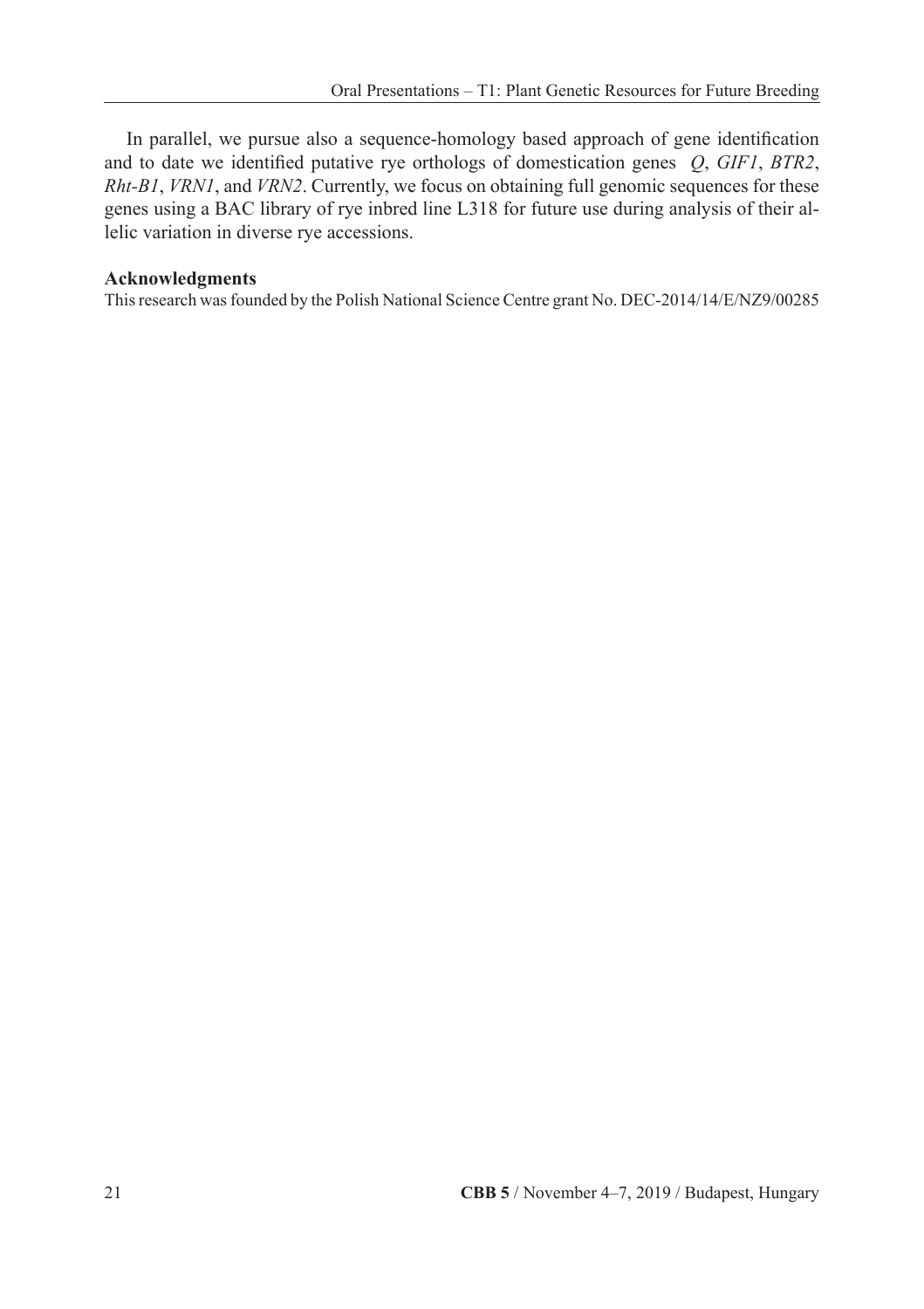## **The discovery of the tandem kinase-pseudokinase protein family inspired by the cloning of the wheat stripe rust resistance gene** *Yr15*

*Tzion Fahima1,2, Valentina Klymiuk1,2, Andrii Fatiukha1,2*

1 Institute of Evolution, University of Haifa, Haifa, Israel 2 The Department of Evolutionary and Environmental Biology, University of Haifa, Haifa, Israel \* E-mail: tfahima@evo.haifa.ac.il

**Keywords:** Yellow rust resistance, tandem kinase-pseudokinase, wild emmer wheat.

Wheat is one of the most important food crops for human consumption globally. Breeders are making efforts to produce high yielding modern varieties, however, the productivity of a particular cultivar can be severely restricted by its susceptibility to diseases, such as stipe rust, caused by the fungus *Puccinia striiformis* f. sp.*tritici* (*Pst*). To overcome this problem, disease resistance genes from wheat wild relatives can be introgressed into elite cultivars. *Yr15*, is a wild emmer wheat (*Triticum dicoccoides*) gene, known to carry high resistance to a wide range of *Pst* isolates. Comparative genomics, chromosome walking, BAC libraries (wild emmer and bread wheat), whole genome assemblies, EMS mutagenesis and transgenic approaches enabled us to clone *Yr15* and validate its function. Analysis of the protein encoded by *Yr15* revealed that it has a putative kinase-pseudokinase structure, designated as Wheat Tandem Kinase 1 (*WTK1*) (Klymiuk et al. 2018; Nature Communications). The available reference wheat genomes, Chinese Spring, Svevo and Zavitan, have paved the way for the discovery of a unique protein family.*WTK1* orthologs and paralogs are found in all group 1 and 6 wheat chromosomes. The exon-intron structure of orthologues copies is similar to that of *Wtk1* from *Yr15* donor accession G25, but differ in numerous SNPs and indels that cause changes in reading frames. Although exon-intron structure of the paralogues copies (6A, 6B and 6D) is similar to *Wtk1,* the total number of exons was increased from six to seven due to the split of exon 4 into two. The unique gene architecture of *WTK1* was found in 92 putative proteins across the plant kingdom, including the barley RPG1 and a candidate for *Un8*, suggesting that they are members of a distinct family of plant proteins, termed here tandem kinase-pseudokinases (TKPs). We found that 175 out of 184 kinase/pseudokinase domains of these TKPs were associated with receptor-like kinases (RLKs), suggesting that TKPs are involved in plant defense mechanisms. The decoy role can be proposed as one of the potential model of function of the pseudokinases of TKP family members in immune response. A further phylogenetic analysis indicated that TKP family members originated from either gene duplication or gene fusion events, suggesting a polyphyletic origin of the TKPs. The presence of kinase-pseudokinase structure in plant TKPs and animal Janus kinases (JAKs), is suggesting convergent molecular evolution of proteins involved in immunity in both of the kingdoms.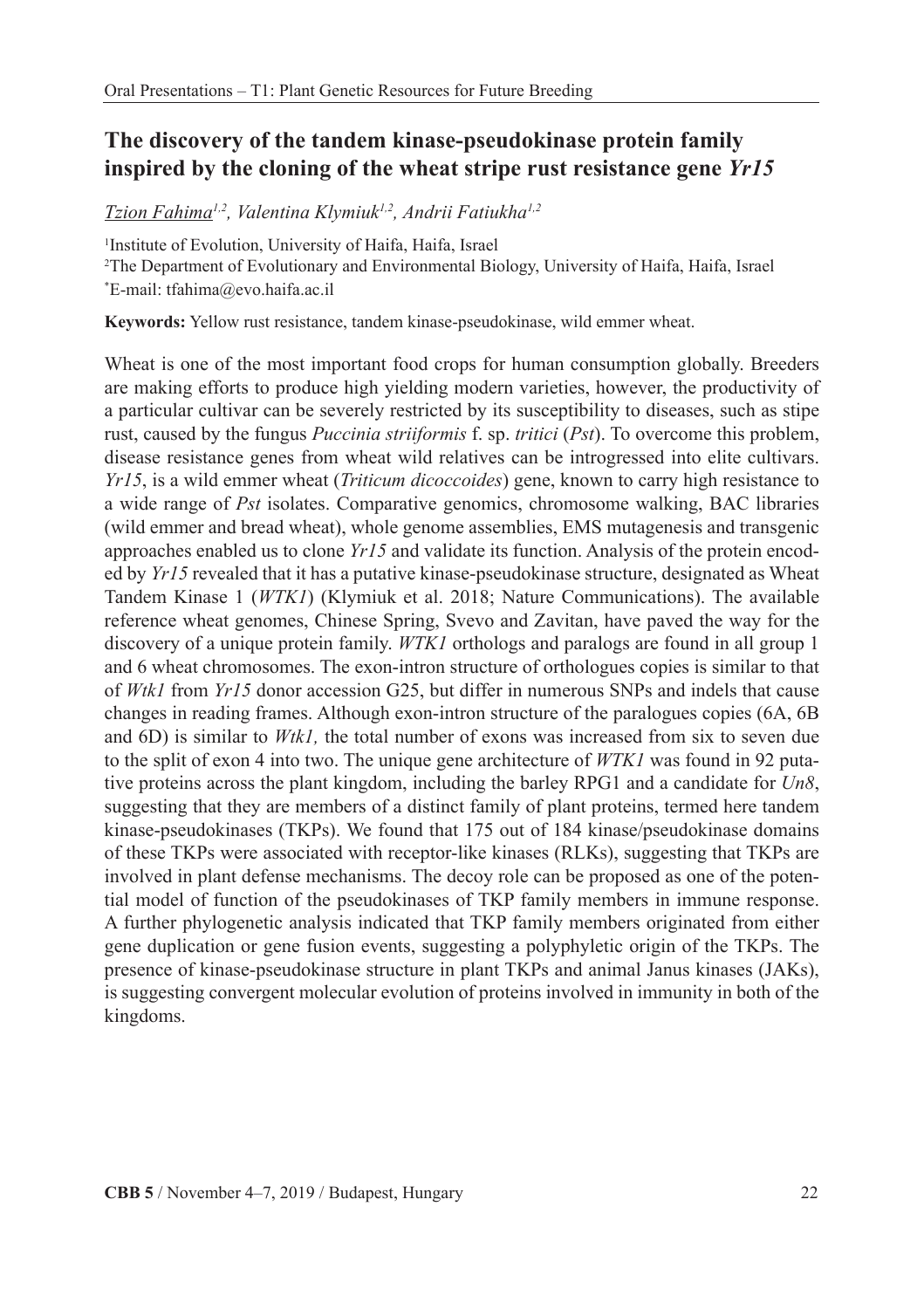### **Current achievements in study of black-spiked barley**

*Anastasiia Yu. Glagoleva1\*, Sergey R. Mursalimov1 , Natalya V. Gracheva2 ,*   $Nickolay A$ . Shmakov<sup>1</sup>, Natalya M. Levanova<sup>1</sup>, Andreas Börner<sup>3</sup>, Dmitry A. Afonnikov<sup>1</sup>, *Olesya Yu. Shoeva1 , Elena K. Khlestkina1,4*

 Institute of Cytology and Genetics SB RAS, Novosibirsk, Russia Volgograd State Technical University, Volgograd, Russia Leibniz Institute of Plant Genetics and Crop Plant Research, Gatersleben, Germany N. I. Vavilov All-Russian Research Institute of Plant Genetic Resources, Saint-Petersburg, Russia \* E-mail: glagoleva@bionet.nsc.ru

**Keywords**: *Hordeum vulgare*, melanin, black seed, near-isogenic lines, chloroplasts, albinism

In barley (*Hordeum vulgare* L.), several types of grain pigmentation caused by phenolic compounds were described. The well-known ones are purple and blue, associated with the anthocyanins biosynthesis in grain pericarp and aleurone layer, respectively. Black pigmentation of hulls and grain pericarp is much less studied. The pigment responsible for the black spike has long been suspected to be a melanin. The involvement of flavonoid biosynthesis pathway in barley melanin formation was previously excluded. Melanin synthesis in barley spike is under monogenic control of the *Blp* locus mapped on chromosome 1HL. Recently, the locus was narrowed down to 21 genes, but the candidate genes have not been identified yet.

The aim of the current study was to find out chemical nature of black pigments, mechanisms underlying their synthesis and to reveal the genes responsible for black spike trait. The study was performed using the precise genetic model, the near-isogenic barley lines (NILs): black-colored i:Bw*Blp* carrying the *Blp* locus and the uncolored recurrent parent (cv. Bowman).

We extracted black pigments from grains of the NIL demonstrated their melanic nature. The positive identification was supported by an FT-IR spectroscopy analysis, which revealed the presence of phenolic fragments, quinone and an aromatic carbon backbone characteristic of melanin. The comparative microscopy analysis of grains at early, soft and hard dough developmental stages revealed the intracellular dark structures in cells of pericarp and hulls of the i:Bw*Blp* line starting from early dough stage. Co-localization of the dark structures and red autofluorescence signal of chlorophyll was observed in the same organelles. Thus, the melanin pigments are formed and accumulated in chloroplasts. The comparative RNA-seq analysis of NILs in hulls and grain pericarp revealed the influence of *Blp* locus to expression more than thousand genes. Among them, the genes belonging phenylpropanoid and fatty acids biosynthesis pathways were the most represented and upregulated in black-colored NIL. To study the relationships between chlorophyll and melanin biosynthesis we developed the hybrid line i:*Blpalm* characterized simultaneously by partial chlorophyll insufficiency and accumulation of melanins in spike. The fact of obtaining such line allows suggesting chlorophyll/photosynthesis-independent melanin synthesis.

We hypothesized that the polyphenol oxidase (PPO) could have a potential role in melanin formation in intact barley spike. Investigation of PPO gene family in barley revealed four functionally active *Ppo* genes. In addition to previously described *Ppo1* and *Ppo2* mapped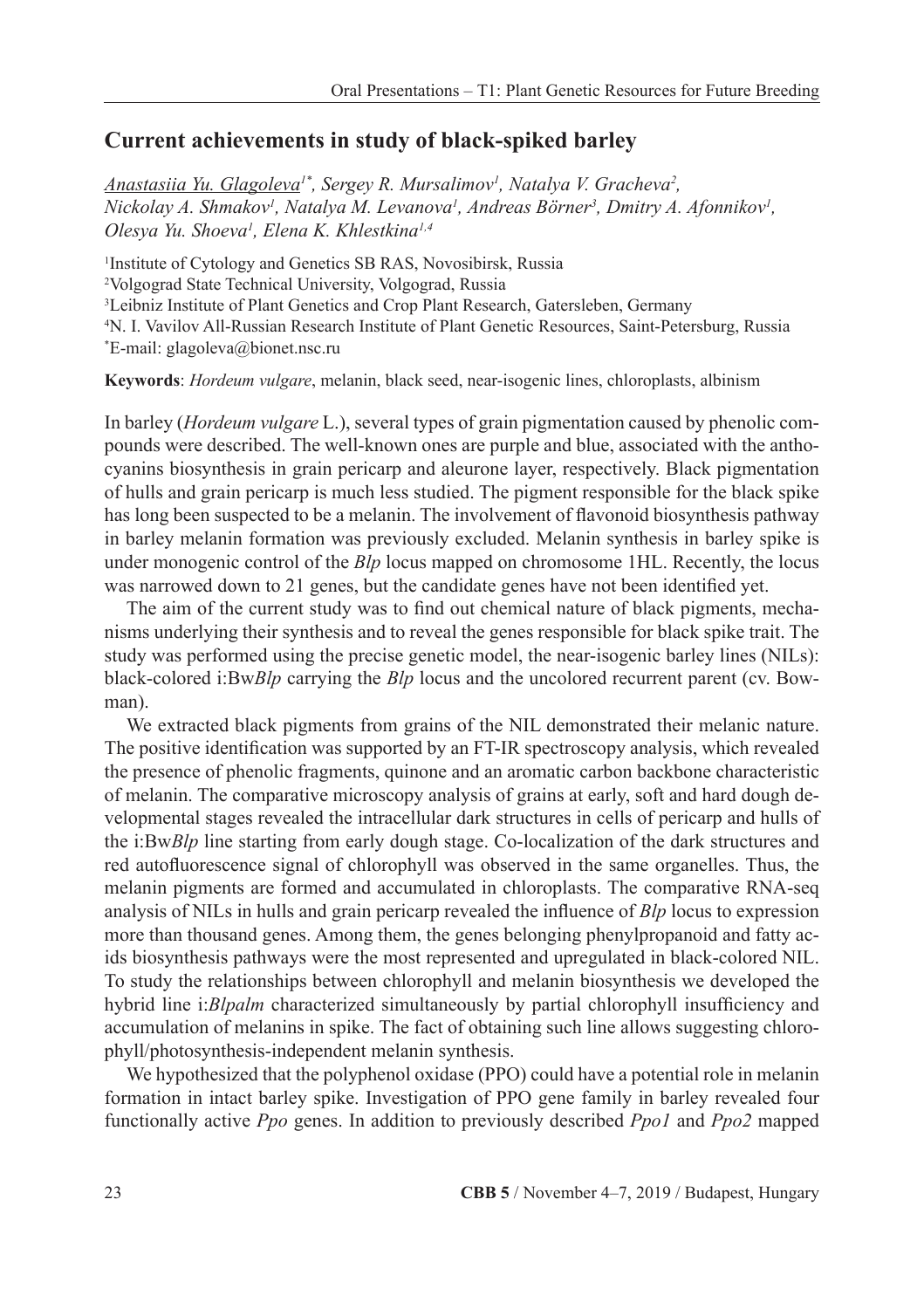to chromosome 2H, we identified the *Ppo3* and the *Ppo4* genes located on chromosomes 3H and 4H, respectively. The comparative analysis of the *Ppo* genes expression in hulls and grain pericarp at the different stages of spike development demonstrated the relationship between the *Ppo2* gene expression and the stage of melanin pigment appearance.

#### **Acknowledgments**

The comparative RNA-seq, microscopy analysis and study of the barley *Ppo* gene family were supported by RSF grant №16-04-00086; development and comparative study of the hybrid NIL with partial albinism and melanin in spike was supported by RSF grant №19-76-00018.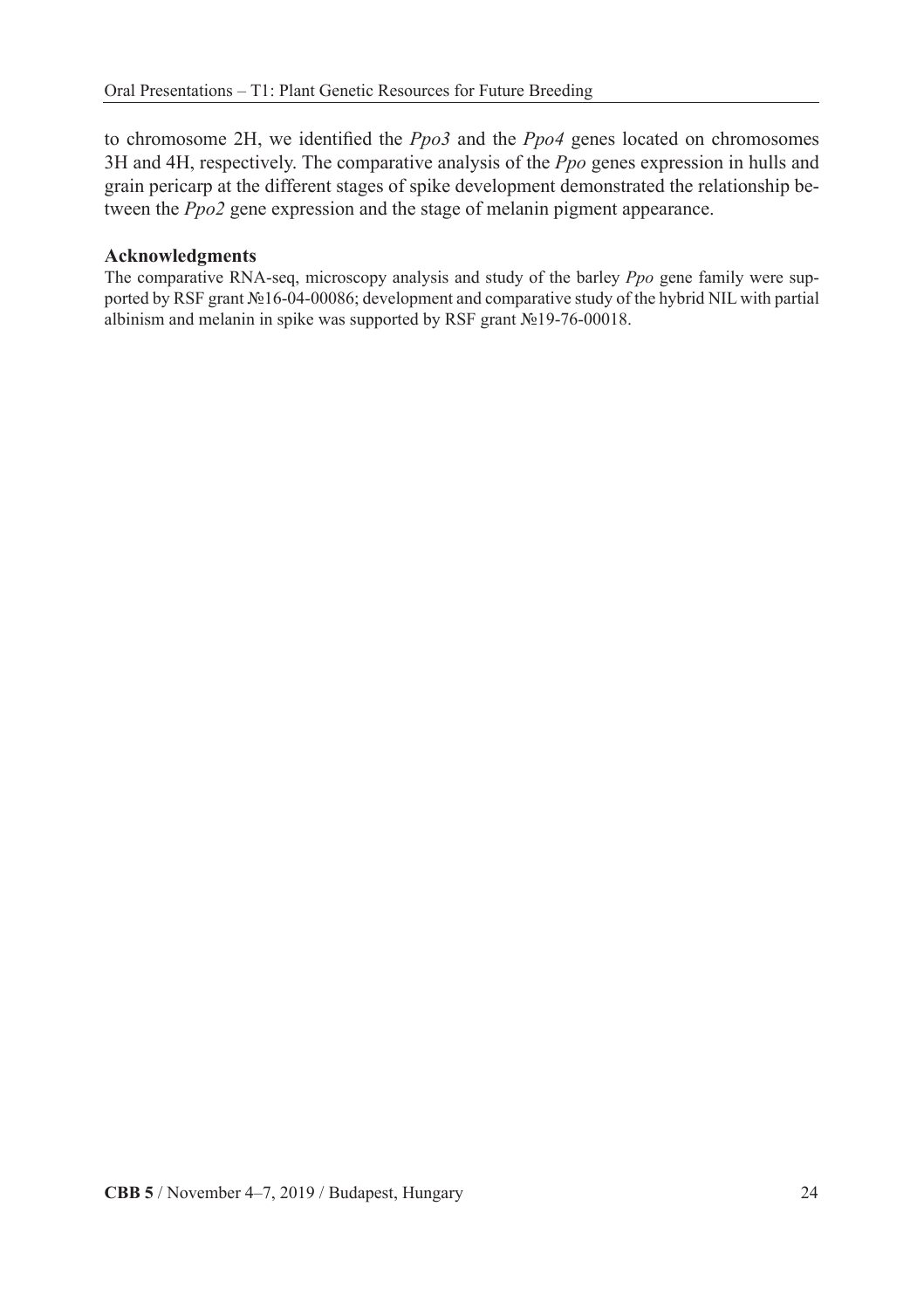## **Leveraging phenotypic diversity to boost barley genetic resources utilization**

*Maria Y. Gonzalez1 , Stephan Weise2 , Yusheng Zhao1 , Norman Philipp1 ,*  Daniel Arend<sup>i</sup>, Andreas Börner<sup>2</sup>, Markus Oppermann<sup>2</sup>, Andreas Graner<sup>2</sup>, Jochen C. Reif<sup>1\*</sup>, *Albert W. Schulthess1*

1 Department of Breeding Research, Leibniz Institute of Plant Genetics and Crop Plant Research (IPK), D-06466, Gatersleben, Germany 2 Department of Genebank, Leibniz Institute of Plant Genetics and Crop Plant Research (IPK), D-06466, Gatersleben, Germany \* Email: reif@ipk-gatersleben.dereif@ipk-gatersleben.de

**Keywords**: unbalanced data, genetic resources, data quality assessment

Genebanks host oustanding genetic diversity for research and plant improvement. However, restricted resources limit the systematic trait performance assessment. In this context, historical non-orthogonal data of seed regeneration trials is valuable to leverage phenotypic diversity at no extra cost. This study includes records for 12,872 accessions of the IPK barley collection involving phenotypic data for relevant agronomic traits such as: flowering time, plant height, and thousand-grain weight. This information was gathered for seven decades during the seed regeneration routine. The data was analyzed using linear mixed models with a rigorous quality assessment based on plausibility checks, outlier correction, and studying the potential bias on estimating first- and second-degree statistics. Heritability estimates ranged from 0.83 to 0.92, and precision in computing the best linear unbiased estimations (BLUEs) exceeded 0.85. The data is publicly available following the FAIR principles referring to: Findability, Accessibility, Interoperability, and Reusability. In the future, the phenotypic information will be involved in a genomic prediction approach to boost the utilization of genetic resources.

#### **Acknowledgments**

The Federal Ministry of Education and Research of Germany is acknowledged for funding (grant FKZ-031B0184A (AWS) and FKZ031B0190A (MYG)).

## **References**

Gonzalez, M.Y. et al. Unbalanced historical phenotypic data from seed regeneration of a barley *ex situ* collection. Scientific Data 5, 180278 (2018).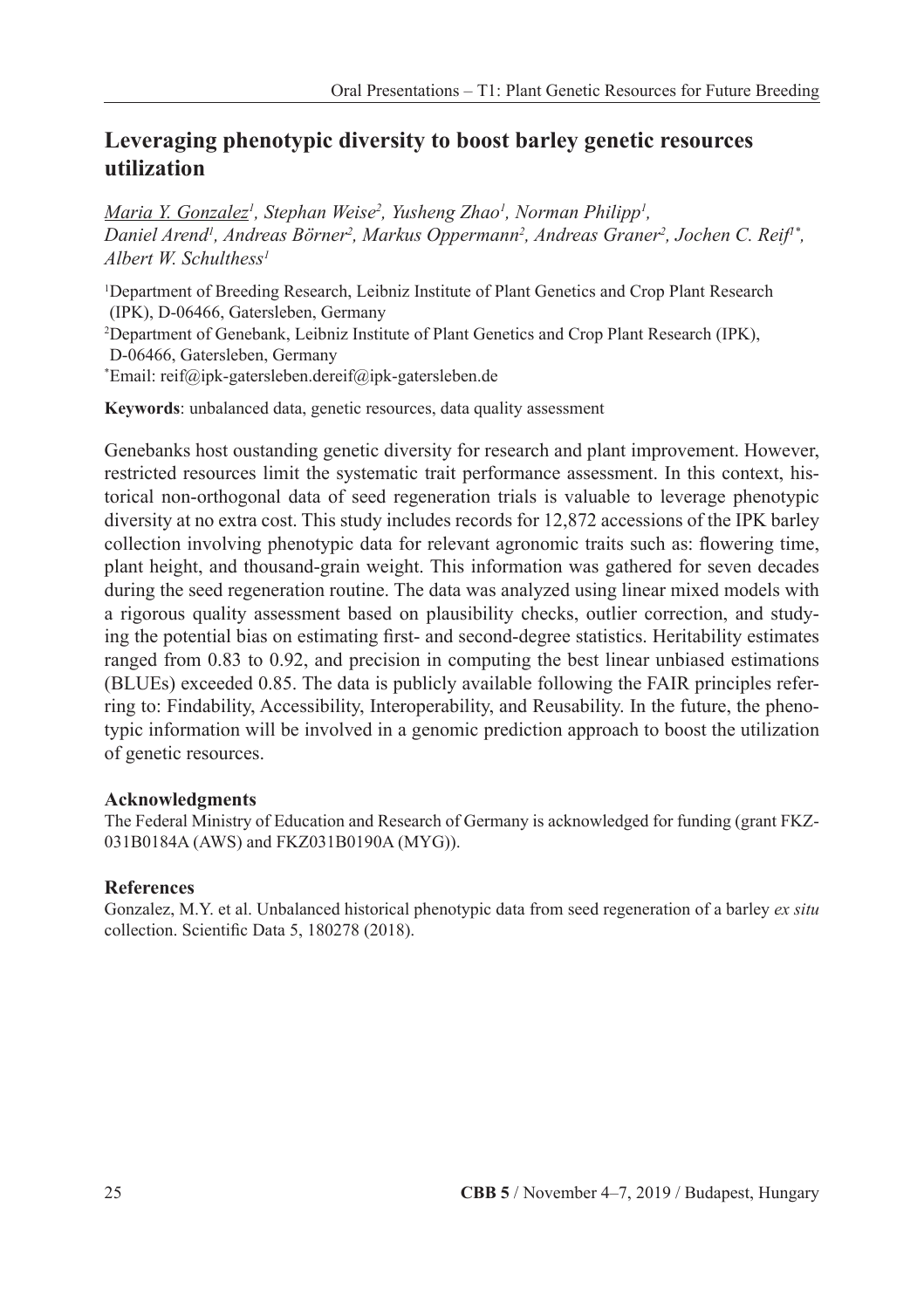## **Location of recessive genes associated with abnormal wax formation in rye**

*Magdalena Góralska1\*, Anna Bienias1 , Natalia Lenarczyk1 , Ilona Czyczyło-Mysza<sup>2</sup> , Beata Myśków<sup>1</sup>*

1 Department of Genetics, Plant Breeding and Biotechnology, West Pomeranian University of Technology, Szczecin, Poland 2 The Franciszek Górski Institute of Plant Physiology, Polish Academy of Science, ul. Niezapominajek 21, 30-239, Cracow, Poland \* E-mail: magdalena.goralska@zut.edu.pl

**Keywords**: transcriptome analysis, wax layer, inbred line, rye

Rye is a species enabling the development of poor quality agricultural land on which other cereals fail to grow. This is due to the low requirements for soil richness and resistance to both biotic and abiotic stress. Drought and disease tolerance may be due in part to the presence of a coat of wax that gives rye a bluish color. The genetic background of rye wax production is poorly understood. One gene controlling wax formation on leaves, stems and ears (wa1) whose mutated allele determined the plant without wax, was mapped on chromosome 7R.

The purpose of this study was to determine the chromosomal location of recessive genes associated with the formation of an abnormal wax coating on genetic maps of three mapping populations. Maps were constructed using DArTseq, RAPD, SCAR and SSR markers. The research material were F2 generations of three interline cross of rye: K916  $\times$  KZbw (BK2),  $M12bw \times 2050$  (BM2) and S32N / 07  $\times$  RXL10bw (BSR). In each case, one parent component with a wax-disrupting mutation was used to derive hybrids, while the other was inbred with a typical appearance.

The results of the segregation of DArTseq markers obtained from Diversity Arrays Technology and other molecular markers were assessed for compliance of segregation with the single-gene model (Chi-square test). Correct segregations and phenotypic segregations describing the presence of wax layer in each population were subjected to linkage analysis using the JoinMap 5.0 program. Wax-disrupting mutations have been localized on chromosome 2R, for the BK2 population, and on 7R, for the BM2 and BSR populations. The genotype number of mapping populations BK2, BM2 and BSR was 186, 250 and 266, respectively.

In the next stage, based on the literature data, molecular markers associated with the wax inhibitor gene in wheat were examined. The resulting amplicons in the parental lines were sequenced. The sequences were compared with scafolds published by a team of German scientists. The scafolds selected in this way were used to design primers and identify polymorphisms correlating with a gene that disrupts wax production in the BSR and BM2 populations. Additional information on the relationship between markers linked to identified genes was provided by random forest algorithm analyzes.

#### **Acknowledgments**

The research was financed from the NCN project no. 2015/17/B/NZ9/01694.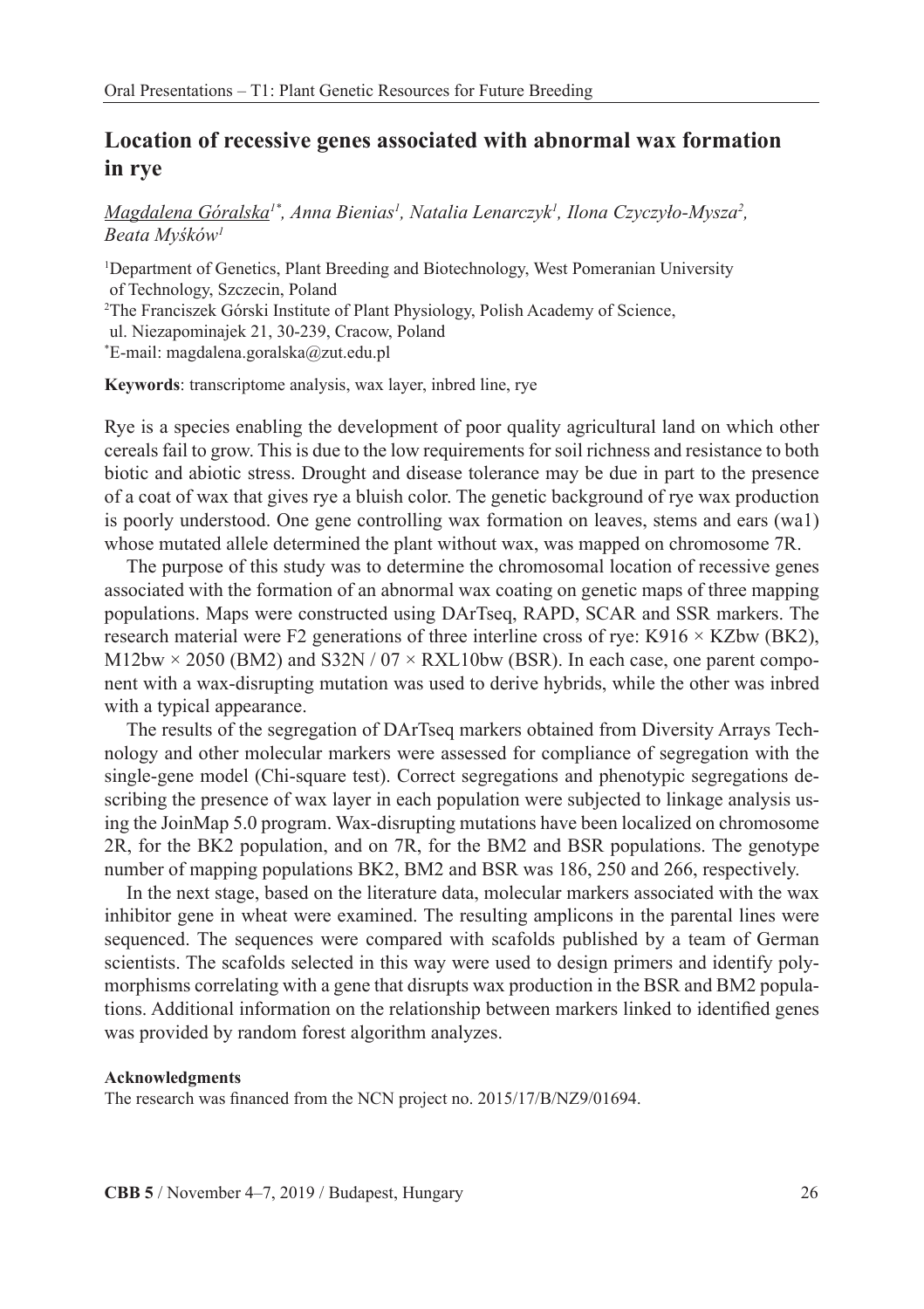### **Feasibility of long-term storage of short-lived wheat pollen**

*Daniela Impe1\*, Daniel Ballesteros2 , Till Ischebeck3 , Hardy Rolletschek1 , Michael Melzer1 , Andreas Börner1 , Manuela Nagel1*

<sup>1</sup>Leibniz Institute of Plant Genetics and Crop Plant Research (IPK), Gatersleben, Germany 2 Royal Botanic Gardens Kew, Wellcome Trust Millenium Building, Wakehurst Place, United Kingdom 3 Department of Plant Biochemistry, Georg-August University, Göttingen, Germany \* E-mail: impe@ipk-gatersleben.de

**Keywords**: wheat breeding, hybrid breeding, wheat pollen, viability, pollen storage, cryopreservation

Pollen, the haploid male gametophyte in flowering plants, is a potential organ to preserve plant genetic resources. Short and long-term storage of pollen can support efforts to widen the genetic diversity in breeding programs and facilitate hybrid seed production, especially in spatially and temporally isolated parents. However, in wheat, one of the most important crops of the world, pollen are known to be short-lived and viable pollen can not be stored so far. The storage conditions, especially relative humidity (RH) and temperature are key factors affecting the survival of stored pollen. Therefore, the present project aims to elucidate physiological, biochemical and genetic factors influencing pollen viability and longevity under different storage conditions to work towards an efficient wheat pollen preservation.

At room temperature ( $20^{\circ}$ C) at both, low and high RH, wheat pollen lose rapidly germination within one hour. In contrast, under cold temperatures  $(8^{\circ}C)$  and at both, low and high RH, pollen viability was extended. To gain a comprehensive overview of processes contributing to viability loss, a metabolomic and microscopic study have been initiated. Transmission electrone microscopy illustrates ultra-structural differences in cellular compartments (nucleus) between fresh and stored pollen. Interestingly, in wheat pollen stored for one hour under ambient and cold conditions, endogenous levels of soluble sugars, (fructose, glucose and sucrose) increased by two- to threefold assuming that sugars are actively mobilized during pollen storage. Furthermore, in stored pollen, we found elevated concentrations of metabolites and amino acids which are involved in the Krebs cycle.

Finally, due to the high desiccation-sensitivity and short longevity of wheat pollen its cryopreservation was attempted. We investigated the effects of partial and rapid desiccation following exposure to liquid nitrogen (–196°C). To rapidly (within minutes) reduce the water content of wheat pollen we used a self-constructed 'flash drier' designed previously for maize pollen (Buitink et al. 1996). The biophysical changes of wheat pollen during drying and cooling were investigated using differential scanning calorimetry and provided new information about the feasibility of cryopreservation of viable wheat pollen.

#### **References**

Buitink, J., Walters-Vertucci, C., Hoekstra, F. A., Leprince, O. (1996). Calorimetric properties of dehydrating pollen (analysis of a dessication-tolerant and an intolerant species). Plant Physiology, 111(1), 235-242. DOI: https://doi.org/10.1104/pp.111.1.235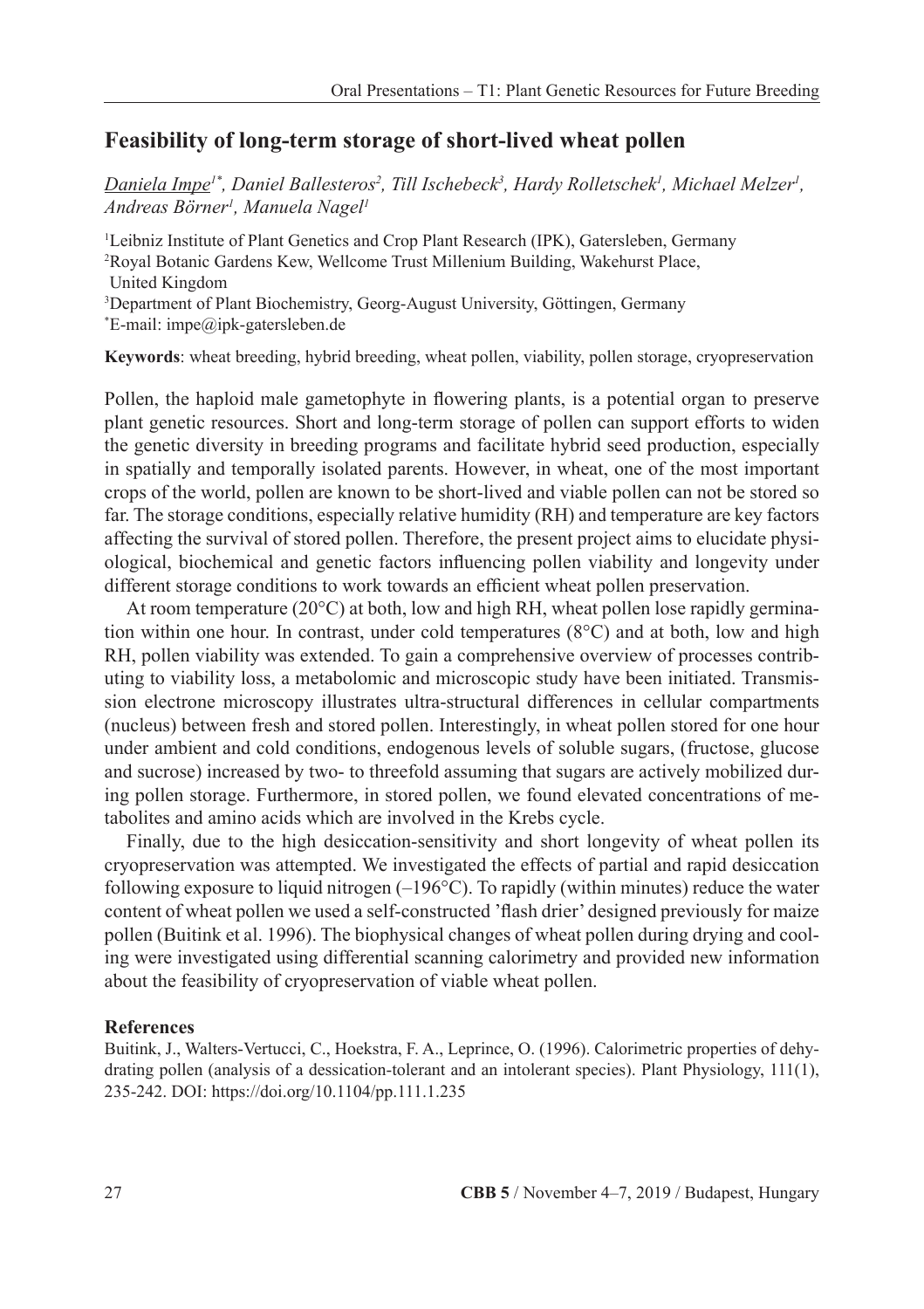## **From genetic diversity to crop improvement: The Wild Cereal Gene Bank at the Institute of Evolution, University of Haifa, Israel**

#### *Tamar Krugman\* and Tzion Faima*

Department of Evolutionary and Environmental Biology, and Institute of Evolution, University of Haifa, Haifa, Israel \* E-mail: tkrugman@univ.haifa.ac.il

**Keywords**: wild emmer wheat, wild barley, genetic diversity

Crop wild relatives (CWRs) offer a rich repertoire of beneficial alleles that can be deployed for crop improvement. Ex-situ and in-situ conservation and preservation of the extensive genetic diversity of crop progenitors can contribute to food security, especially in view of climate change and increased food demand caused by the continuous growth of world population. The Wild Cereal Gene Bank (ICGB) at the Institute of Evolution, University of Haifa, Israel, harbors extensive collections  $($   $\sim$  15,600 accessions) of the prime wild progenitors of wheat, Triticum dicoccoides, (6,025 accessions) and barley (Hordeum spontaneum (5,925 acc.), and the secondary progenitors of cereals Aegilops spp., (10 species, total of 1,910 acc.) and the grass model plant Brachypodium spp. (1,750 acc) (Krugman et al., 2018). These collections originated from diverse ecologies in Israel and neighboring countries in the Near East Fertile Crescent. This region is the center of origin and diversity of wild emmer wheat and wild barley, especially northern Israel. The ICGB aims to collect and conserve the unique and rich genepools of these wild cereals, to study their genome organization, diversity and evolution and exploit their rich genetic diversity for crop improvement.

The ICGB collections represent genetic resources from diverse natural habitats and ecogeographical conditions. Our studies show that they harbor high genetic diversity, which is partly adaptive. In addition, we have identified high diversity in important agronomic traits, such as tolerance to biotic (pathogens) and abiotic (heat, drought and salinity) stresses, and increased grain protein and mineral contents. Hence, these collections were used as the basis for identification and cloning of novel genes and alleles that were shown to contribute to improvement of agronomically important traits, after introgression into bread wheat, such as the high grain protein QTL (Gpc-B1) (Uauy et al., 2006) and the stripe rust resistance genes Yr36 (Fu et al., 2009) and Yr15 (Klymiuk et al., 2018). In addition, we applied QTL mapping and marker assisted selection to introgress QTLs for drought resistance and increased GPC from wild emmer wheat into bread wheat cultivars. Therefore, these studies demonstrate that these unique CWR genetic resources, together with modern genomic tools, are particularly important for advancing agriculture and food production, and provide solutions for the decline in crop genetic diversity and their increased susceptibility to environmental stresses.

#### **References**

- 1. Uauy, C. et al., 2006. Science 314:1298–1301.
- 2. Fu, D. et al., 2009. Science 323:1357–1360.
- 3. Klymiuk, V. et al., 2018. Nature communications, 9: 3735.
- 4. Krugman, T. et al., 2018.*Israel Journal of Plant Sciences*, 65(3-4), pp.129–146.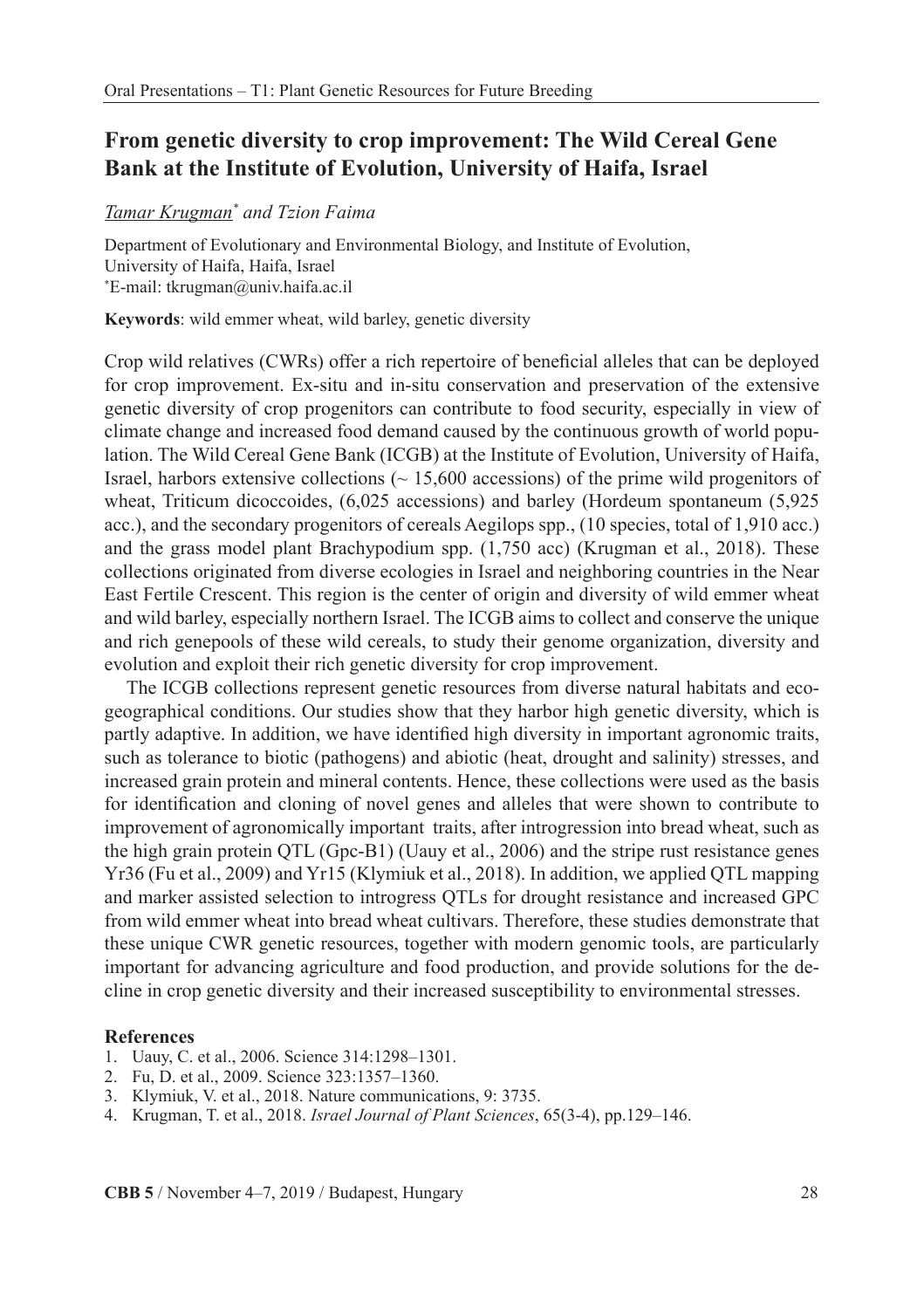## **Development of prebreeding forms of triticale (***× Triticosecale* **Wittmack) through chromosome manipulations**

## *Michał T. Kwiatek1\*, Jerzy Nawracała<sup>1</sup>*

1 Department of Genetics and Plant Breeding, Poznan University of Life Sciences, Dojazd 11; 60-632 Poznań, Poland \* E-mail: michal.kwiatek@up.poznan.pl

**Keywords**: breeding, chromosome additions, chromosome substitutions, chromosome translocations, triticale

In this lecture, I will take an opportunity to present the current state of knowledge and directions of future prebreeding studies of hexaploid triticale concerning chromosome manipulations. I am going to specify the main goals for creating chromosome aberrations in this artificially generated crop, which are referred to as introgression of genes that are responsible for quality traits, biotic stresses resistance, and heterosis. I'll discuss the breeding methods, supported by cytomolecular analyses, which are based on development of chromosome aberrations induced by meiotic restitution, chromosome elimination, chromosome fragmentation or random fusion of chromatin fragments into chromosome structures. What is more, this kind of chromosome manipulations can be generated through induced cross – hybridizations, which are alternatives to genome editing technologies, associated with the production of genetically modified organisms (GMOs). I will also present the newest modifications and improvements in triticale breeding strategies, which involve recent achievements in cytogenetics and genomics. At last, I will try to discuss how the new methods, such as gametocidal factor system or induced homoeologous recombination, can be exploited to accelerate the breeding considering particular end – use properties of triticale.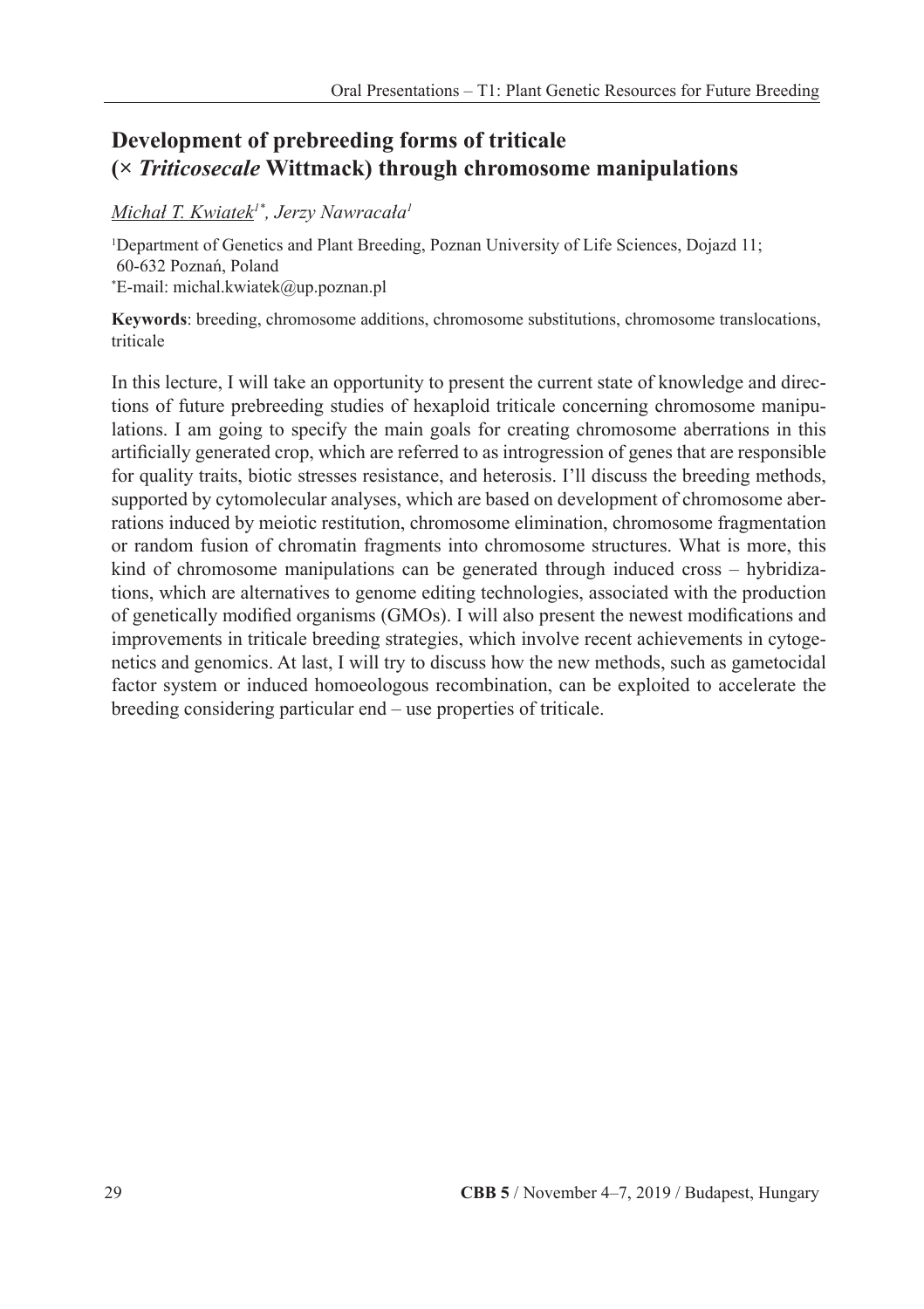## **Transcriptome analysis revealing differentially expressed genes involved in the formation of a wax layer in rye inbred lines**

Magdalena Góralska<sup>ı</sup>, <u>Katarzyna Molik</u>l\* Natalia Lenarczyk<sup>ı</sup>, Anna Bienias<sup>ı</sup>, *Kamila Kapłoniak<sup>2</sup> , Beata Myśków<sup>1</sup>*

1 Department of Genetics, Plant Breeding and Biotechnology, West Pomeranian University of Technology, Szczecin, Poland 2 The Franciszek Górski Institute of Plant Physiology, Polish Academy of Science, ul. Niezapominajek 21, 30-239, Cracow, Poland.\* E-mail: Katarzyna.Sobiech@zut.edu.pl

**Keywords**: transcriptome analysis, wax layer, differential gene expression, rye

The leaf and stem surfaces of many plants are covered with cuticular wax, which confers a glaucous phenotype. Cuticular wax consists mainly of saturated very long-chain fatty acids (VLCFAs), alkanes, primary and secondary alcohols, aldehydes, ketones, esters and sterols. Wax coating protects plants against ultraviolet radiation, reduces water retention on the plant surface and plays an important role in plant defense against pathogens.

The molecular basis for the formation of wax cover in rye is not fully understood. To clarify this mechanism, we analyzed the transcriptomes of 3 pairs of near-isogenic inbred lines of rye (Ds2wl-Ds2w, M12wl-M12w, Rxl10wl-Rxl10w). These NILs differed in the presence / absence of wax cover. We identified several hundred genes with different expression (DEG) for each pair of NILs. Most DEGs were revealed in a pair of M12wl / M12w lines – 1456 of which 489 were up regulated and 967 were down regulated. 1000 DEGs (571 regulated up and 429 regulated down) were determined in Rxl10wl / Rxl10w lines and 681 DEGs (425 regulated up and 256 regulated down) in lines Ds2wl / Ds2w.

Sequence analysis of all DEGs was performed to assign annotations. The sequences were also compared to scaffolds published by a team of German scientists to identify the location on the chromosome. For DEGs that showed a high level of expression difference and or had annotations potentially associated with wax formation, primers were designed to detect intra-gene polymorphism. The primers were tested on a set of 4 pairs of inbred rye lines from which mapping populations were derived. 430 pairs of primers were tested, of which 44% generated a polymorphic product for a minimum of 1 pair of line lines.

#### **Acknowledgments**

The research was financed from the NCN project no. 2015/17/B/NZ9/01694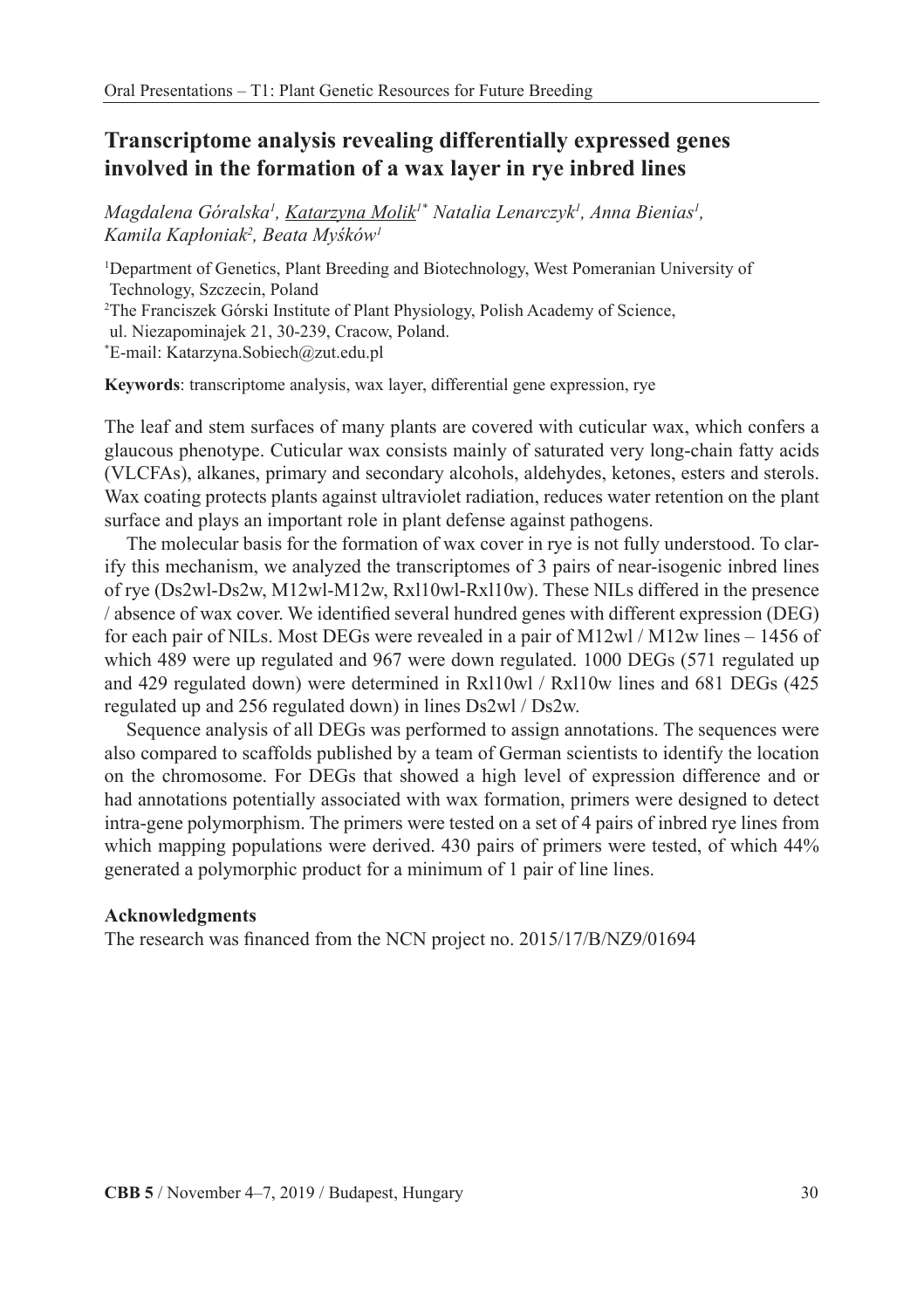## **The genetic analysis of root size in bread wheat under contrasting water regimes**

*Tatyana Pshenichnikova1\* , Alexander Simonov1 , Evgeniya Morozova1 , Ludmila Shchukina1 , Olga Smirnova1 , Andreas Börner2*

1 Institute of Cytology and Genetics SB RAS, Novosibirsk, Russia 2 Leibniz Institute of Plant Genetics and Crop Plant Research (IPK), 06466, Gatersleben, Germany \* E-mail: wheatpsh@bionet.nsc.ru

**Keywords:** bread wheat, roots, drought, substitution lines, monosomic analysis, QTL analysis

Root length and weight were studied in the set of inter-varietal single chromosome substitution lines of bread wheat Chinese Spring (Synthetic 6x), CS (Syn), under normal and restricted water supply The donor of separate chromosome pairs was a synthetic hexaploid AABBDD (*Triticum dicoccoides* × *Aegilops tauschii)* having a winter growth habit. It was found that 1A substitution resulted in a substantial reduction of root size in the wheat plant. The substitution of 5D chromosome, on contrary, led to its significant increase comparing to the recipient and donor. Additionally, the interrelation between growth habit and root size was studied with the use of cv. S29 - carrier if the two dominant alleles of *Vrn-A1* and *Vrn-B1* genes. The obtained monosomic populations for chromosomes of  $5<sup>th</sup>$  homoeological group were studied under 40-days vernalization. The largest root size was found in 5A monosomic population from which the dominant allele of *Vrn-A1* gene was excluded. However, the root size in the two other populations was also significantly higher than in S29. On the next stage of investigation, a set of genotyped introgression lines CS (Syn 5D) (Pestsova et al. 2001) was studied under the contrasting water conditions. The lines were studied after 30-days vernalization. The greatest root weight and length as well as a number of days till flowering comparable to 5D substitution line was detected in the introgression lines 5D-5, 5D-6 и 5D-10. These lines has a common introgression fragment in the long arm of 5D chromosome marked with the molecular marker *Xgwm-292* and the gene *Vrn-D1* (Pestsova et al. 2006). The lines were additionally studied under 45- and 60-day vernalization. Three significant QTLs (LOD>3,0) for the date of flowering, length and weight of roots were co-localized in chromosome 5D in the locus *Xgwm292* under vernalization of 30 days. With a longer vernalization, the connection of this molecular marker with three characters completely disappeared. Generally, drought effected depressingly on root development in all lines but the greatest root weight and length was detected in the substitution line for 5D chromosome and in the introgression lines 5D-5, 5D-6 и 5D-10. The data obtained may prove the existence of the locus responsible for the traits under study in this region of 5D chromosome.

#### **Acknowledgments**

The work was financially supported by the grant #p-54\_NSO (RFBR #19-416-540001 p\_a) .The greenhouse experiments were carried out at the Common Use Center – Laboratory of Artificial Plant Growth of the ICG SB RAS with the support of the budget project of the ICG SB RAS No. 0324-2019-0039.

#### **References**

- 1. Pestsova EG, Börner A, Röder MS (2001) Development of a set of *Triticum aestivum*–*Aegilops tauschii* introgression lines. Hereditas 135:139–143
- 2. Pestsova EC, Börner A, RöderMS (2006) Development and QTL assessment of *Triticum aestivum*-*Aegilops tauschii* introgression lines. Theor Appl Genet 112:634–647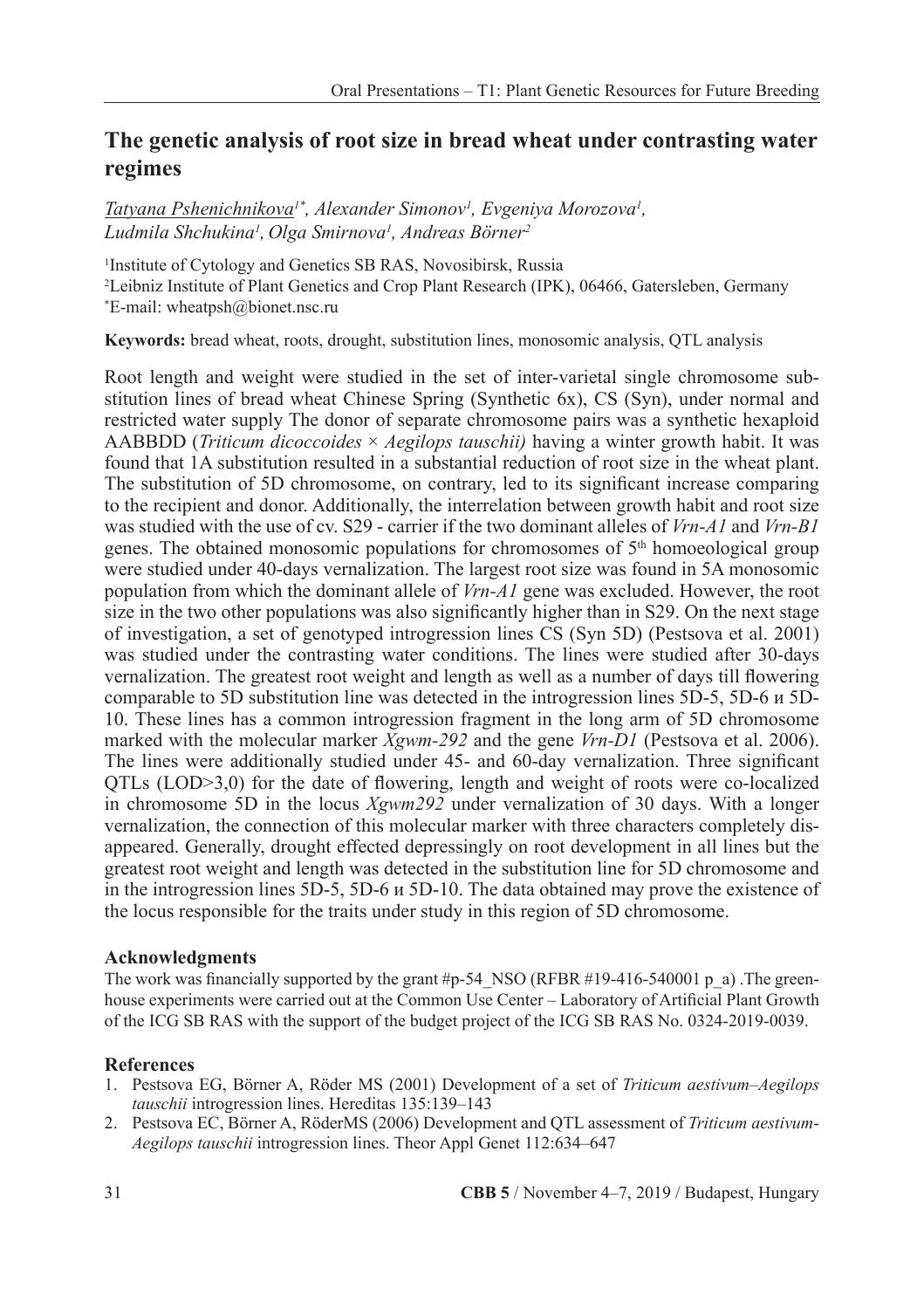## **Natural variation of grain architecture-related traits in a winter wheat population**

*Matias Schierenbeck<sup>1,2,3\*</sup>, Rasha Tarawneh<sup>1</sup>, Ahmad M. Alqudah<sup>1</sup>, Ulrike Lohwasser<sup>1</sup>, María Rosa Simón2,4, Andreas Börner1*

1 Genebank Department, Leibniz Institute of Plant Genetics and Crop Plant Research (IPK), Gatersleben, Germany 2 Cereals, Faculty of Agricultural Sciences and Forestry, National University of La Plata, La Plata, Argentina 3 CONICET CCT La Plata. La Plata, Buenos Aires, Argentina 4 CICBA. La Plata, Buenos Aires, Argentina \* E-mail: m\_schierenbeck@hotmail.com

**Keywords**: Wheat, Thousand kernel weight, Grain architecture, GWAS

The future productivity of wheat (*Triticum aestivum* L.) will be of utmost importance for global food security since it is the most widely grown crop worldwide. It is known that thousand kernel weight (TKW) is closely associated with kernel size traits, such as kernel length (KL), kernel width (KW) and kernel diameter ratio (KDR) in wheat. Kernel size traits usually contribute to yield by affecting the TKW and can also be associated with milling and processing. Therefore, improving kernel weight and size-related traits is a prime breeding target for wheat yield potential and end-use quality. In order to study the genetic variation and detect quantitative trait loci affecting grain architecture traits, TKW, KL, KW, KDR and kernel area (KA) were measured in a winter wheat panel "FROWHEAT" consisting of 265 accessions from 28 countries selected for association mapping. Measurements were performed at the Leibniz Institute of Plant Genetics and Crop Plant Research (Gatersleben, Germany) using material harvest during three years (2016, 2017 and 2018). All the variables showed highly significant differences between *Years*, *Genotypes* and *Years × Genotypes* interaction. In general terms, TKW ranged from 29.08 g to 63.05 g, KL fluctuated between 5.54 mm to 7.70 mm, KW between 3.05 mm to 4.06 mm, KA from  $12.81$  mm<sup>2</sup> to  $22.23$  mm<sup>2</sup> and KDR between 1.579 to 2.155. Highly significant correlations were detected between most of the variables measured. A genome-wide association analysis was performed using the Wheat 90K Illumina iSelect SNP array consisting of 81,587 SNPs. A mixed linear model (MLM) using the  $Q +$  Kinship matrix was employed to calculate the associations between the markers and the estimated means of each accessions (BLUEs). Markers linked to the loci obtained through this project could be used for marker-assisted selection in wheat breeding programs for improving yield and quality.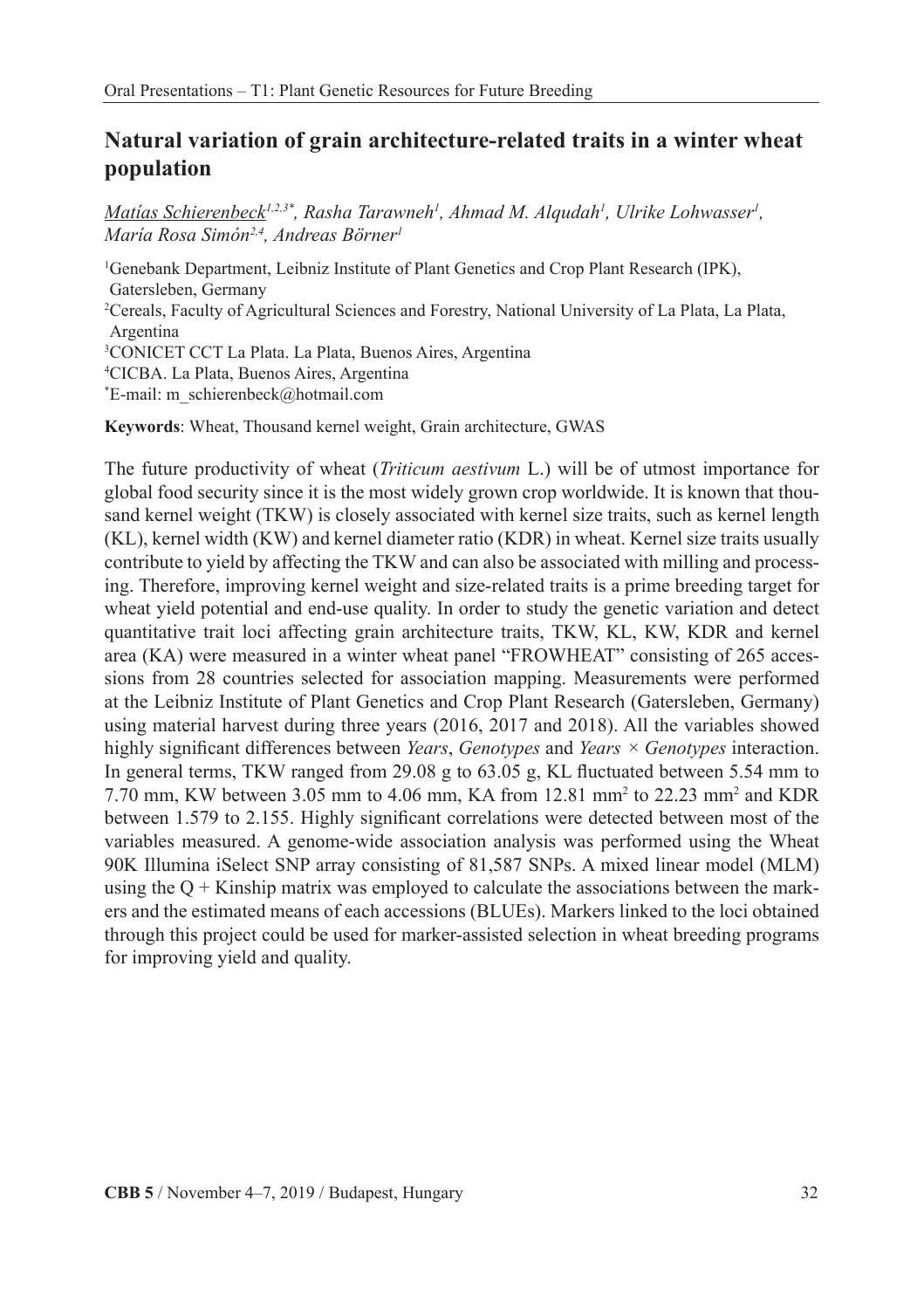## **Transcriptomic analysis of barley partial albinism**

 $Nickolay Shmakov<sup>1*</sup>, Anastasiya Glagoleva<sup>1</sup>, Gennadiy Vasililev<sup>1</sup>, Dmitry Afonnikov<sup>1</sup>,$ *Elena Khlestkina2*

1 Institute of Cytology and Genetics, SB RAS, Russia 2 Vavilov Institute of Plant Genetic Resources, RAS, St. Petersburg, Russia \* E-mail: shmakov@bionet.nsc.ru

**Keywords**: barley, plant albinism, RNA-seq, plastid genome

Plastids are semi-autonomous organoids that give higher plants the ability to photosynthesize. Despite that plastids retain their own genomes, most photosynthesis-associated proteins are encoded by the nuclear genes. Thus, a precise coordination between the two genomes is required in order to maintain a working photosynthetic apparatus, and many aspects of such coordination are not know yet. Malfunctioning of this coordination can lead to plant albinism or chlorophyll deficiency. Studying such cases can shed light on specifics of plastid-nucleus crosstalk. An example of plant partial albinism is barley near isogenic line i:BwAlm. This line contains a mutant allele of Alm gene located on the short arm of 3H chromosome. However, neither seqeunce of the gene nor its role in partial albinism formation are known.

Total mRNA from lemma and pericarps of i:Bw*Alm* NIL plants and isogenic line Bowman plants was sequenced, and RNA-seq analysis was performed to identify changes in plant transcriptome leading to the partial albinism. Differential expression search was performed. A significantly larger amount of genes down-regulated in the i:Bwi*Alm* NIL was observed than of genes up-regulated in that line. Expression of all plastid genes is lower in i:Bw*Alm* line; however, different functional groups of plastid genes showed different levels of expression change. Enrichment analysis was performed for GO terms and metabolic pathways that DEGs participate in. Consistency of expression levels changes for DEGs participating in some of the pathways was observed, including both nuclear and plastid genes. Differential expression for a specified set of genes was verified through quantitative RT-PCR.

*De novo* transcriptome reconstruction was performed, and a contig specific to i:Bw*Alm* line transcriptome and absent in current barley genome assembly was identified. SPFHprohibitin domain was identified in the contig. Resequencing of the contig confirmed its presence in the i:Bw*Alm* NIL genome, but not in Bowman line genome. Using wheat-barley additional lines, it was localized to the short arm of 3H barley chromosome.

#### **Acknowledgments**

This work was supported by RSF project 18-14-00293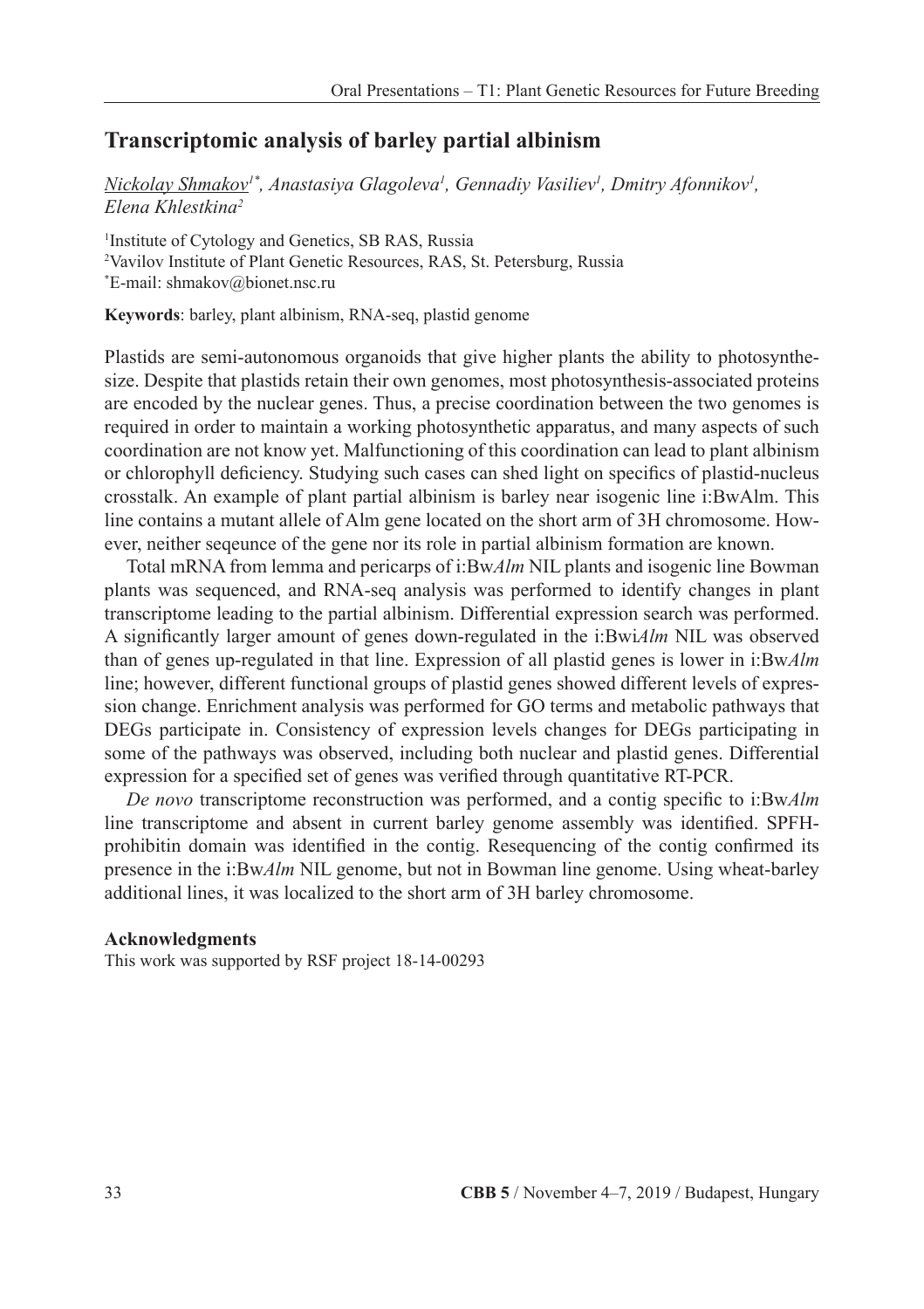## **Regulation of duplicated genes expression coding TFs involved in flavonoid biosynthesis in Triticeae tribe**

### *Strygina K.V.1, 2\*, Khlestkina E.K. 1, 2*

1 Federal Research Center N. I. Vavilov All-Russian Institute of Plant Genetic Resources, Saint-Petersburg, Russia 2 Federal Research Center Institute of Cytology and Genetics SB RAS, Novosibirsk, Russia \* E-mail: k.strygina@vir.nw.ru

**Keywords**: *Aegilops*, *Hordeum*, *Triticum*, anthocyanins, MBW, transcription factors, DNA methylation

Gene duplication is the main evolution mechanism leading to the emergence of new gene functions and new species. Genomes of polyploid plants have an increased number of genes copies. Thereby, the studying of polyploid genomes is of interest to determine the functional and evolutionary features of the duplicated genes. Here, we report results of study on paralogous and homeologous copies of regulatory *Myb*, *bHLH* and *WD40* genes (members of the regulatory MBW complex) involved in flavonoid biosynthesis in allohexaploid bread wheat *Triticum aestivum* L., diploid barley *Hordeum vulgare* L. and their relatives. In addition, we studied the methylation patterns of promoters of duplicated flavonoid biosynthesis genes in wheat genome. In this study, we identified and characterized *bHLH* family TFs. The members of this family were found in chromosomes 2 and 4. Copies of another TFs family member (*Myb-*like TFs) were found in chromosomes 4 and 7. The *WD40* family members were revealed on chromosome 6. Investigation of the structure organisation and transcriptional activity of these genes revealed the full range of regulatory MBW genes controlling the synthesis of anthocyanins in the pericarp and aleurone layer of wheat and barley. We demonstrated that bHLH-coding gene *HvMyc2* is the main regulator of the appearance of blue colour in barley grain. The bHLH-coding candidate gene *TaMyc-B1* determining the colour of the wheat coleoptile was also detected. In addition, analysis of methylation patterns of promoters of flavonoid biosynthesis genes in wheat showed that the methylation does not make a significant contribution in the specific expression pattern of the studied genes. In general, the results of the comparison of the flavonoid biosynthesis genes copies demonstrated that the maintenance of the duplications in genomes of Triticeae tribe members is due to their functional diversification and tissue-specific activity.

### **Acknowledgments**

This study was partially supported by RFBR (№ 18-416-543007).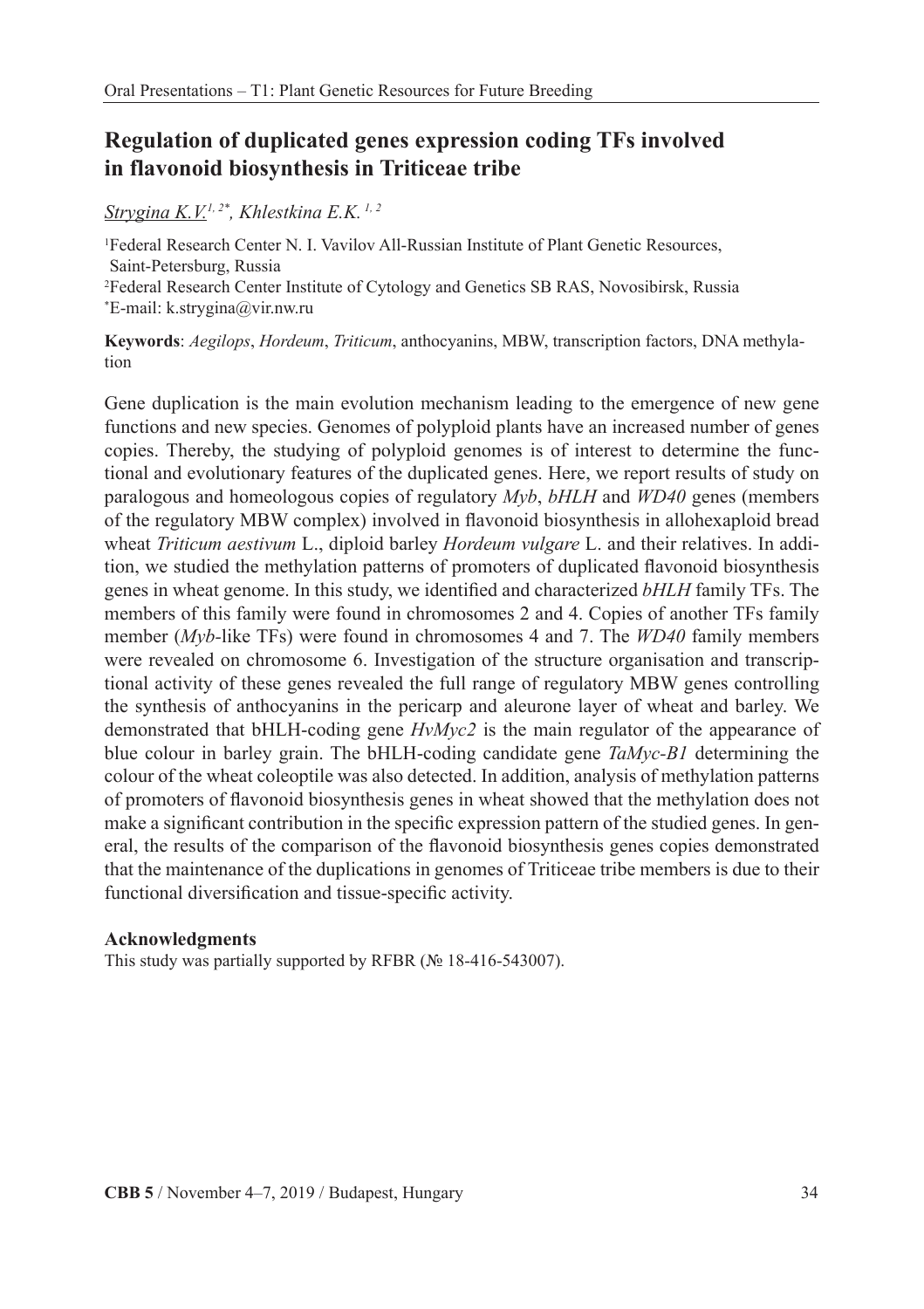## **Candidate genes for drought stress tolerance in spring barley collection – A genome wide association study**

### *Rasha A. Tarawneh\* and Andreas Börner*

Leibniz Institute of Plant Genetics and Crop Plant Research (IPK Gatersleben), Seeland / OT Gatersleben, Germany \* E-mail: tarawneh@ipk-gaterslebne.de

**Keywords**: drought stress, GWAS, candidate genes

Drought is one of the main abiotic stresses limiting barley (*Hordeum vulgare*. L) growth and productivity around the world. Climate change has become one of the biggest issues of the twenty-first century where many climate-based simulations have predicted an increase in the intensity and frequency of abiotic stresses. Understanding the genetic bases of response to drought is a requirement to obtain high yielding and stress tolerant barley cultivars. A set of 184 spring barley genebank accessions from 23 countries, genotyped with a 9k chip was evaluated in the field in two consecutive years (2016 and 2017). Post anthesis drought stress was simulated by using chemical desiccation technique. Potassium iodide (KI, 1% w/v) was applied 10 days after anthesis. Different morphological and agronomical traits were evaluated such as plant height, spike length, kernel number/spike, kernel weight/spike and thousand-kernel weight. Statistical analysis showed that drought stress had strong impact on different measured traits and significant differences between the accessions were shown.

Genome-wide association study (GWAS) was performed to reveal significant marker-trait associations (MTAs) and to identify candidate genes under drought and control treatments based on the estimated means of both growing seasons (Best Linear Unbiased Estimators (BLUEs)). After applying the False Discovery Rate (FDR) test at p<0.05, 412 MTAs were detected on the seven barley chromosomes. Highly significant associated SNPs identified under drought were co-localized according to their physical position as stated in the latest barley reference genome sequence in order to identify potential candidate genes. Ten candidate genes were identified, distributed on chromosomes 1H and 2H with five genes for each. The identified candidate genes, particularly genes involved in defense and drought tolerance could be considered as potential genes for drought tolerance. These genes can be further explored to be used in marker-assisted selection and molecular characterization.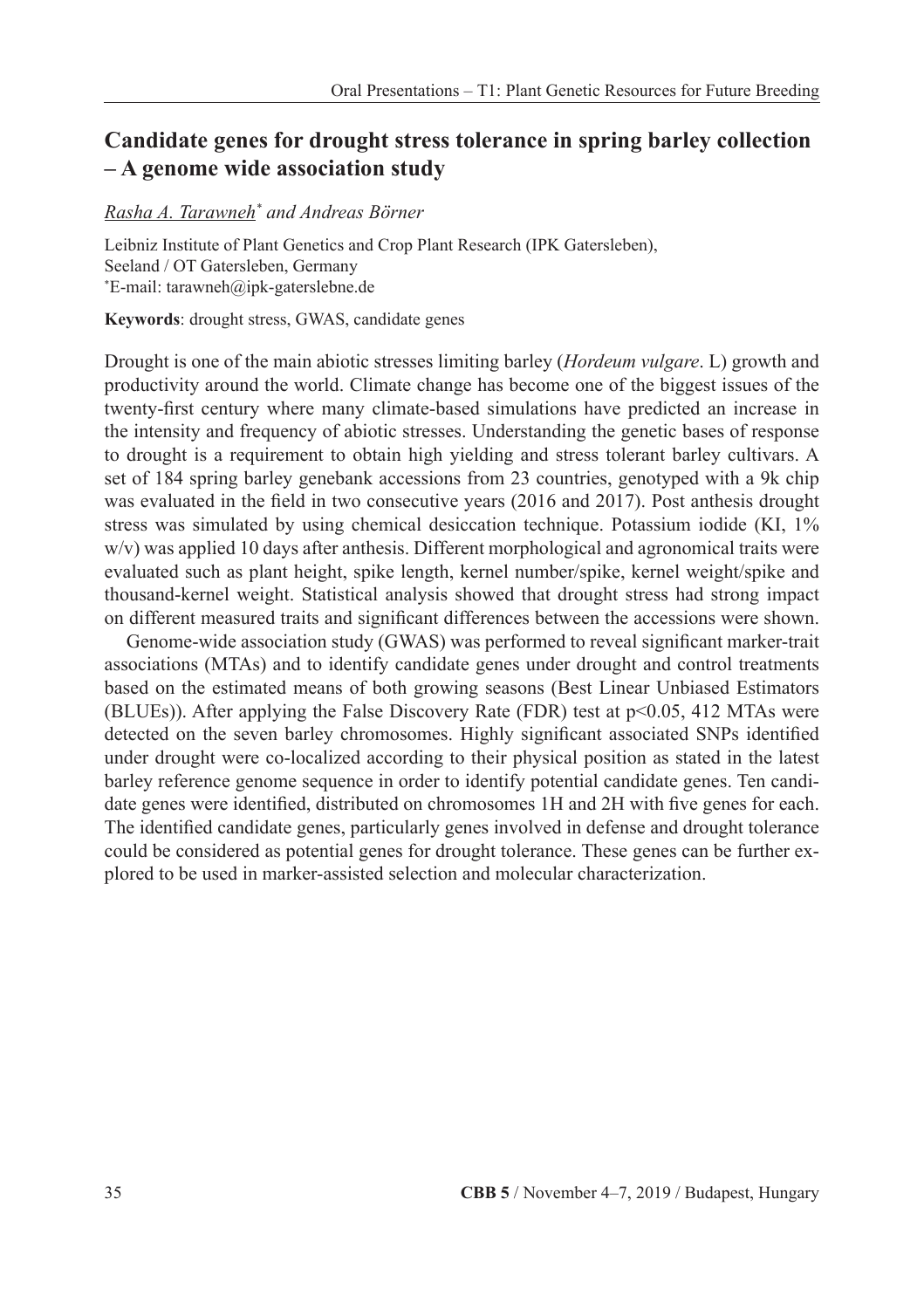## **New concept of the evolution of polyploid plants – the example of hexaploid wheat**

*Natalia Tikhenko1,2\*, Ahmad Muhammad Alqudah1 , Ljudmilla Borisjuk1 , Stefan Ortleb1 , Twan Rutten<sup>1</sup>, Dandan Wu<sup>1</sup>, Manuela Nagel<sup>1</sup>, Axel Himmelbach<sup>1</sup>, Marion Röder<sup>1</sup>, Stefanie Thumm1 , Andreas Houben1 , Andreas Börner1 , Martin Mascher1*

<sup>1</sup>Leibniz Institute of Plant Genetics and Crop Plant Research, Gatersleben, Germany <sup>2</sup>SPb Branch Vavilov Institute of General Genetics, RAS, St. Petersburg, Russia \*E-mail: tikhenko@ink-gatersleben.de E-mail: tikhenko@ipk-gatersleben.de

**Keywords:** distant hybridization**,** endosperm development, reproductive isolation, evolution of wheat

Wheat is the second most important food crop in the world after maize and provides more than 20% of the daily protein and of the food calories for 7.66 billion people. World wheat production for 2017 was a record 759.4 Mt. Hexaploid wheat (*Triticum aestivum* L.) contributes approximately 95% to the total wheat production, while another 4% comes from durum wheat and 1% from dicoccum wheat (FAO 2019). The high productivity and adaptability of bread wheat to various growing conditions is due to the polyploid nature of this, evolutionarily speaking, 'young' species. Hexaploid wheat is the product of a stepwise natural hybridization of three different diploid species: (i) a yet-undiscovered extant or extinct *Aegilops*  species (genome B) closely related to *Ae. speltoides*, (ii) *T. urartu* (genome A) and (iii) *Ae. tauschii* (genome D) followed by genome doubling. The speciation process has been associated with ecogeographical expansion and domestication and resulted in a unique species *T. aestivum*. However, the true relationship between individual genomes is still not well understood. The availability of nullisomic-tetrasomic and deletion lines make it possible to identify the contribution of individual chromosomes and loci in the formation of the most important features that determine the productivity and adaptability of wheat.

In crosses between Chinese Spring (CS) nullisomic-tetrasomic lines (CSNTs) and rye inbred lines we observed that chromosome 1D had a large effect on hybrid seeds development. Notably, in all 376 hybrid caryopses examined after the cross N1D/T1A with rye the endosperm was missing, showing that development had been aborted at an early stage. This provided an indication that chromosome 1D carries a specific locus (loci) essential for seed development both in the rye-pollinated and, as we show here, in the self-pollinated situations as well. Tetrasomy for chromosome 1B partially compensated for the absence of 1D, since 64% of the N1DT1B x rye hybrid caryopses contained a differentiated embryo. It thus seems that chromosome 1B carries a homoeoallele(s) of the 1D locus (or loci), which influences the development of the hybrid wheat-rye embryo and endosperm, but to a lesser degree.

The physical mapping of this unknown locus (loci) located on chromosome 1D responsible for embryo and endosperm development in wheat-rye hybrids via interaction with the rye genome and for the spike morphology has been investigated by analyzing seed set and 1000 grain weight in hexaploid wheat. The new locus (loci) was classified as a speciation locus with a positive effect on the function of genes in the hybrid genome. The role of this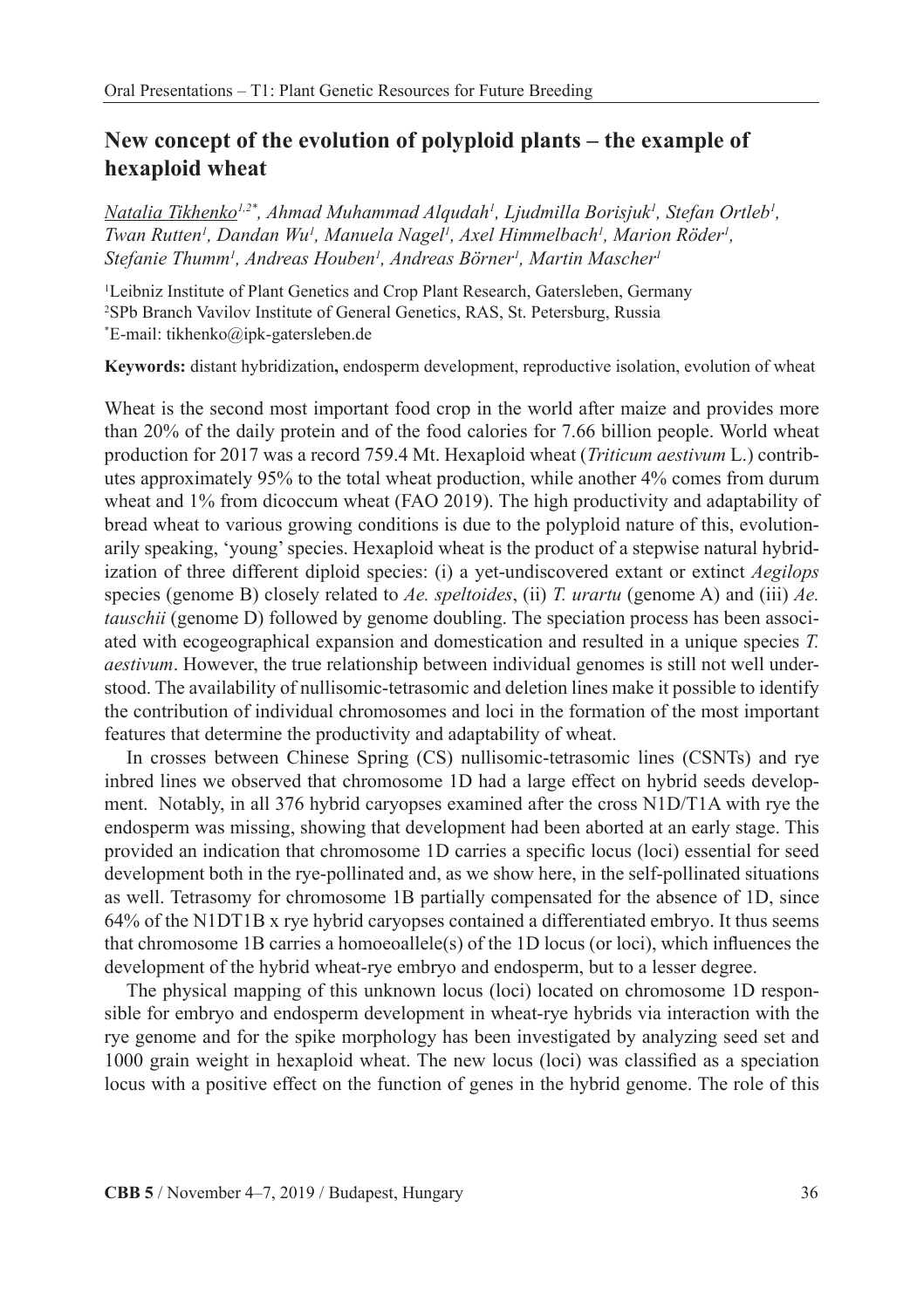locus (loci) in the evolution of hexaploid wheat and the changes in the genome structure of the deletion lines for chromosome 1D under strong cytological selection for nearly 30 years will be discussed.

This study was funded by the German Research Foundation (No. BO 1423/17-1/603175).

### **References:**

1. FAO. Crop prospects and food situation – Quarterly Global Report – March 2019 (Rome, 2019). License: CC BY-NC-SA 3.0 IGO.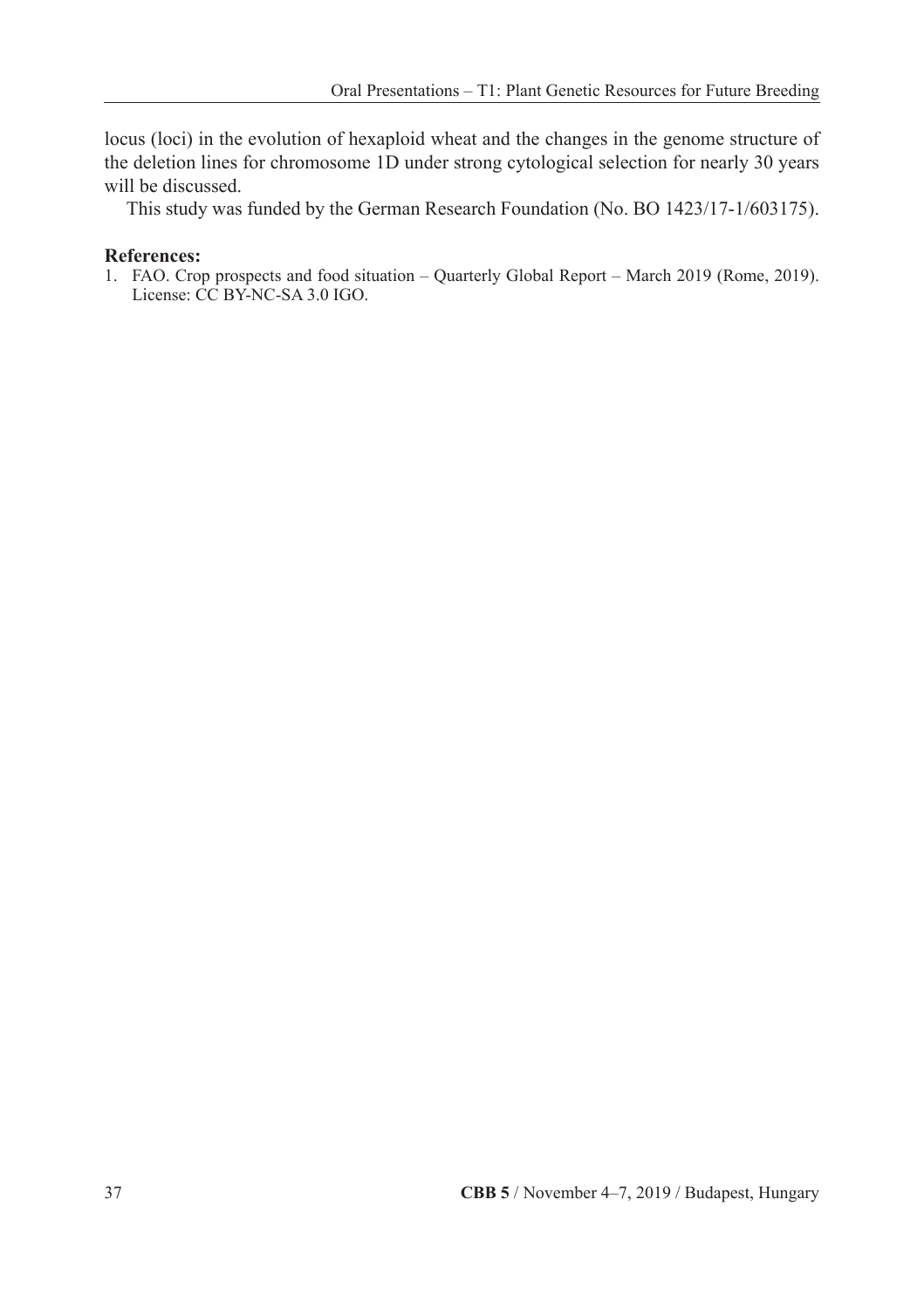### **Impact of ionic liquids on induction of wheat microspore embryogenesis**

*Dorota Weigt1\*, Magdalena Magaj1 , Janetta Nimann1 , Sylwia Mikołajczyk<sup>1</sup> , Jerzy Nawracała<sup>1</sup> , Idzi Siatkowski2*

1 Department of Genetics and Plant Breeding, University of Life Sciences, Poznań, Poland 2 Department of Mathematical and Statistical Method, University of Life Sciences, Poznań, Poland \* E-mail: dorota.weigt@up.poznan.pl

**Keywords:** microspore, embryogenesis, wheat, induction, ionic liquids

Doubled haploids obtained by embryogenesis of microspores are fully homozygous. Due to that, they are valuable plant material for research and breeding. To start embryogenesis, microspores requires genetic changes, because embryogenic program of their genes is under epigenetic repression. Modifications in their transcription and translation profiles lead to chromatin reorganisation. Only severe changes can make microspores divide symmetrically, which is believed to be beneficial to formation of embryogenic calli, from which plantlents then regenerate. The most widely applied inducer of microspores embryogenesis is an auxinic herbicide, 2,4-D (2,4-dichlorophenoxyacetic acid). This synthetic hormone is a stress factor when added to a medium, necessary in reprogramming the development of microspores from gametophytic to sporophytic pathway. Moreover, 2,4-D has auxin-like effects essential to proliferate of microspores. Unfortunately, numerous wheat genotypes are recalcitrant and do not undergo induction under the influence of common growth regulators. For that reason, III generation ion liquids of molecular structure similar to auxins, were used in this study:  $C2 - (2$ -chloroethyl ammonium 2,4-dichlorophenoxy) acetate; TM – Trimethylvinylammonium (2,4-dichlorophenoxy) acetate; CD - 2-Chloroethyl trimethylammonium 2,6-dichloro-2-methoxybenzoate.

These compounds were added to the first medium, in ten different experimental combinations, aiming for a total inductors concentration of 2 ml/l. Medium containing only 2,4-D was used as a control.

Four cultivars of spring wheat were examinated: two embryogenic (DC356/08-4-5/09, Ac Abbey) and two recalcitrant (HN ROD 513750, CLTR 7027). The methodology used had been described by Weigt i in. (2016). A total of 12 000 anthers were placed in the experiment – 300 anthers/genotype/combination.

The investigated ion liquids successfully increased the effectiveness of microspores' embryogenesis induction in most used experimental combinations in comparison to the control. Moreover their addition to the media initiated micropores' embriogenesis even in the recalcitrant genotypes. Three media containing a mixed composition of auxin-like compounds: CD/C2; CD/2,4-D; TM/CD, turned out to be the most favorable. Embryogenesis induction on those media was over two times more efficient in comparison to the control. The effect of breaking the genotype recalcitrance manifesting by regenerated green plantlets, was observed in media containing: C2; TM/CD; TM/C2; CD/2,4-D. Medium CD/C2 efficiently stimulated microspores to embriogenesis induction, however the obtained plants were mainly albinotic.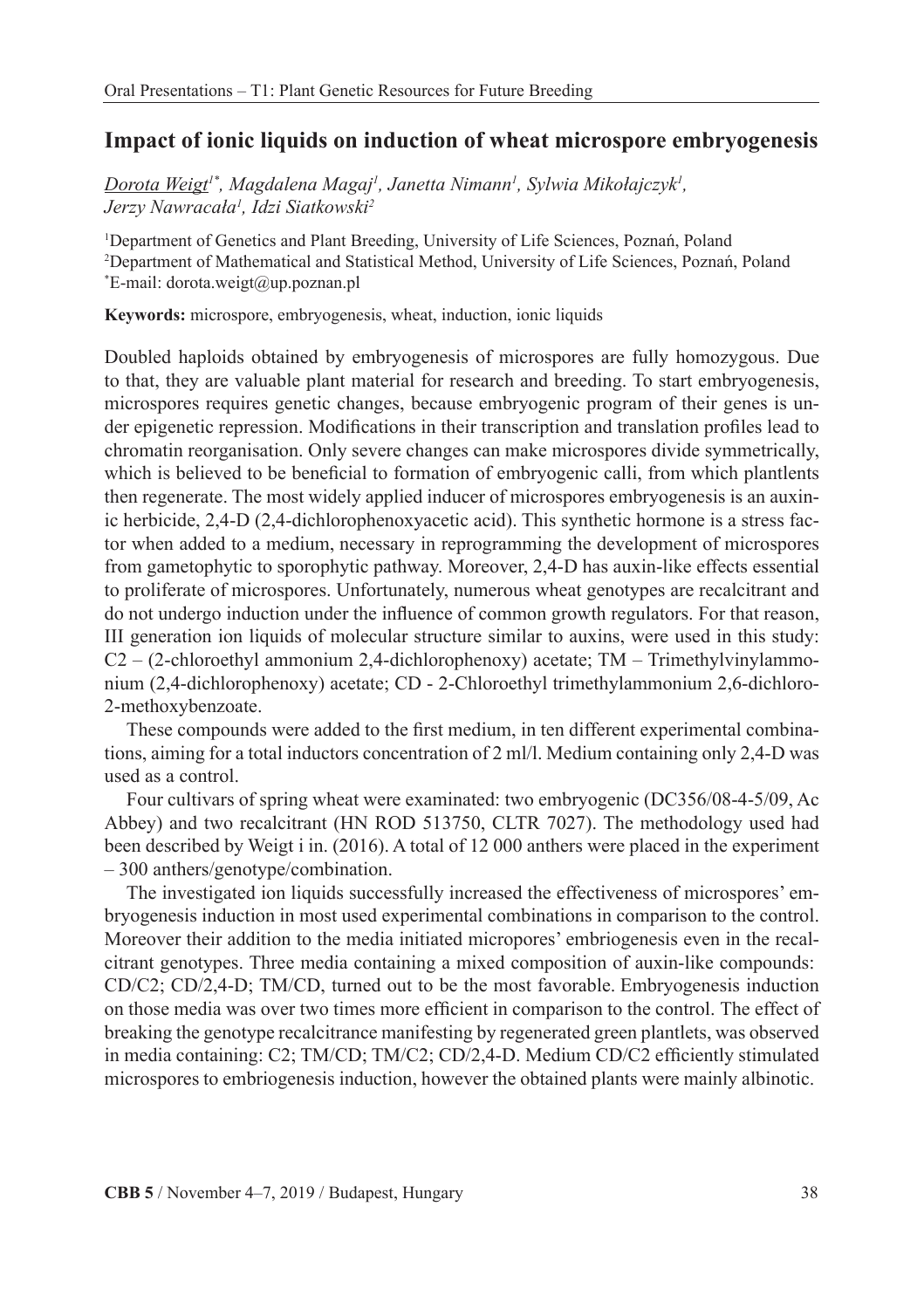Summing up, the effect of ion liquids on microspores' embryogenesis induction turned out to be beneficial and had positive impact on embryogenic cells genotypes, as well as on resistant genotypes, increasing the effectiveness of embryogenesis induction and green plant regeneration from microspores of all analysed genotypes.

### **References**

Weigt D., Kiel A., Nawracała J, Pluta M., Łacka A. 2016. Solid-stemmed spring wheat cultivars give better androgenic response than hollow-stemmed cultivars in anther culture. In Vitro Cellular & Developmental Biology – Plant. 52: 619-625. DOI:10.1007/s11627-016-9793-2.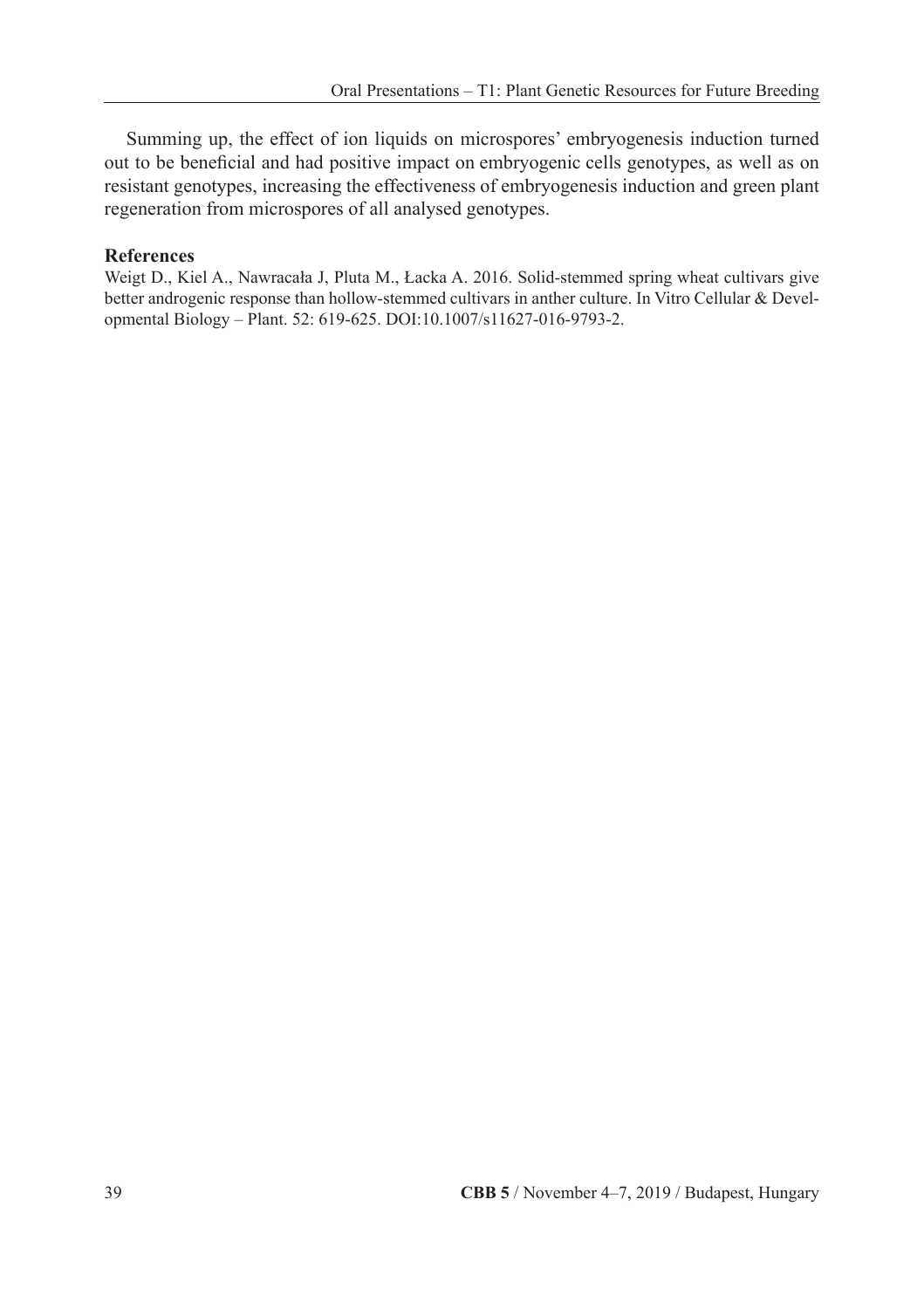### **T2: Adaptation to Changing Environments and Plant Microbes Interactions**

## **Temperature dependent hormonal and metabolomics changes during supplementary far-red light induced pre-hardening process in barley**

*Mohamed Ahres<sup>1,2\*</sup>, Aron H. Kamiran<sup>2</sup>, Krisztián Gierczik<sup>1,2</sup>, Akos Boldizsár<sup>2</sup>, Radomíra Vanková3 and Gábor Galiba1,2*

1 Festetics Doctoral School, Georgikon Faculty, University of Pannonia, 8360 Keszthely, Hungary 2 Agricultural Institute, Centre for Agricultural Research, Hungarian Academy of Sciences, 2462 Martonvásár, Hungary

3 Laboratory of Hormonal Regulations in Plants, Institute of Experimental Botany,

Czech Academy of Sciences, 165 02 Prague 6, Czech Republic

\* E-mail: ahres.mohamed@agrar.mta.hu

**Keywords**: barley, frost-tolerance, metabolites, LED lighting, far-red light, low temperature

The ability of plant species to adapt to cold and to develop frost tolerance is a genetically determined physiological trait. This adaptation process, so-called "cold-hardening", takes a relatively long time – at least a few weeks – for overwintering plants at temperate climate zone. During autumns, environmental changes (e.g. temperature, light intensity, spectra) are required for cereals to prepare physiologically to winter frost. The most important environmental factors are shortening of day length and alteration in the light spectrum, which are assumed to have a pivotal role in the induction of the cold hardening process. It has been proven both by the study of the model plant Arabidopsis and cereals that low red to far-red ratio in white light induces cold acclimation in temperature dependent way. It was also well elaborated that this pre-hardening process is regulated by phytochromes through the induction of CBF-regulon. However, the physiologic mechanism of the effect of the modulating light on the induction of cold acclimation process has not been elucidated yet. In this experiment barley plantlets were grown under different light conditions (white light and white light supplemented with far-red light) at 5°C and 15°C and the total hormone platform was measured by HPLC MS/MS while the metabolic profile was measured by GC-MS after one day and after a cold acclimation period. Remarkable changes in abscisic acid, phaseic acid, jasmonic acid concentration were observed as a result of the far-red light supplementation of the incident light. In terms of active cytokinins, trans-zeatin was unchanged, while cis-zeatin was reduced by the far-red supplementation of the incident white light at both temperatures at all sampling times. Many from the 63 investigated metabolites showed significant alterations caused by the cold temperature, furthermore, some of them were induced by the supplemental light treatment as well. From these tetronic acid, glycylglycine, propanoic acid and some hypothetical sugar derivatives showed notable changes, especially under the supplementary far-red light. These results clearly show that the modification of the light spectra may influence the metabolite composition of the plants, as well as hormone signalling pathways, which have great importance in regulation of plant development and in frost tolerance, too.

This work was supported by the National Research, Development and Innovation Office 'OTKA' K 128575 and by the EFOP-3.6.3-VEKOP-16-2017-00008 projects. The project was co-financed by the European Union and the European Social Fund.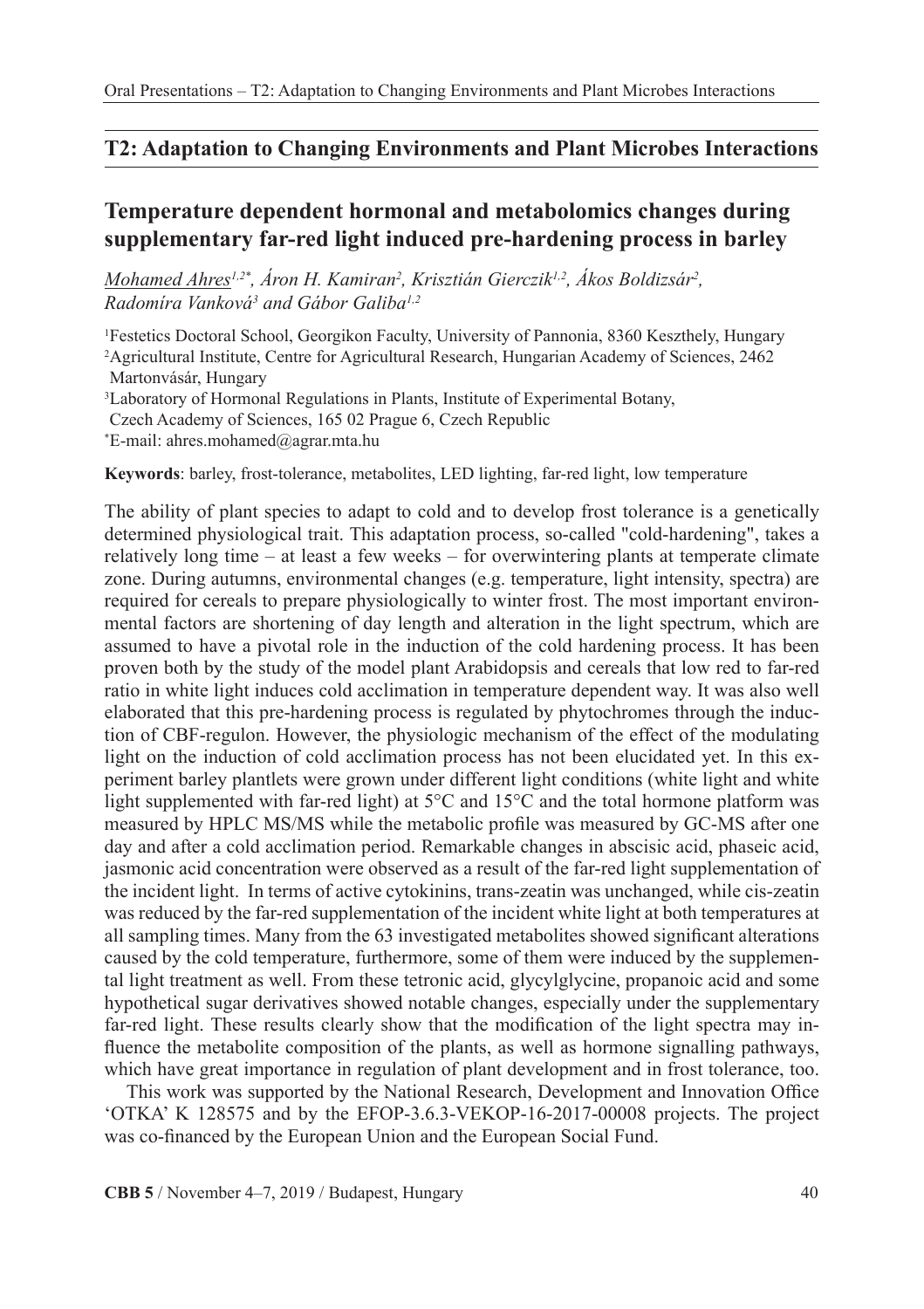## **Two-season (2S) cereals as a solution for subduing the negative effects of the changing climate in Southeast Europe**

*Borislav Kobiljski1\* , Gojko Mladenović<sup>1</sup> , Zorica Jestrović<sup>1</sup>*

1 Biogranum d.o.o., Novi Sad, Serbia \* E-mail: borislav.kobiljski@biogranum.com

**Keywords**: breeding, cereals, climate, 2S

Today, even the greatest skeptics cannot deny that the climate patterns around the globe are changing dramatically. Over previous years the yield of the leading cereals varieties grown in Southeast Europe ranged from poor to outstanding. In addition, recent research papers and media articles from Southeast Europe report the local and regional weather extremes have had a detrimental effect on cereals production. The latest official EU and FAO reports show a twenty-year trend of average wheat yield stagnation in most regions across Europe, regardless of all technological and breeding advances made. Evidently, cereals breeders must reconsider their breeding objectives in order to subdue the negative effects of the changing climate. Top priority of cereals breeding should be maintaining or increasing yield, with emphasis on long-term yield stability and quality over different environments. This requires a paradigm shift of the ideotypes the breeders are selecting for.

One of the opportunities for Southeast Europe is breeding for two-season cereals. 2S varieties are not real winter or real spring types. Furthermore, they are not so-called facultative (alternative) types, which are essentially winter cereals which can be also grown in the spring and vice-versa. Real 2S cereals are harboring balanced genepools from both winter and spring types, and have a more flexible planting and harvesting time, thus being able to accommodate to different environments and varying weather conditions.

Regarding the breeding targets in creation of 2S cereals many objectives should be considered. High tillering ability of most cereals grown today is a huge disadvantage during drought and heat stress, so breeding for optimal tillers number per plant is paramount. Numerous environmental negative effects can be successfully mitigated by adjustments of the plant architecture, in respect to root and leaves characteristics. For example, extremely narrow wheat plant stature could also be a valuable option for countering diverse environmental negative impacts on yield potential. Also, breeding varieties which possess high technological quality will indirectly play a significant role in stabilizing yield, mostly due to better tolerance to both pre-harvest sprouting and yield loss due to frequent rainfall at harvest time.

We will present and discuss these and other breeding objectives we implemented in our work, that have the potential to subdue the effects of the changing climate in Southeast Europe, as well as the results obtained so far.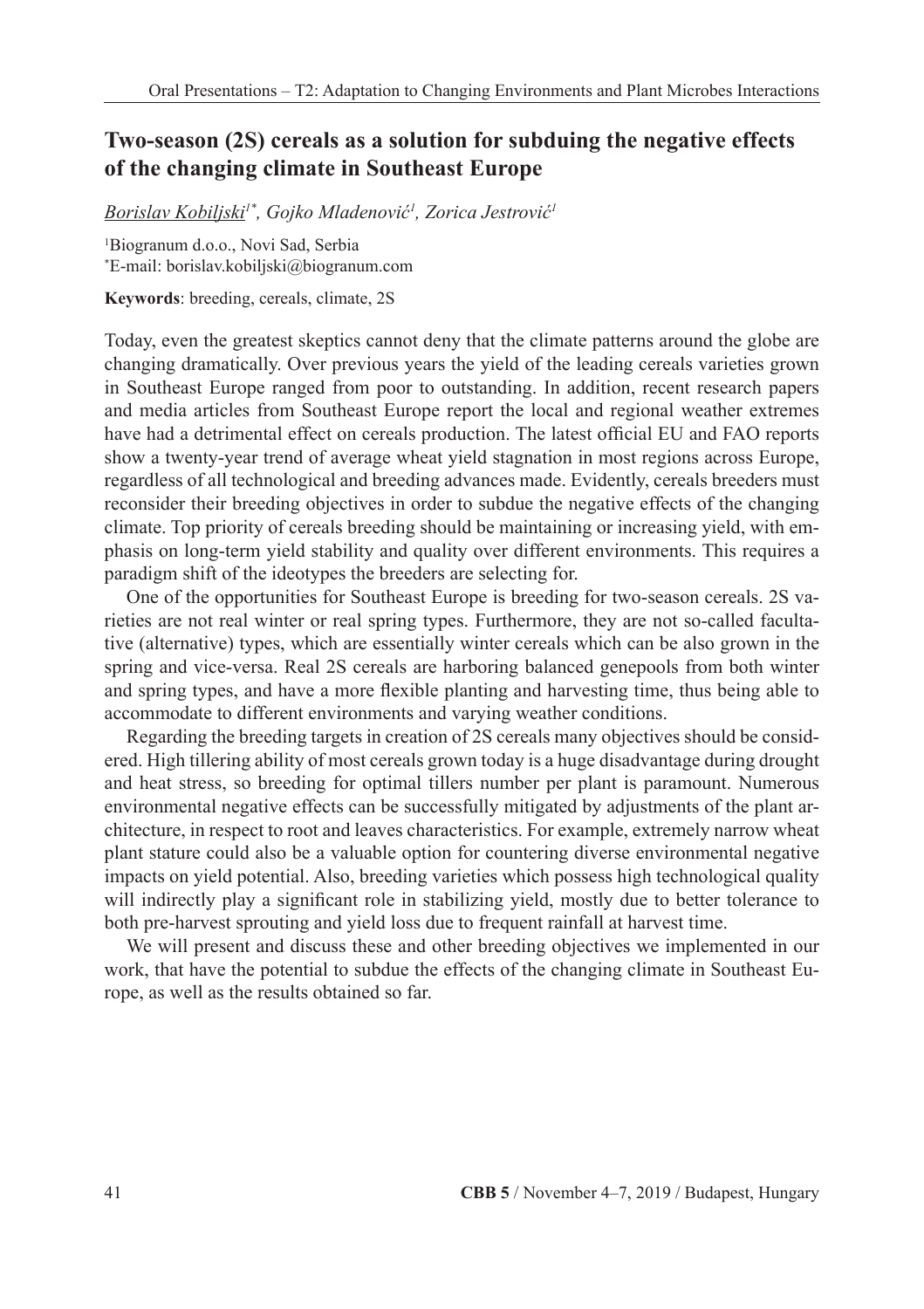## **Determination of redox-responsive miRNAs, their targets and network in wheat**

Gábor Kocsy<sup>1\*</sup>, Zsolt Gulyás<sup>1</sup>, Jie Cao<sup>2</sup>, Balázs Kalapos<sup>1,3</sup>, Magda Pál<sup>1</sup>, Yingyin Yao<sup>2</sup>, *Gábor Galiba1,3*

1 Department of Plant Molecular Biology, Agricultural Institute, Centre for Agricultural Research, Hungarian Academy of Sciences, Martonvásár, Hungary 2 State Key Laboratory for Agrobiotechnology and Key Laboratory of Crop Heterosis and Utilization, China Agricultural University, Beijing, China 3 Festetics Doctoral School, Georgikon Faculty, University of Pannonia, Keszthely, Hungary \* E-mail: kocsy.gabor@agrar.mta.hu

**Keywords**: glutathione, miRNA, redox, target gene, wheat

Involvement of miRNAs in the redox-dependent regulatory processes was studied in wheat (Cao et al., 2019). Treatment with  $H_2O_2$  (10 mM, 1 day) affected the redox environment in leaf tissues as shown by the lower glutathione content and greater half-cell reduction potential of the glutathione disulphide/glutathione redox pair and increased ascorbate peroxidase activity. Simultaneously the miRNA transcript profile also changed, since 70 miRNAs with a minimum 1.5-fold difference in their expression between control and treated (0, 3, 6 h) seedlings were determined. Based on degradome sequencing, they regulate the transcription of 86 genes. Bioinformatics analysis identified 6808 possible additional target genes. The transcriptome analysis corroborated the  $H<sub>o</sub>$ -responsiveness (24 h treatment) of 1647 targets which are mainly involved in the control of redox processes, transcription and protein phosphorylation and degradation. In a time-course experiment (0, 1, 3, 6, 9, 12, 24 h treatment) a correlation was observed between the amounts of glutathione, other antioxidants and the expression of the  $H_2O_2$ -responsive miRNAs and their target mRNAs. This relationship indicates the glutathione-dependent redox regulation of miRNAs and their targets, which contributes to the adjustment of the metabolism to the alterations in the environmental conditions. In this control miRNAs and their target genes form a regulatory network which was revealed by bioinformatics modelling.

### **Acknowledgments**

This work was funded by the National Research, Development and Innovation Office (Hungary, TÉT\_12\_CN-1-2012-0002 and ANN 117949) and the National Key Research and Development Program of China (2016YFD0101004).

### **Reference**

Cao J., Gulyás Z., Kalapos B., Boldizsár Á., Liu X.Y., Pál M., Yao Y.Y., Galiba G., Kocsy G. (2019): Identification of a redox-dependent regulatory network of miRNAs and their targets in wheat. Journal of Experimental Botany, 70: 85–99.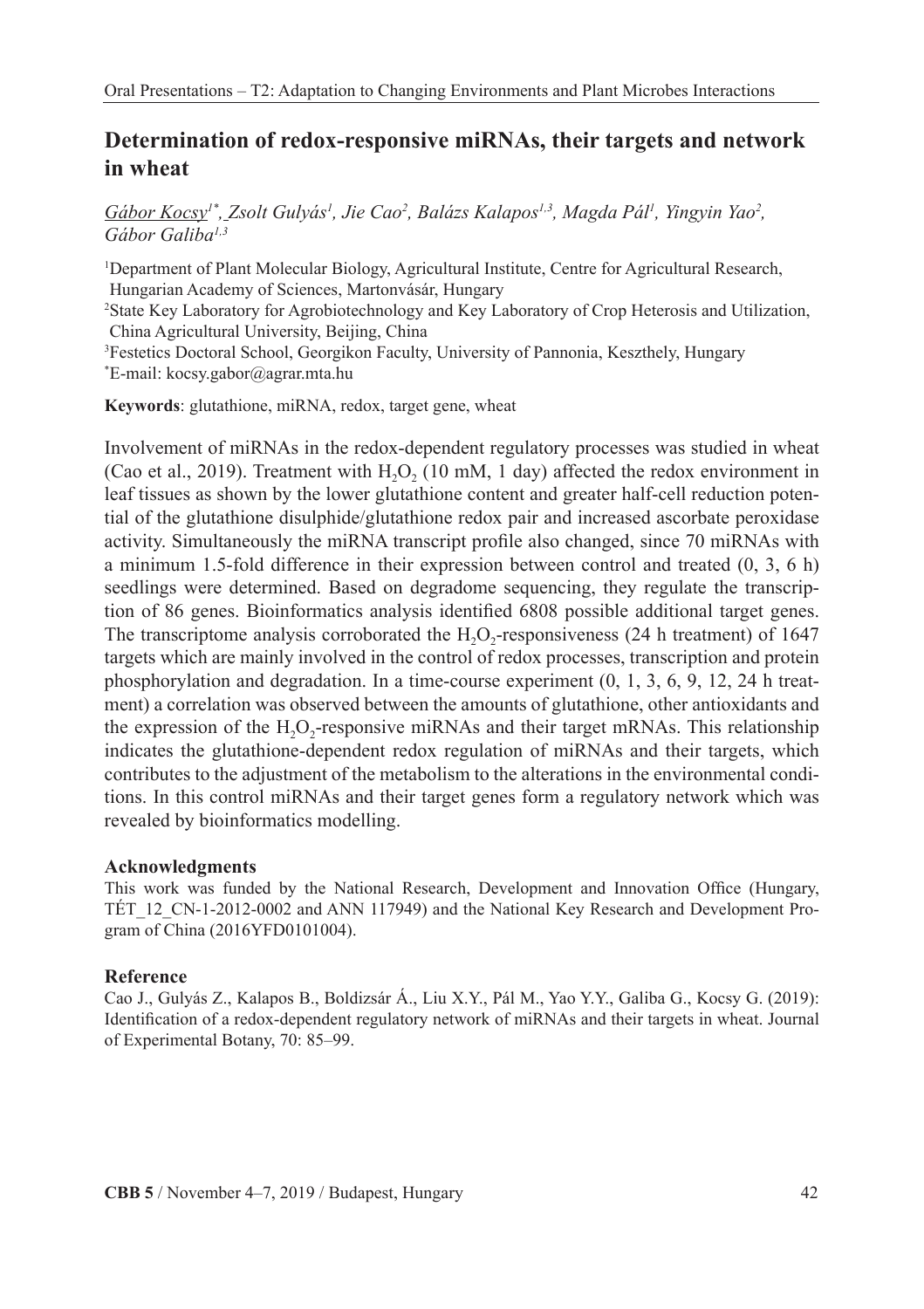## **Temperature-response QTLs in wheat affects final height and the timing of key developmental stages**

*Lukas Kronenberg1\*, Steven Yates2 , Martin Boer3 , Norbert Kirchgessner1 , Achim Walter1 , Andreas Hund1*

 Crop Science, ETH Zurich, Switzerland Molecular Plant Breeding, ETH Zurich, Switzerland Biometrics, Wageningen University & Research, The Netherlands \* E-mail: lukas.kronenberg@usys.ethz.chlukas.kronenberg@usys.ethz.ch

**Keywords**: ETH FIP, field phenotyping, wheat, physiology, temperature-response, development, plant height

Stem elongation (SE) is a critical phase for yield formation in wheat. Temperature is a major abiotic factor affecting the timing and dynamics of SE. It is yet unclear, if genetic differences in temperature-response can be utilized to adjust phenology and improve yield. High throughput phenotyping tools help to shed light on this question as they enable the assessment of dynamic traits in the field (Hund *et al.*, 2019).

We used a terrestrial laser scanner to measure canopy height in a set of  $>330$  winter wheat genotypes of the GABI wheat panel (Kollers *et al.*, 2013). Bi-weekly measurements were performed in the field phenotyping platform FIP of ETH Zurich, from 2015 to 2017. Genotypes differed for start and end of SE (Kronenberg *et al.*, 2017). To quantify genotype-specific temperature-response, the rates of SE during the different intervals were regressed over the mean temperatures during these intervals. The obtained parameters were used to map temperature-responsive (regression slope) and temperature irresponsive (regression intercept) QTLs. The QTLs were mapped by means of a genome-wide association study (GWAS) using an Illumina 90K marker chip.

The temperature-response was highly heritable ( $H<sup>2</sup> = 0.81$ ) and a strong response was related to a later start and end of SE as well as an increased final height. Three temperatureresponsive and four temperature-irresponsive QTLs were detected. Putative candidate genes for temperature-response QTLs were related to the flowering pathway in *A. thaliana* while temperature–irresponsive QTLs were related to growth and reduced height genes. These loci, together with the loci for start and end of stem elongation accounted for 49% of the variability in final height. We conclude that the analysis of crop development in response to environmental covariates in the field provides new insight into physiological processes.

### **References**

- 1. Hund A, Kronenberg L, Anderegg J, Yu K, Walter A. 2019. Non-invasive field phenotyping of cereal development. In: Ordon F, Friedt W, eds. Advances in breeding techniques for cereal crops. Cambridge UK: Buleigh Dodds Science Publishing.
- 2. Kollers S, Rodemann B, Ling J, Korzun V, Ebmeyer E, Argillier O, Hinze M, Plieske J, Kulosa D, Ganal MW, *et al.* 2013. Whole Genome Association Mapping of Fusarium Head Blight Resistance in European Winter Wheat (Triticum aestivum L.).*PLOS ONE* 8: e57500.
- 3. Kronenberg L, Yu K, Walter A, Hund A. 2017. Monitoring the dynamics of wheat stem elongation: genotypes differ at critical stages.*Euphytica* 213: 157.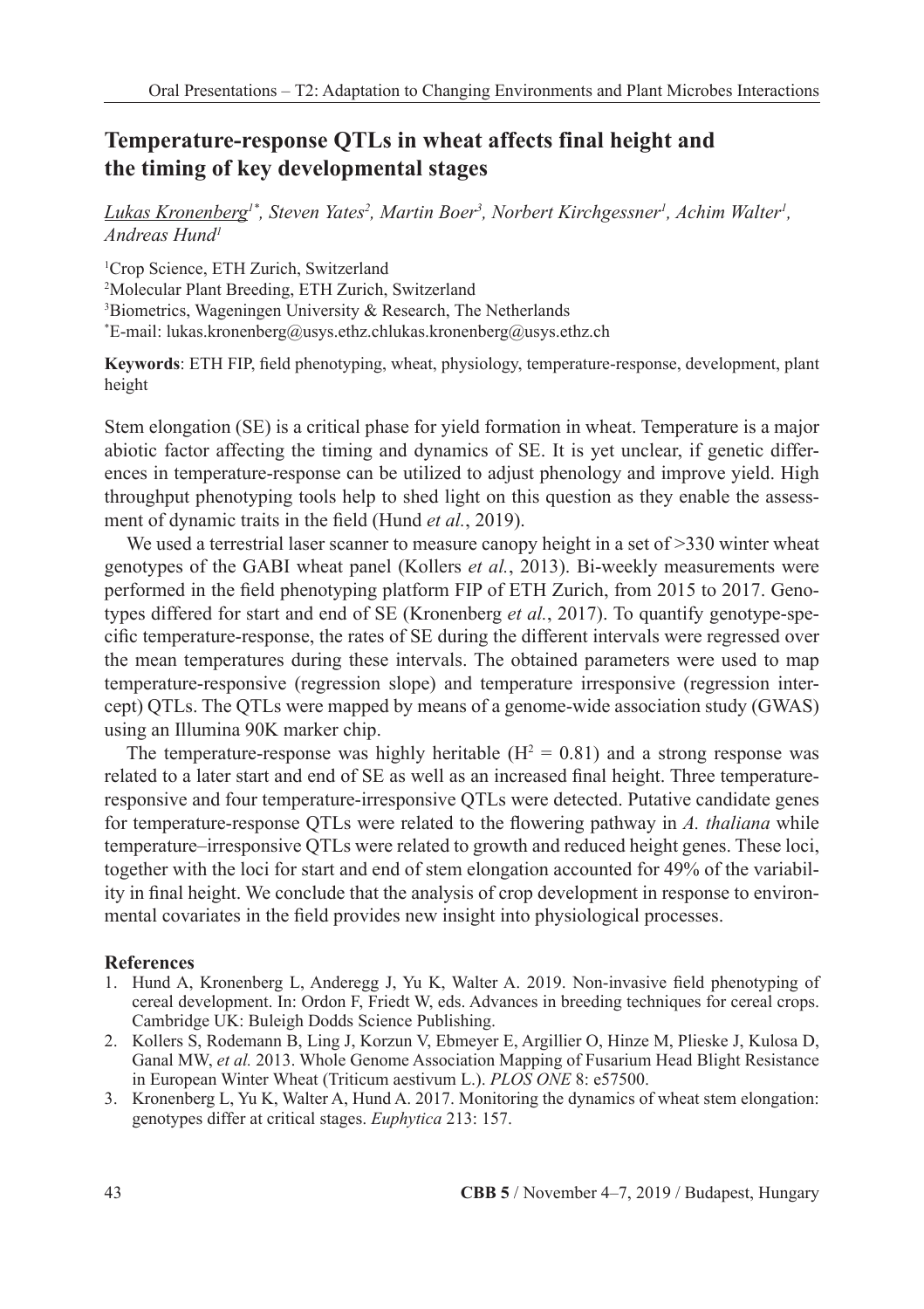## **Combining ability and heterotic grouping of early generation tropical maize (***Zea mays* **L.) under low nitrogen conditions**

*Oluwafemi Oluwatosin Lawal1\**

1 Crop Production Department, Kwara State University, Malete, Nigeria \* E-mail: oluwatosin.lawal@kwasu.edu.ngoluwatosin.lawal@kwasu.edu.ng

**Keywords**: combining ability, heterotic grouping, food security, early generation, maize, hybrid

Low soil nitrogen is a major abiotic constraint limiting maize in filling its role as food security crop in Nigeria and sub Saharan Africa (SSA). Hybrid maize is more efficient in utilizing soil nutrients and hence out-yield open pollinated varieties (OPVs). Thus, making hybrid maize capable of guaranteeing food security in Africa. However, in producing hybrid maize, large number of lines and segregants are handled wherein inferior lines could mar the selection of superior lines at later generation. Hence, early generation testing becomes imperative in hybrid production in order to screen out poor lines. Also, important is heterotic grouping, a match mating set for hybrid production. To this end, this study was conducted to (i) assess the combining ability of  $S_3$  lines (ii) classify them into heterotic groups based on grain yield. Eighty two 'DMRSR-W-Syn'  $S_3$  lines were crossed to two testers 1368 and 9071 (parents of Oba super1, a commercial hybrid in Nigeria) in a line x tester design to generate 164 testcross hybrids evaluated under low (30kgN/ha) condition in Mokwa (9°18'N, 5°04'E, Southern Guinea Savannah) and Zaria (12°00'N, 8°22'E, Northern Guinea Savannah). The field was laid out in alpha lattice with a single row plot of 3m long at 25 x 75cm intra and inter row spacing respectively in two replicates. Data collected were analysed using SAS 9.4 version. The result revealed that 41 (50.00%) 'DMRSR-W-Syn'  $S<sub>3</sub>$  had positive general combining ability (GCA) effect estimates for grain yield. Lines with negative specific combining ability (SCA) effects with 1368 and mean grain yield higher than "9071 x 1368" were grouped into 1368 heterotic group and vice versa into 9071 group. Hence, only 27 (32.93%) lines were classified into heterotic groups. Sixteen (59.26%) were grouped into 1368 while 11 (40.74%) were classified into 9071 heterotic group. Crossing lines in the two groups are expected to maximize heterosis in hybrid production while lines in any of the group when crossed give good synthetic variety. Also, 18 (31.95%) lines had positive GCA effects and significantly higher grain yield than "9071  $x$  1368" and were classified into 1368;9071 heterotic groups. These lines form good male parents in hybrid production or good testers in combining ability studies.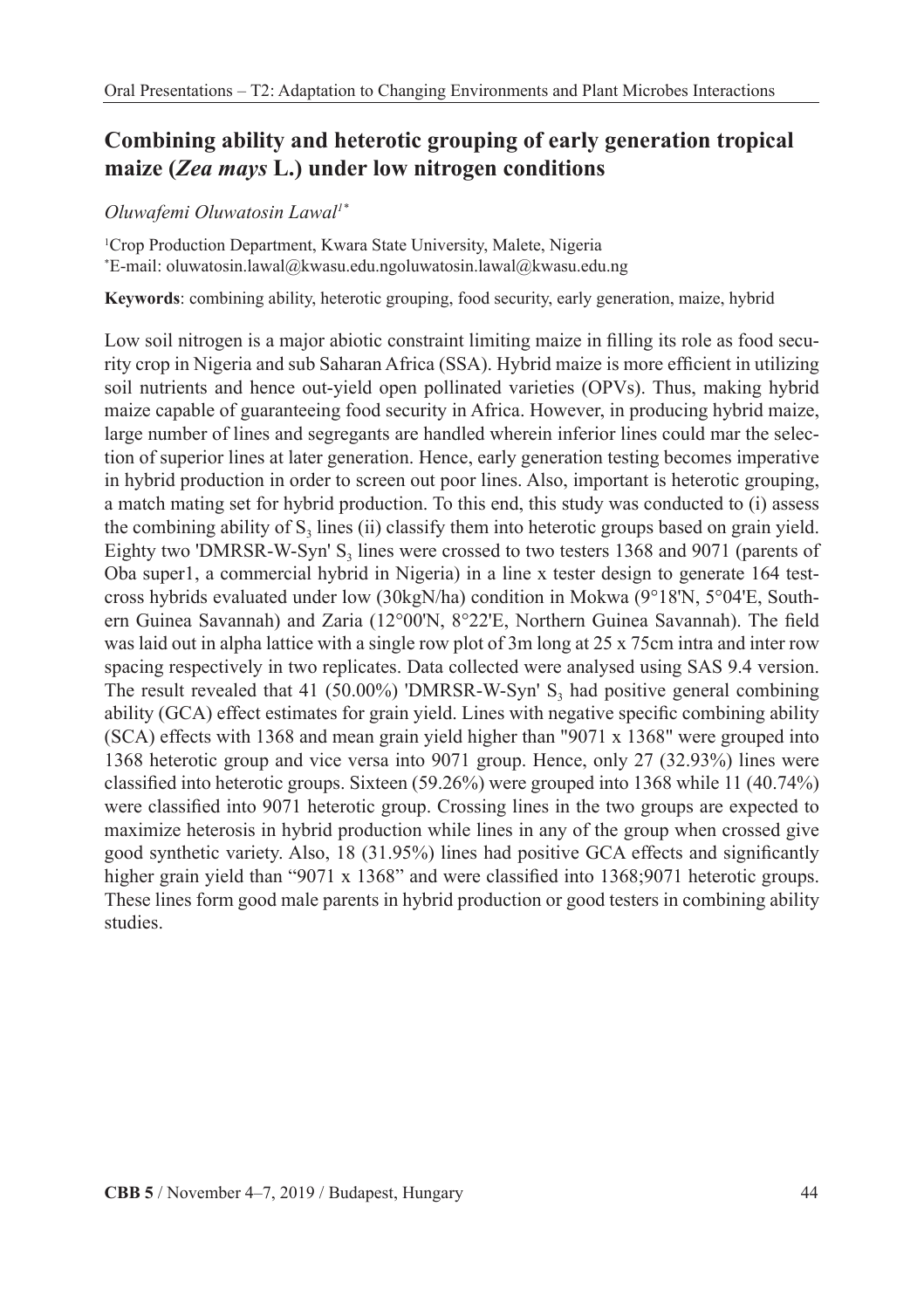## **Hormone responses to cold acclimation and frost treatment in monocots**

*Radomira Vankova1\*, Sylva Prerostova1 , Barbara Kramna1,2, Jan Simura3 , Alena Gaudinova1 , Vojtech Knirsch1 , Ondrej Novak3*

<sup>1</sup>Laboratory of Hormonal Regulations in Plants, Institute of Experimental Botany, The Czech Academy of Sciences, Prague, Czech Republic 2 Department of Experimental Plant Biology, Faculty of Science, Charles University, Prague, Czech Republic 3 Laboratory of Growth Regulators, Centre of the Region Haná for Biotechnological and Agricultural Research, Palacký University and Institute of Experimental Botany Czech Acad Sci, Olomouc, Czech Republic \* E-mail: vankova@ueb.cas.cz

**Keywords**: cold acclimation, frost, phytohormone, *Lolium perenne*

Plants in temperate zone had to adapt to the changing temperatures during year seasons. Plant frost tolerance could be improved by exposure to low, non-freezing temperatures. Plant responses to environmental changes are regulated by phytohormones. Cold responses were followed in frost-sensitive and frost-tolerant clones of ryegrass *Lolium perenne* in order to describe changes associated with higher stress tolerance. Cold acclimation ( $3^{\circ}$ C for 7 d) resulted in elevation of abscisic acid (ABA) in leaves, to higher extent in the more tolerant clone. This finding is in accordance with the hormonal changes observed in winter and spring wheat and barley. ABA was enhanced also in crowns. Salicylic acid (SA) was elevated in all tested organs, to the highest extent in roots of the more tolerant clone. In contrast, jasmonic acid (JA) was increased in leaves, but decreased in crowns and roots. Only minor changes were observed in the case of auxin (indole-3-acetic acid). After cold acclimation, moderate increase of active cytokinins was found. The most profound up-regulation of gene expression was found in the case of transcription of Ice recrystallization inhibition protein-like proteins *LpIRI3* and *LpIRI4* (in all tested organs and genotypes).

Ryegrass plants were also exposed to frost treatment (-7°C for 4 d). Increase of ABA and SA was observed in all tested organs, the former one especially in leaves, the latter one in roots. In both cases, this strong up-regulated was considerably diminished by cold acclimation. Direct frost treatment resulted in JA increase in leaves, while opposite trend was found in roots and crowns. Pre-acclimation abolished these changes. Frost led to moderate increase of active cytokinins in crowns and roots, much more distinct in the sensitive clone. Transcription of *LpIRI3* and *LpIRI4* was relatively low after direct frost treatment, while high expression level, achieved during cold acclimation, was preserved after subsequent frost. Intensive cross-talk among plant hormones during low temperature responses will be discussed.

#### **Acknowledgments**

The work was supported by the Czech Science Foundation, project no. 17-06613S.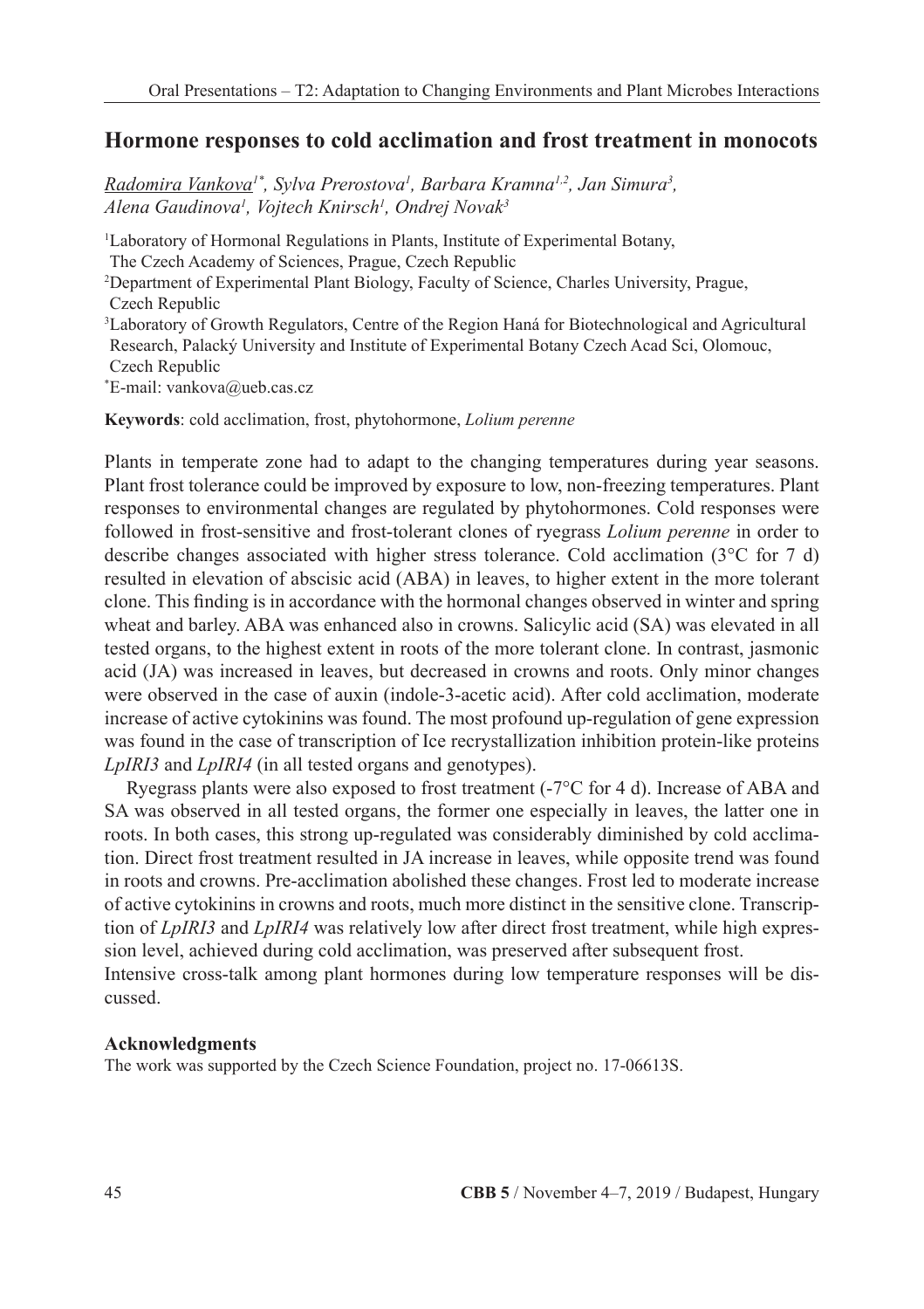## **T3: New Breeding Strategies and Bioinformatic Tools**

## **New breeding strategies for mixed cropping in a barley (***H. vulgare* **L.) pea (***P. sativum* **L.) model system**

*Benedikt Haug1\*, Monika M. Messmer1 , Emma Forst2 , Tristan Mary-Huard2,3,*  Jérôme Enjalbert<sup>2</sup>, Isabelle Goldringer<sup>2</sup>, Pierre Hohmann<sup>1</sup>

1 FiBL Research Institute of Organic Agriculture, Frick, Switzerland 2 GQE Le Moulon, INRA, Univ. Paris Sud, CNRS, AgroParisTech, Université Paris-Saclay, Gif sur Yvette, France 3 MIA-Paris, AgroParisTech, Paris (France) \* E-mail: benedikt.haug@fibl.org

**Keywords**: plant breeding, mixed cropping, pea, barley, intercropping

Crop mixtures consisting of cereals and legumes have proven as a well-adapted arrangement due to their complementarity towards important resources, especially nitrogen. Crop mixtures combine high yield performance and yield stability. They can contribute to a diversified cropping landscape and adaptation to climate change. The search for alternatives to protein imports from overseas and investments in post-harvest separation technologies are currently fostering their adoption by farmers in Western-Europe, especially under organic and lowinput farming conditions. However, screening and breeding for mixed cropping has hardly been explored for arable crops. Thus, the objective was to develop novel breeding strategies and tools specifically for mixed cropping systems.

We tested mixtures and pure stands of a morphologically diverse panel of 32 spring pea (*Pisum sativum* L.) and eight spring barley (*Hordeum vulgare* L.) cultivars in replicated field trials at two locations in Switzerland over two years with pea as the focal species. In an incomplete factorial design (Fig. 1) we determined general and specific mixing ability (GMA and SMA, respectively) of pea and barley in analogy to GCA and SCA (general and specific combining ability) in hybrid breeding. Key traits, such as early vigour, canopy height and leaf morphology parameters were measured, due to their potential use as covariates or indirect selection criteria for mixing ability. Our results show that total yield of mixtures can only partly be explained by pea pure stand yields ( $R^2 = 0.35$ ), making the latter a weak predictor for mixture yield. Pea GMA variance was predominant over SMA variance which underlines the potential for breeding for mixing ability using a tester. Key traits, such as pea stipule area were correlated ( $R^2 = 0.56$ ) with total mixture yield and merit further investigation as indirect selection criteria. The separated yield fractions of pea and barley in mixtures allow to decompose GMA of pea into the producer effect of pea cultivar on pea fraction yield and the associate effect of pea on barley fraction yield. This novel concept allows to elucidate key trait effects on fraction yields of pea and barley which might otherwise be masked when solely using a GMA approach.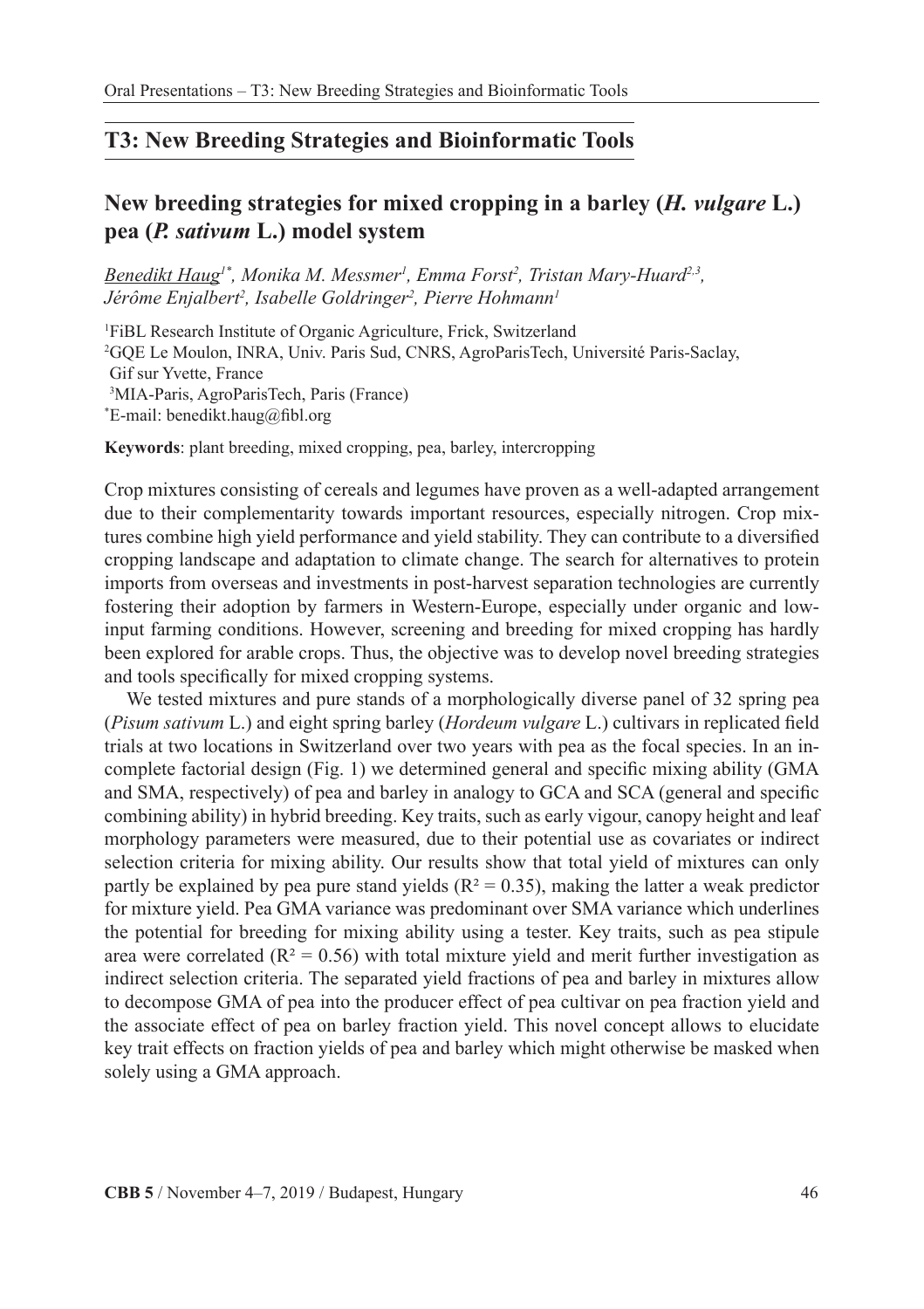|                | peas                                                     | P <sub>01</sub> | P <sub>02</sub> | P <sub>03</sub> | P <sub>D</sub> d | P <sub>DG</sub>      | PO <sub>6</sub> | P <sub>07</sub> | $\frac{8}{2}$  |              | P <sub>10</sub> | P <sub>11</sub> | $\frac{2}{2}$        |              | P <sub>14</sub> | P <sub>15</sub> | P <sub>16</sub> | P <sub>17</sub> | P <sub>18</sub> | P <sub>19</sub> | P <sub>20</sub> | P <sub>21</sub> | P <sub>22</sub> | P <sub>24</sub> |              | $\frac{125}{25}$ | P <sub>26</sub> | P <sub>27</sub> | P <sub>28</sub> | $\sqrt{29}$  | P30 |              | $\sqrt{32}$ |
|----------------|----------------------------------------------------------|-----------------|-----------------|-----------------|------------------|----------------------|-----------------|-----------------|----------------|--------------|-----------------|-----------------|----------------------|--------------|-----------------|-----------------|-----------------|-----------------|-----------------|-----------------|-----------------|-----------------|-----------------|-----------------|--------------|------------------|-----------------|-----------------|-----------------|--------------|-----|--------------|-------------|
| barleys        | No barley (pure stand pea)<br>No pea (pure stand barley) | $\mathbf{1}$    | $\mathbf{1}$    | $\mathbf{1}$    | $\mathbf{1}$     | $\mathbf{1}$         | $\mathbf{1}$    | $\mathbf{1}$    | $\mathbf{1}$   | $\mathbf{1}$ | $\mathbf{1}$    | $\mathbf{1}$    | $\mathbf{1}$         | $\mathbf{1}$ | $\mathbf{1}$    | $\mathbf{1}$    | $\mathbf{1}$    | $\mathbf{1}$    | $\mathbf{1}$    | $\mathbf{1}$    | $\mathbf{1}$    | $\mathbf{1}$    | $\mathbf{1}$    | $\mathbf{1}$    | $\mathbf{1}$ | $\mathbf{1}$     | $\mathbf{1}$    | $\mathbf{1}$    | $\mathbf{1}$    | $\mathbf{1}$ |     | $\mathbf{1}$ |             |
| <b>B1</b>      |                                                          | $\mathbf{1}$    |                 |                 |                  | $\blacktriangleleft$ |                 |                 |                |              | $\mathbf{1}$    |                 |                      |              | $\mathbf{1}$    |                 |                 |                 |                 | $\mathbf{1}$    |                 |                 | $\mathbf{1}$    |                 |              |                  | $\mathbf{1}$    |                 |                 |              |     |              |             |
| B <sub>2</sub> |                                                          |                 |                 |                 |                  |                      | $\mathbf{1}$    |                 |                |              |                 |                 |                      |              |                 | $\mathbf{1}$    |                 | $\mathbf{1}$    |                 |                 |                 |                 | $\mathbf{1}$    |                 |              |                  |                 |                 | $\overline{A}$  |              |     |              |             |
| B <sub>3</sub> |                                                          |                 |                 |                 | $\mathbf{1}$     | $\mathbf{1}$         |                 |                 |                |              |                 |                 |                      |              | $\mathbf{1}$    |                 |                 |                 |                 |                 |                 | ı               |                 |                 |              | $\overline{1}$   |                 |                 |                 |              |     | $\mathbf{1}$ |             |
| <b>B4</b>      |                                                          |                 |                 | $\mathbf{1}$    |                  |                      |                 |                 | $\overline{A}$ |              |                 |                 | $\mathbf{1}$         |              |                 |                 | $\overline{A}$  | $\mathbf{1}$    |                 |                 |                 |                 |                 | $\mathbf{1}$    |              |                  |                 |                 | $\overline{1}$  |              |     | $1\,$        |             |
| <b>B5</b>      |                                                          |                 |                 |                 | $\mathbf{1}$     |                      |                 | $\mathbf{1}$    |                |              |                 | $\mathbf{1}$    |                      | $\mathbf{1}$ |                 |                 |                 |                 | $\mathbf{1}$    |                 |                 |                 |                 | $\mathbf{1}$    |              |                  |                 | $\mathbf{1}$    |                 |              |     |              |             |
| <b>B6</b>      |                                                          |                 | $\mathbf{1}$    |                 |                  |                      | $\mathbf{1}$    |                 |                |              |                 |                 |                      | $\mathbf{1}$ |                 |                 |                 |                 |                 |                 |                 | <b>L</b>        |                 |                 |              |                  |                 |                 |                 |              |     |              |             |
| <b>B7</b>      |                                                          |                 | $\mathbf{1}$    |                 |                  |                      |                 | $\mathbf{1}$    |                |              | $\mathbf{1}$    |                 |                      |              |                 |                 | ×               |                 | $\mathbf{1}$    |                 |                 |                 |                 |                 |              |                  | $\mathbf{1}$    |                 |                 |              |     |              |             |
| B <sub>8</sub> |                                                          |                 |                 | $\mathbf{1}$    |                  |                      |                 |                 |                |              |                 |                 | $\blacktriangleleft$ |              |                 | $\mathbf{1}$    |                 |                 |                 | $\mathbf{1}$    |                 |                 |                 |                 | $\mathbf{1}$ |                  |                 | $\mathbf{1}$    |                 | $\mathbf{1}$ |     |              |             |

**Figure 1.** Incomplete factorial design of 8 barley and 32 pea cultivars

### **Acknowledgments**

The project ReMIX "Redesigning European cropping systems based on species mixtures" is funded by the EU's Horizon 2020 Research and Innovation Programme (grant agreement No 727217) and the Swiss State Secretariat for Education, Research and Innovation (SERI, contract number 17.00091). We thank Getreidezüchtung Peter Kunz, Agroscope Reckenholz and Stefan Rindisbacher for their contribution.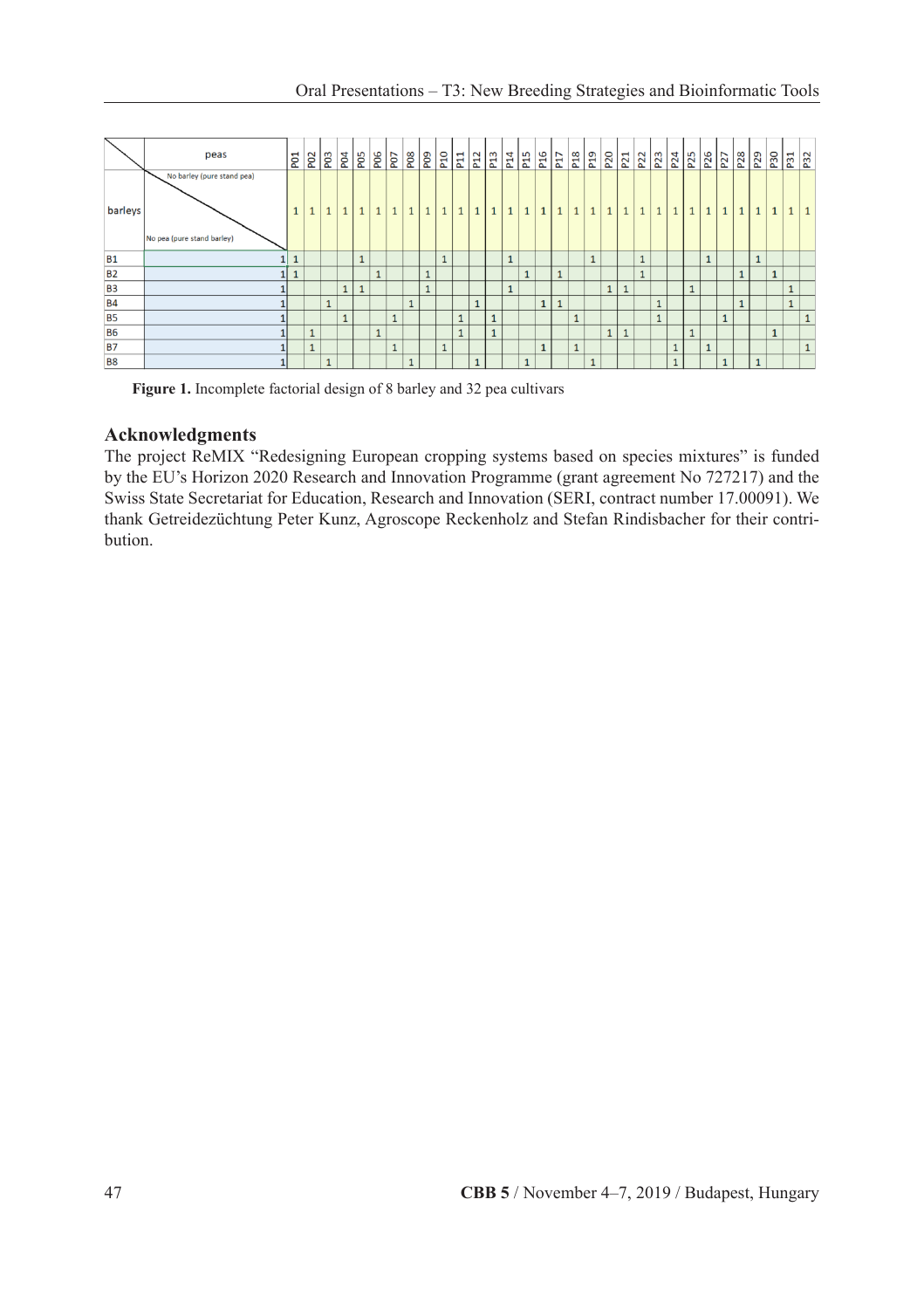## **Ten years of genomic selection in an applied wheat breeding program – from expectations to experience**

 $Sebastian Michel<sup>1*</sup>, Franziska Löschenberger<sup>2</sup>, Christian Ametz<sup>2</sup>, Hermann Bürstmayr<sup>1</sup>$ 

1 Department of Agrobiotechnology, IFA-Tulln, University of Natural Resources and Life Sciences Vienna, Konrad-Lorenz-Str. 20, 3430 Tulln, Austria 2 Saatzucht Donau GesmbH. & CoKG, Saatzuchtstrasse 11, 2301 Probstdorf, Austria \* E-mail: sebastian.michel@boku.ac.at

**Keywords**: wheat, genomic prediction, baking quality, fusarium head blight, stripe rust, frost tolerance

The advent of cost-efficient genotyping techniques enabled the routine fingerprinting of breeding populations with thousands of genome-wide distributed markers. The efficient usage of these fingerprints to genomically predict breeding values of early and advanced generation breeding material has been one of the major plant breeding topics in recent years. Using the example of an applied winter wheat breeding program an overview about genomic selection for line variety development will be giving starting with the initial expectations when a pilot study was initiated in 2009–2012. Results and experiences from the first validation experiment in 2013–2014 will be reported as well as further prospects, progresses and challenges during its routine application in the program until 2019. Several case studies will be presented for this purpose, including the integration of genomic and phenotypic information for predicting grain yield and baking quality as well as the application of genomic index selection to combine these negatively correlated traits in bread wheat. Furthermore, some insight will be given into genomic selection for disease resistance on the example of Fusarium head blight, specifically addressing the frequently observed confounding effects with other agronomic traits like flowering biology and plant height. Challenges in the application of genomic selection with respect to strong genotype-by-environment interactions and an appropriate training population design will be discussed for biotic stresses in the light of stripe rust race dynamics and for abiotic stresses on the difficult and laborious to phenotype frost and drought tolerance. Lastly, a brief overview will be given on genomic cross prediction based on recent empirical and simulation studies, emphasizing the large importance of an appropriate diversity management when genomically planning crosses within a single program as well as across different breeding programs in the framework of the breeders' exemption.

### **References**

- 1. Michel S, Löschenberger F, Ametz C et al (2019) Combining grain yield, protein content and protein quality by multi-trait genomic selection in bread wheat. Theor Appl Genet doi: 10.1007/ s00122-019-03386-1
- 2. Michel S, Löschenberger F, Ametz C et al (2019) Simultaneous selection for grain yield and protein content in genomics-assisted wheat breeding. Theor Appl Genet doi: 10.1007/s00122-019-03312-5
- 3. Michel S, Kummer C, Gallee M et al (2018) Improving the baking quality of bread wheat by genomic selection in early generations. Theor Appl Genet doi: 10.1007/s00122-017-2998-x
- 4. Michel S, Ametz C, Gungor H et al (2017) Genomic assisted selection for enhancing line breeding: merging genomic and phenotypic selection in winter wheat breeding programs with preliminary yield trials. Theor Appl Genet doi: 10.1007/s00122-016-2818-8
- 5. Michel S, Ametz C, Gungor H et al (2016) Genomic selection across multiple breeding cycles in applied bread wheat breeding. Theor Appl Genet doi: 10.1007/s00122-016-2694-2

**CBB 5** / November 4–7, 2019 / Budapest, Hungary 48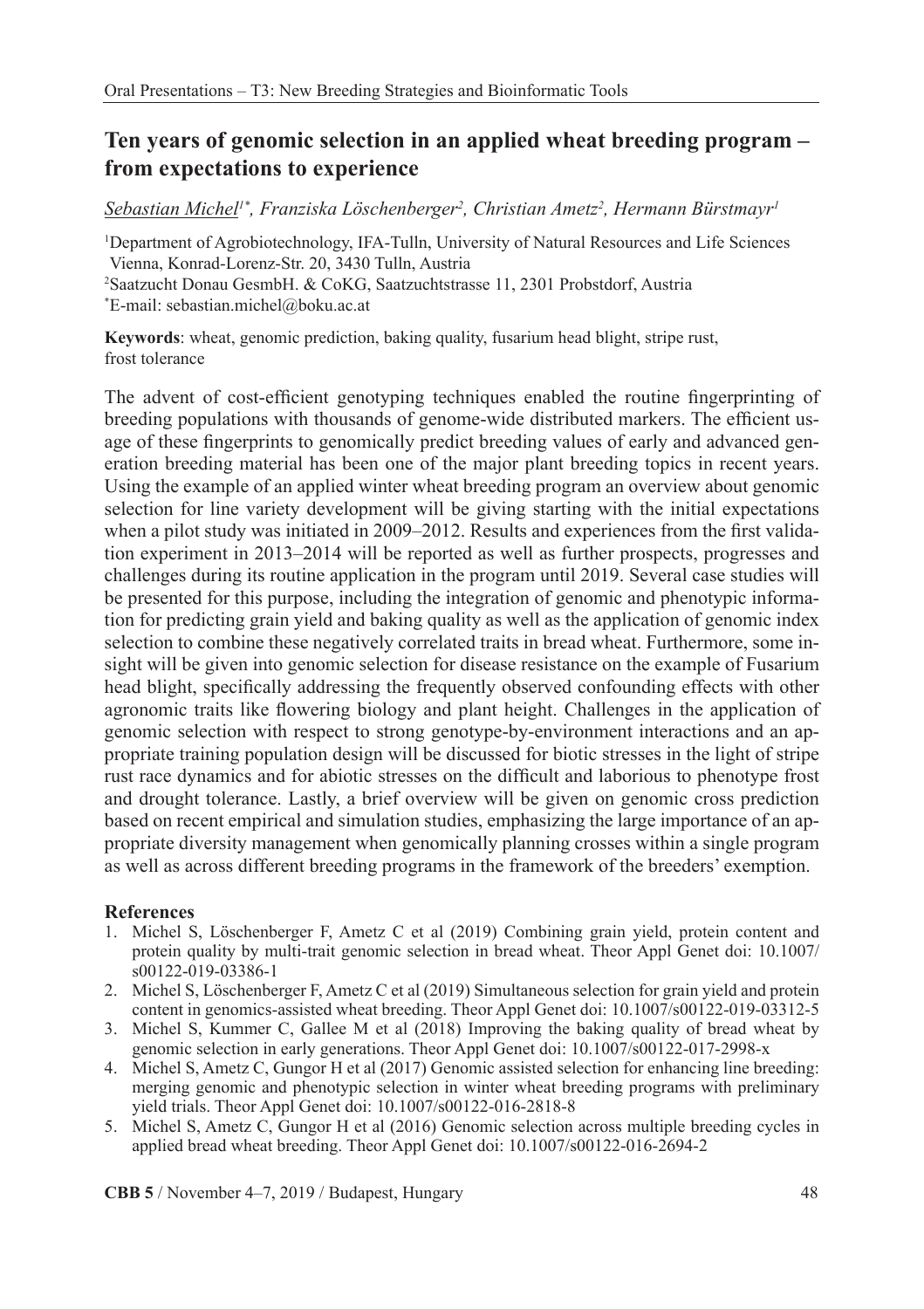## **Phenotype-genotype association studies of Siberian barley germplasm for seedling and adult plant resistance to spot blotch**

<u>Irina Rozanova',2\*, Nina Lashina3, Vadim Efimov<sup>2</sup>, Olga Afanasenko3, Elena Khlestkina<sup>1,2</sup></u>

<sup>1</sup>N.I. Vavilov All-Russian Research Institute of Plant Genetic Resources (VIR), Sant-Petesburg, Russia<br><sup>2</sup>Institute of Cytology and Genetics, Siberian Branch of the Russian, Novosibirsk, Russia <sup>2</sup>Institute of Cytology and Genetics, Siberian Branch of the Russian, Novosibirsk, Russia 3 All-Russian Research Institute for Plant Protection, St. Petersburg, 196608, Russia \* E-mail: i.rozanova@vir.nw.ru

**Keywords**: barley, GWAS, PLS-analysis, SNP, spot blotch

Siberian barley germplasm has not been widely involved in phenotype-genotype association studies. In the current study, we used association mapping approach for identification of genomic regions related to spot blotch resistance (both at the seedling and adult plant stages) using Siberian spring barley collection. A total of 94 spring barley accessions were genotyped using the 50K SNP iSelect array containing 44,040 SNPs, 40,703 of which were scorable. A total of 39,140 SNPs (89%) were polymorphic. After quality control filtering of the genotyping dataset, 27,319 SNPs (62,0 %) were selected for GWAS. A total of 94 spring barley accessions were phenotyped at seedling stage with three *Cocliobus sativus* isolates (Kr2, Ch3 and O18.2) in the laboratory and also at the adult stage with one isolate (Ch3) in the field. According to the Fetch-Steffenson rating scale 17%/20%/18% of genotypes were resistant and 22%/26%/34% were moderate-resistant to the Kr2/Ch3/O18.2 isolates at the seedling stage respectively and 5% were resistant and 18% were moderate-resistant to Ch3 isolate at the adult stage.

The data were assessed using GLM model with accounting for population structure. The programe packages PAST, Tassel 5 and R were used for data analysis.

The 97 significant SNPs (26 on the 1H, 36 on the 2H and 35 on the 3H chromosome) were found associated with seedling resistance and 2 SNPs were associated with adult plant resistance. Principal component analysis (PCA) was performed using phenotype evaluation data as well as genotyping data. Both sets of principal components were taken as two blocks least squares (2B-PLS) analysis to identify the promising genotypes resistant to spot blotch. Correlation of phenotype-genotype bicomponents showed that all varieties that have resistance to every isolate at every stage collected in one cluster, and ones that showed the susceptibility to every isolate at every stage were in another opposite cluster. Thus, the promising genotypes (25 resistant varieties) as well as 8 susceptible genotypes were identified. It was found that the first bicomponent has good correlation with responsibility to all isolates/ stages. In total, 45 SNPs were associated with overall responsibility to spot blotch for every isolates. Eight SNPs were selected for further conversion to convenient PCR markers for markerassisted selection of plants resistant to all isolates at all stages.

### **Acknowledgments**

The study was supported by the Russian Science Foundation (Project No 16-04-00086).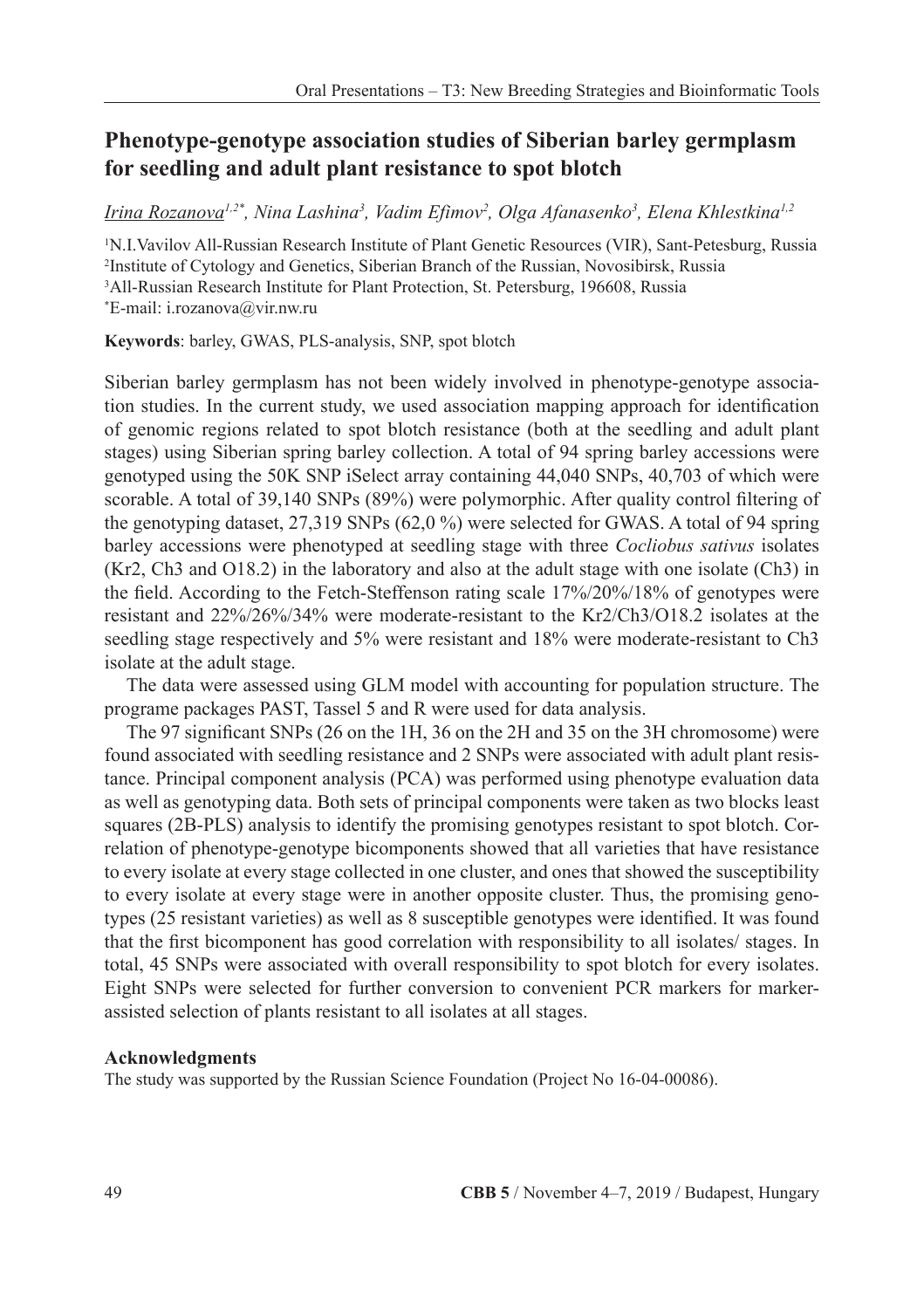## **T4: Modern Technologies From Phenomics to Genome Editing**

## **Application of delayed luminescence in seed testing**

### *Kehinde Adeboye\* , Andreas Boerner2*

Department of Genebank, Leibniz Instittute of Plant Genetics and Crop Plant Research, Gatersleben, Germany

\* E-mail: adeboye@ipk-gatersleben.de

**Keywords**: delayed luminescence, seeds, seed testing, genebank

Delayed Luminescence describes a phenomenon whereby biological materials emit very weak lights for a relatively long time (seconds and more) after illumination. It began to gain wide scientific interest upon the discovery that the intensity of the weak light could be modified by stressors. Numerous scientific findings have since then proposed its usage in analytical studies. Basic analytical studies have been carried out in agriculture, medicine etc. correlating the physiological status of a biosystem with various parameters of delayed luminescence. In agriculture and seed science in particular, researchers correlated seed life with the intensity, spectral or time of delayed emitted light and proposed the usage of delayed luminescence as a fast-noninvasive method of monitoring seed viability where known procedures are destructive and time consuming. However, till date, this claim only remains within the academic confines and there are no known reports of its advancement for use, particularly in seed testing and Genebank Management. The gap in knowledge and application of delayed luminescence in seed testing will be extensively discussed at the conference.

### **Acknowledgments**

DAAD and IPK Gatersleben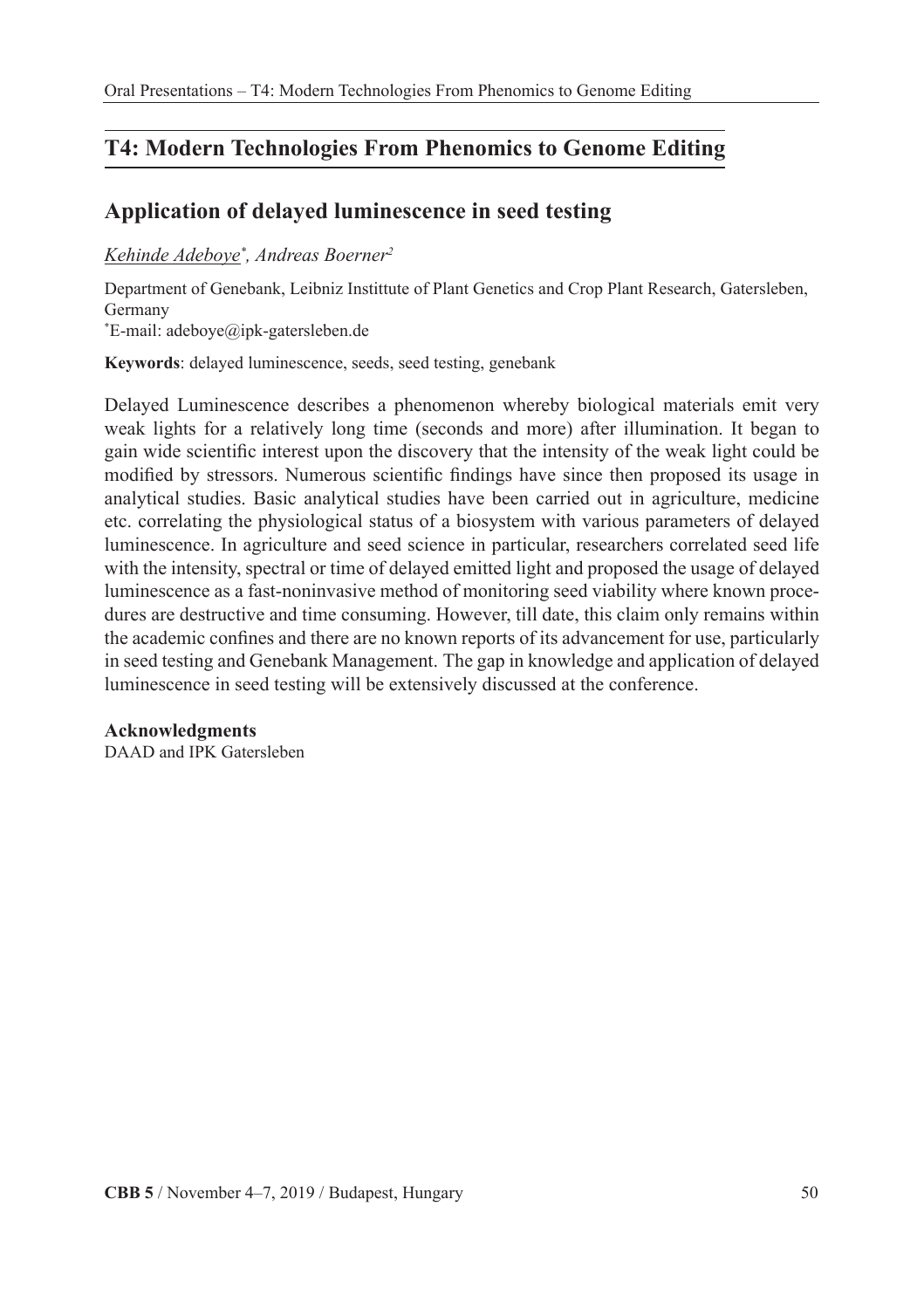## **Characterization of late development in diverse wheat germplasm using time-resolved spectral reflectance measurements**

*Jonas Anderegg<sup>1\*</sup>, Kang Yu<sup>1,2</sup>, Helge Aasen<sup>1</sup>, Achim Walter<sup>1</sup>, Frank Liebisch<sup>1</sup>, Andreas Hund1*

1 Crop Science, ETH Zurich, Switzerland 2 Division of Forest, Nature and Landscape, Department of Earth and Environmental Sciences, 3001 Leuven, Belgium \* E-mail: jonas.anderegg@usys.ethz.ch

**Keywords**: high-throughput phenotyping, canopy reflectance, hyperspectral remote sensing, field-based phenotyping, wheat

The ability of a genotype to stay green affects the primary breeding target traits grain yield (GY) and grain protein concentration (GPC) in wheat. The dynamics of senescence *per se* as well as related effects on GY and GPC are under complex genetic and environmental control. This greatly complicates the exploitation of existing genetic variation in stay-green for the improvement of bread wheat, as intense field-testing in target environments is required. High throughput methods to assess senescence dynamics in large field trials will allow for i) indirect selection in early breeding generations, when yield is not yet measurable and ii) mapping of the genomic regions controlling the trait. We evaluated the potential of repeated hyperspectral canopy reflectance measurements to track canopy senescence across years with strongly contrasting environmental conditions, using a set of >330 winter wheat genotypes. We compared the potential of spectral indices and multivariate modelling techniques to infer visually observed senescence dynamics from hyperspectral time series. Spectra- and scoringderived parameters describing the dynamics of senescence were used to predict GY and GPC and a feature selection algorithm was used to identify the most predictive features. The three-band plant senescence reflectance index (PSRI) approximated the visually observed senescence dynamics best, whereas multivariate models suffered from a strong year-specificity. Feature selection identified visual scorings as most predictive for GY but also PSRI ranked among the most predictive features. In contrast, adding additional spectral features had little effect. Thus, it appears that visual scoring remains the gold standard to quantify leaf senescence in moderately large trials. The possible reason is that spectra from point sensors are affected by genotype-specific changes in canopy structure during senescence. As a solution, image-based techniques may enable to track leaf senescence in a similar manner as done by visual scoring. Parallel work also suggested that using complementary spectral features may allow to delineate disease-related effects from physiological apical senescence, improving the precision of estimates of both traits. The index-based parameterization of the canopy reflectance dynamics offers the advantage of upscaling to very large breeding trials using appropriate phenotyping platforms.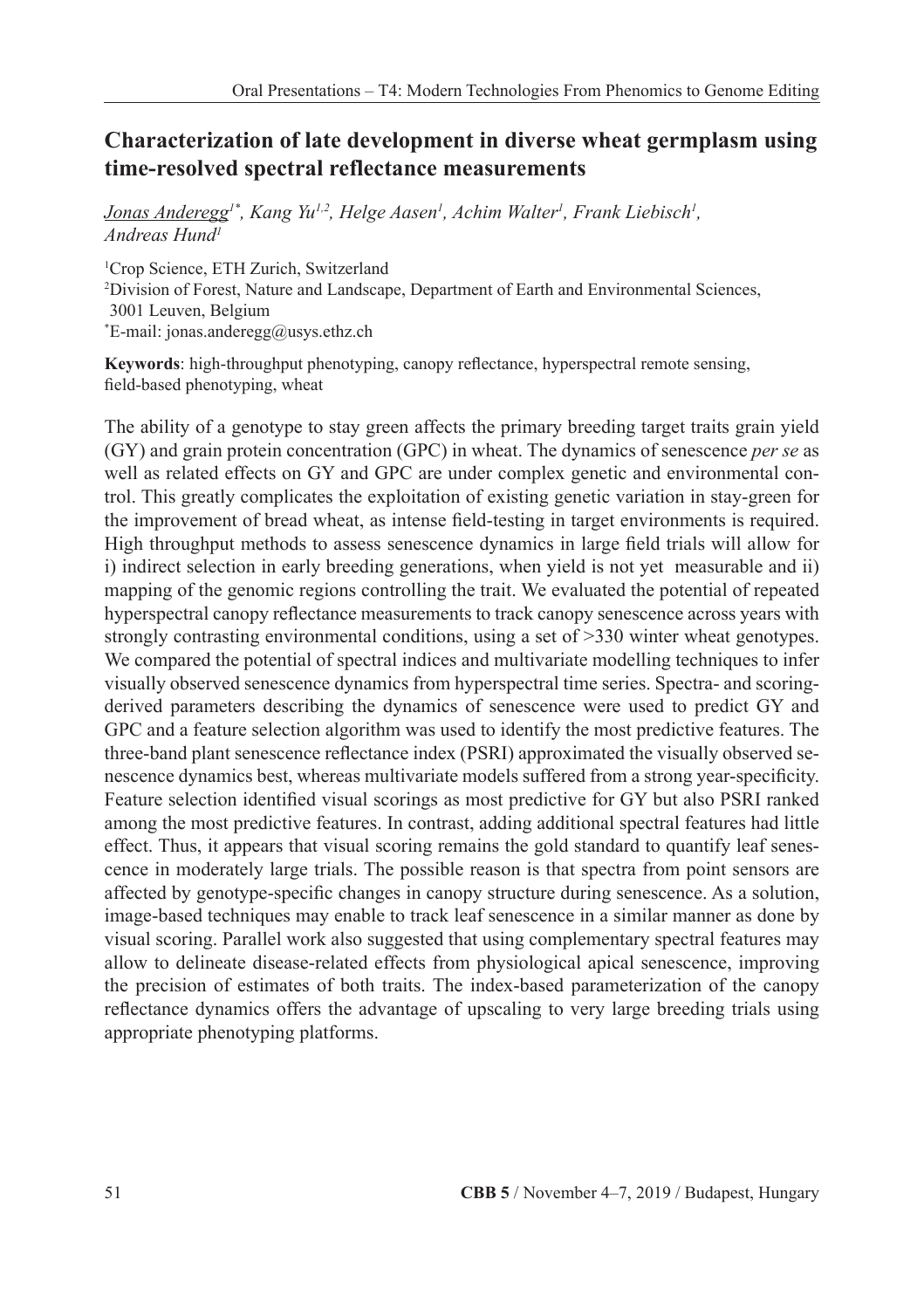## **Extending the toolbox for targeted mutagenesis and base editing using improved guide RNAs, modular vectors and protoplasts**

 $Stefan Hiekel<sup>1*</sup>, Nagaveni Budhagatapalli<sup>1</sup>, Robert Hoffie<sup>1</sup>, Iris Koeppel<sup>1</sup>, Jochen Kumlehn<sup>1</sup>$ 

1 Plant Reproductive Biology, Department of Physiology and Cell Biology, Leibniz Institute of Plant Genetics and Crop Plant Research (IPK), Gatersleben, Germany \* E-mail: hiekel@ipk-gatersleben.de

**Keywords**: CRISPR/Cas, Adenosine/Cytidine-Deaminases, gRNA structure, cleavage efficiency

The substantial growth of the human population creates an ever-increasing demand for food production which is to be satisfied under changing climatic conditions. In order to cope with these enormous challenges, we need to breed superbly adapted varieties with high yield, excellent stress tolerance and as little nutritional needs as possible. The time available to develop such cultivars is dramatically limited and therefore we need faster and more precise techniques than in the past. One of the most impressive developments in this area over the last few years has been the use of bacteria-derived RNA-guided Cas endonucleases for targeted mutagenesis in many crop plant species. This biotechnological tool consists of two components, a Cas nuclease protein and a guide RNA (gRNA) which directs the nuclease to its specific target in the plant genome. Double-strand breaks induced by the nuclease can be repaired by cellular mechanisms which are however prone to failure, resulting in mutations in the corresponding genomic site. Although this technology works mostly well, in a considerable portion of cases, the target sequence gets either not mutated or at only very low frequency. To address this problem, we used several prediction tools and considered various criteria for target site selection, including features of the corresponding gRNA's secondary structure. In addition, protoplast-based transformation systems for barley, wheat, maize and Arabidopsis were established, which allows us to test vectors and to assess the mutagenesis efficiency of selected gRNAs *in vivo*. To increase the expression of gRNAs and to improve their interaction with the Cas9 protein, a cryptic termination signal was removed from the gRNA scaffold and a structurally essential stem was elongated. Both changes together improved the mutagenesis efficiency in barley by up to 30%. In a further approach, a catalytically impaired Cas9 was used in fusion with either an adenosine or a cytidine deaminase to specifically induce single base pair substitutions, which was exemplified in barley.

### **Acknowledgments**

We thank Ingrid Otto and Carola Bollmann for excellent technical assistance.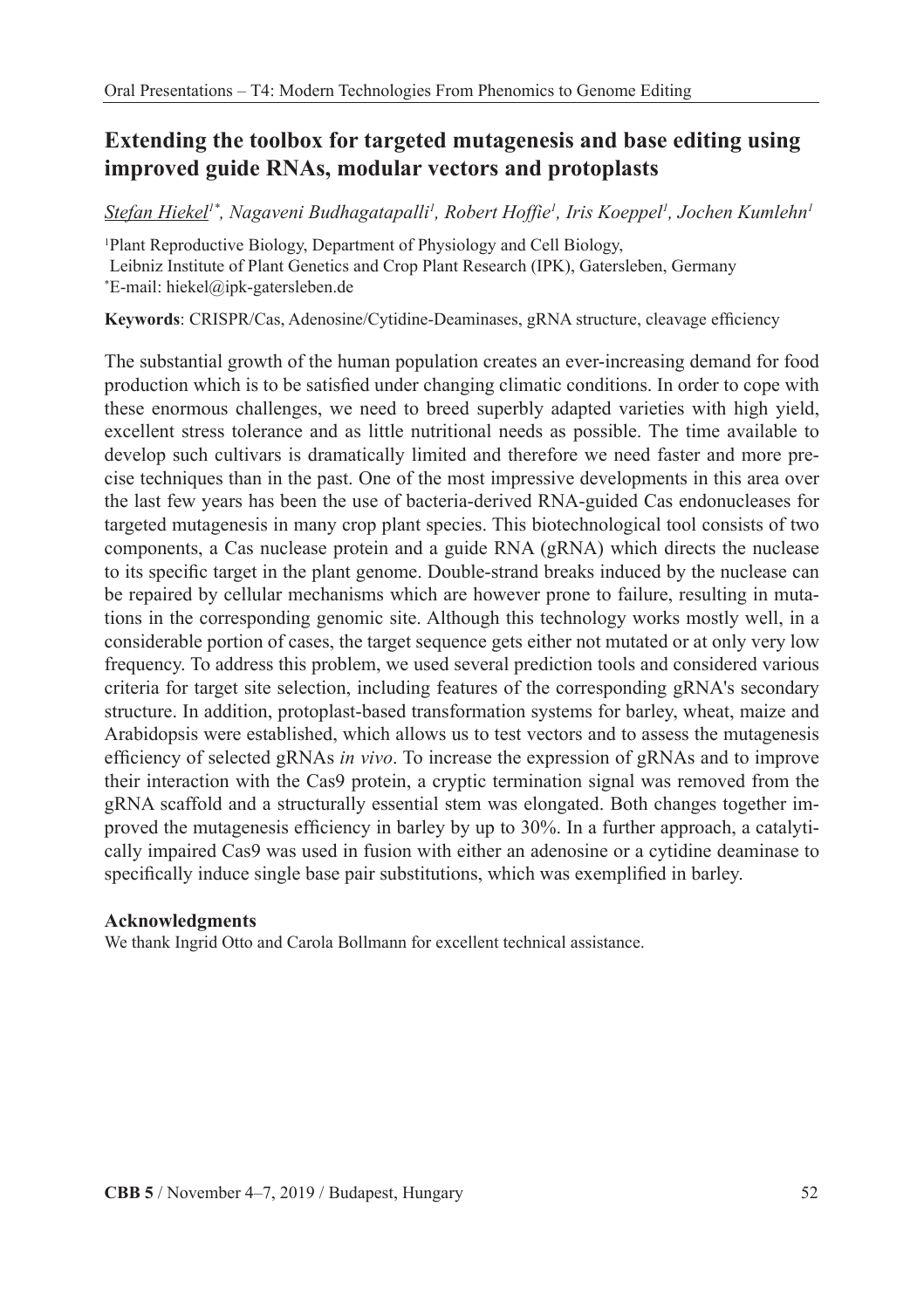## **TraitSpotting: Development of field phenotyping methods for early growth monitoring of winter wheat breeding experiments**

*Lukas Roth1\*, Helge Aasen1 , Christoph Barendregt2 , Karl-Heinz Camp2 , Andreas Hund1*

1 ETH Zurich, Institute of Agricultural Sciences, Universitätstrasse 2, 8092 Zurich, Switzerland 2 Delley Samen und Pflanzen AG, Route de Portalban 40, 1567 Delley, Switzerland \* E-mail: lukas.roth@usys.ethz.ch

**Keywords**: high-troughput phenotyping, UAV, heritability, winter wheat

Unmanned aerial vehicles (UAVs) are increasingly used for field observations in science, but applications in breeding are yet sparse. The reason for the lack of established UAV-based phenotyping methods may be threefold: (1) Proper flight planning and adjustment of camera parameter is difficult, but essential to get images of sufficient quality; (2) Extraction and management of plot-based data from images is challenging, as breeding experiments consists of hundreds and thousands of small plots; (3) Reliable methods to extract the relevant traits are yet rare.

The main aim of the project TraitSpotting (www.ethz.ch/traitspotting) is to bring dronebased phenotyping into the breeding nursery: In a first part, we developed a tool-set to support users in planning of UAV based remote sensing missions (Roth et al. 2018a). In a second part, we integrated standard remote sensing products such as orthophotos, and developed a new method to evaluate canopy cover. The method takes advantage of different viewing angles at which the individual plots are imaged during a flight campaign (Roth et al. 2018b).

In a third, ongoing part, replicated multi-location field experiments serve as base to develop reliable and relevant phenotyping methods. For winter wheat, new methods based on segmented multi-view RGB images revealed high potentials to determine plant density, tiller count and the begin of stem elongation for a set of elite cultivars of Agroscope/ Delley Semences et Plantes SA (Switzerland). Multi-year-location heritability values for plant density, tiller count and the start of stem elongation were at 0.88, 0.74, and 0.72, respectively. Corresponding manual measurement heritability values were lower for plant density and tiller count (0.43 and 0.58), but higher for begin stem of elongation (0.90).

In this conference contribution, we like to present the above mentioned three parts as base for an integrated phenotyping strategy. We will describe our approach that includes flight planning, plot identification, feature-extraction from UAV campaigns, correction for design factors and spatial effects, as well as the modeling of developmental processes to predict tiller numbers and the beginning of stem elongation.

#### **References**

- 1. Roth, L., Hund, A., & Aasen, H. (2018a). PhenoFly Planning Tool: flight planning for high-resolution optical remote sensing with unmanned areal systems. Plant Methods, 14(116). https://doi. org/10.1186/s13007-018-0376-6
- 2. Roth, L., Aasen, H., Walter, A., & Liebisch, F. (2018b). Extracting leaf area index using viewing geometry effects—A new perspective on high-resolution unmanned aerial system photography. ISPRS Journal of Photogrammetry and Remote Sensing, 141, 161–175. https://doi.org/10.1016/j. isprsjprs.2018.04.012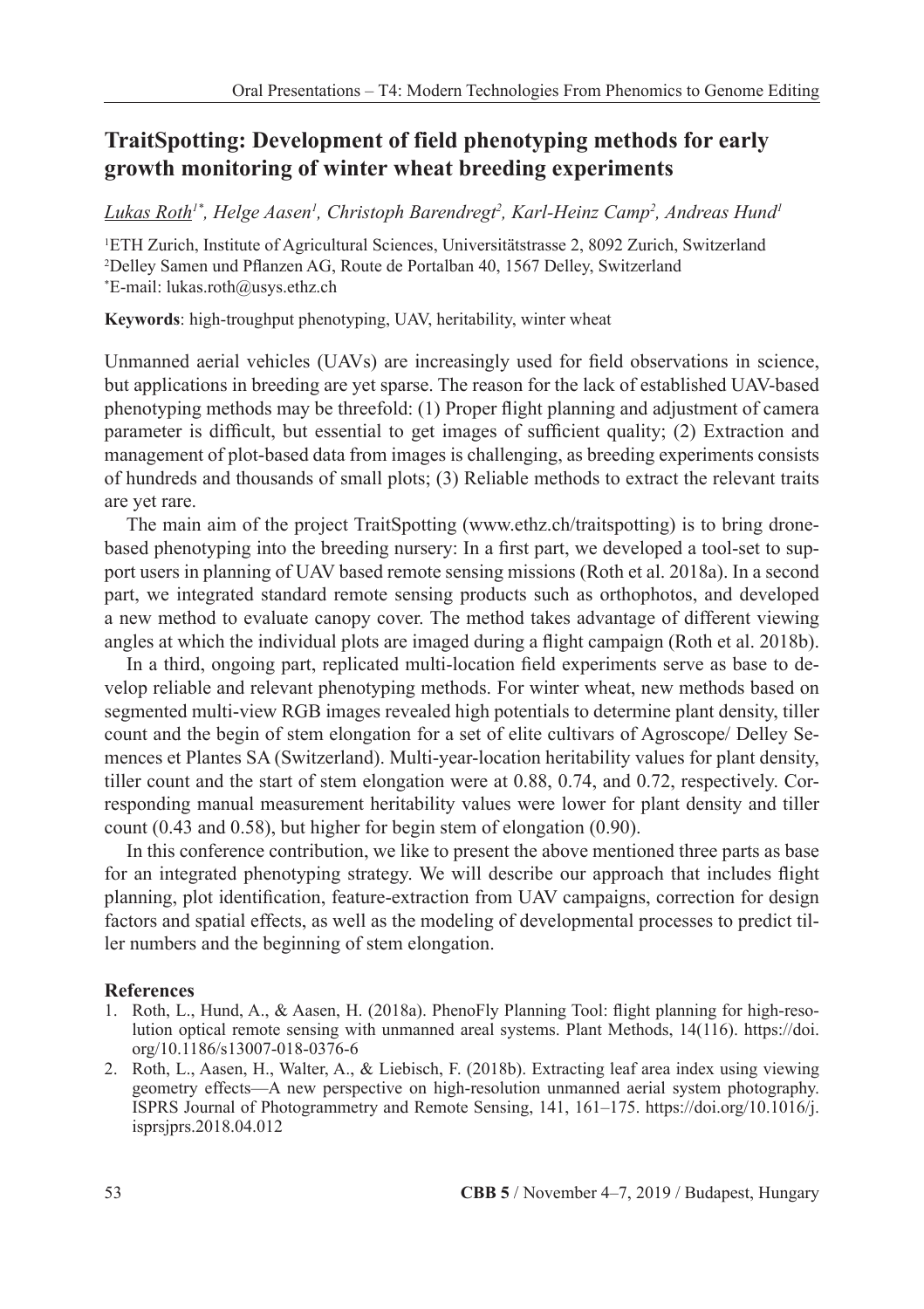### **Fine tuning of anthocyanin synthesis in barley grain by targeted mutagenesis**

*Alexandr Vikhorev1,2\*, Ksenia Strygina3 , Sofia Gerasimova1,2, Elena Khlestkina1,3*

 Institute of Cytology and Genetics SB RAS, Novosibirsk, Russia Novosibirsk State University, Novosibirsk, Russia N. I. Vavilov Research Institute of Plant Industry, Saint-Petersburg, Russia \* E-mail: vikhorev@bionet.nsc.ru

**Keywords**: anthocyanin biosynthesis, CYP75, flavonoid pigments, *Hordeum*, P450, genome editing

Nowadays functional nutrition attracts considerable attention, therefore the study of healthy beneficial biologically active compounds is an important task. Anthocyanins are natural plant pigments known for their health benefit as well as for a range of functions important for regulation of plant growth and development, protection from pathogens and unfavorable environment conditions. Among structural anthocyanin biosynthesis genes, the genes coding for flavonoid 3'-hydroxylase (*F3′H*, CYP75B, EC 1.14.13.21) and flavonoid 3',5'-hydroxylase (*F3′5′H*, CYP75A, EC 1.14.13.88) are the proper targets for fine tuning of synthesis in order to get desired composition of anthocyanins. These genes catalyze the hydroxylation of B-ring of dihydrokaempferol and direct the pathway of biosynthesis towards the formation of pink pigments cyanidins and blue pigments delphinidins, respectively.

We have suggested that the loss-of-function mutation in the *F3'5'H* gene can switch the biosynthesis of blue pigments to the pink pigments in the aleurone layer of barley grain. However, before this study there were no complete data on structural and functional organization of the *F3'H* and *F3'5'H* gene families in barley genome. The aim of the present study was to identify and investigate all copies of the *F3'H* and *F3'5'H* genes in barley and to reveal proper targets for modification using RNA-guided Cas9 endonuclease.

In barley, the near-isogenic lines (NILs) PLP (purple lemma and pericarp, NGB22213) and BA (intense blue aleurone, NGB20651) characterized by tissue-specific accumulation of pigments in grain pericarp and aleurone layer were previously developed based on Bowman cultivar (NGB22812) background. These precise model was used in the current study.

Based on sequences of previously revealed genes *F3'H-1* and *F3'5'H-1*, one homologous copy belonging to the family F3'H (chromosome 6HS) and three homologous copies belonging to the family *F3'5'H-1* (chromosomes 6HL, 6HS and 7HS) were identified in barley genome. All genes have a cytochrome P450 domain, with the exeption of the *F3'5'H-3* gene. This copy carries a frame shift mutation disrupting the domain. Analysis of gene expression and evaluation of the anthocyanin content in coloured and uncoloured tissues and organs (such as aleurone layer, lemma, pericarp and stem) of the NILs have revealed that the accumulation of pink pigments in the pericarp is under control of the *F3'H-1* gene, the accumulation of pink pigments in the stem – the  $F3'H-2$  gene, and the accumulation of blue pigments in the aleurone layer – the *F3'5'H-1* gene. The genes *F3'5'H-2*, *F3'5'H-3* and *F3'5'H-4* probably do not participate in the biosynthesis of anthocyanins in the studied tissues. According to these findings, the *F3'5'H-1* gene was selected as a target for modification. sgRNAs for this gene were designed and their activity was predicted *in silico*. These sgRNAs can be used to obtain barley mutants accumulating pink instead of blue pigments in aleurone layer.

#### **Acknowledgments**

This study was partially supported by the RFBR (№ 18-416-543007).

**CBB 5** / November 4–7, 2019 / Budapest, Hungary 54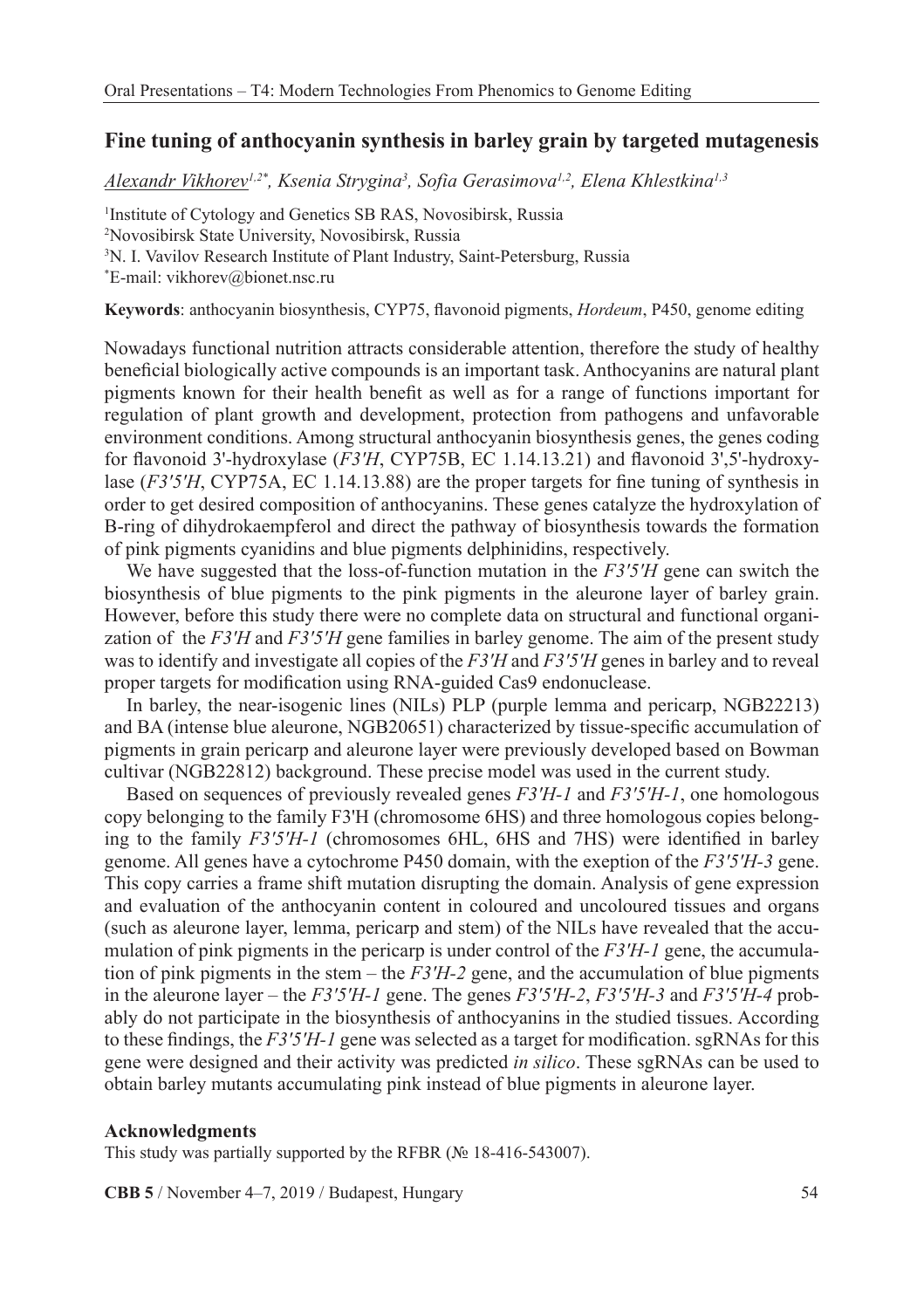# **Poster Presentations**

## **T1: Plant Genetic Resources for Future Breeding**

### **Characterization of Georgian Soft Wheat Germplasm Diversity**

*Mariam Betsiashvili<sup>1\*</sup>, Tsotne Samadashvili<sup>12</sup>, Nino Silagava<sup>1</sup>, Natia Simonishvili<sup>1</sup>, Ulrike Lohwasser3*

 Bank of Plant Genetic Resources, Agricultural University of Georgia, Tbilisi, Georgia Research Division of Cereal Crops, Scientific-Research Center of Agriculture, Tbilisi, Georgia Genebank Department, Leibniz Institute of Plant Genetics and Crop Plant Research (IPK), Gatersleben, Germany

\* E-mail: m.betsiashvili@agruni.edu.ge

**Keywords**: soft wheat, *Triticum aestivum*, bio-morphological characterization, breeding, application

Georgia is one of the centers of wheat origin (Vavilov, 1935) and wheat is one of the ancient and characteristic crops of Georgia. Its cultivation began in the V–VI century BC and continued through the whole history of the country. So far, 27 cultural and wild species of wheat have been described around the world, out of which 14 species are native to Georgia, and five of them are narrow endemic and found nowhere else in the world.

Georgia is also distinguished by its diversity of local soft wheat varieties. There are 40 subspecies of soft wheat in Georgia and among them the most widespread are - *var. aestivum*, *var. ferrugineum*, *var. lutescens*, *var. milturum* (Samadashvili et al., 2019). All these mostly endemic forms are diverse according to their ecological, biological and morphological properties and diversity of genetic variations was established during the centuries in very different natural-historical conditions.

Widening the genetic bases available for future genetic progress is one of the main goals of plant breeders. Thus, conservation and characterization of genetic diversity in regional breeding pools are very important.

In this study, we characterized and evaluated Georgian soft wheat endemic species. Local Genebank accessions and samples from the foreign genebanks (IPK, USDA-ARS, CIM-MYT) were characterized in two-years replicated agricultural experiments based on traits that are indicated in the international descriptors of the crop.

Overall, 28 traits were measured in the 260 wheat accessions and each was described according to their bio-morphological and agronomic traits and evaluated on grain yield and quality. In addition to phenotypic measurements in the field, we examined – spike and grain morphology traits at the physiological maturity stage. Ten plants from each sample were randomly selected for trait measurements.

Selected accessions also were studied on seed quality traits – protein, minerals, sugars, carbohydrates, fiber. Well-characterized accessions are classified into groups according to unique traits and assembled in PGR core-collections.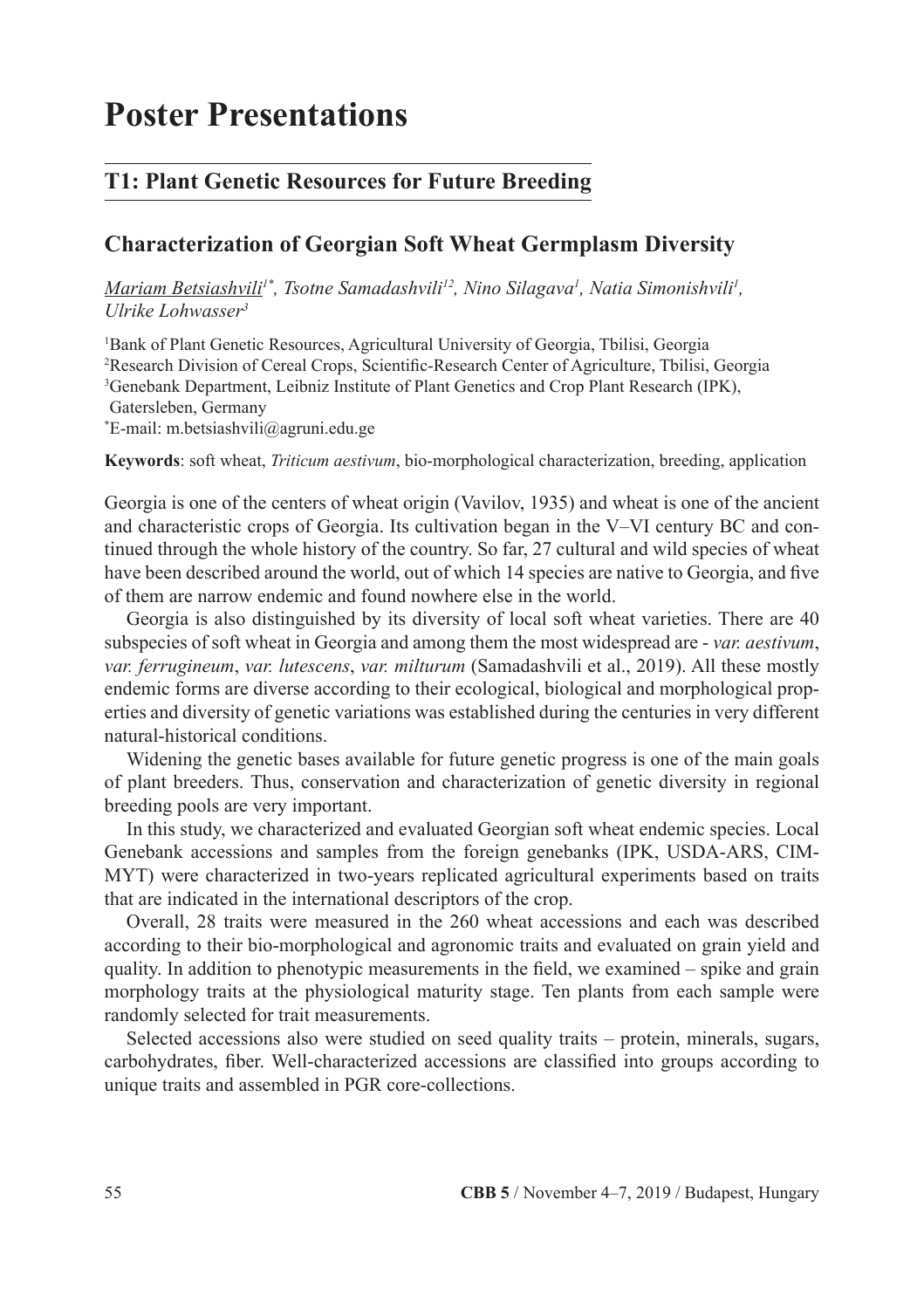According to bio-morphological characterization and evaluation data, we revealed the real value of conserved samples and increased possibilities to improve their use in research and breeding to facilitate variety improvement, as well as in phylogenetic studies and educational programs.

### **Acknowledgments**

This work is supported by the Basic Research State Grant #218050 "Acquisition, Regeneration and Characterization of Unique Georgian Plant Genetic Resources Conserved in Foreign Genebanks" funded by Shota Rustaveli National Science Foundation of Georgia.

### **References**

- 1. Vavilov, N. I.; Löve, Doris (trans.) (1992) Origin and Geography of Cultivated Plants. Cambridge University Press. p. xxi. ISBN 978-0521404273.
- 2. Samadashvili T., Chkhutiashvili., Betsiashvili M. (2019) Georgian wheat Germplasm and its genetic and breeding value. LAP Lambert Academic Publishing ISBN: 978-613-9-47609-1, 60 p.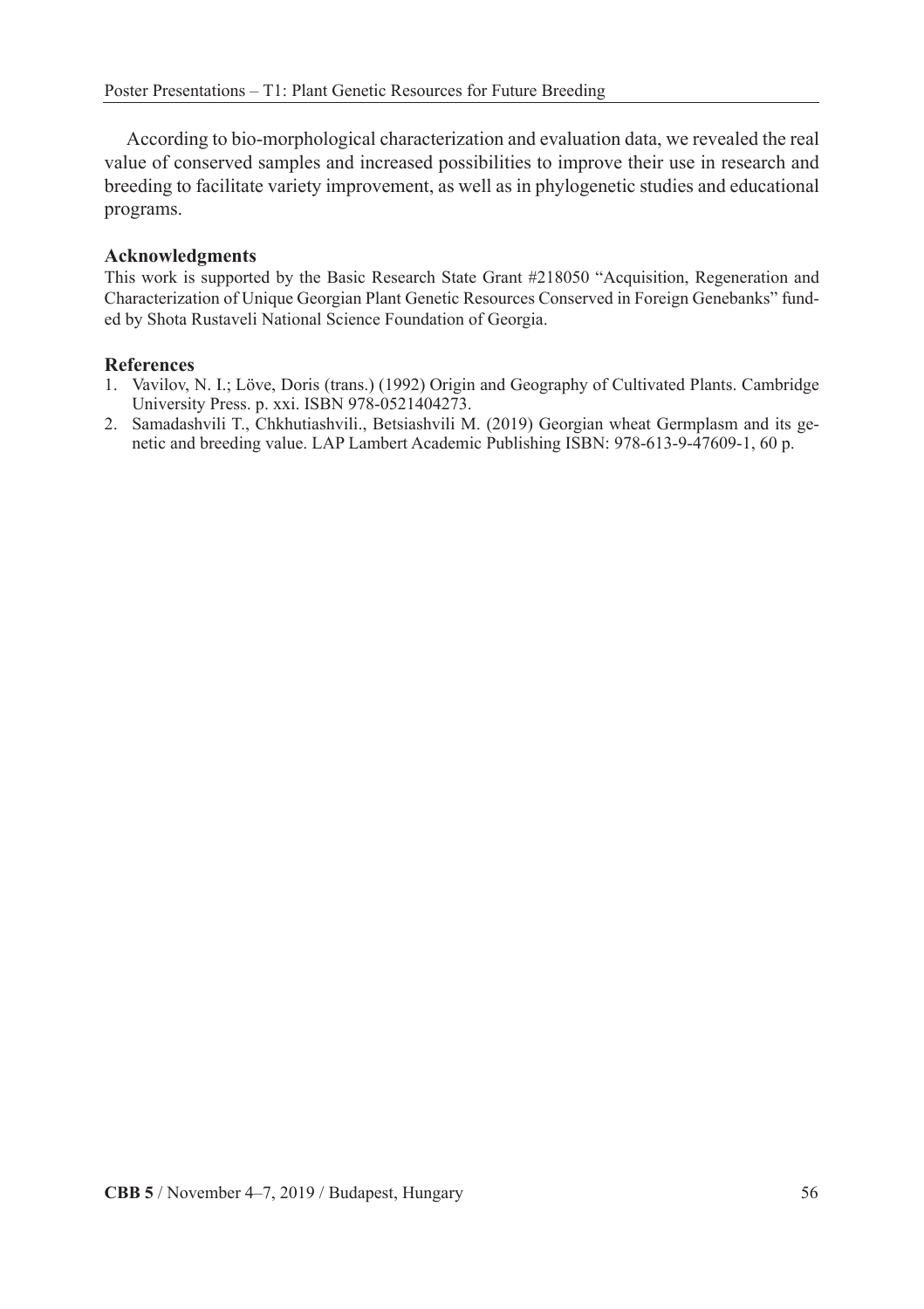## **Detection of significant loci associated with agronomical important traits in Serbian barley core collection**

*Ljiljana Brbaklic1\*, Milan Mirosavljevic1 , Dragana Trkulja1 , Ankica Kondic Spika1 , Vladimir Acin1 , Sanja Mikic1 , Verica Takac1 , Vojislava Momčilovic<sup>1</sup>*

1 Institute of Field and Vegetable Crops, Novi Sad, Serbia \* E-mail: ljiljana.brbaklic@ifvcns.ns.ac.rs

**Keywords**: *Hordeum vulgare* L., yield components, population structure, microsatellites, QTLs, genetic variability, marker-trait association

Barley (*Hordeum vulgare* L. subsp.*vulgare*) is the second most important cereal crop widely grown in a range of various climate and environmental conditions, primarily used for livestock feed, in alcohol production and human consumption. The main objective of this study was to assess genetic diversity and to reveal the genomic regions, which control the most valuable breeder`s traits, important for Serbian barley breeding programme. A set of 71 diverse elite lines and well-adapted commercial barley cultivars was used for genotypic and phenotypic evaluation. The field trial was conducted near Novi Sad, at Rimski šančevi, Serbia, while the following agronomic traits were measured during the three growing seasons: heading and flowering time, stem height, yield, thousand grain weight, hectolitre mass and spike length. A set of 15 microsatellites, covering all linkage groups, was used to detect 83 polymorphic alleles with an average of 5.53 alleles per locus. A satisfying level of differentiation and informativeness in almost all genomic loci were found. The PIC values ranged from 0.108 (GMS001) to 0.740 (Bmac0067). Population structure distributed the genotypes into two clusters primarily corresponding with row type. A total number of 18 marker-trait associations was detected in two and/or three years by applying general linear model, whereas mixed linear model confirmed presence of stable associations for 5 QTLs. Flowering time and spike length were associated with 5 analysed markers, whereas hectolitre weight did not show significant associations with the analysed markers. The stable and significant QTLs could be of the great importance for further improvement of barley varieties during the selection of the parents, which carry desirable alleles and could be valuable preliminary groundwork for further genomic selection with fine-tuning refinement.

### **Acknowledgments**

The Ministry of Education, Science and Technological Development of the Republic of Serbia (TR31066)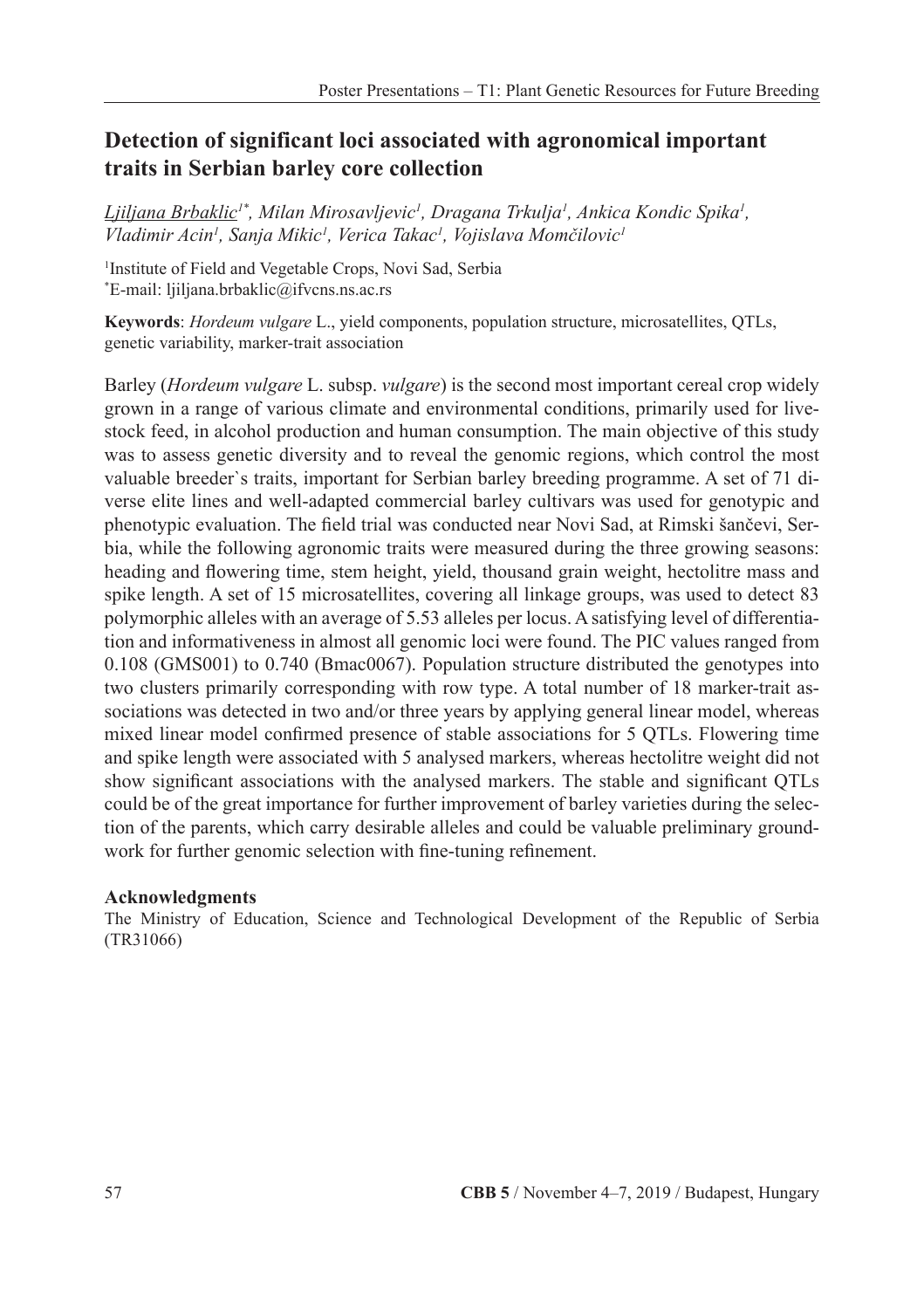## **The use of molecular markers in the breeding of bread wheat (Triticum aestivum L.) for the conditions of North Kazakhstan**

*Valentina Lemesh1\*, Adylkhan Babkenov2\*\*, Aryna Burakova1 , Oksana Zaitseva1 , Sandugash Babkenova2*

1 Institute of Genetics and Cytology of the National Academy of Sciences, Minsk, Republic of Belarus 2 Scientific and Production Center of Grain Farming after A. I. Barayev, Shortandy-1, Republic of Kazakhstan

\* E-mail: V.Lemesh@igc.by

\*\*E-mail: babkenov64@mail.ru

**Keywords**: wheat, marker assisted selection, molecular markers, *Glu-1*, *Vrn-1*, *Ppd-1*

The combination of different genes in the same variety of wheat is challenging due to the polyploid nature of the breeding forms. Marker assisted selection (MAS) or molecular breeding offers on to accelerate the traditional breeding and allows to simplify the process of selecting parental forms for crossing, to significantly reduce the amount of analyzed material, to eliminate the influence of the environmental conditions and to reduce the terms to create new varieties.

In this work in order to control the transfer of selectively valuable alleles of genes as well as the selection of homozygous forms of wheat molecular-genetic analysis of allelic composition of high molecular weight glutenin genes *Glu-1*, vernalization genes *Vrn-1* and photoperiod sensitive genes *Ppd-1* in 53 hybrids and 45 parental varieties were concluded.

It was shown that 23 hybrids were homozygotes and inherited alleles of parental varieties. However in some cases there was a discrepancy between the identified and expected alleles. These discrepancies may be due to to heterogeneous of the original forms as well as cross pollination during stabilization of hybrids.

When determining the allelic composition of HMW glutenin genes 13 combination of genes were identified. The assessment of quality of HMW glutenin subunits encoded by identified alleles of genes varied within 5–12 points. For hybrids with combinations *Glu-A1b Glu-B1c Glu-D1d* and *Glu-A1a Glu-B1c Glu-D1d* were given a high score for bread (9 points). These hybrids are recommended for use in the selection of a bread-making quality of grain.

In the analysis of the allelic composition of genes controlling the reaction to vernalization and sensitivity to photoperiod 20 combinations were identified. For all plants *Ppd-A1b* and *Ppd-B1b* were revealed. 28 hybrids with combined of genes *Vrn-A1a Vrn-B1a vrn-D1 Ppd-D1b* and *Vrn-A1a Vrn-B1c vrn-D1 Ppd-D1b* are promising for breeding on earliness.

The most breeding interest are ten hybrids characterized by a balanced allelic composition for all studied genes.

#### **Acknowledgments**

This investigation was carried out within the framework of the agreement of Institute of genetics and cytology of NAS of Belarus and Scientific and production center of grain farming after A. I. Barayev, Republic of Kazakhstan in 2016–2017.

#### **References**

List of References here, if applicable.

**CBB 5** / November 4–7, 2019 / Budapest, Hungary 58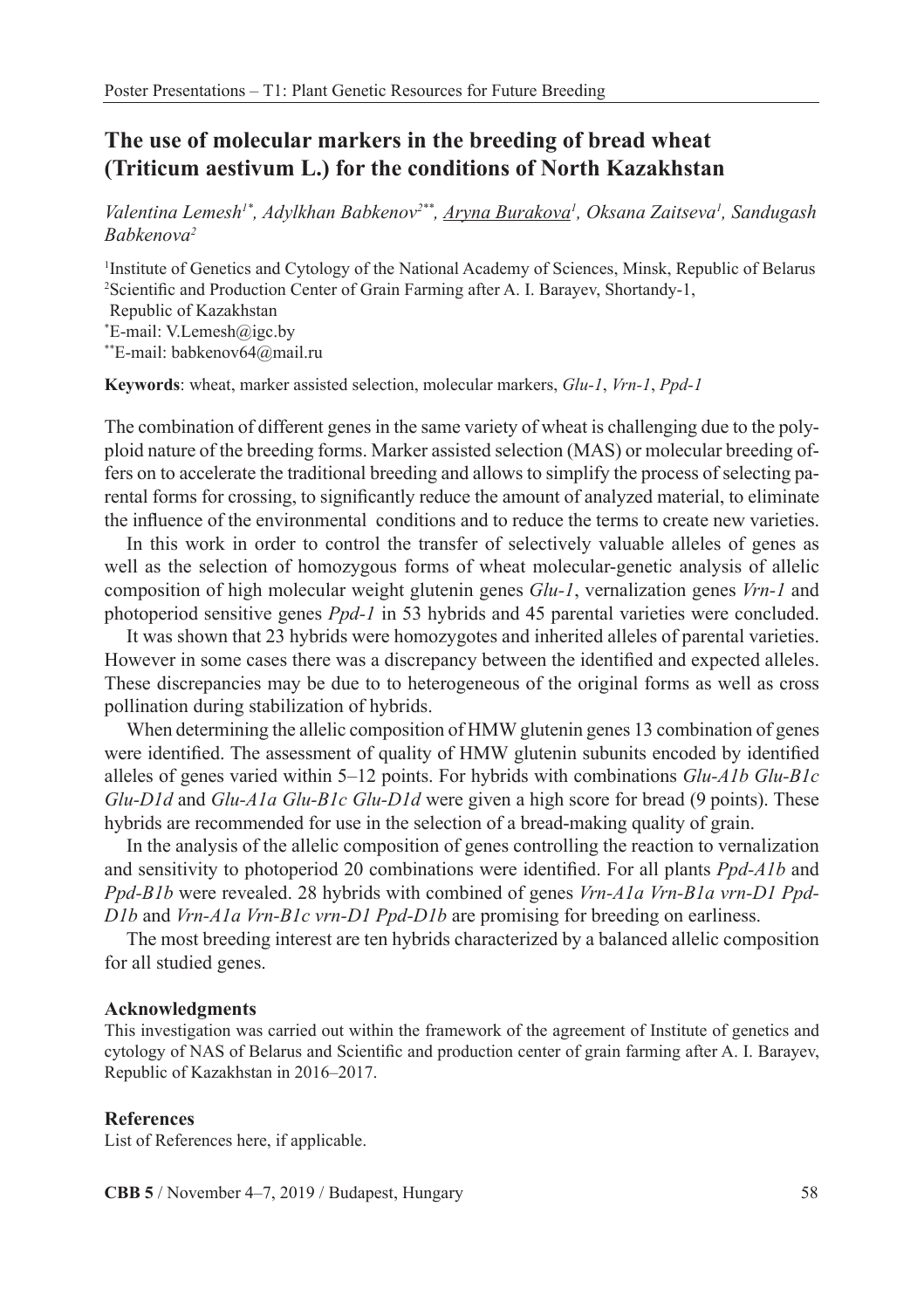## **Resistance of European winter wheat cultivars to** *Zymoseptoria tritici* **isolate IPO86036**

### *Paweł Cz. Czembor\* , Dominika Piaskowska*

Plant Breeding & Acclimatization Institute – National Research Institute, Department of Plant Breeding and Genetics, Radzików, 05-870 Błonie, Poland \* E-mail: p.czembor@ihar.edu.pl

**Keywords**: adult plant resistance, Septoria tritici blotch, wheat

Septoria tritici blotch (STB) of wheat (*Triticum aestivum*), caused by the fungal pathogen *Mycosphaerella graminicola* (anamorph: *Zymoseptoria tritici*, syn.*Septoria tritici*), is present in most wheat-growing areas worldwide. Host resistance is the most economical and safest method of controlling the disease and information on resistance loci is crucial for effective breeding for resistance programs. In the study we used a set of 83 wheat cultivars registered in the Descriptive List of Agricultural Plant Varieties (COBORU 2012), 92 cultivars from other European countries and 25 cultivars/lines with identified STB resistance loci. The wheat genotypes were tested on adult plant stage under polytunnel conditions with watering system. Fully expanded flag leaves were sprayed with spore suspension of IPO86036 *Z. tritici* isolate. After incubation period, the percentage leaf area covered by necrosis (NEC) and covered by pycnidia (PYC) were measured on flag leaf (computer assisted image analysis) of each wheat cultivar/line. Large variation was detected for both disease parameters: NEC 19.67–94.7% and PYC 0.15–50.29%. These parameters were used in agglomerative hierarchical clustering (AHC) analysis with UPGA algorithm (unweighted pair-group average) to dissect groups of wheat cultivars/lines with different resistance levels. Six groups of wheat cultivars/lines were identified and the largest group comprised 130 genotypes with NEC ranged from 19.67% to 70.71% and PYC ranged from 0.15% to 20.9%. Within this group, a set of 11 highly resistant wheat cultivars were identified (NEC<30% and PYC<10%): Kranich, Desamo, Lear, Tuareg, Jenga, Zappa, Intro, Glaucus, Erasmus, M3 synthetic (W-7976) [identified STB resistance loci *Stb16q*(3DL) + *Stb17*(5AL)] and Solitar (QTLs on 5A, 6D and 7D). The broad range of disease resistance parameters values may suggest that resistance to STB in European cultivars is contributed mainly by quantitative loci and those with main effects. Presented work (phenotyping data) is a part of larger project aiming at identification of resistance genes (*Stb*) to Septoria tritici blotch in winter wheat and will be used in near future in association mapping approach.

### **Acknowledgments**

This research was supported financially by the Polish Ministry of Agriculture and Rural Development, program Fundamental Research for Biological Progress in Crop Production (years 2014–2020), task 4.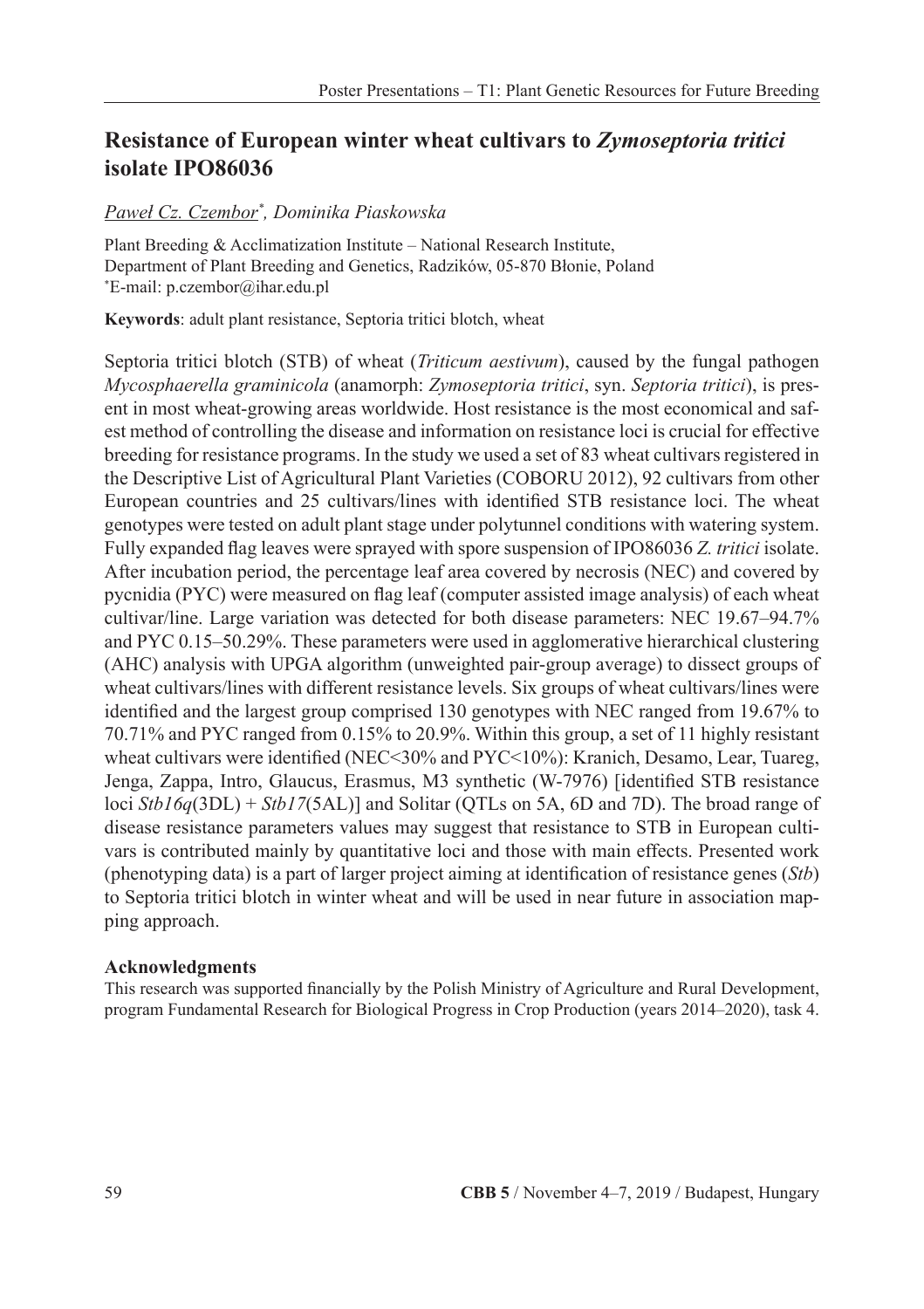## **Resistance to fusarium ear rot in maize: heritability and trait associations**

*Seweryn Frasinki1\*, Elzbieta Czembor1 , Krzysztof Wojcik2 , Jozef Adamczyk3*

1 Forage Grasses and Legumes Dept., Plant Breeding and Acclimatization Institute-NRI, Radzikow, Poland

2 Plant Breeding Smolice Ltd., Co., Kobylin, Poland 2 Malopolska Plant Breeding Raising HBP Ldt., Poland \* E-mail: s.frasinski@ihar.edu.pl

**Keywords**: *Fusarium*, ear rot, mycotoxin, maize, heritability

Maize is one of the most important crops, widely used not only for food and animal feed, but also as biofuel and bioproduct source. Poland, over the past decade, became fifth producing country in Europe, with total area planted over 1M ha (silage and grain combined). Ear rot caused by *Fusarium* spp. are most significant fungal disease, causing reduction in yield and affecting its quality. Changing environmental conditions, among conservations tillage techniques and maize/wheat dominated crop rotating systems influence the incidence of the disease. These factors may also affect the structure of the pathogen population, disease severity and associated mycotoxin contamination levels. In Poland an increase in the level of grain contamination by toxins produced by *Fusarium* has been observed in recent years. Among with appropriate agronomic practice, the use of highly resistant hybrids is an important part of the integrated plant protection method.

Because of this, the aim of this study was to determine heritability of resistance to ear rot and traits that are related to this disease resistance.

Forty-two inbred lines, which belong to flint (23) and dent (19) group and different KOB and SH gene pools, were crossed. Based on phenotypic ear rot assessment using scale 1 to 7 after inoculation with *F. graminearum* and under natural infection, they were divided into 3 groups: highly resistant (14 flint and 5 dent), moderately susceptible and susceptible (5 flint and 9 dent). For the next step of our study, parental lines from the first and last group and their  $F_1$ , hybrids were included (19 flint and 30 dent). As a control, hybrids which parental lines were included into moderate susceptible and highly resistant groups were evaluated. They were characterized under field condition taking into account such traits as: time of tassel anthesis and silk emergence, silk length and anthocyanin content, cob morphology, height. Ear rot resistance level of selected hybrids after inoculation has been confirmed by determining the content of DON. After cob harvest by hand their grain was grounded and tested by RIDA QUICK SCAN immunochromatographic test reader. Heritability and correlations between disease severity, DON contamination and selected traits were determined.

#### **Acknowledgments**

This work was funded by Polish Ministry of Agriculture and Rural Development No. 4-1-06- 3-01 (33)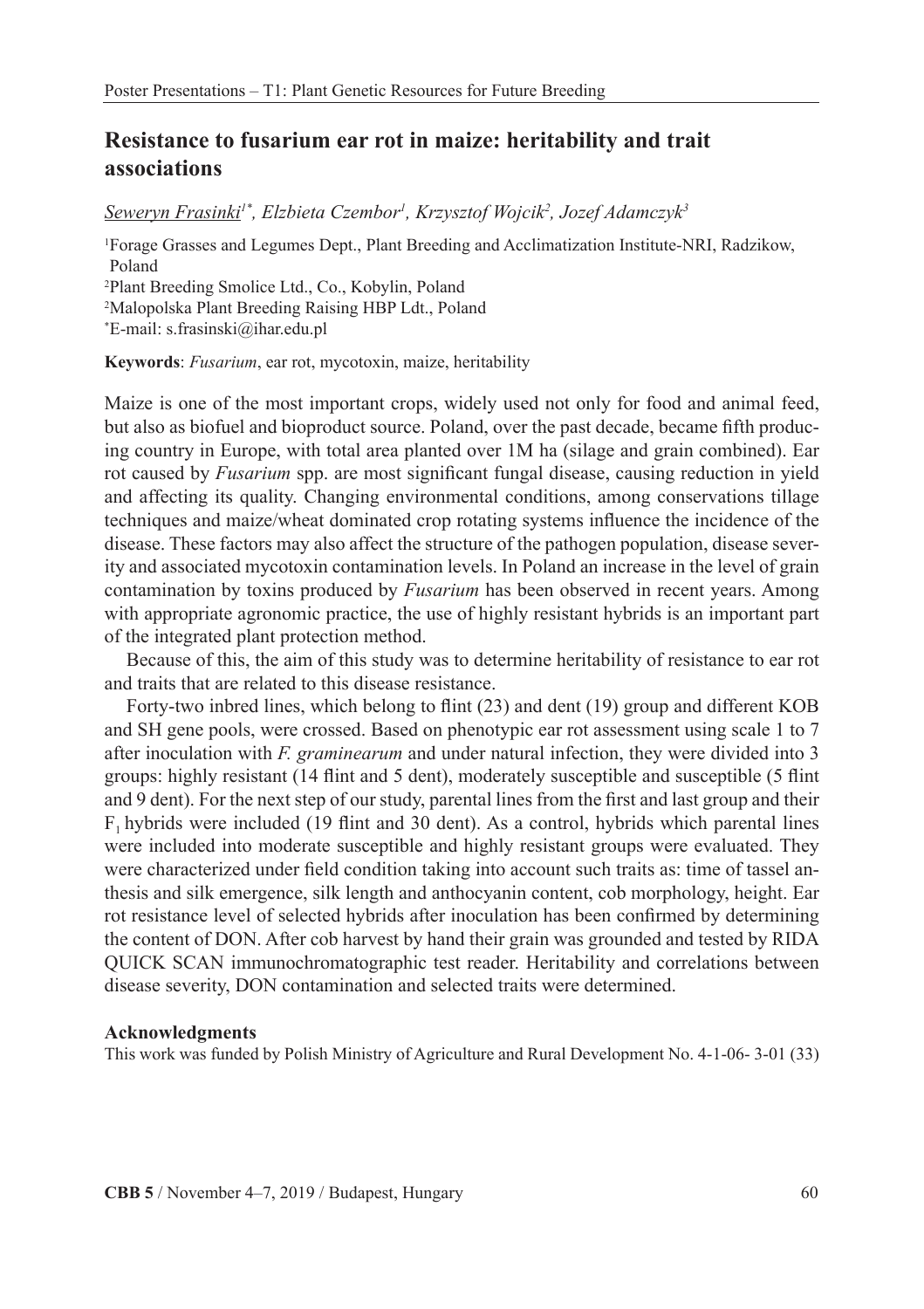## **Take two: Viability tests for wheat pollen**

### *Daniela Impe1\*, Janka Reiz, Claudia Köpnick1 , Hardy Rolletschek1 , Manuela Nagel1*

<sup>1</sup>Leibniz Institute of Plant Genetics and Crop Plant Research (IPK), Gatersleben, Germany \* E-mail: impe@ipk-gatersleben.de

**Keywords**: wheat pollen, viability, *in vitro* pollen germination, raffinose, stigmatic germination, impedance flow cytometry, FDA staining

Hybrid breeding is a promising method to overcome yield stagnation in wheat (*Triticum aestivum* L.) in the past years. High hybrid seed production relies on high pollen quality and an accurate identification of viable pollen. Wheat shed tricellular short-lived pollen at maturity. This study aims to evaluate, compare and improve viability tests for wheat pollen. The analysis of 157 liquid and solid media revealed that a solid medium with raffinose showed highest pollen germination (up to 87%). In fresh wheat pollen, raffinose is present only in minor amounts, whereas sucrose is the main sugar. In the germination medium, partly or complete substitution of raffinose with other sugars (sucrose, maltose) or sugar alcohols (mannitol, sorbitol) resulted in reduction of pollen tube growth assuming a higher metabolic efficiency or antioxidant activity of raffinose. *In vitro* pollen germination of viable fresh pollen and nonviable pollen inactivated by storage at ambient conditions (23°C an 50% relative humidity) for >60min was compared with stigmatic germination, fluorescein diacetate (FDA) staining, and impedance flow (IF) cytometry. Results of FDA staining and IF cytometry were higher than *in vitro* pollen germintaion but correlated significantly. Only Alexander staining failed to discriminate between viable, fresh pollen and inactivated pollen and hence was excluded as viability test for pollen. The comparison of 26 different wheat lines showed a high variability in germination. Significant difference associated with annuity could be found between spring types and winter types, but germination was neither associated with biotype (landrace, variety) nor with the sets grown at different time points. Pollen germination of 25 rye (*Secale cereale* L.), 11 barley (*Hordeum vulgare* L.) and 4 maize (*Zea mays* L.) were lower compared to wheat, concluding that media for *in vitro* pollen germination require specific modifications for different plant species and lines. FDA staining and IF cytometry are simple and fast techniques, but may overesimate pollen tube growth, whereas stigmatic germination is more laborious. Hence, as the exact potential of pollen to germinate remains elusive, a combination of pollen germination test with viability assessed by FDA staining and/or IF cytometry may provide reasonable indications of the ability of pollen to germinate and grow.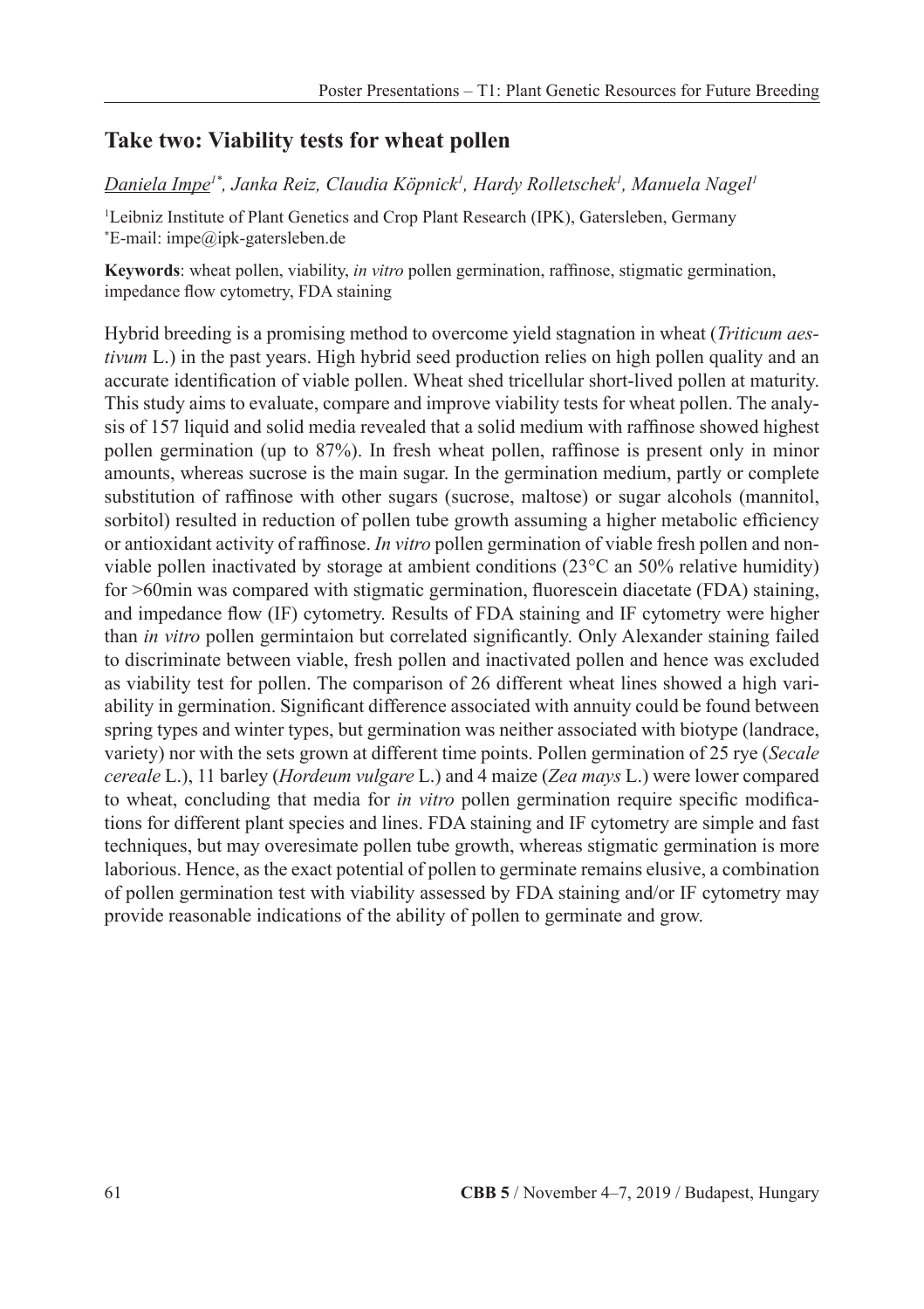## **Comparison of organic and conventional planting of modern and traditional varieties**

*P. Parchanska1 , M. Vohradnikova1 , T. Blaha1 , I. Bizova1 , Daskova L.2 , Jiraskova K.1*

Selgen a.s. Plant Breeding Station Stupice<sup>1</sup> Selton. Researche Centrum2

Recently, the discussion on agriculture is mainly devoted to the issue of sustainability of yield levels while minimizing the impact on the environment. The rising population and the demand for nutritionally balanced meals contradict the desired reduction in agricultural productivity. The breeding goal of each breeder is to increase resistance to diseases and pests with the possibility of reducing chemical treatment.

We tested ourselves by discussing whether modern varieties can be grown without treatment and whether they can be grown under organic farming. We wanted to compare the characteristics of old and new varieties, yield, agronomic characteristics and their quality. We compared traditional varieties and newly registered varieties. Our aim was to test the suitability of growing modern varieties in various farming regimes. In any case, critics often attribute to modern varieties almost harmful effects on human health. Another aim was to put light on the quality composition of the original and modern varieties.

We tested a set of varieties in the years 2016–2017 in the regime of untreated and treated variants. In the year 2018 was added also the vertebrate in organic farming.

| winter wheat variety   | vear of      | obs.field score |                |       |        |     |                |                |              |       |  |  |  |  |  |
|------------------------|--------------|-----------------|----------------|-------|--------|-----|----------------|----------------|--------------|-------|--|--|--|--|--|
|                        | registration | frost test      |                | head- | height |     | lodging        |                | vield t/ha   |       |  |  |  |  |  |
|                        |              |                 | П              | ing   | untr.  | tr. | untr.          | tr.            | untr.        | tr.   |  |  |  |  |  |
| CHLUMECKÁ 12           | 1919         | 8               | 6              | 30.5. | 135    | 130 |                | 4              | 4,90         | 7,51  |  |  |  |  |  |
| STUPICKÁ BASTARD       | 1927         | 8               | 7              | 2.6.  | 140    | 140 |                | 4              | 5.65         | 8,25  |  |  |  |  |  |
| HANÁCKÁ OSINATÁ        | 1939         | 6               | 5              | 30.5. | 145    | 140 | 2              | 5              | 4,78         | 7,56  |  |  |  |  |  |
| <b>PYŠELKA</b>         | 1940         | 6               | 4              | 12.6. | 120    | 120 | 2              | 5              | 4,39         | 9,60  |  |  |  |  |  |
| RUBIOTA (Tr.spelta)    | 2001         | 5               | 3              | 1.6.  | 140    | 140 | $\overline{7}$ | 8              | 6,27         | 8,94  |  |  |  |  |  |
| <b>BOHEMIA</b>         | 2007         | 9               | 8              | 29.5. | 120    | 95  | 9              | 9              | 10.76        | 12,02 |  |  |  |  |  |
| <b>SKORPION</b>        | 2011         | 8               | 6              | 1.6.  | 105    | 90  | 8              | 9              | 7,14         | 8,73  |  |  |  |  |  |
| <b>ANNIE</b>           | 2014         | 9               | 7              | 30.5. | 110    | 90  | 9              | 9              | 9.66         | 10,10 |  |  |  |  |  |
| <b>JULIE</b>           | 2014         | 9               | 7              | 28.5. | 115    | 95  | 8              | 9              | 11.23        | 12,53 |  |  |  |  |  |
| RUMONA (Tr.monococcum) | 2017         | 7               | $\overline{7}$ | 14.6. | 130    | 125 |                | $\overline{c}$ | <b>NESKL</b> | 2,88  |  |  |  |  |  |

NAZV - QK1710302 název projektu "Zvýšení odolnosti pšenic vůči suchu, mrazu, padlí a fuzariózám klasu pomocí metod genomiky a proteomiky. "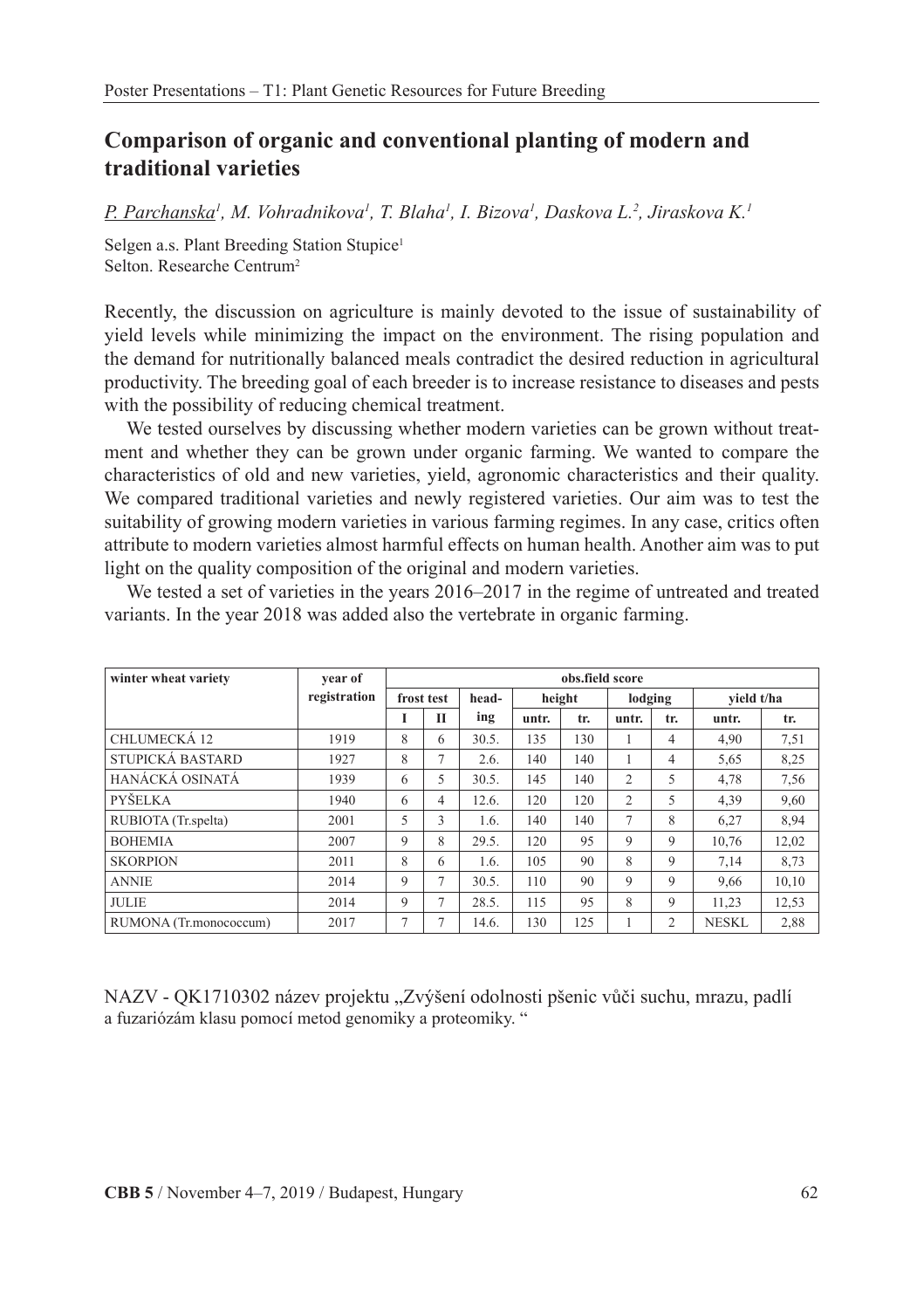



Funded by European Union Horizon 2020 Grant agreement No 771367

ECOBREED project has received funding from the European Union's Horizon 2020 research and innovation programme under grant agreement No 771367. The content of this paper reflects only the author's view and the European Union Agency is not responsible for any use that may be made of the information it contains.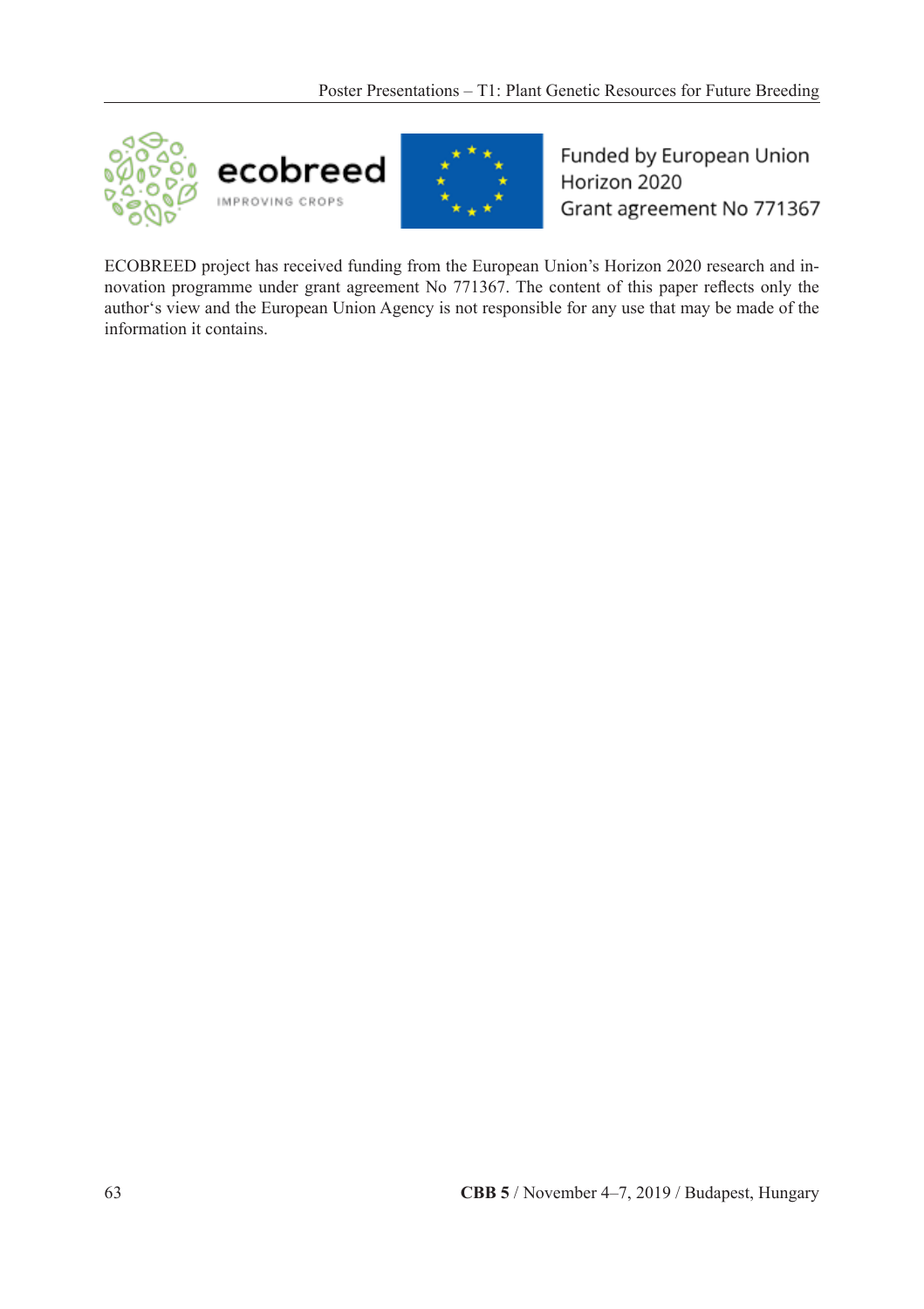## **Mapping of the Lr55 brown rust resistance gene in common wheat (***Triticum aestivum* **L.)**

### *Aleksandra Pietrusińska1\*, Mirosław Tyrka2\*\**

1 National Centre for Plant Genetic Resources, Plant Breeding and Acclimatization Institute, National Research Institute at Radzikow, 05-870 Blonie, Poland, \* E-mail: a.pietrusinska@ihar.edu.pl 2 Department of Biotechnology and Bioinformatics, Rzeszow University of Technology, 35-959 Rzeszow, Poland \*\*E-mail: mtyrka@prz.edu.pl

Wheat leaf rust is one of the most serious diseases of spring and winter wheat. The greatest losses are recorded in winter wheat. The symptoms are observed at all stages of plant development. In case of severe paralysis, the losses caused by this disease range from 40 to 50%. In Poland, the average yield loss is estimated at about 5 to 10%.

The main objective of today's plant production is to achieve the highest possible yield while minimizing the use of plant protection products. The cultivation of varieties with favourable economic features, including high yielding potential, is closely related to their resistance to fungal and viral diseases. An important role is played by the resistance breeding of cereals, which makes use of many tools of classical and molecular genetics. Molecular markers, commonly used for selection of gene(s) and genetic mapping for resistance to fungal diseases of cereals, including brown rust of cereals and grasses, play an important role.

Up yo now, there are no reports on molecular markers that can be successfully used to select a gene for the resistance to brown rust of cereals and grasses in plant breeding material. Therefore, the aim of this study is to determine molecular marker(s) in bread wheat, coupled with the gene of resistance to leaf rust *Lr55*. The plant material consisted of two mapping populations: F<sub>2</sub> (*Lr55*×Bogatka) and F<sub>2</sub> (*Lr55*×Nadobna). In total, 15 DArTs and 68 SSR markers were used to map the *Lr55* gene. On the basis of genetic analyses, the following conclusions can be drawn:

- It was confirmed that the *Lr55* gene is located on the 1BS chromosome.
- The mapped fragment is associated with the region syntenic to *Elymus trachycaulis.*
- $-$  Based on the obtained segregations for the mapping population (Bogatka  $\times Lr55$ ), molecular markers were determined, which can be used for selection of the *Lr55* gene in plant material.

Detailed data are in the process of publication.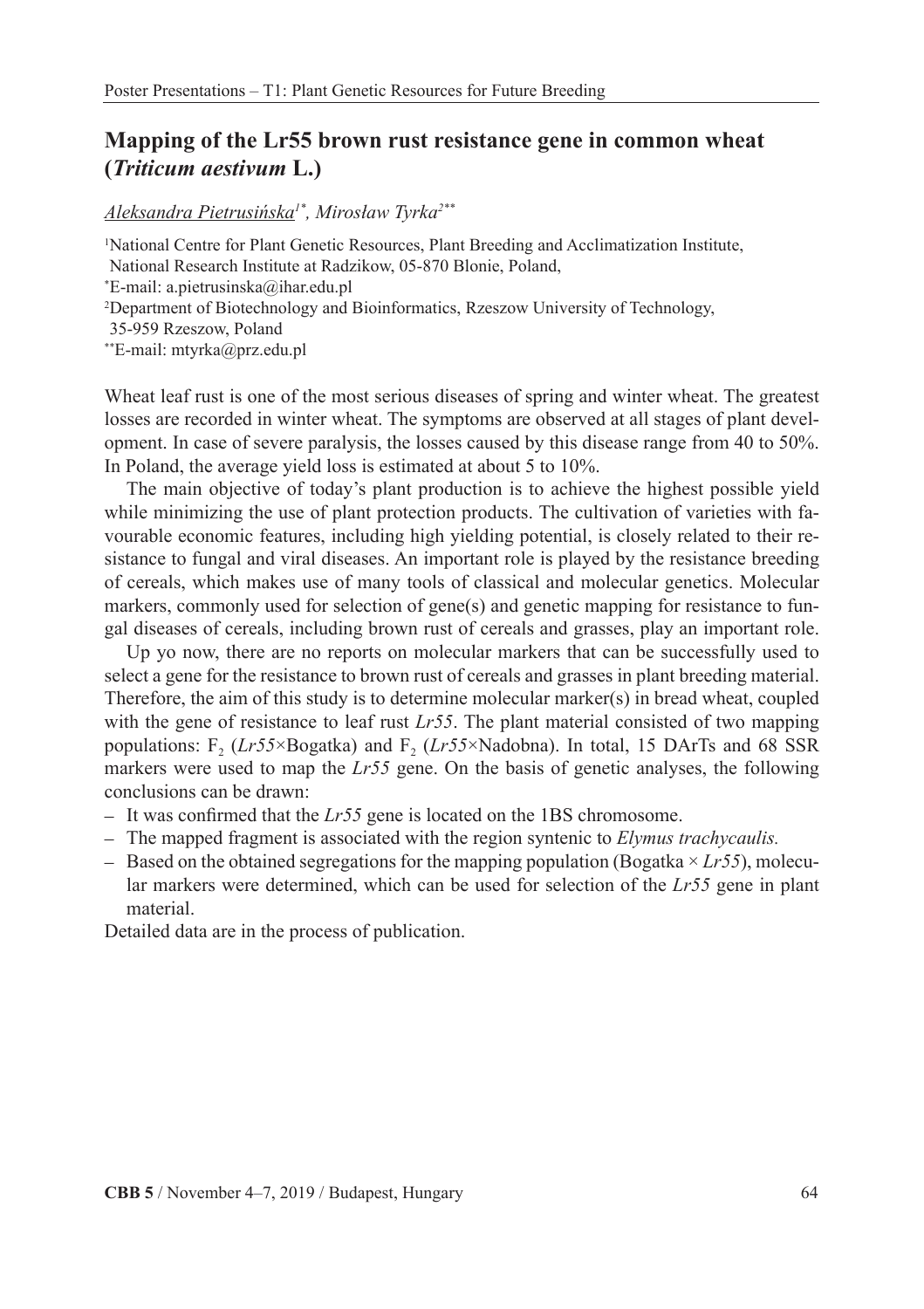## **Biological and economical characteristics of the allotetraploid from cereal family with genomic formula DDAu Au**

Kishtili Kurkiev<sup>1</sup>, Irina Adonina<sup>2</sup>, Mina Gadjimagomedova<sup>1</sup>, Ludmila Shchukina<sup>2</sup>, *Tatayana Pshenichnikova2*

1 Dagestan Experimental Station – department of VIR, Derbent, Russia 2 Institute of Cytology and Genetics SB RAS, Novosibirsk, Russia

**Keywords**: *Triticum urartu*, *Aegilops tauschii*, growth habit, flavonoid pigmentation, leaf and spike morphology, yield components, technological properties of grain and flour

The synthesis of new allopolyploid cereal genotypes is an important task aimed at involving new genetic resources in breeding programs. Diploid species of the genera *Triticum* and *Aegilops* – bread wheat relatives – are the important source of agronomically valuable traits. Tetraploid synthetic with genomic formula DDA<sup>TA</sup><sup>T</sup> was obtained by N.A. Navruzbekov through crossing *Aegilops tauschii* Coss. and *Triticum urartu* Thum. ex. Gandil. The purpose of this work was to study the chromosomal composition and biological and economically important traits of the tetraploid. Cytogenetic analysis using fluorescent in situ hybridization showed the presence of all chromosomes of the D genome in the synthetic's chromosomal complement. With the help of a stepwise vernalization, the winter habit of tetraploid synthetic was established with the optimum vernalization requirement of 45 days. In the greenhouse conditions, two groups of genotypes were found with a difference in flowering date of 6.5 days, which may indicate an allelism at the *Vrn-3* locus. The coloring of various organs of the tetraploid plant such as, coleoptile, stem, anthers and glumes of the spike was revealed. The coloration of the aleurone layer of the grain may indicate that the donor species T. urartu is a carrier of the *Ba* gene that controls its blue color. The new morphotype of leaf pubescence was found. In terms of productivity, tetraploid is comparable to the bread wheat. Grains are characterized by a super-soft structure and high wet gluten content – from 39–45 to 65%, in field and greenhouse conditions, respectively. Thus, tetraploid can be used to create the new genotypes in wheat breeding as a source of untapped genetic diversity, as well as a new genetic model for studying the patterns of evolution of polyploid plants.

### **Acknowledgments**

The work on fluorescent *in situ* hybridization (FISH) and microphotography of leaf pubescence were performed on the basis of the Common Use Center for Microscopy of Biologic Objects of the ICG SB RAS. Greenhouse experiments were carried out at the Common Use Center – Laboratory of Artificial Plant Growth of the ICG SB RAS with the support of the budget project of the ICG SB RAS No. 0324- 2019-0039. Field studies were conducted on the Dagestan ES of VIR in the framework of the topic of research and development #0662-2019-0006.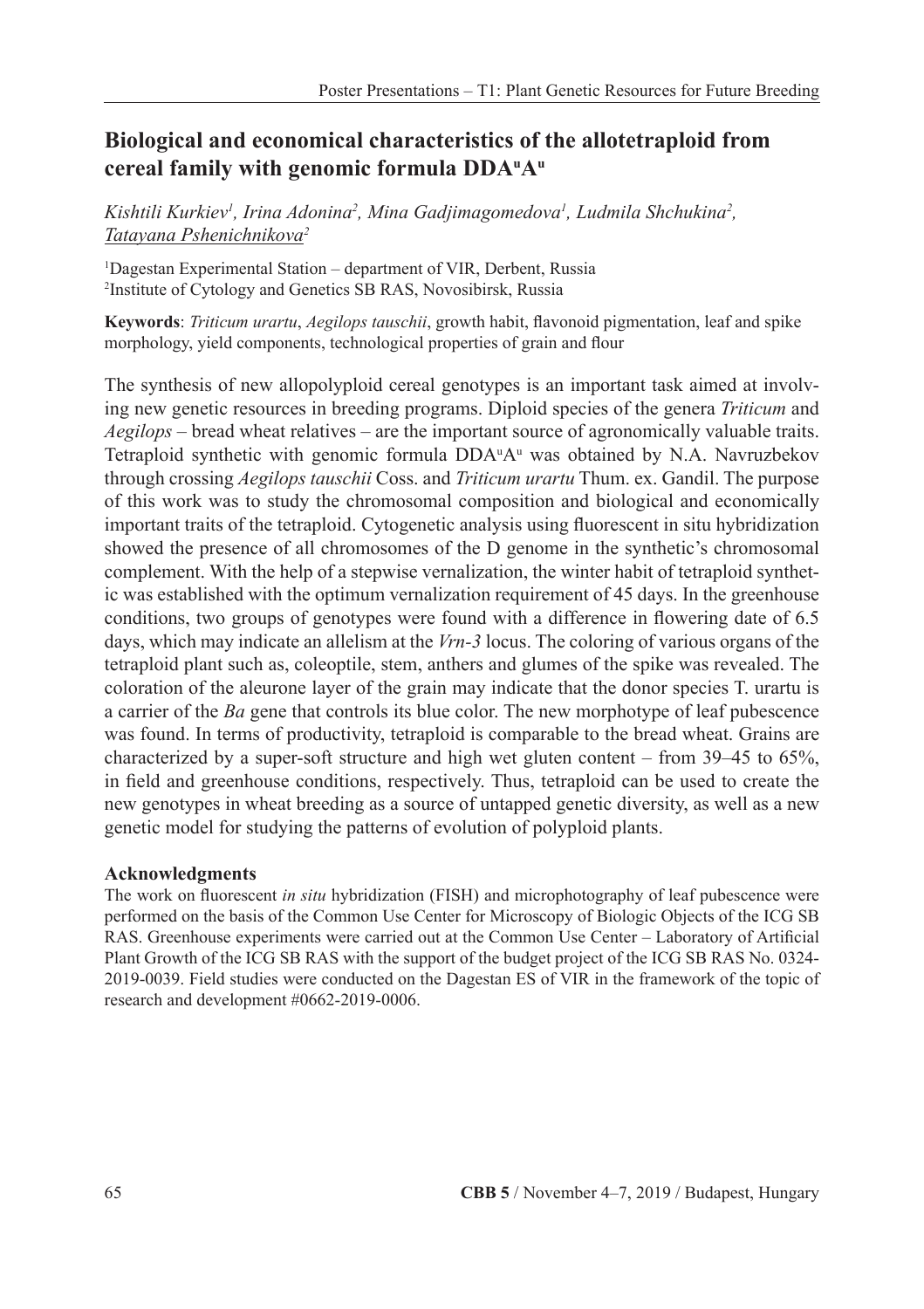## **Validation of KASP markers associated with pre-harvest sprouting tolerance in a panel of European winter wheat cultivars**

*Rajković Bruno1,2\*, Šarčević Hrvoje1,2, Lovrić Ana<sup>1</sup> , Maričević Marko<sup>3</sup> , Novoselović Dario2,4*

1 University of Zagreb, Faculty of Agriculture, Svetošimunska 25, 10000 Zagreb, Croatia 2 Centre of Excellence for Biodiversity and Molecular Plant Breeding (CoE CroP-BioDiv), University of Zagreb, Faculty of Agriculture, Svetošimunska 25, 10000 Zagreb, Croatia 3 Bc Institute for Breeding and Production of Field Crops, Rugvica, Dugoselska 7, 10370 Dugo Selo, Croatia

4 Agricultural Institute Osijek, Južno predgrađe 17, 31000 Osijek, Croatia \* E-mail: brajkovic@agr.hr

**Keywords**: Pre-harvest sprouting, molecular markers, wheat, dormancy

Pre-harvest sprouting (PHS) can reduce grain yield as well as bread-making quality of wheat resulting in economic losses for farmers and millers. Tolerance to PHS is therefore a desirable trait of a cultivar when prolonged rainy periods occur before harvest. Although the tolerance to PHS is known to be associated with various physiological, morphological and developmental characteristics of the seed and the spike, seed dormancy has been considered most critical factor for PHS tolerance. The level of seed dormancy as well as other components of PHS tolerance are controlled by genotype (G), environment (E) as well as  $G \times E$  interaction. A number of studies reported various types of DNA markers to be significantly associated with quantitative trait loci (QTL) controlling PHS resistance, offering the possibility of their use in marker- assisted selection (MAS).

In the present study, we validated 40 kompetitive allele-specific PCR (KASP) markers in a panel of 178 European winter wheat cultivars. All KASP markers have been previously reported to be significantly associated with the PHS tolerance in the cultivar panels or mapping populations, thus revealing potential application in wheat breeding programs. The PHS tolerance of 178 wheat genotypes, which was grown in a replicated field trial at location Zagreb, Croatia in 2016/2017 and 2017/2018 growing seasons was assessed using germination tests with hand threshed grains at harvest maturity and was expressed as weighted germination index (WGI) as described by Reddy et al. (1985). Forty KASP assays were selected from published reports and leaf samples from 178 genotypes were collected using LGC's Plant Sample Collection Kit™ and sent to LGC Genomics for genotyping.

Single-marker linear regression analysis was used to determine the association between KASP marker and genotype mean WGI across years. The magnitude of the marker-associated phenotypic effect was described by the coefficient of determination  $(r^2)$ , which is a fraction of the total phenotypic variance accounted by the marker genotype. Combined analysis of variance across years revealed significant effect of genotype  $(G)$ , year  $(Y)$  and  $G\times Y$  for WGI. Out of 40 used KASP markers, 12 markers were included in the regression analysis, while other 28 markers were discarded because of being monomorphic, heterozygous on too many loci or they gave no signals. The regression of WGI on KASP markers was significant only for three markers, TaPHS1-646, TaPHS-666 (chromosome 3A) and TamKK3-A (chromosome 4A) with coefficients of determination  $(r^2)$  being 0.0238, 0.0412 and 0.0825,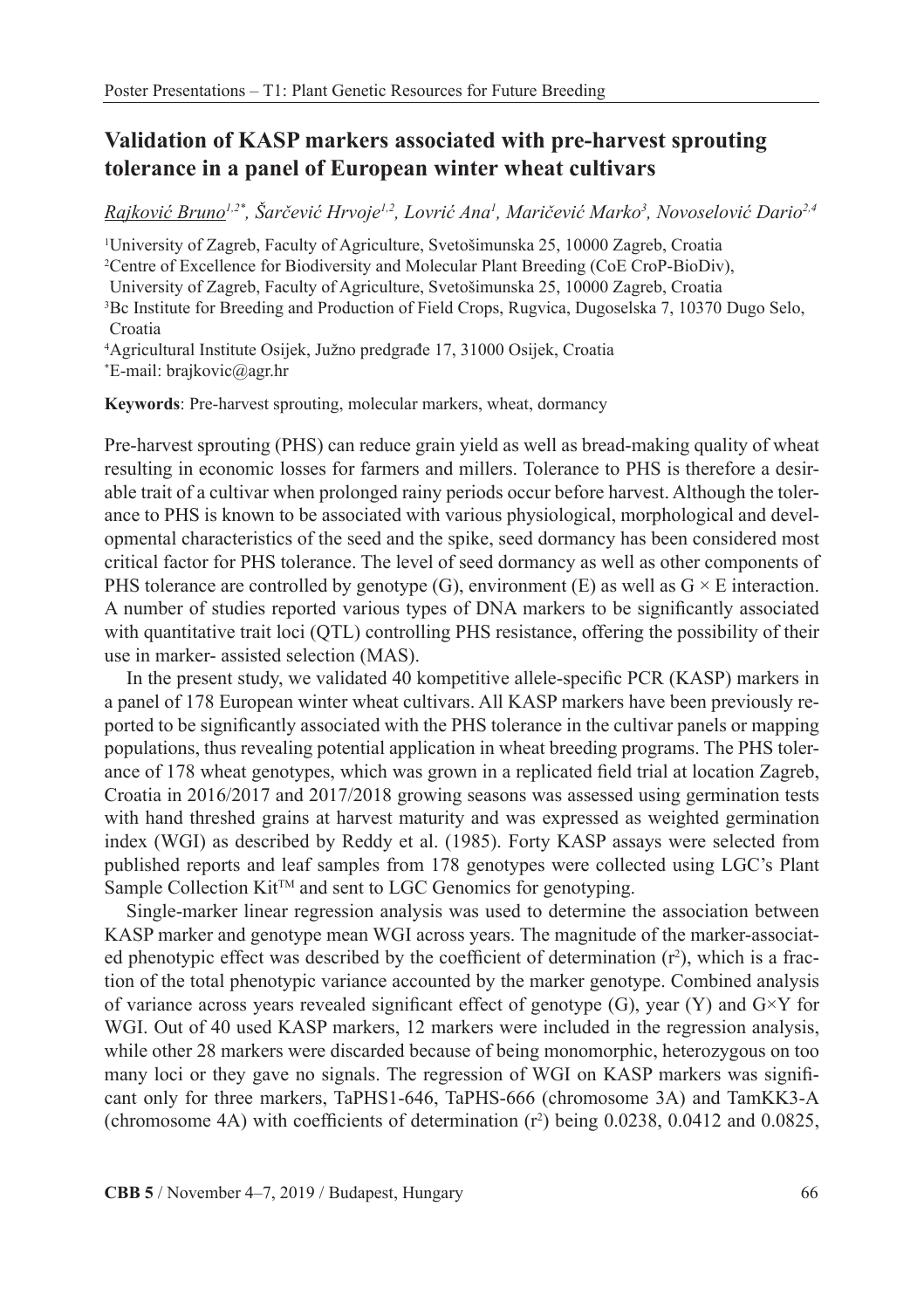respectively. Regression of WGI on the combinations of alleles (haplotypes) with the above mentioned three markers resulted in a considerably larger determination coefficient ( $r^2$  = 0.098) suggesting a greater efficiency of the marker combination than individual markers in MAS implementation.

### **References**

Reddy, L.V., Metzger, R.J. and Ching, T.M. (1985) Effect of Temperature on Seed Dormancy of Wheat. Crop Science Vol. 25: 455–458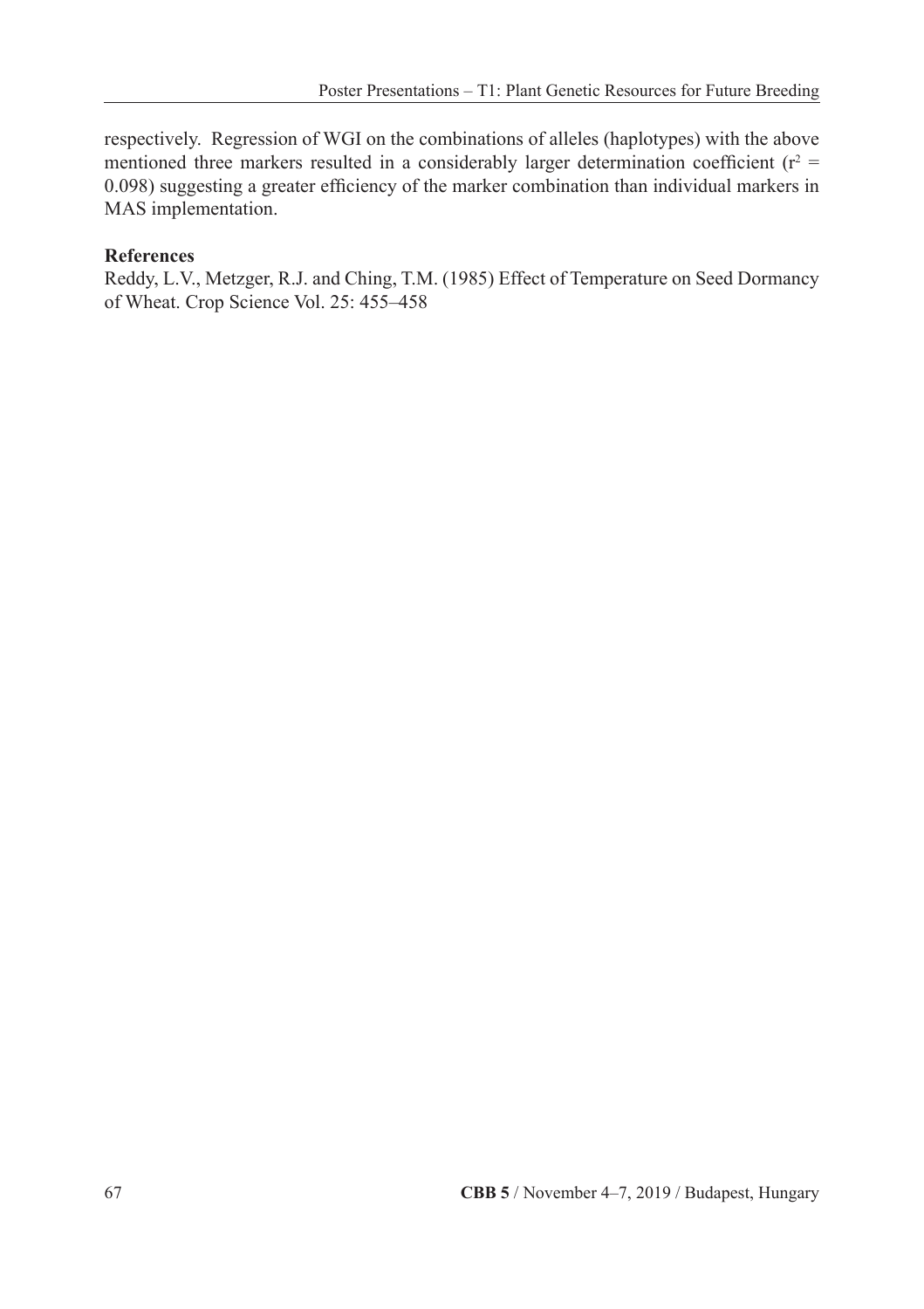## **Characterization of the allelic variation at the** *VRN-1* **locus of common wheat (***Triticum aestivum* **L.) genotypes from South-Eastern Europe**

*Karolina Różaniecka1\*, Michał Nowak<sup>1</sup> , Justyna Leśniowska-Nowak<sup>1</sup> , Krzysztof Kowalczyk1*

1 Institute of Plant Genetics, Breeding and Biotechnology, University of Life Sciences, Lublin, Poland \* E-mail: karolina.r@onet.com.pl

**Keywords**: vernalization, *Vrn* genes, common wheat, molecular markers

The effect of low temperature activity at certain stages of cereal development is very important for the transition of the plant from vegetative to generative phase (Chouard, 1960). On the genetic level of common wheat, the dominant alleles (*Vrn-A1*, *Vrn-B1*, *Vrn-D1*) determine the development of spring growth habit, whereas the recessive alleles determine the development of winter growth habit. The allelic variation at the *VRN-A1* locus is related to mutations within the promoter sequence (Yan et al. 2004), or deletions within the first intron (Fu et al. 2005). For the *VRN-B1* and *VRN-D1* loci, alterations in the promoter sequence were not observed, and the allelic variation is determined only by deletion within the sequence of the first intron (Fu et al. 2005). The aim of presented study was complex characterization of the allelic variation at the *VRN-1* locus of common wheat genotypes of South-Eastern European origin.

The plant research material of the presented study consisted of 94 spring and 153 winter accessions of common wheat (*Triticum aestivum* L.) originated from 17 countries of South-Eastern Europe area, including Austria, Belarus, Bulgaria, Croatia, Czech Republic, Estonia, Greece, Hungary, Latvia, Lithuania, Poland, Romania, Russia, Serbia, Slovakia, Slovenia, and Ukraine.

The identification of the *VRN-1* alleles was carried out by means of the molecular markers based on the analysis of the *Vrn-A1* promoter region and the first intron of the *Vrn-1* gene (Yan et al. 2004, Fu et al. 2005).

The dominant *Vrn-A1* allele was observed in 79 analyzed genotypes – for a majority of them the *Vrn-A1a* form of the allele was recorded, only for 4 accessions, the *Vrn-A1b* allele was observed. The dominant *Vrn-B1* allele was found in 59 and *Vrn-D1* in 28 of analyzed genotypes. In the case of the 140 tested accessions, recessive alleles were present for all three analyzed loci.

The results of our research showed that the dominant *Vrn-A1* allele determines is the major genetic factor determining the spring growth habit of common wheat. This dominant allele was present in 76 out of 94 analyzed spring wheat accessions. For the remaining 18 genotypes spring growth habit is determined by dominant *Vrn-B1*, *Vrn-D1* or *Vrn-B1*+*Vrn-D1* alleles presence (5, 3, and 5 accessions, respectively). The exception was 5 genotypes showing spring growth habit despite 3 recessive alleles occurrence (*vrn-A1*, *vrn-B1*, *vrn-D1*) originating from Bulgaria and Ukraine.

The presence of recessive allele *vrn-A1* determines the winter growth habit of the majority of analyzed common wheat genotypes (150 out of 153). The exception was 3 accessions originated from Latvia, Lithuania, and Serbia.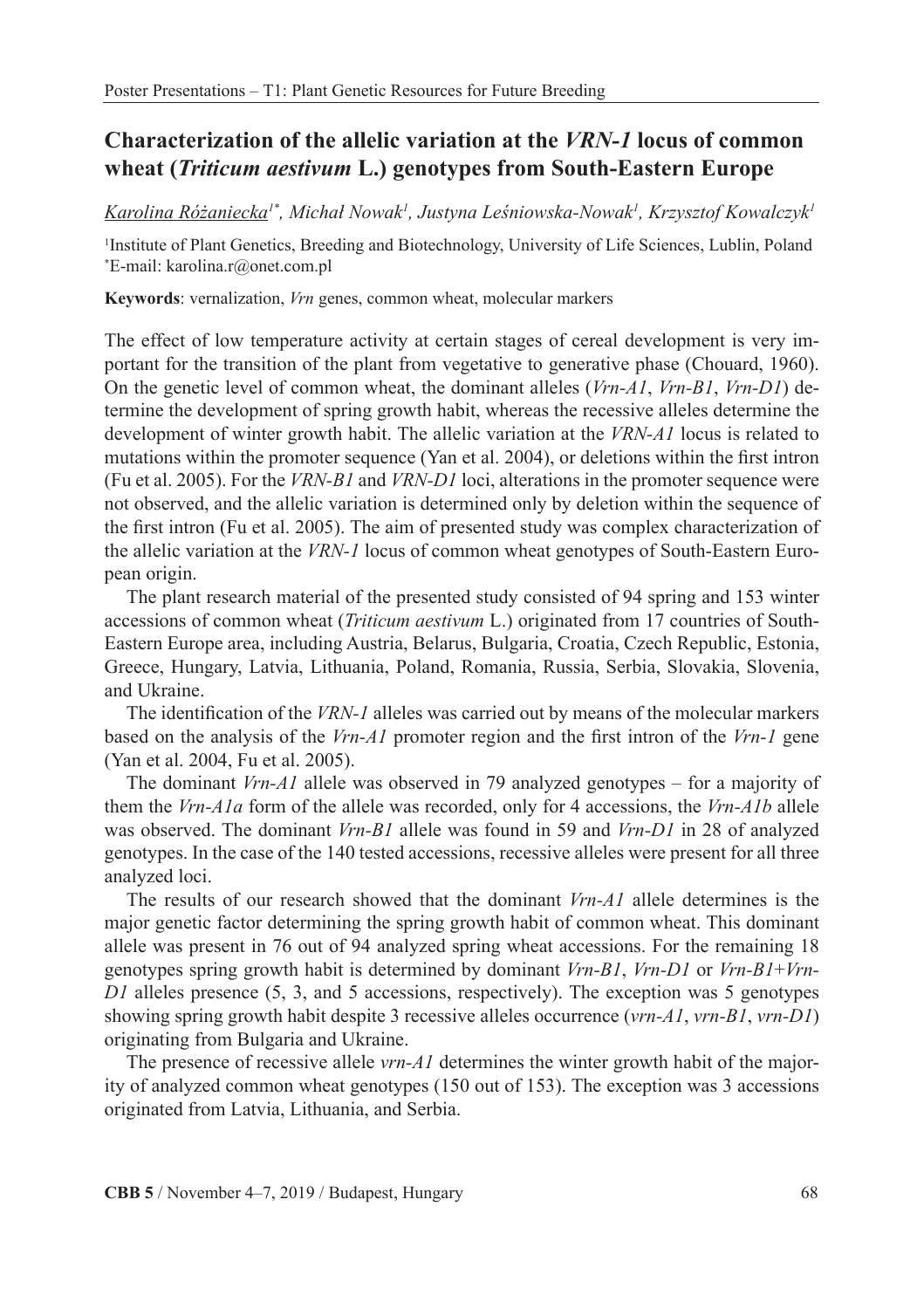Presented results shed new light on the geographic distribution of *Vrn-1* alleles on the area of South-Eastern Europe. Moreover, information about *VRN* genotype could be useful for subsequent studies concerning frost tolerance and response to low temperature in common wheat, as well as for breeding purposes.

#### **References**

- 1. Chouard P. 1960. Vernalization and its relations to dormancy. Annu. Rev. Plant. Physiol. 11: 191– 238.
- 2. Yan L, Helguera M, Kato K, Fukuyama S, Sherman J, Dubcovsky J. 2004. Allelic variation at the *VRN-1* promoter region in polyploid wheat. Theor. Appl. Genet. 109: 1677–1686.
- 3. Fu D, Szűcs P, Yan L, Helguera M, Skinner JS, Von Zitzewitz J, Hayes PM, Dubcovsky J. 2005. Large deletions within the first intron in *VRN-1* are associated with spring growth habit in barley and wheat. Mol. Genet. Genomics 273: 54–65.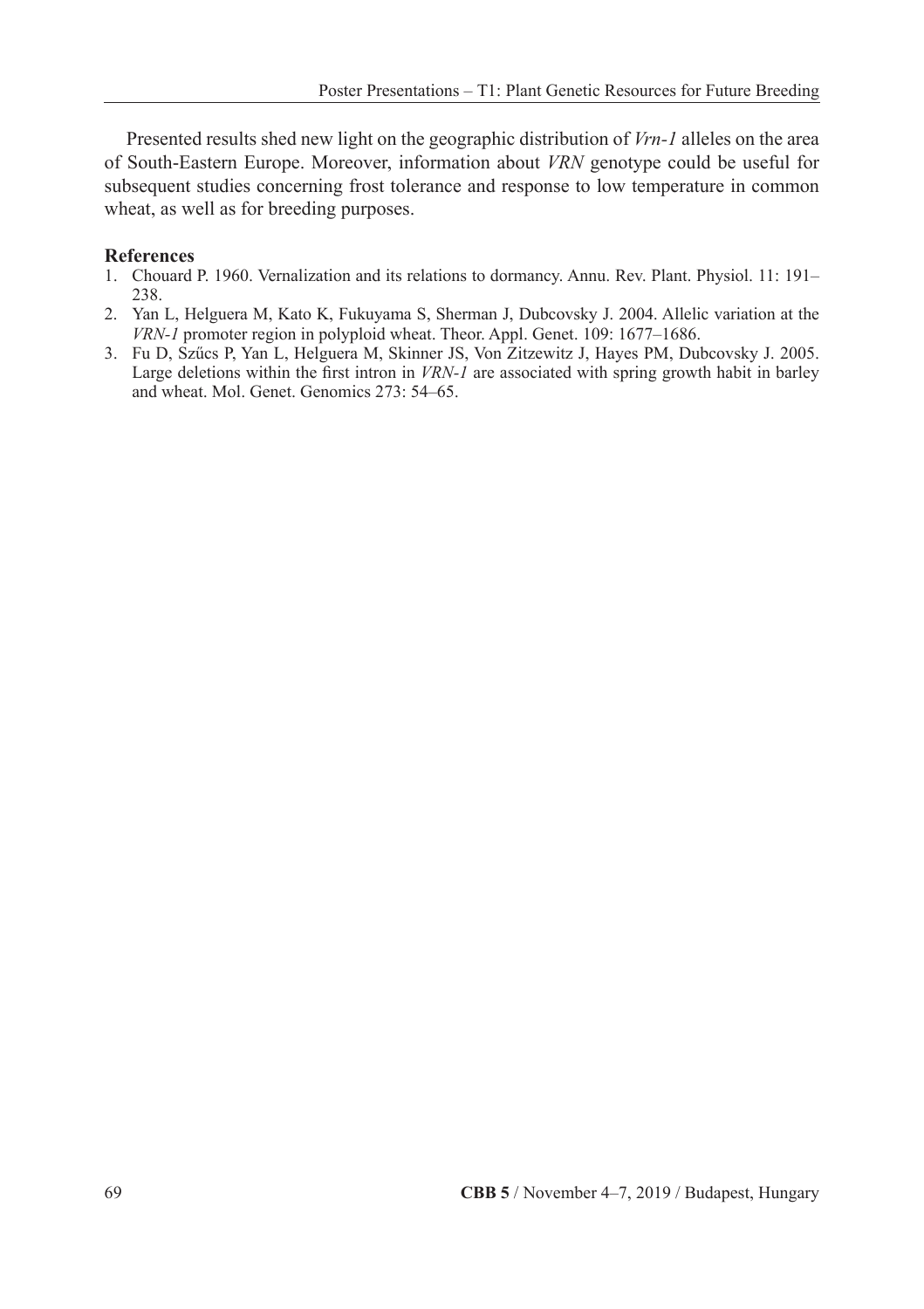### **Crossability of genetically diverse triticale genotypes selected on the basis of single chromosomes localized DArTseq markers**

*Karolina Różaniecka1\* , Michał Nowak<sup>1</sup> , Justyna Leśniowska-Nowak<sup>1</sup> , Magdalena Sozoniuk1 , Magdalena Kawęcka<sup>1</sup> , Piotr T. Bednarek2*

1 Institute of Plant Genetics, Breeding and Biotechnology, University of Life Sciences, Lublin, Poland 2 Plant Breeding and Acclimatization Institute, National Research Institute, Radzików, Poland \* E-mail: karolina.r@onet.com.pl

**Keywords**: DArTseq markers, genetic diversity, crossability, triticale

Triticale (×Triticosecale Wittmack) is a relatively new, artificially produced genus. It combines in one form the high quality and yield of wheat and resistance of rye. Because of the fact, that triticale did not pass the natural process of evolution, it has a narrow gene pool in comparison to another species.

High throughput molecular marker systems are currently one of the most important tools for genetic diversity analysis. In polyploid plant species distribution of the markers is not equal for all regions of the genome. The objective of the study was the determination of the crossability of genetically diverse Polish triticale genotypes selected on the basis of single chromosomes localized DArTseq markers.

The plant material consisted of 470 winter triticale breeding lines. Genotyping of these lines was performed by means of DArTseq technique (Diversity Array Technology, Canberra, Australia). As a result of DArTseq analysis 87 493 markers were obtained for each of the tested genotypes. After preliminary analysis 24 353 markers were selected for subsequent analyses. Obtained results showed that maximal genetic distances between analyzed triticale genotypes were different and dependent on chromosome localization of the markers. For maximal genetic distance, the highest value was noticed for 3R chromosome markers (0.9838) and the lowest for 5A chromosome (0.8382). The obtained values of the coefficient of maximum genetic distance were the basis for the selection of parental components for crossing. A pair of genotypes which were characterized by the highest genetic diversity within each chromosome were selected and used as parental forms for crossing.

Obtained results revealed, that the level of crossability was dependent on chromosome localization of markers on the basis of which the genetic distance between parental forms used for crossing was determined. This observation can be valuable for the design of crossing in triticale breeding programs, especially focused on hybrid breeding.

#### **Acknowledgement**

The results of the study were obtained within the framework of the project funded by Polish Ministry of Agriculture and Rural Development entitled 'Identification of the genome regions and DNA markers linked to heterosis in hexaploid winter triticale'.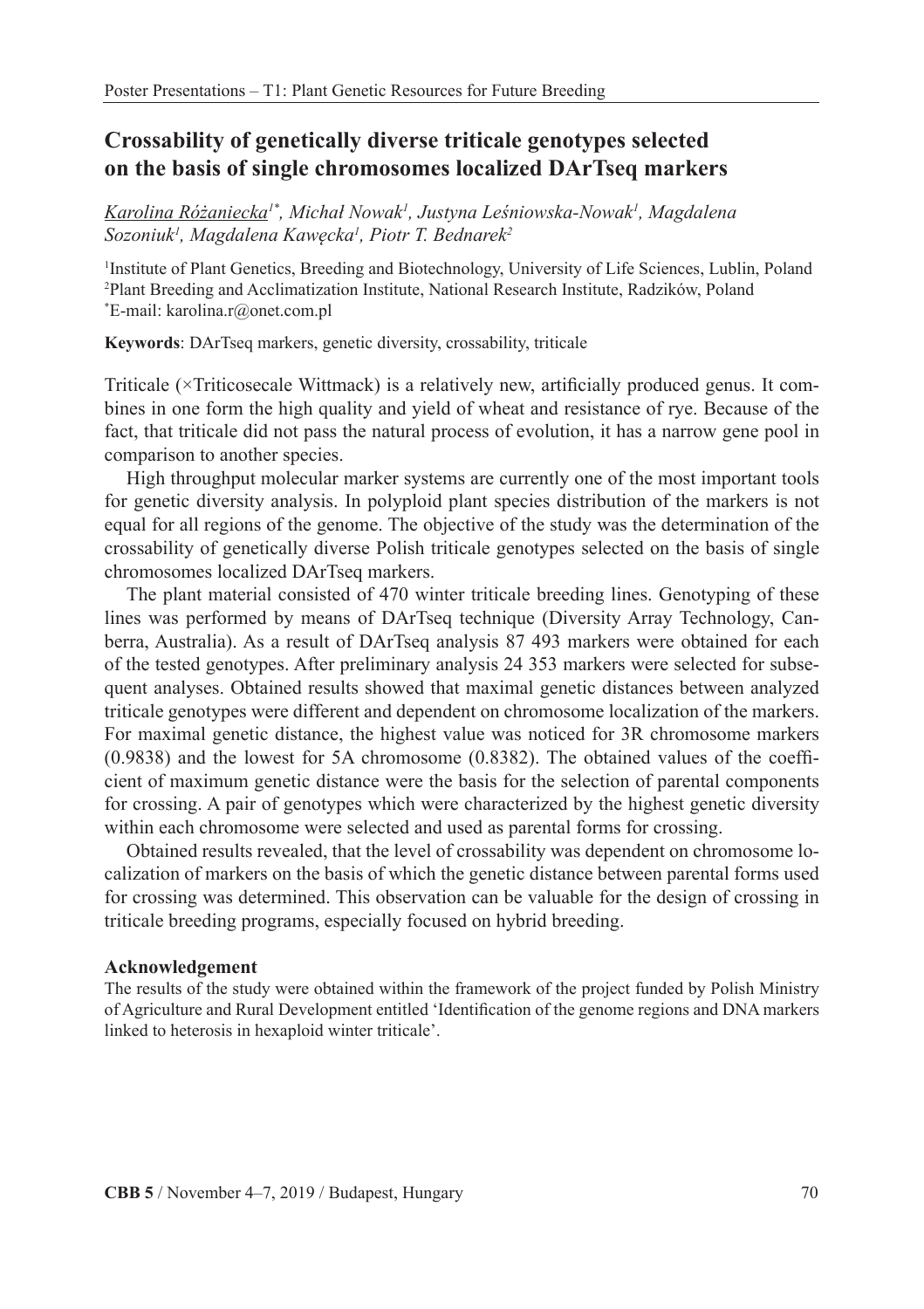### **Investigation on the structure of 1RS chromosome arm in a wheat-***Secale cereanum* **T1BL.1RS translocation conferring stripe rust resistance to wheat**

#### *Kitti Szőke-Pázsi<sup>1</sup> , István Molnár1,2, Balázs Kalapos1 , László Ivanizs1 , Márta Molnár-Láng1 , Éva Szakács1\**

<sup>1</sup>Agricultural Institute, Centre of Agricultural Research, Hungarian Academy of Sciences, Martonvásár, Hungary 2 Institute of Experimental Botany, Centre of the Region Haná for Biotechnological and Agricultural Research, Olomouc, Czech Republic \* E-mail: szakacs.eva@agrar.mta.hu

**Keywords**: DArTseq, *Secale cereanum,* recombination, T1BL.1RS, stripe rust, resistance

Chromosome arm 1RS of 'Petkus' rye, in the form of T1BL.1RS translocation, has long been present in European wheat cultivars owing to its positive effect on yield, and genes providing resistance against leaf rust (*Lr26*), stem rust (*Sr31*), stripe or yellow rust (*Yr9*) and powdery mildew (*Pm8*). These resistance genes except for *Sr31* are no longer effective, consequently, broadening the genetic diversity on the 1RS arm is a pressing issue in wheat breeding.

'Kriszta' is a Hungarian perennial rye cultivar deriving from a cross between *Secale cereale* (cv. Várda) and *S. strictum* (ssp.*anatolicum*), having high dietary fiber and protein content, being tolerant to frost and drought, and resistant to foliar diseases. Earlier, the wheat line Martonvásári 9 kr1 (Mv9kr1) carrying recessive crossability genes *kr1kr1kr2kr2* was crossed with 'Kriszta', and recently a stripe and leaf rust resistant T1BL.1RS wheat line (line '179') has been selected in field conditions. Its yield, as well as protein and arabinoxylan content was significantly higher than those of the parental wheat genotype. Fluorescence *in situ* hybridization pattern with DNA repeat probe pSc119.2 suggests that the 1RS chromosome arm in '179' derives from a recombination between *S. cereale* and *S. strictum* ssp.*anatolicum*.

Allelic composition of the line '179' together with 'Mv9kr1, 'Mv Magdaléna' (having 1RS of 'Petkus' origin) and Mv9kr1/Kriszta 1R disomic addition sensitive to foliar diseases was investigated by DArTseq technology (Rye DArTseq v. 1.0). Of the generated 258,090 Silico- and 71,177 SNP-DArTseq markers we selected 5,312 putative 'Kriszta' 1R-specific Silico- and 1,755 SNP-DArTseq markers. In order to confirm that the selected markers are specific for the rye 1R chromosome, we used trimmed marker sequences for BLASTn against the rye Lo7 genome sequences. 679 Silico and 168 SNP (a total of 847) markers were aligned to the rye Lo7 WGS 1R contigs. We defined 331 Silico- and 110 SNP-DArTseq markers associated with genes, which were functionally annotated by the HMM (Hidden Markov Model) based Pfam database or Gene Ontology terms. Using the Rye Genome Zipper database, from the 847 markers we identified 233 (203 Silico + 30 SNP) markers locating on the 1RS arm (0–60.72 cM region). From these 1RS-specific markers we displayed the resistant ones on a genetic map (111 Silico + 18 SNP), from which 8 Silico- and 2 SNP-DArTseq markers were associated with the resistance related LRR (Leucine Rich Repeat) domains. Comparison of allelic compositions revealed about 16 % (27 Silico and 10 SNP markers) difference between 1RS of line '179' and that of 'Mv Magdaléna' ('Petkus').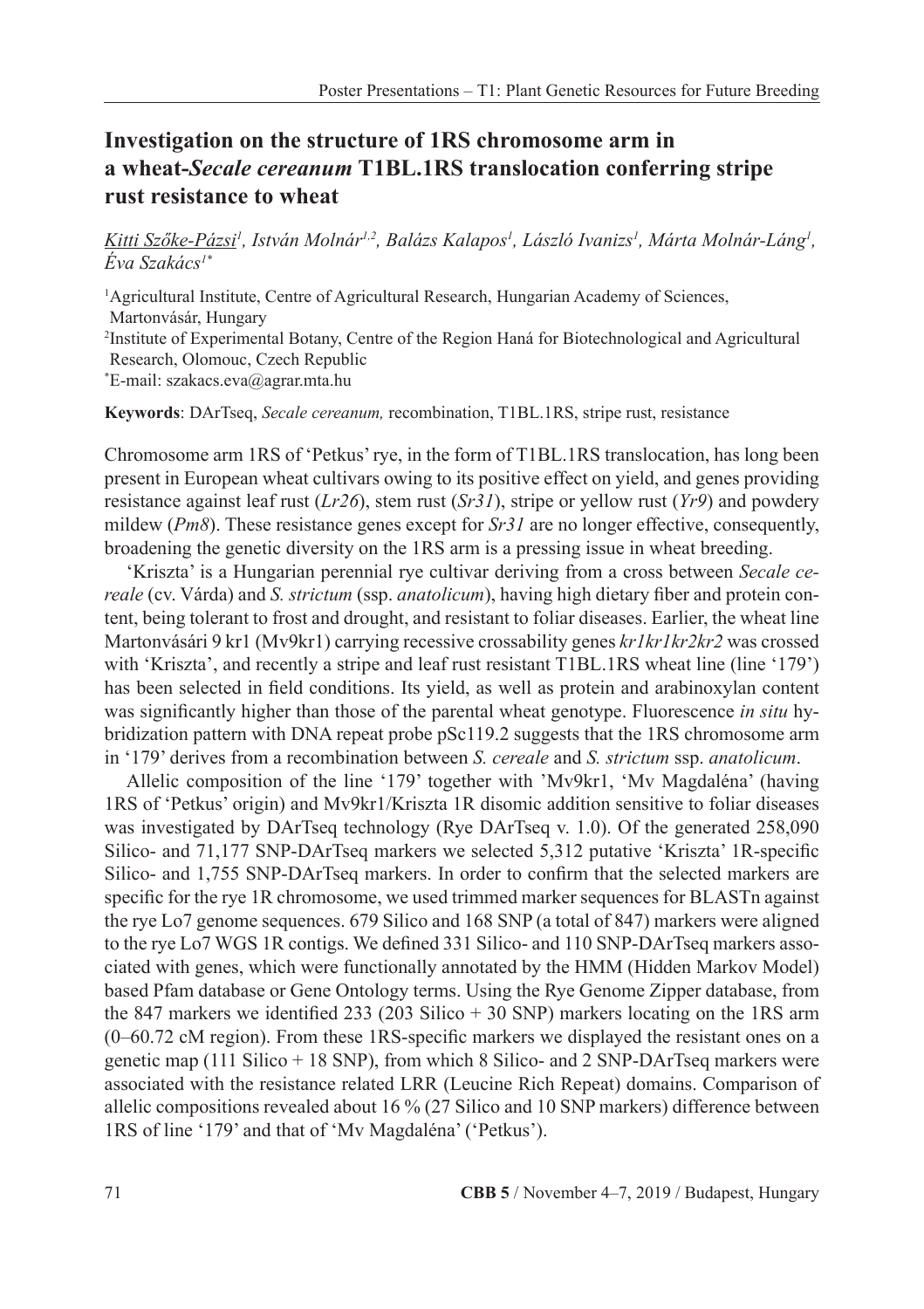#### **Acknowledgments**

This research was funded by the National Research, Development and Innovation Office – NKFIH, K119387 and K116277, and Marie Curie Fellowship grant award 'AEGILWHEAT' (H2020-MSCA-IF-2016-746253).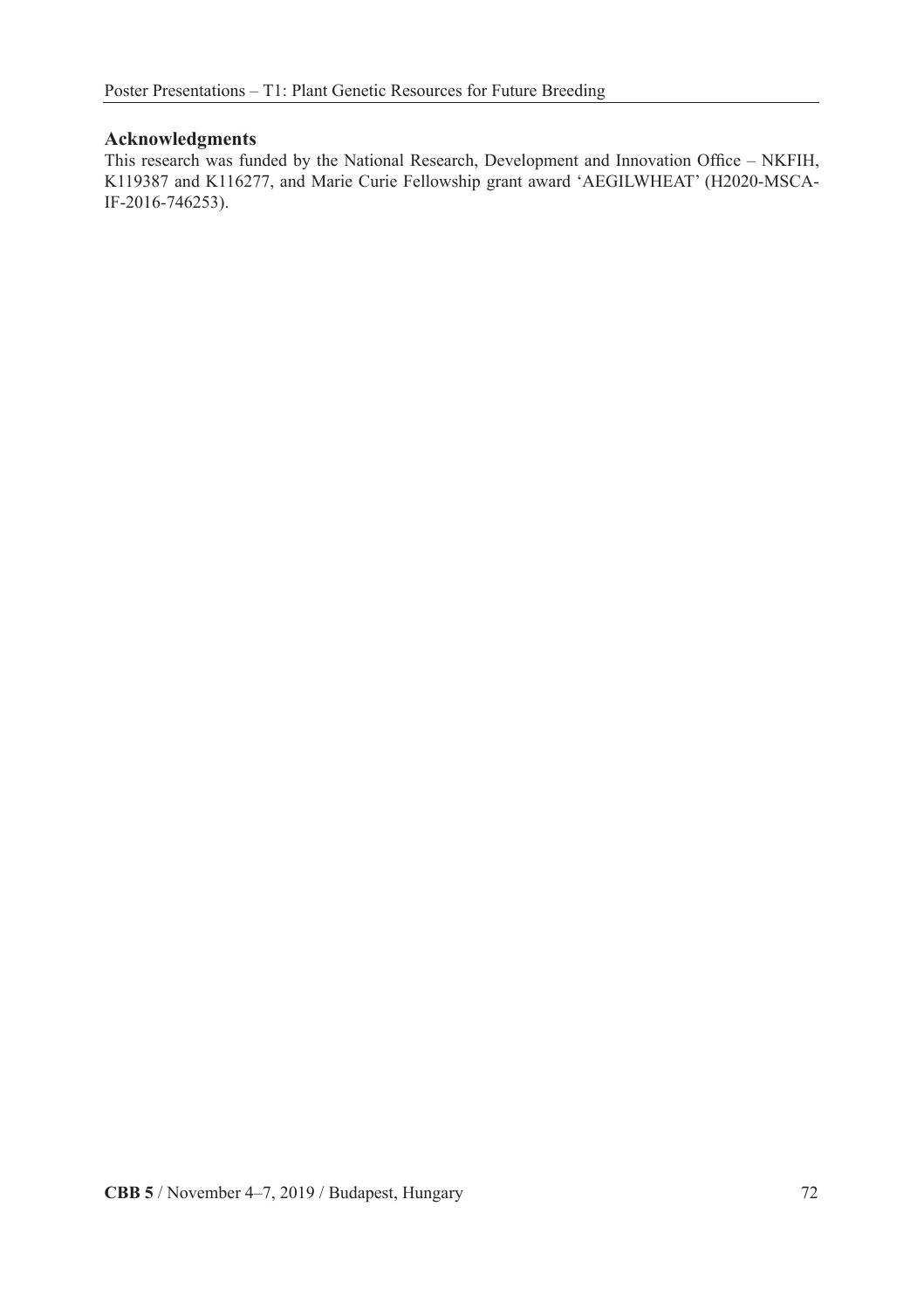### **T2: Adaptation to Changing Environments and Plant Microbes Interactions**

# **A search for genetic determinants of phosphorus deficiency tolerance in rye (***Secale cereale* **L.)**

*Anna Hawliczek1 , Leszek Bolibok2 , Ewa Borzęcka<sup>1</sup> , Katarzyna Tofil1 , Piotr Gawroński<sup>1</sup> , Magdalena Święcicka<sup>1</sup> , Hanna Bolibok-Brągoszewska1\**

1 Department of Plant Genetics Breeding and Biotechnology, Warsaw University of Life Sciences-SGGW, Warsaw, Poland 2 Department of Silviculture, Warsaw University of Life Sciences-SGGW, Warsaw, Poland \* E-mail: hanna\_bolibok\_bragoszewska@sggw.pl

**Keywords**: Phosphorus deficiency tolerance, nutrient deficiency tolerance, *Secale*, rye, hydroponics, gene expression

Phosphorus (P) is one of macronutrients, indispensable for growth and development of plants, especially for the development of roots. On the cellular level P is involved in various key processes, such as synthesis of nucleic acids. Plant utilize a relative small proportion of applied P fertilizers (up to 30%), because of conversion of P in the soil into plant-inaccessible forms. Therefore, it is crucial to understand the mechanism of P use efficiency (PUE) and tolerance of low P content, and to apply this knowledge in breeding of new crop varieties, producing satisfactory yields under reduced or none P fertilizing, to successfully meet the challenge of feeding the growing human population.

Rye is closely related to wheat and barley and an important source of variation for wheat breeding. It is considered to have the highest tolerance of abiotic stresses among *Triticeae*, including the highest tolerance of nutrient deficiency. Our aim is to gain knowledge concerning genetic determinants of PUE in rye, with the special emphasis on the identification of rye's unique solutions of coping with P-deficiency.

We established a hydroponic based method of assessing P-deficiency tolerance in rye inbred lines at the early vegetative stage of growth. Using a modified Hoagland's nutrient solution, with 0.2 mM KH<sub>2</sub>PO<sub>4</sub> in control conditions and 0.02 mM KH<sub>2</sub>PO<sub>4</sub> (with additional 0.18 mM KCl ) in low P solution, we identified so far two pairs of inbred lines: K3 and L310, and L9 and L318, which performance did not significantly differ in P normal conditions, but differed significantly in P-low conditions (Kruskal-Wallis test,  $p = 0.05$ ).

In parallel, we started a synteny-based identification of putative rye orthologs of known genes involved in PUE. We searched in the genome sequence of rye inbred line Lo7 and in publicly available rye transcriptome data for sequences exhibiting similarity to several genes involved in PUE, that were previously identified in rice. So far rye sequences exhibiting significant similarity to bHLH transcription factor *PTF1*, high affinity phosphate transporter *PT6* (three putative family members), and *PHO1;2* were found. Next, we carried out qRT-PCR analyses using root samples collected from inbred lines K3 and L310 on day 17 of the hydroponic trial. We observed a significantly higher expression in roots of plants grown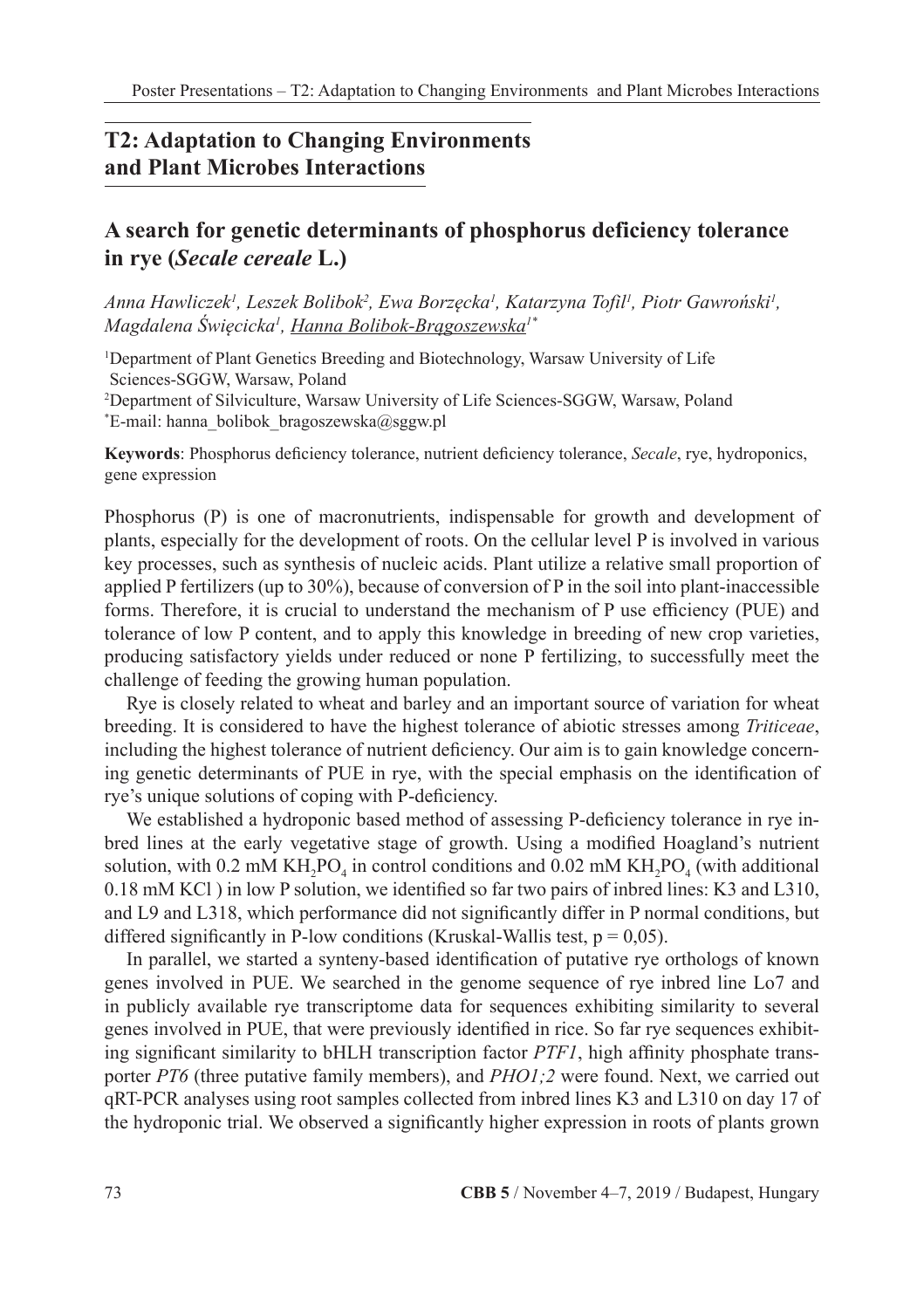in low P conditions for two putative rye orthologs of *PT6* (preliminary named *ScPTG\_6* and *ScPTG\_6*) in both genotypes. Additionally, in the inbred line L310 only we observed a significantly higher expression of putative rye ortholog of *PHO1;2* and of putative rye ortholog of wheat phosphate transporter *TaPHT1.10*.

In conclusion, we succeeded in establishing a hydroponics-based screening method for P-deficiency tolerance in rye and confirmed that there is genetic variability with respect to P-deficiency in the rye inbred lines. This genetic variability is sufficient to identify inbred lines with contrasting response to P-deficiency, suitable for further research involving transcriptomic approaches of candidate gene identification.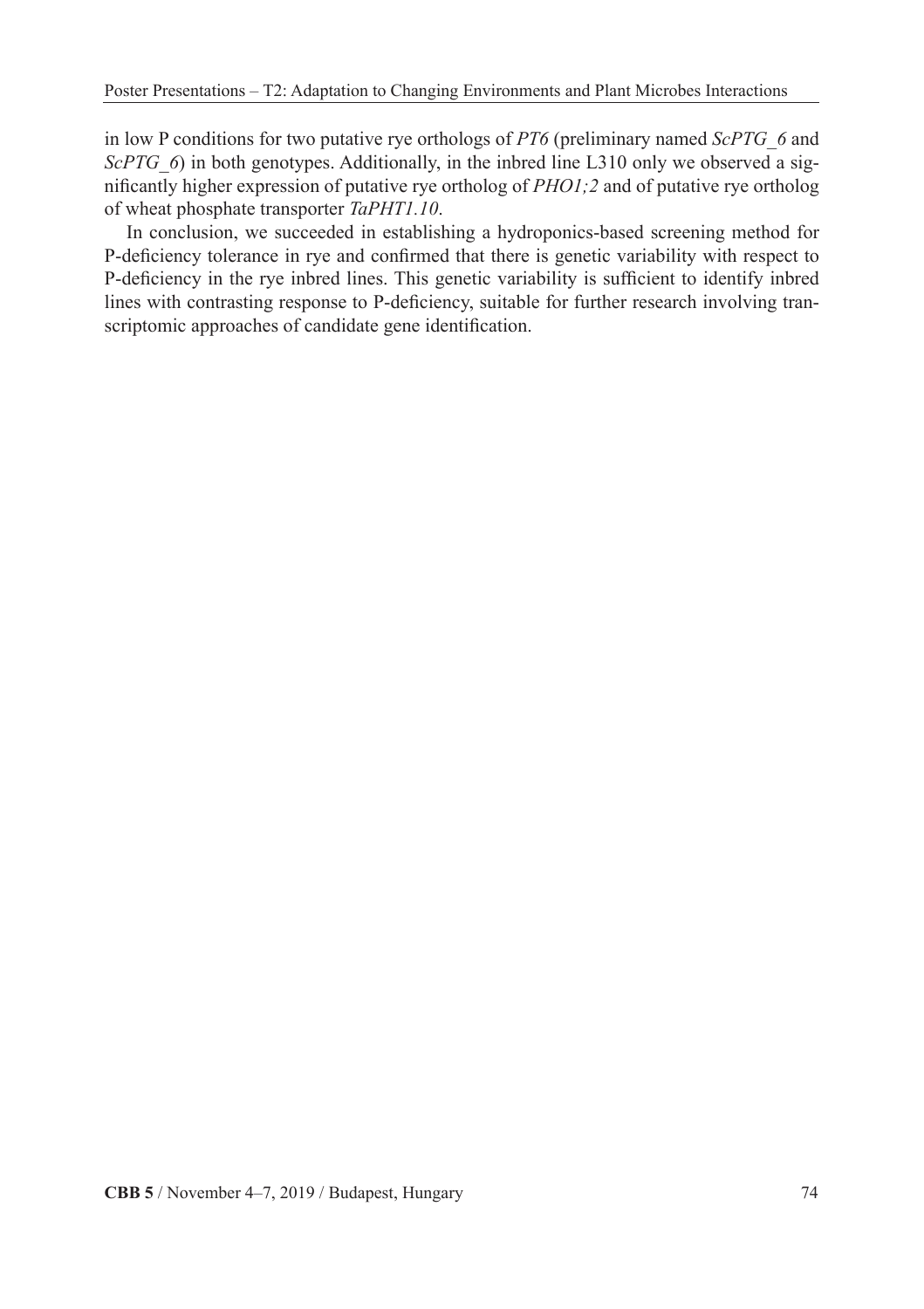### **Development of waxy wheat genotypes for Northern Europe**

*Kristina Jaškūnė, Rita Armonienė, Gražina Statkevičiūtė, Jurgita Cesevičienė, Andrii Gorash, Žilvinas Liatukas, Vytautas Ruzgas, Gintaras Brazauskas\**

1 Lithuanian Research Centre for Agriculture and Forestry, Akademija, Lithuania \* E-mail: gintaras.brazauskas@lammc.lt

**Keywords**: waxy wheat, amylopectin starch, biorefinery, winter wheat breeding

Common wheat starch is composed of a mixture of amylose and amylopectin (approximately 25 to 75 ratio, respectively), while waxy wheat starch contains almost solely amylopectin. The waxy starch is desired by processing industries due to improved qualities of the products produced from waxy wheat flour, such as extended freshness time and improved palatability, as well as other industrial applications. The waxy trait is determined by the absence of functional Wx proteins in wheat because of the mutations in all three homeologous waxy genes, Wx-A1, Wx-B1 and Wx-D1. These null mutations have been transferred to a number of wheat genotypes however none of these are adapted to climatic conditions of Northern Europe, characterized by cold winters and cool long-day summers.

Here we present a project aiming to develop freezing resistant winter wheat waxy varieties, using traditional and innovative breeding methods. The project objective will be achieved by implementing specific project tasks: i) to develop high-throughput selection protocols suitable for wheat line screening for increased freezing tolerance, ii) to screen TILLING population for novel mutations in GBSS, SUS and SBE genes, iii) to develop waxy winter wheat breeding lines by introgressing the waxy trait into advanced breeding material.

Authors will present first results of TILLING screening in starch biosynthesis genes and relationship between waxy trait and freezing tolerance in winter wheat.

#### **Acknowledgments**

The project is funded by Research Council of Lithuania, grant no. 01.2.2.–LMT–K–718-01-0065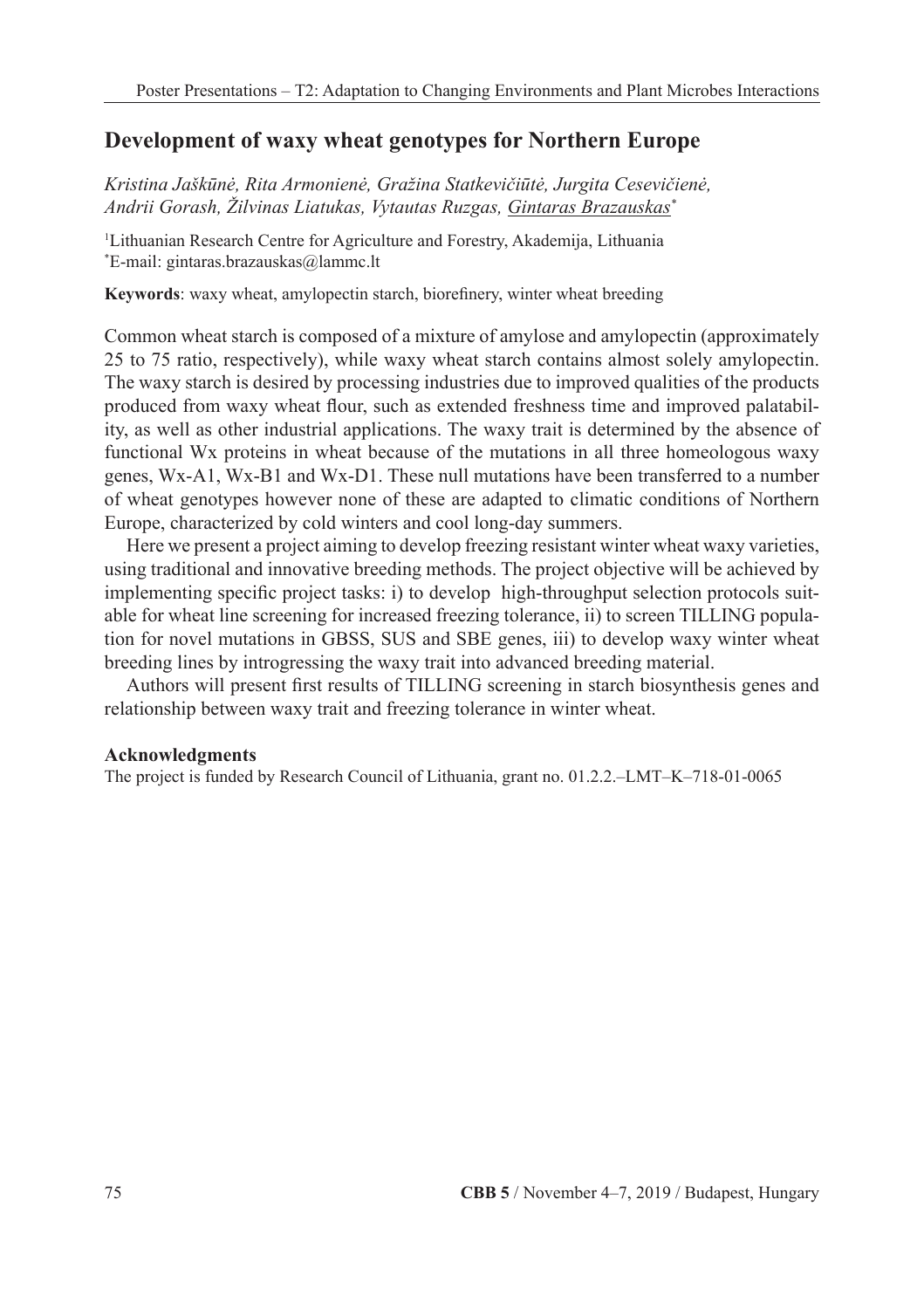# **Resistance of winter wheat breeding lines to Fusarium head blight and mycotoxin accumulation in grain**

*Tomasz Góral1\*, Halina Wiśniewska<sup>2</sup> , Piotr Ochodzki1 , Dorota Walentyn-Góral1 , Maciej Majka2*

1 Plant Breeding and Acclimatization Institute – National Research Institute, Radzików, Poland 2 Institute of Plant Genetics of the Polish Academy of Sciences, Poznań, Poland \* E-mail: t.goral@ihar.edu.pl

**Keywords**: type your, keywords here, separated, by commas

Fusarium head blight (FHB) is a disease of cereals caused by fungi of genus *Fusarium*. The main causing species are *F. culmorum* and *F. graminearum*. These fungi produce toxic metabolites – mycotoxins, with phyto-and zootoxic potential. Mycotoxins are accumulated in cereal grains and can contaminate food and feed products. One of the ways to control FHB and reduce the negative impact of toxins on human and animal health is cultivation of FHB resistant cultivars.

Winter wheat breeding lines (54) and 19 check cultivars/lines were evaluated in field experiments in two locations (Poznań, Radzików). Check cultivars/lines were: five resistant checks: '20828[Fhb1–]', 'A40-19-1-2', 'Arina', 'Fregata', 'UNG 136.6.1.1[Fhb1+]'; six lines with *Fhb1* gene from crosses of winter wheat cultivars with 'Sumai 3'; five susceptible checks; three high yielding cultivars 'Artist', 'Patras' and 'RGT Kilimanjaro'. Wheat heads were inoculated with the spore suspension of *F. culmorum* isolates producing deoxynivalenol (DON), nivalenol (NIV) and zearalenone (ZEN). Fusarium head blight index (FHBi) was evaluated. The proportion of *Fusarium* damaged kernels (FDK) was determined visually by dividing the sample on healthy looking kernels and with symptoms of *Fusarium* damage. Using the technique of gas chromatography, HPLC and immunoenzymatic tests the contents of ergosterol (ERG), DON and acetyl derivatives, NIV and ZEN in the grain were analysed.

Average FHBi amounted to 5.5%, ranging from 0.5 ('S 13 [Fhb1+]') to 31.5% ('KBP 14 16 (S)'). Proportion of *Fusarium* damaged kernels was on average 12.7%. FDK ranged from 3.0 ('S 12 [Fhb1+]') to 40.4% ('KBP 14 16 (S)'). The contents of the ERG in grain was an average of 10.8 mg/kg, ranging from 3.7 ('A40-19-1-2') to 27.5 mg/kg ('RGT Kilimanjaro'). In the samples from Poznań on average 15.5 mg/kg ERG was found, and in samples from Radzików the contents of the ERG was lower at 6.2 mg/kg.

The average content of DON in grain was 1.495 mg/kg. The range of variation from 0.058 to 7.726 mg/kg. In the samples from Poznań, the content of DON was very low and amounted to 0.595 mg/kg  $(0.023 - 8.300 \text{ mg/kg})$ . In Radzików, it was 4 times higher at 2.395 mg/kg (0-13.825 mg/kg). DON acetyl derivatives (3AcDON and 15AcDON) were found in the grain of wheat. The contents of these toxins were very low. The average content of nivalenol (NIV) in the grain was higher than the content of DON at 2.778 mg/kg. The range of variation from 0.353 to 8.173 mg/kg. In the samples of Radzików contents of the NIV was very low and was  $0.067$  mg/kg  $(0-0.375$  mg/kg). In Poznań was very high at  $5.488$  mg/kg  $(0.680-$ 16.295 mg/kg). Average total content of the trichothecenes B in the grain of wheat lines was 4.338 mg/kg. The range of variation from 0.840 ('S 10 [Fhb1 +]') to 14.465 mg/kg ('POB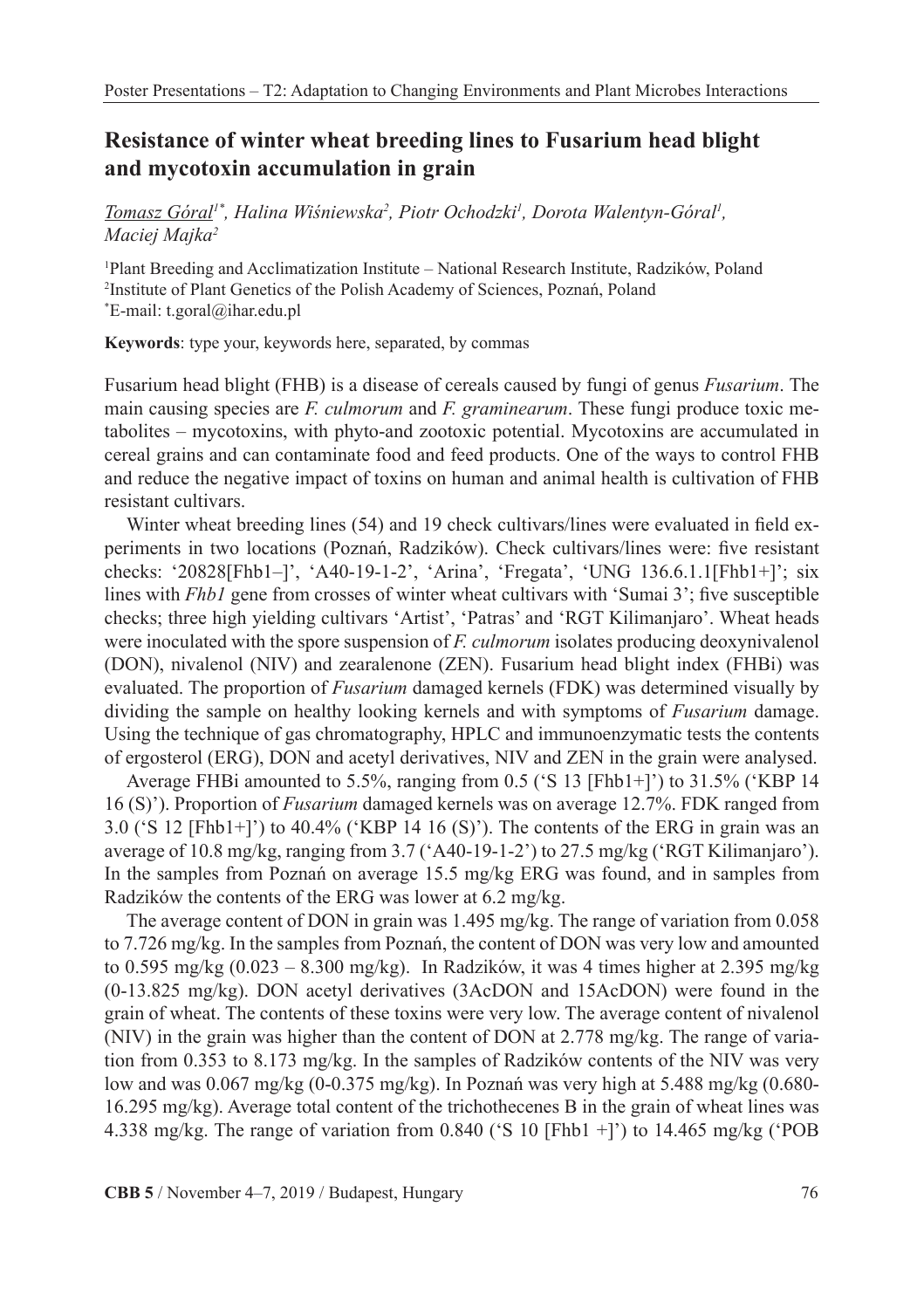0416'). Content of ZEN in the grain was low and amounted to an average of 45  $\Box g/kg$ . The range of variation from 0 ('S 12 [Fhb1+]' and 11 other lines) to 454  $\Box$ g/kg ('KBP 14 16 (S)'). In the samples from Poznań, only an average of  $17 \square g/kg$  of ZEN was found, and from Radzików content of ZEN was 73 mg/kg.

Lines with low accumulation of ergosterol and specific mycotoxins has been found. Multivariate PCA analysis allowed the identification of genotypes with low accumulation of ergosterol and different groups of mycotoxins as well as low FHBi and FDK values.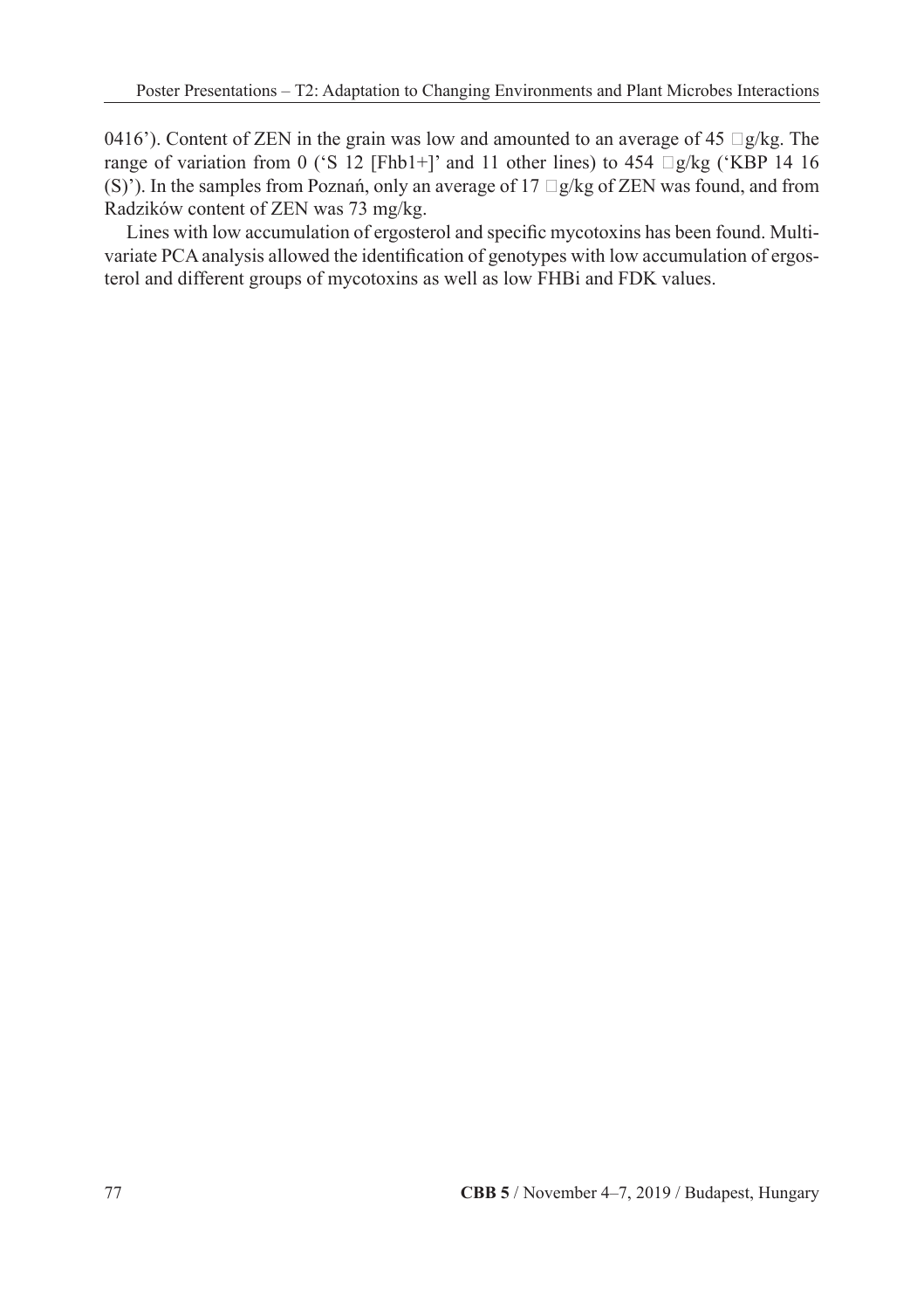### **Sources of powdery mildew resistance in modern bread wheat cultivars**

#### *Bulat Islamov\**

Estonian Crop Research Institute, Jõgeva, Estonia \* E-mail: bulat.islamov@etki.ee

**Keywords**: powdery mildew, wheat, resistance

Powdery mildew caused by a fungus *Blumeria graminis* f. sp.*tritici* (Bgt) is a common disease of wheat. Severe powdery mildew epidemics, if left uncontrolled, can significantly decrease yield. Breeding wheat cultivars for disease resistance is economically justified and environmentaly safe alternative to fungicide treatments. The important prerequisite for a resistance breeding is the knowledge of virulence structure of a local pathogen population and the availability of breeding lines and cultivars that could serve as resistance sources. This study has two aims: (1) to identify virulences present in local powdery mildew population and (2) to assess resistance in modern wheat cultivars to be used as breeding material.

Three sets of wheat genotypes were used: (1) 45 spring wheat cultivars, (2) 16 winter wheat cultivars and (3) wheat cultivars and breeding lines with known Pm genes, i.e. differential set. Seedlings were scored after challenge with 15 Bgt isolates collected in Estonia in 2015-2019.The powdery mildew infection score was also assessed under natural infection in the field.

In a seedling test spring wheat cultivars Amulett, Cricket, Flippen, Levels, Sonett showed resistance to all Bgt isolates. Spring wheat cultivars Arabella, Berlock, Boett, Cricket, Daugana, Diskett, Hamlet, Happy, Hewilla, KWS Collada, Tybalt, Vinjett and winter wheat cultivar Bonanza despite having low median infection score, were susceptible to at least one Bgt isolate. Generally, field resistance of tested cultivars conformed with the seedling test infection score. However, field infection scores of cultivars Buddy, Hamlet, Hiie, KWS Collada and Quintus significantly exceeded seedling test scores. In a set of Bgt differential lines breeding line BRG 3N having *Pm16* gene showed seedling resistance to most Bgt isolates.

The reason for unexpectedly high infection scores in the field will be further investigated. As a result of this study sources of resistance to Bgt infection were identified and can be used in a breeding programme.

#### **Acknowledgments**

Help of Andrii Gorash (LAMMC), Anne Ingver (ECRI), Reine Koppel (ECRI) and Gene Bank Dept., CRI Prague – Ruzině in obtaining seeds for experiments with seedlings and organizing field experiments is acknowledged.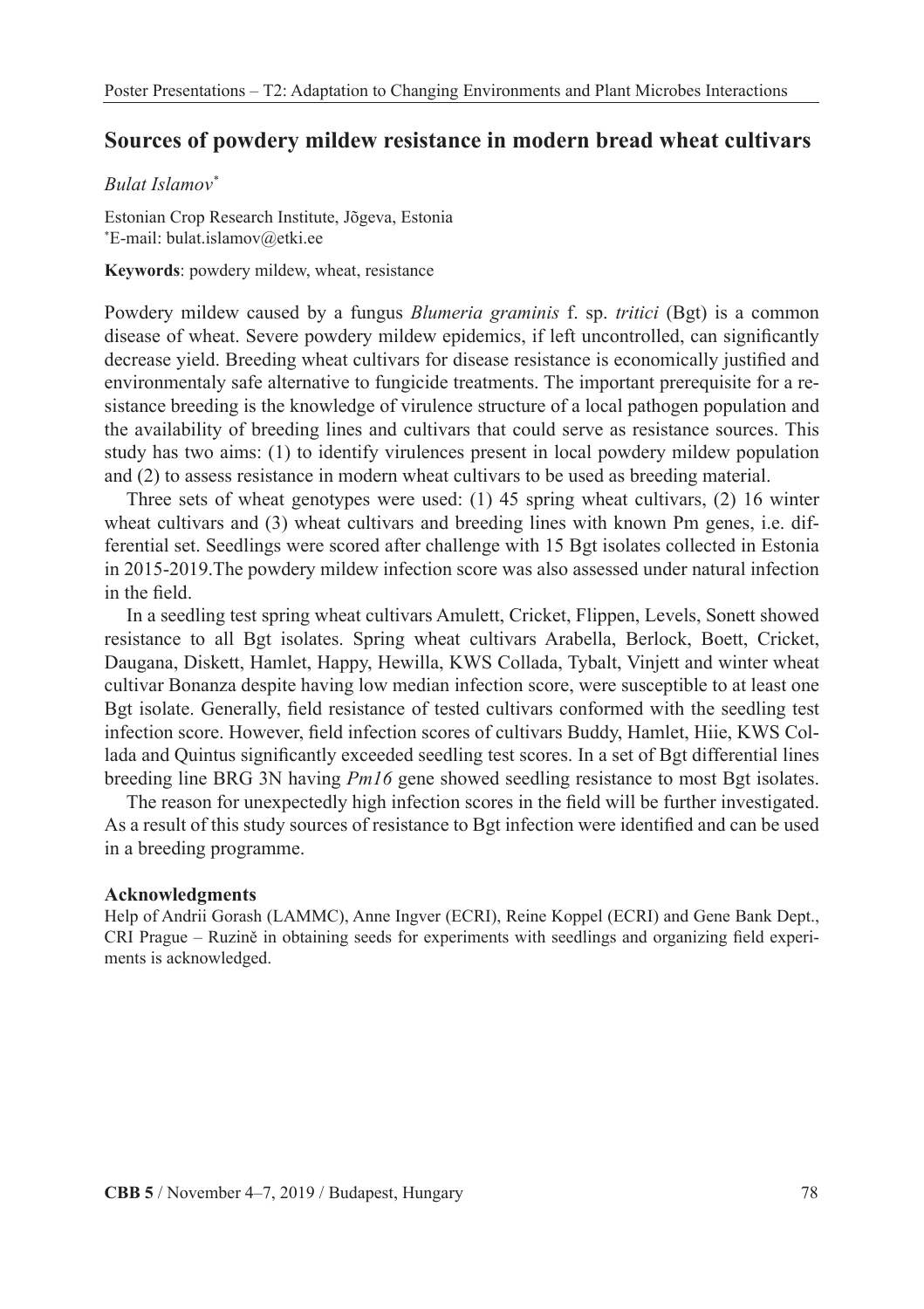# **Correlations between agronomical traits, yield and grain filling parameters of barley genotypes in control and terminal drought conditions**

### *Vesna Kandić<sup>1</sup> , Dejan Dodig1*

<sup>1</sup>Maize Research Institute "Zemun Polje", Slobodana Bajića 1, Belgrade, Serbia \* E-mail: vesna.kandic@gmail.com

**Keywords**: barley, terminal drought, correlatins, agronomical traits, yield

The aim of this study was determine correlations among investigated traits of two- and six- rowed barley genotypes in order to define criteria for indirect selection for resistance to drought in the period after flowering. 25 barley genotypes were grown in a randomised complete block design trial with two replications, two treatments at two locations, in the period 2010–2011 and again in 2011–2012. One treatment was control (C), while in the other treatment mechanical defoliation was performed (D), 7 days after flowering of each genotype. Through the inhibition of current photosynthesis (as result of defoliation), the treatment simulated drought conditions during grain filling. Of all investigated traits the strongest highly significant correlations were obtained between yield and biomass. For the group of two-rowed genotypes  $(0.841***)$  in C and  $(0.581*)$  in D, and for six-rowed  $(0.968***)$  in C and (0.883\*\*\*) in D treatment. Selection for the yield in drought conditions, should be focused on getting the biggest biomass, because when ongoing assimilation is decreased, the translocation of assimilates from vegetative parts significantly contributes to the yield. Correlation coefficients between the yield and the harvest index, in both treatments were more significant for the six- than two- rowed genotypes.

The spike index could be used as a reliable selection criterion in drought conditions, due to its very significant correlation with the yield  $(0.689 **)$  and  $(0.802 **)$ , for two- and six rowed genotypes respectively. The average production per spike had statistically significant correlation with the yield in both treatments just for the group of the six- rowed genotypes. On the other side, in drought treatment this trait was in negative correlation with the length of the uppermost internode  $(-0.791$  \*\*), the length of the exposed part of the internode  $(-0.847)$ \*\*) and the plant height (–0.638 \*), so breeders should focus on lower 6-rowed genotypes in which the translocation into the spikes is faster, but so as to keep as much biomass as possible. Very strong correlations were obtained between the 1000 kernel weight and the average intensity of grain filling, for two- rowed genotypes  $(0.930$ \*\*\*) and  $(0.826$ \*\*\*), in  $(C)$ and (D) treatment respectively, as well as for six-rowed  $(0.937$  \*\*\*) and  $(0.933$  \*\*\*), in (C) and (D), respectively. The average intensity of grain filling in six-rowed genotypes was in negative correlation with the plant height  $(-0.832$  \*\*), the spike length  $(-0.814$  \*\*) and the number of grains per spike  $(-0.717 \cdot \text{*})$  in (C) and (D) treatment  $(-0.637 \cdot \text{*})$ ,  $(-0.875 \cdot \text{*}*)$  and (–0.779 \*\*). Highly significant correlation coefficients obtained between yield in (C) and (D) treatment, (0.730 \*\*\*), indicating that the selection under optimal conditions would lead to an increase in yield in drought conditions, and vice versa.

#### **Acknowledgements**

This work was supported by the Serbian Ministry of Education, Science and Technological Development under Grant TR 31005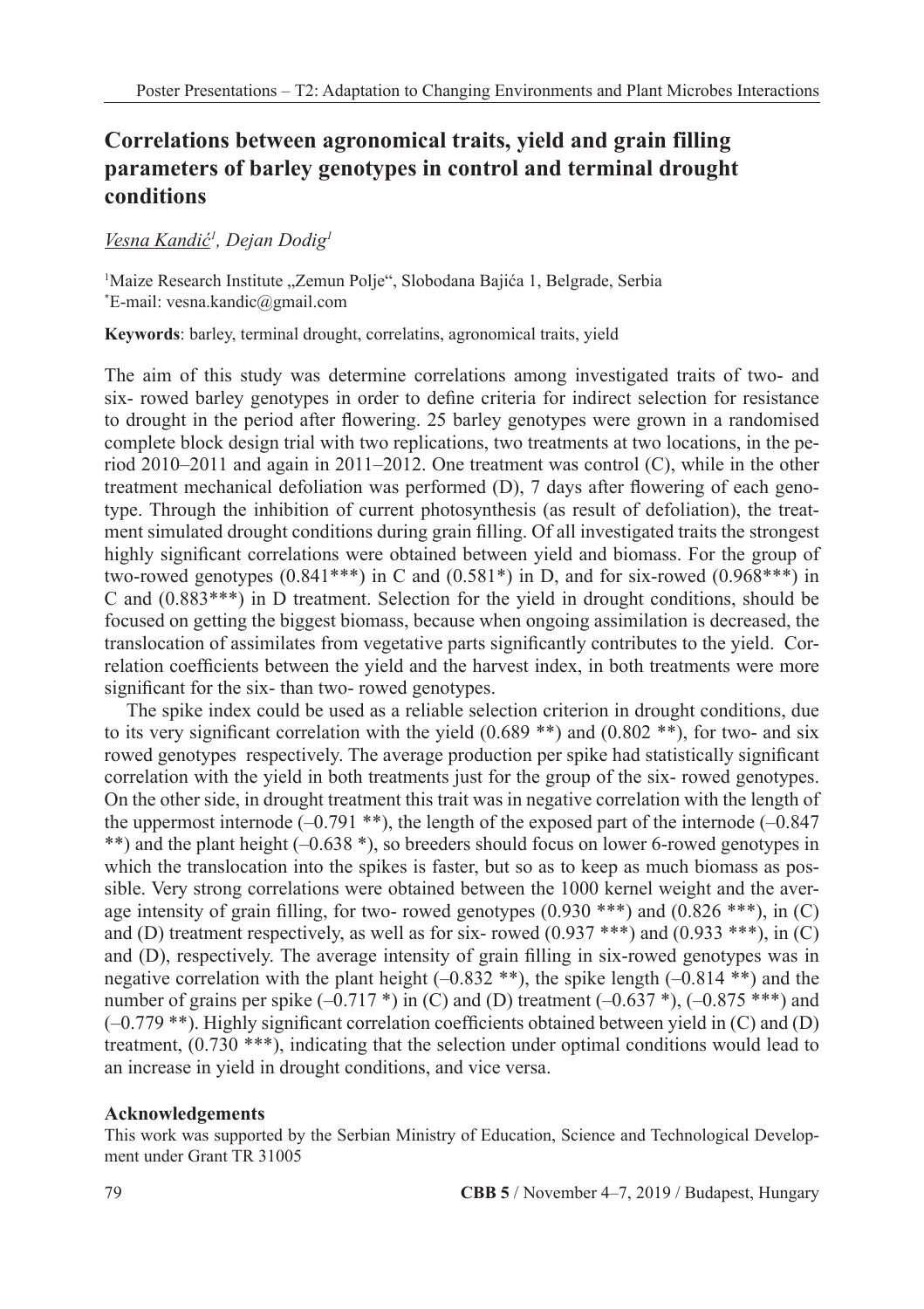# **Increased proportion of far-red in the incident white light modify membrane lipid composition by temperature dependent manner in winter barley**

### *Kovacs T. 1\*, Ahres M.2,3, Gombos Z.1 , Galiba G.2,3*

<sup>1</sup>Institute of Plant Biology, Biological Research Centre, Hungarian Academy of Sciences, H-6701 Szeged, Hungary

2 Agricultural Institute, Centre for Agricultural Research, Hungarian Academy of Sciences, 2462 Martonvásár, Hungary

3 Festetics Doctoral School, Georgikon Faculty, University of Pannonia, 8360 Keszthely, Hungary \* E-mail: kovacs.terezia90@gmail.com

**Keywords**: barley, frost-tolerance, lipid composition, far-red light, low temperature

It is well elaborated that *CBF*-regulon (*C-repeat binding factor*) plays a central role in the modulated light spectrum induced cold acclimation process both in Arabidopsis and cereals. The freezing tolerance was determined by electrolyte leakage, from the leaves treated by far-red supplemented white incident light, by conductometer showing the degree of the cell membrane integrity. Consequently, the changes in cell membrane lipid and protein composition have a crucial role during this hardening process. Our goal in this study was to elucidate the differences in the lipid composition extracted from leaves treated by modulated light at two different temperatures. In this experiment barley plantlets were grown under different light conditions [white light and white light supplemented with far-red (735 nm) light (FR)] at 5°C and 15°C and the different lipid molecular species were determined by MS spectroscopy. We could observe some changes in LPG and LPE lipid groups, and in PC/PE and MGDG/DGDG ratio during the supplemented FR light. By calculating the double-bond index, we noticed major changes in the model at 15°C. The overall lipid content, change at PE and PS under increased FR light ratio at 15°C. In several PS species we found potent changes in cooler growth conditions. After the  $1<sup>st</sup>$  day of the treatment the amount of PG species increased as a result of FR treatment at 15°C. These changes can be experienced in PG 34:4, 34:3, 34:2 and 34:1. Our results clearly show that the increased FR ratio in the incident light affects the lipid composition in barley leaves at temperature dependent manner.

#### **Acknowledgements**

The project was supported by the EFOP-3.6.3-VEKOP-16-2017-00008 project and by the Hungarian Scientific Research Fund 'OTKA' K128575.

\*Zoltán Gombos one of our author has depart this life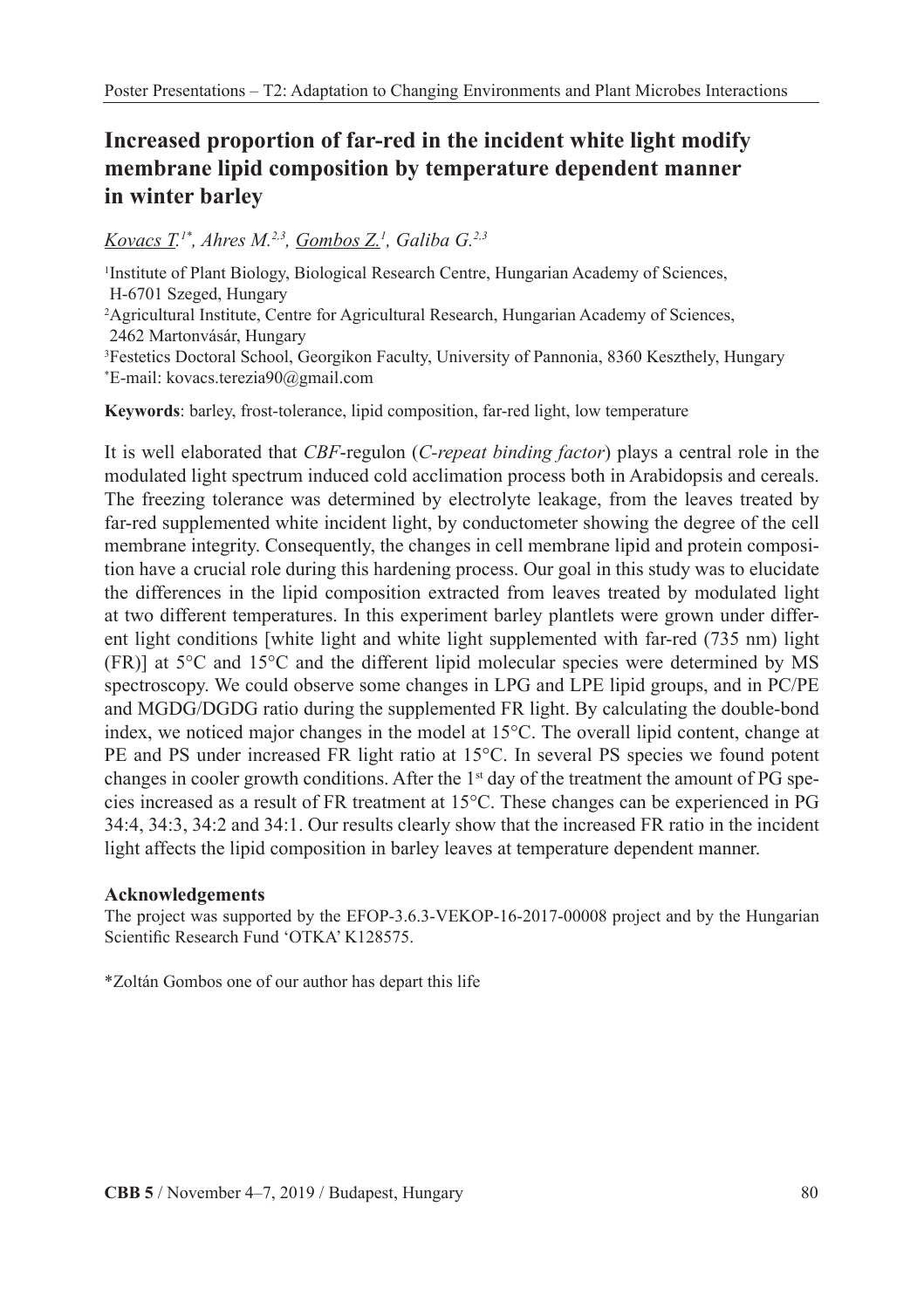# **Triticale dihaploid and somaclonal lines screening for resistance to**  *P. nodorum*

#### *Lidia Kowalska1\*, Edward Arseniuk1*

1 Department of Plant Pathology, Plant Breeding and Acclimatization Institute – National Research Institute, Radzikow, 05-870 Blonie, Poland \* E-mail: l.kowalska@ihar.edu.pl

**Keywords**: *Parastagonospora nodorum*, somaclonal, androgenic variation, triticale, resistance breeding

One of the destructive pathogens of triticale worldwide is *Parastagonospora nodorum*, a causal agent of Stagonospora nodorum blotch (SNB). SNB on average causes yield losses of 15–20% largely attributable to kernel weight reduction. To control this disease conventional methods of breeding for resistance need to be supported by biotechnological ones, like somatic embryogenesis and androgenesis. Therefore, an effort was undertaken to compare variation to *P*.*nodorum* response among winter triticale somaclones, dihaploids and conventional cultivars.

A population of 16 somaclonal and twenty one dihaploid triticale lines from seven crosses were used to test their resistance to *P*.*nodorum* under field conditions. Lines were grown in disease free (fungicide sprayed) and inoculated with the pathogen microplots in 2 replications of a split-plot design in a single environment. Inoculation of plant leaves was done three times with a mixture of *P*.*nodorum* isolates of high pathogenicity, which originated from different geographic regions of Poland. Spore concentrations were adjusted to  $4 \times 10^6$ of viable pycnidiospores per one millilitre. The disease severity was rated on a scale, where  $>90\%$  – susceptible,  $<10\%$  – resistant.

The differences between SNB response of plant leaves of somaclones and dihaploids for all components were statistically significant. Higher resistance to *P*.*nodorum* was observed more often on leaves of somaclonal lines than on dihaploid ones. On average disease severity reached 16.4% on leaves of somaclones and 17.2% on leaves of dihaploids. Some of genotypes were showing low leaf infection, e.g. dihaploid D-41 (infection was 4%) and a somaclone S-49 (2%).

The results from this study suggest that dihaploid and somaclonal variation might be considered as an additional source of triticale natural resistance to the pathogen and it could be recommended to use in commercial breeding programs. Resistance breeding shows farmers, and plant breeders how to use a long-neglected technique to develop new cereal varieties with elevated natural resistance to pests and diseases.

#### **Acknowledgments**

This work was financially supported by Ministry of Agriculture and Rural Development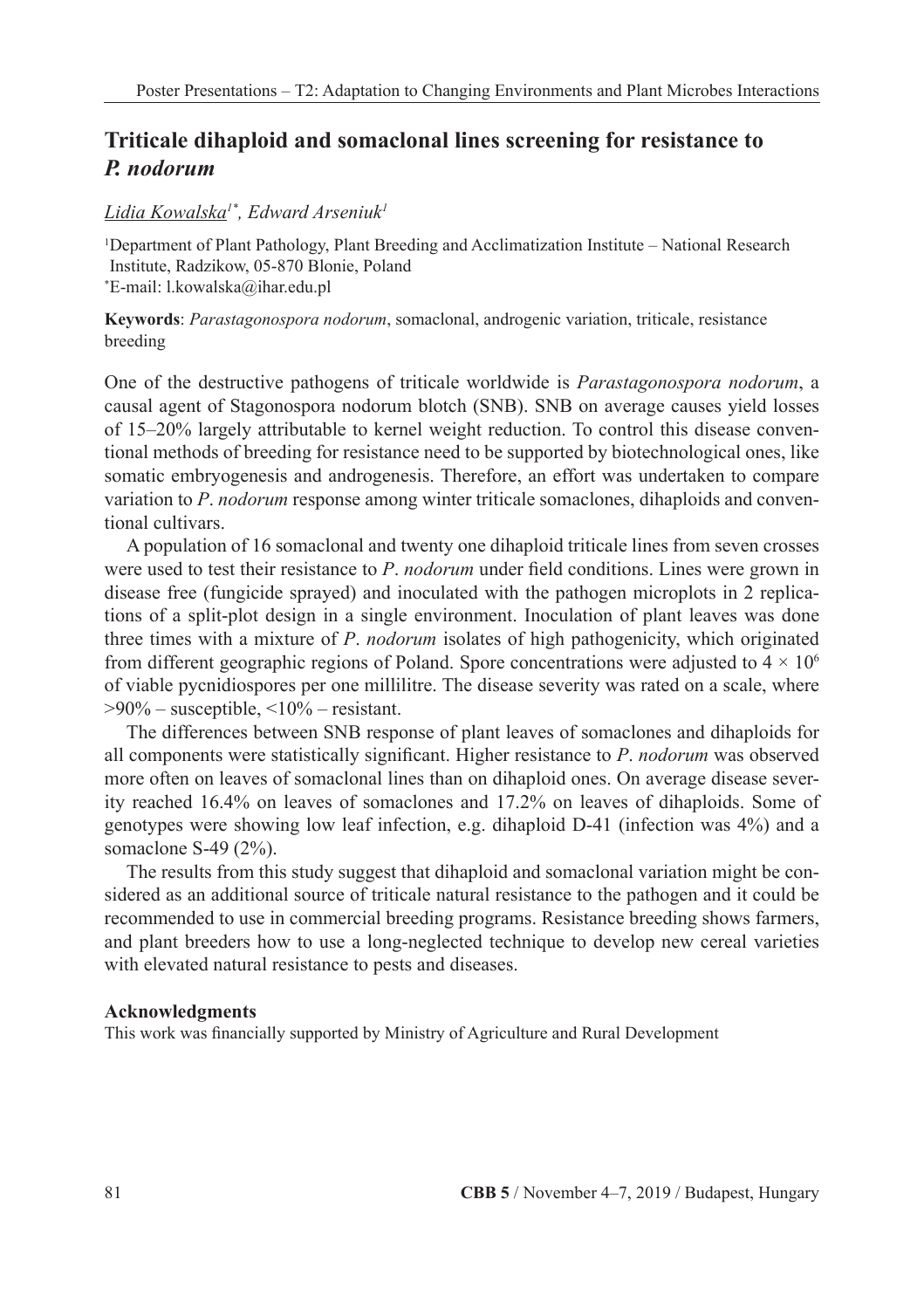# **Improving and maintaining winter hardiness and frost tolerance in bread wheat by genomic selection**

*Sebastian Michel1\*, Franziska Löschenberger2 , Christian Ametz2 , Ellen Sparry3 , Hermann Bürstmayr1*

1 Department of Agrobiotechnology, IFA-Tulln, University of Natural Resources and Life Sciences Vienna, Konrad-Lorenz-Str. 20, 3430 Tulln, Austria 2 Saatzucht Donau GesmbH. & CoKG, Saatzuchtstrasse 11, 2301 Probstdorf, Austria 3 C&M Seeds, 6180 5th Line, Palmerston, ON, Canada N0G 2P0 \* E-mail: sebastian.michel@boku.ac.at

**Keywords:** bread wheat, cold tolerance, copy number variation, genomic prediction, winter survival

Winter hardiness is a major constraint for autumn sown crops in temperate regions, and thus an important breeding goal in the development of new winter wheat varieties. Winter hardiness is though influenced by many environmental factors rendering phenotypic selection under field conditions a difficult task due to irregular occurrence or absence of winter damage in field trials. Controlled frost tolerance tests in growth chamber experiments are on the other hand even with few genotypes often costly and laborious, which makes a genomic breeding strategy for early generation selection an attractive alternative. The aims of this study were thus to compare the merit of marker-assisted selection using the major frost tolerance QTL Fr-A2 with genomic prediction for winter hardiness and frost tolerance, and to assess the potential of combining both measures with a genomic selection index using a high-density marker map or a reduced set of pre-selected markers. Cross-validation within two training populations phenotyped for frost tolerance and winter hardiness underpinned the importance of Fr-A2 for frost tolerance especially when upweighting its effect in genomic prediction models, while a combined genomic selection index increased the prediction accuracy for an independent validation population in comparison to training with winter hardiness data alone. The prediction accuracy could moreover be maintained with pre-selected marker sets, which is highly relevant when employing cost reducing fingerprinting techniques such as targeted genotyping-by-sequencing. Genomic selection showed thus large potential to improve or maintain the performance of winter wheat for these difficult, costly and laborious to phenotype traits.

#### **References**

Michel S, Hellinger J, Löschenberger F et al (2019) Improving and maintaining winter hardiness and frost tolerance in bread wheat by genomic selection. Submitted to Front Plant Sci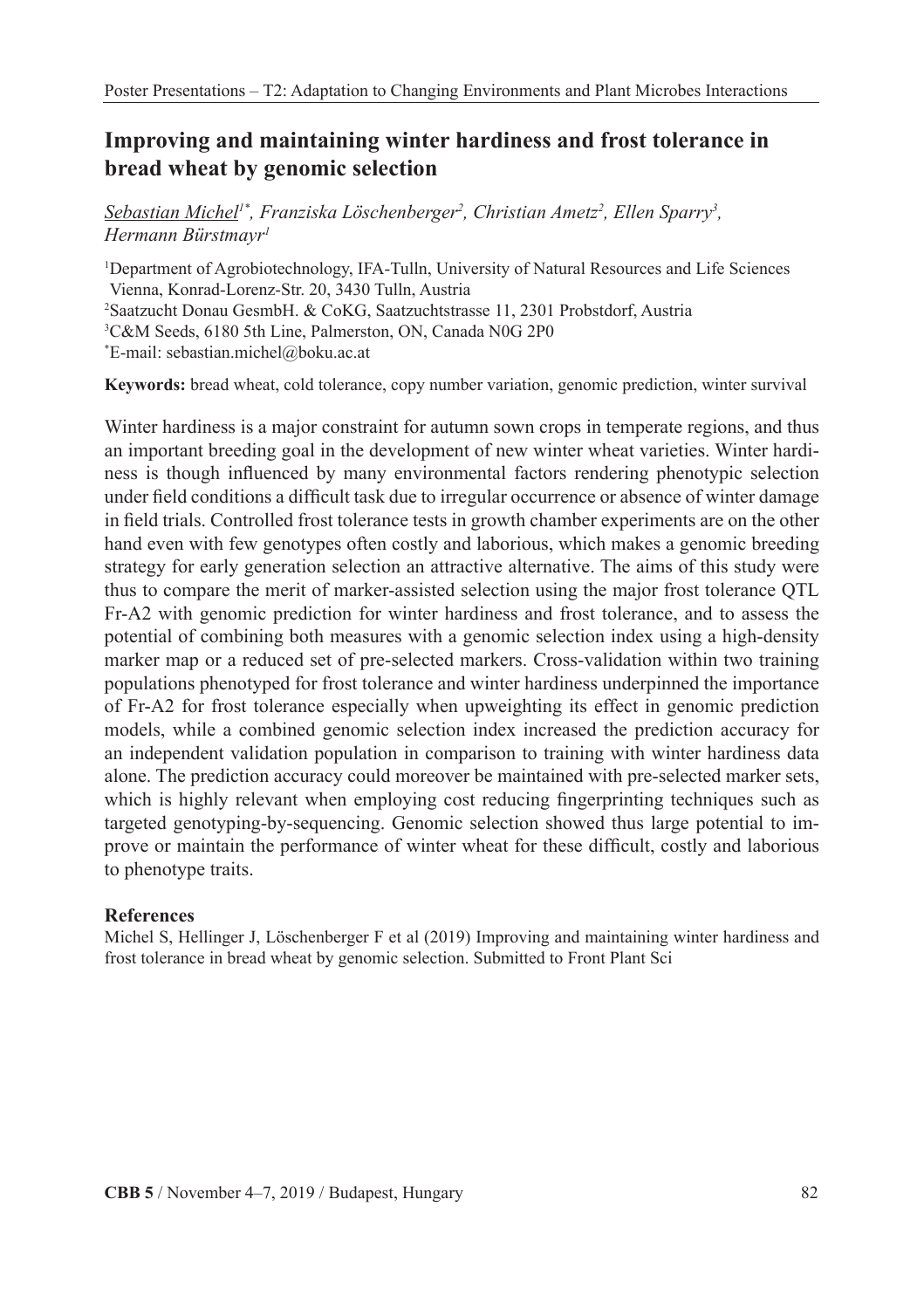# **Genetic variation, heritability and genotype** *x* **moisture conditions interaction of morpho-physiological traits in durum wheat**

### *Reza Mohammadi\**

Dryland Agricultural Research Institute, Sararood Branch, AREEO, Kermanshah, Iran \* E-mail: r.mohammadi@areeo.ac.ir

**Keywords:** durum wheat, drought stress, agro-physiological traits, heritability, genotype *x* moisture conditions

The field trials were conducted on selected durum genotypes with known performance under rainfed conditions to: (i) investigate for the morpho-physiological traits that could most explain drought tolerance and (ii) identify those that would produce high and stable grain yield across drought conditions from mild to severe conditions. Combined analysis of variance on grain yield and the studied traits indicated significant effects  $(P < 0.01)$  for genotype, year, moisture condition, year x moisture condition, genotype *x* year, and genotype *x* moisture condition interactions. There were differences in trait associations across the years and moisture conditions showing that the traits were significantly influenced by the year and moisture conditions effects. The heading date, plant height, spike length and SPAD-reading with low ratio of  $\sigma^2$ ge/ $\sigma^2$ g showed a high value for heritability. Drought stress reduced grain yield by 76%. Specific adaptation to drought conditions showed significant crossover interaction between well-performing genotypes. The traits heading date, peduncle extrusion, plant height, days to maturity and 1000-kernel weight with lower genotype *x* moisture interaction than grain yield, were most contributed to drought tolerance. Using the GGE biplot analysis the breeding lines G16, G12, G15 and G10 were identified as the most stable and high yielding genotypes across different moisture stress conditions that can be used in durum breeding program to develop drought tolerant cultivars. The breeding lines out-yielded the check cultivars are the stand out as the best promising materials but present different sets of favorable traits under stressed or favorable conditions.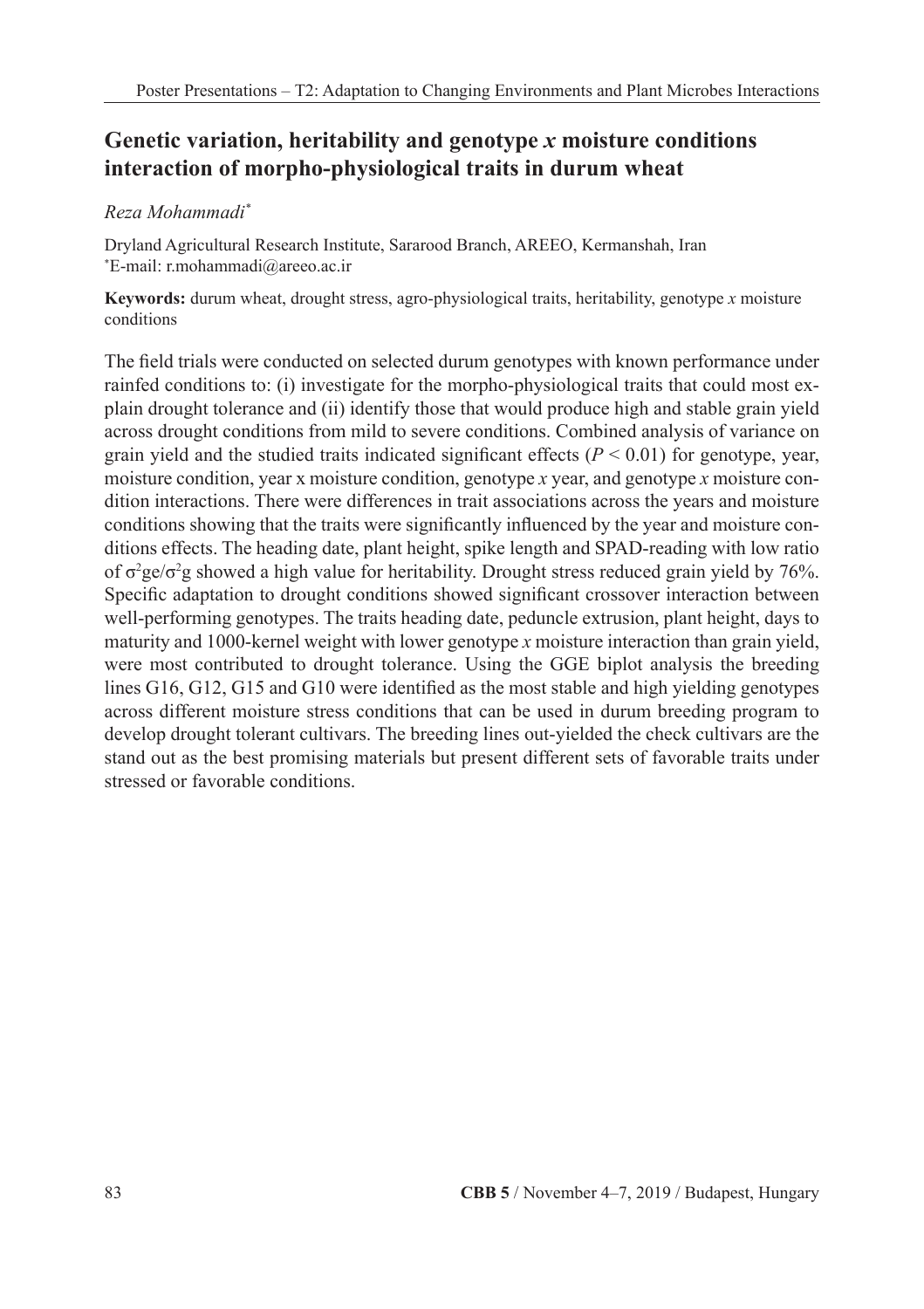# **NUE variation within a panel of selected winter wheat cultivars under South-Eastern European conditions**

*Novoselović Dario2,4\*, Ivić Marko<sup>4</sup> , Plavšin Ivana2,4, Lovrić Ana<sup>1</sup> , Černe Marko2,5, Maričević Marko<sup>3</sup> , Rajković Bruno1,2, Šarčević Hrvoje1,2*

 University of Zagreb, Faculty of Agriculture, Svetošimunska 25, 10000 Zagreb, Croatia Centre of Excellence for Biodiversity and Molecular Plant Breeding (CoE CroP-BioDiv), University of Zagreb, Faculty of Agriculture, Svetošimunska 25, 10000 Zagreb, Croatia Bc Institute for Breeding and Production of Field Crops, Rugvica, Dugoselska 7, 10370 Dugo Selo, Croatia Agricultural Institute Osijek, Južno predgrađe 17, 31000 Osijek, Croatia

5 Institute for Agriculture and Tourism Poreč, C. Huguesa 8, 52440 Poreč, Croatia \* E-mail: dario.novoselovic@poljinos.hr

**Keywords**: NUE, genetic variation, correlations, wheat, yield

Nitrogen use efficiency (NUE) in wheat presents one of the most important agro-ecological concerns that affects our environment and levels of grain yield as well as bread-making quality resulting in possible economic gains or losses for both farmers and millers. Having cultivars with high NUE is therefore a desirable trait of a cultivar when prices of nitrogen inputs and environmental risks are rising. NUE by its nature is known to be associated with various genetic, physiological, morphological and developmental characteristics of wheat plant. The objective of this study was to assess and characterize the components of variation controlled by genotype (G), environment (E) and  $G \times E$  interaction and relationship among analysed traits. In the present study, we tested 48 winter wheat cultivars from different breeding programs in region in a replicated field trials at three locations (Osijek, Poreč and Zagreb), Croatia in 2016/2017 and 2017/2018 year at two nitrogen levels applied in top-dressing (0 and 100 kg of N/ha). For grain yield and grain protein content all sources of variation were significant except for Genotype  $\times$  N level with almost undetectable contribution. Other contributions were estimated 4.29 % for ENV  $\times$  NLEV (Environment  $\times$  N level), 18.6 % for GEN (genotype) effects, 5.28 % for GEN  $\times$  ENV (genotype  $\times$  environment effects) and 55.73 % for ENV (environmental effects). In similar way, for grain protein content (GPC) contribution from these sources of variation were:  $10.66\%$  for ENV  $\times$  NLEV, 33.47 % for GEN, 7.29 % for GEN × ENV and 38.27 % for ENV. For NUE and its components nitrogen uptake efficiency (NUPE) and nitrogen utilization efficiency (NUTE), among different sources of variation, the most important were the effects of ENV (NUE-38.04 %, NUPE-60.60 % and NUTE-45.89 %), ENV × NLEV effects (NUE-32.07 %, NUPE-24.27 % and NUTE-8.78 %), GEN effects ((NUE-11.87 %, NUPE-2.52 % and NUTE-23.56 %). Less pronounced effects were found GEN  $\times$  ENV (NUE-3.82 %, NUPE-1.77 % and NUTE-6.97 %) and Genotype  $\times$ NLEV (NUE-3.67 %, NUPE-0 % and NUTE-0.29 NS %).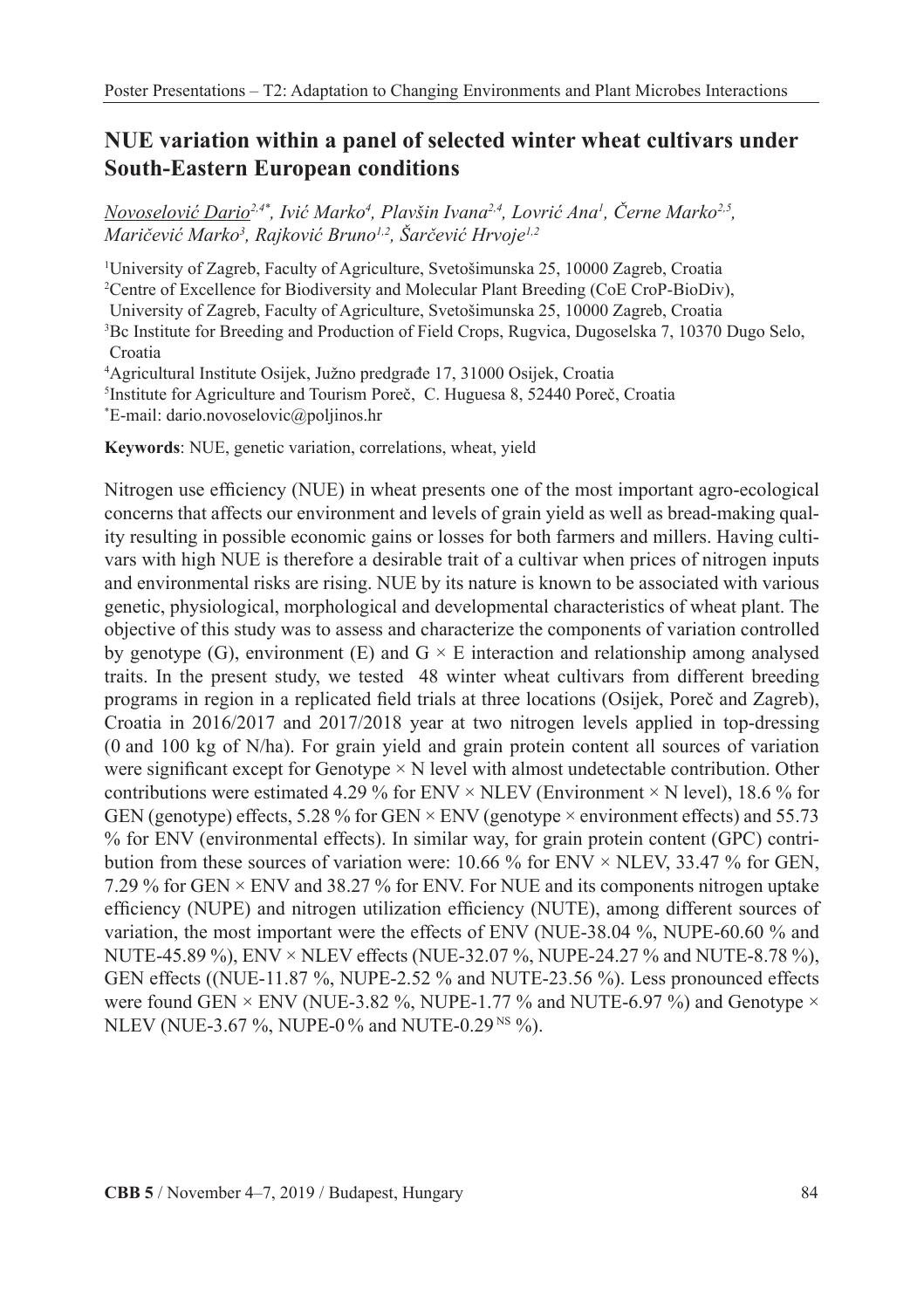Significant phenotypic correlations were found between grain yield with NUTE ( $r_p$ = 0.32\*) and GPC ( $r_{p} = -0.30*$ ), GPC and NUPE ( $r_{p} = 0.45***$ ) and between NUTE ( $r_{p} = -0.39*$ ) with NUPE ( $r_{p}$  = 0.59\*\*\*) and NUTE ( $r_{p}$  = 0.50\*\*\*). Estimated genetic correlations between two N levels were for grain yield ( $r_G$ = 1.04 ± 0.02), GPC ( $r_G$ = 0.99 ± 0.01), NUE ( $r_G$ = 0.99 ± 0.01), NUPE ( $r_G$  = 1.32  $\pm$  0.21) and NUTE ( $r_G$  = 1.01  $\pm$  0.021).

#### **References**

R Development Core Team (2008). R: A language and environment for statistical computing. R Foundation for Statistical Computing,Vienna, Austria.

ISBN 3-900051-07-0, URL http://www.R-project.org.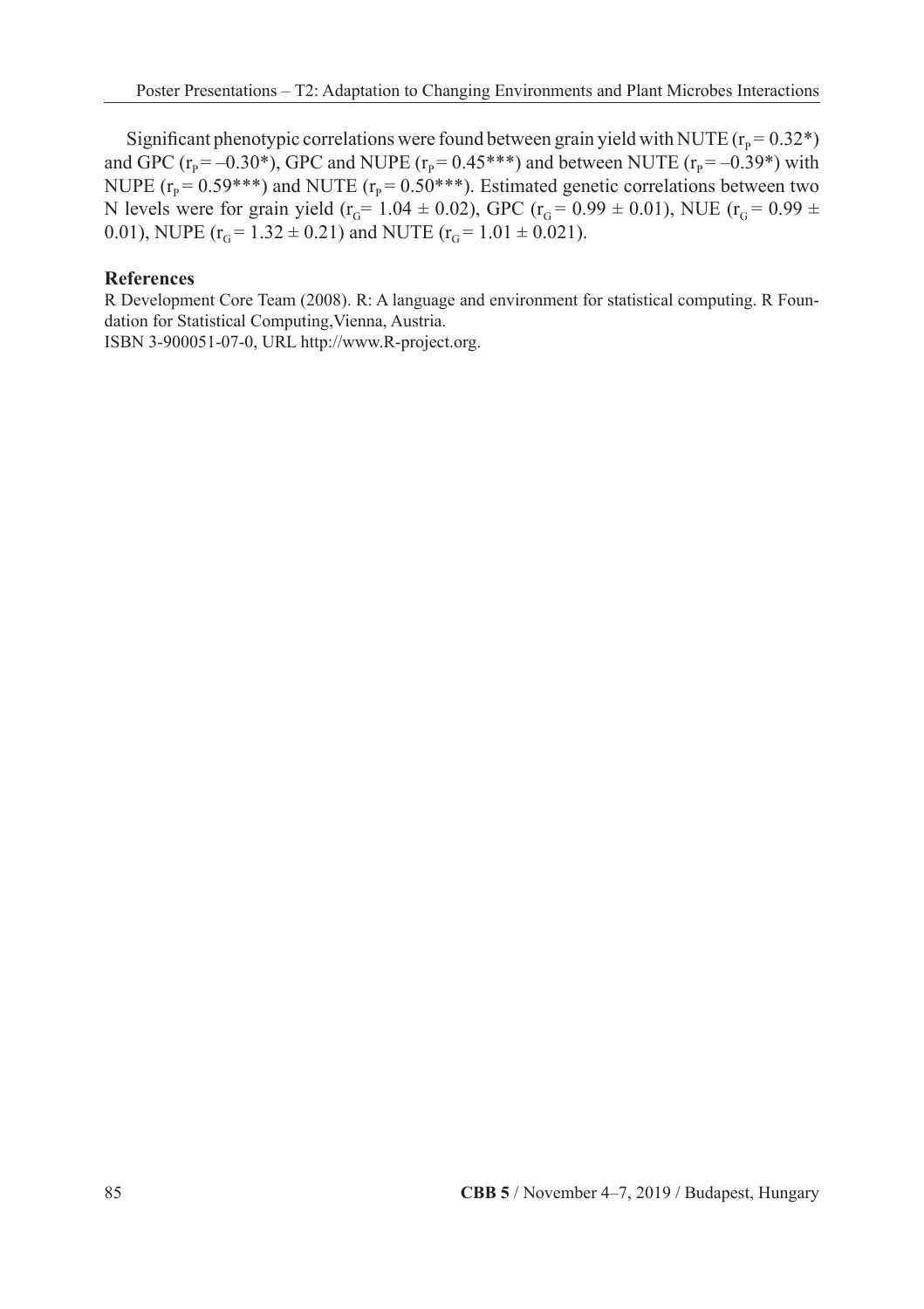# **Biosynthesis of benzoxazinoids in rye (***Secale cereale* **L.) – where this story begins?**

*Magdalena Święcicka<sup>1</sup> , Beata Bakera1 , Wojciech Burza1 , Mariusz Kowalczyk2 , Anna Stochmal2 , Monika Rakoczy-Trojanowska1\**

1 Department of Plant Genetics, Breeding and Biotechnology Warsaw University of Life Sciences (SGGW), Nowoursynowska 166 St. 02-787 Warsaw, Poland 2 Department of Biochemistry and Crop Quality, Institute of Soil Science and Plant Cultivation – State Research Institute, Czartoryskich 8 St., 24-100 Pulawy, Poland \* E-mail: monika\_rakoczy\_trojanowska@sggw.pl

**Keywords**: *ScBx* gene, *ScIgl* gene, biotic stress, abiotic stress

Benzoxazinoids (BXs) are secondary metabolites synthesized by many species of the Poaceae family, including rye, that play an important role in biotic and abiotic stress resistance, and in allelopathy. Up to day, 10 orthologues of maize genes - *Bx1-Bx7*; *Igl*, *glu* and *GT* controlling BX biosynthesis have been discovered in rye. According to the general opinion, the first step in BX biosynthesis (conversion of indole-3-glycerolphosphate to indole, controlled by *Bx1* gene and its orthologues, encoding for indole-3-glycerol phosphate lyase – IGL), takes place in chloroplasts. The results of our multifaceted experiments on rye BXs clearly showed that this statement is only partly true. In all the experiments comprising such stresses as allelocompounds secreted by Berseem clover and low temperature during vernalization, we have found that the both the production of BXs and the expression of genes controlling their biosynthesis are induced both in the aerial parts (AP) and roots (R). You could assume that BX produced in response to stress are transported from AP to R (and oppositely), but such a scenario is rather impossible due to the immediacy of the induction of gene expression and metabolite production in parts of plants not subjected to stress. Moreover, BXs and the expression of genes controlling their biosynthesis were detected not only in induced, but also in the native conditions. The final proof was the detection of BX in roots of germinating seeds devoid of coleoptile and in root primordia produced *in vitro*. Therefore, we hypothesize that the story "BX biosynthesis" may start in aerial parts of plants and in roots (most probably in leucoplasts), both under native and stress conditions.

#### **Acknowledgments**

The research has been financed by the National Science Centre (Poland) – No UMO-2015/19/B/ NZ9/00921.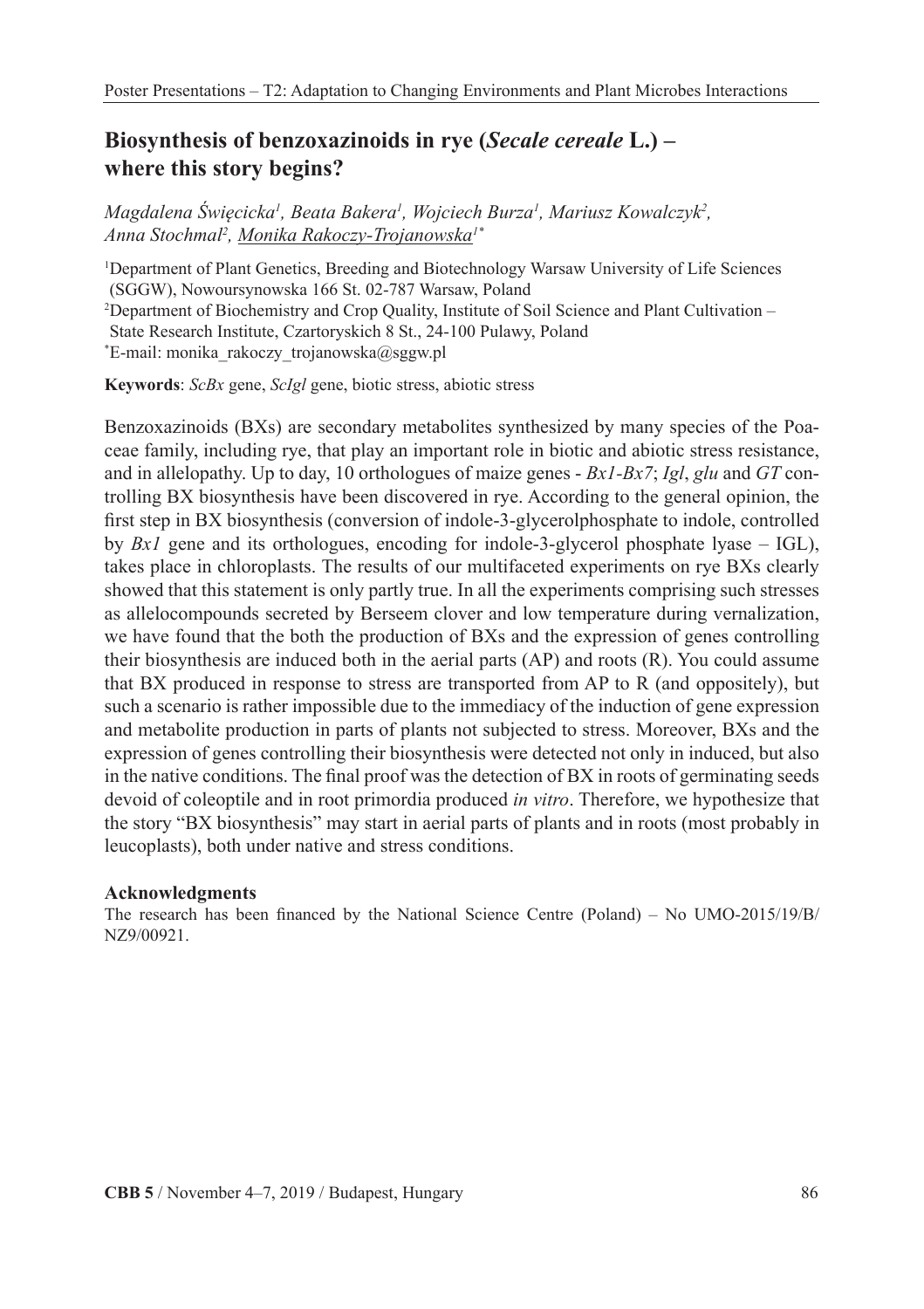### **Effect of brown rust infection on the expression of genes putatively related to resistance response**

*Magdalena Święcicka1\*, Ewa Siedlecka1 and Monika Rakoczy-Trojanowska1*

1 Warsaw University of Life Sciences, Nowoursynowska 166, 02-787 Warszawa, Poland \* E-mail: magdalena\_swiecicka@sggw.pl

**Keywords**: brown rust, rye R genes, benzoxazinoids, resistance response.

Brown rust (BR) of rye, caused by an obligate biotrophic basidiomycete fungus *Puccinia recondite* f.sp.*secalis* (Roberge ex Desmaz) (*Prs*) is one of the most important diseases of rye in Central and Eastern Europe including Poland. Up to date, several rye R genes (designated as *Pr*) connected with the defence reaction against *Prs* have been described. However, none of them has been isolated physically and, consequently, their expression profile in plants infected by rust is unknown.

The aim of the presented study was to examine the expression changes of two genes: *ScBx4* and *Lr1* in rye seedlings infected with *Prs. ScBx4* controls one of the steps of benzoxazinoids biosynthesis (which are main protective secondary metabolites in rye) and *Lr1* is an orthologue of wheat resistance gene *Lr1.* Previously, we have found, that the SNP ScBx4\_1583 in gene *ScBx4* is associated with the response of rye to BR, but the in-depth studies of its function have not been carried out. Recently, in our laboratory, the putative orthologue of wheat gene *Lr1*, has been identified in rye genome bioinformatically and experimentally. Nevertheless, its function as resistance-associated genes is still unknown.

The expression profiles of *Lr1* and *ScBx4* genes were studied using qPCR. The aerial parts of three inbred rye lines (L318, D33, D39) were inoculated with *Prs* and after 8, 17, 24, 48 hours post inoculation material was collected. The tested time points were experimentally chosen:  $8 h$  – the first appressoria are observed,  $17 h$  – haustorium mother cells (HMC) appear, 24 h – the number of HMC increase, 48 h – the first micronecroses are observed. Our analysis indicates that *Lr1* and *ScBx4* were differentially expressed during *Prs* infection.*Lr1* gene was especially upregulated 17 hpi both in more susceptible (L318) and more resistant (D39) line. During the *Prs* pathogenesis the expression of *Lr1* gene increased in L318 and decreased in D39, what suggests the important role of *Lr1* in this process. In opposite *ScBx4* was upregulated 8 hpi in all tested lines what may indicate plant unspecific resistance response.

This work was financially supported by the National Centre Science, project UMO-2018/31/B/NZ9/00439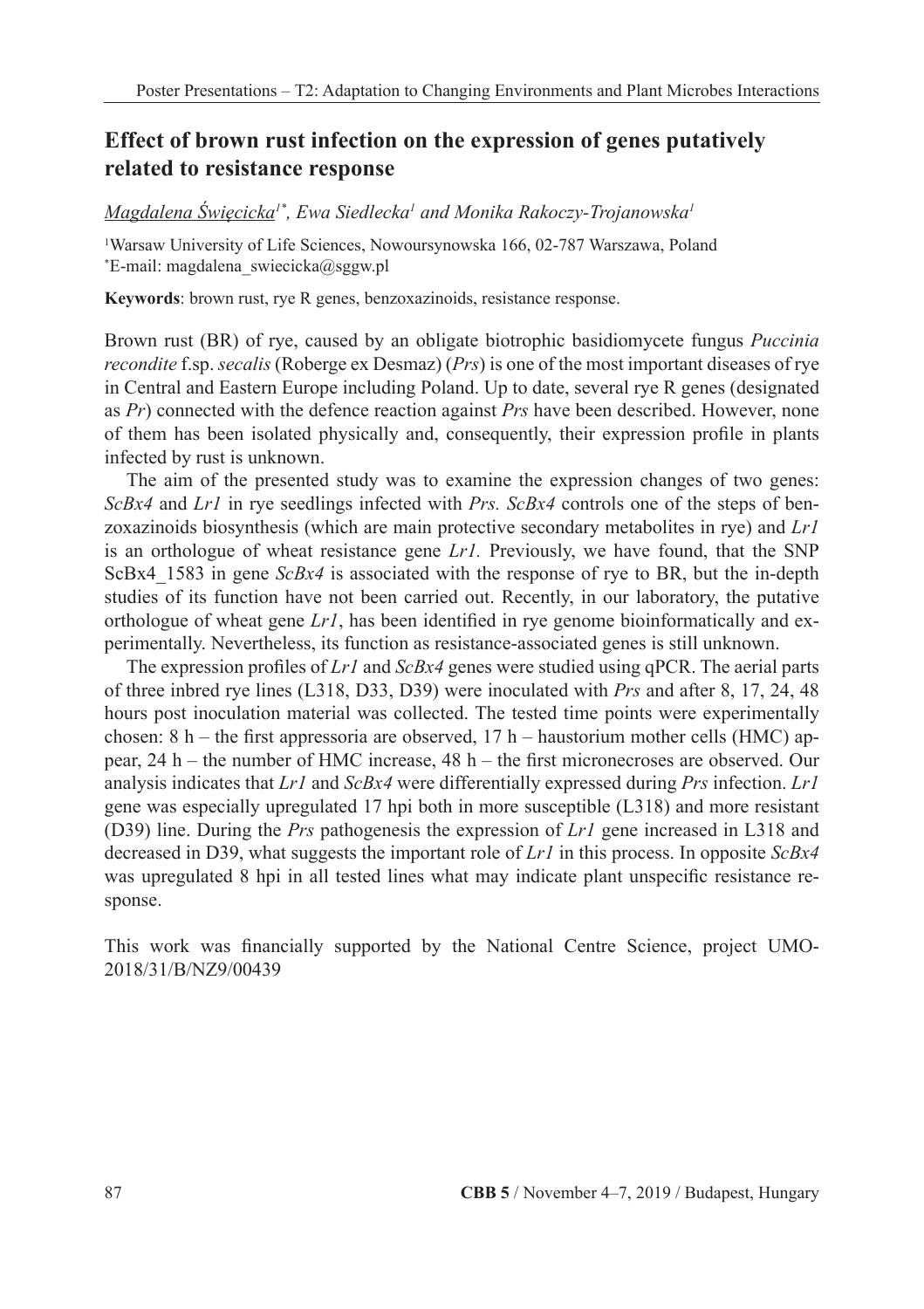### **Effects of different polyamine treatments on salicylic acid-deficient**  *Arabidopsis* **plants**

### *Judit Tajti\* , Kamirán Áron Hamow1,2,Edit Németh1 , Magda Pál1*

1 Department of Plant Physiology, Agricultural Institute, Centre for Agricultural Research, Hungarian Academy of Sciences, 2462 Martonvásár, Hungary 2 Plant Protection Institute, Centre for Agricultural Research of the Hungarian Academy of Sciences, Budapest, Hungary \* E-mail: tajti.judit@agrar.mta.hutajti.judit@agrar.mta.hu

**Keywords**: *Arabidopsis*, polyamine metabolism, plant hormones

Polyamines are small, aliphatic molecules that can be found in all living organisms. They are involved in direct interactions with other metabolic routes and hormonal cross-talk, and have an important role in plant stress responses and in signalling processes. The most abundant polyamines are putrescine (PUT), spermidin (SPD) and spermine (SPM). Although they have a similar structure, their effects on plants can be very different.

There are two ways to change the endogenous level of plant compounds such as polyamines and plant hormons. One of them is the exogenous application of the compound or it is also possible to use synthesis mutant or transgenic plants. In order to reveal the relationship between the polyamines and plant hormones and to have an insight into their role as signalling molecules, exogenous polyamine treatments (0,5 mM PUT, SPD and SPM for 24 hour) were applied on two types of salicylic acid-deficient *Arabidopsis* plants (*sid2*: salicylic acid synthesis mutant; *eds5*: unable to transport salicylic acid from chloroplast) grown hidroponically. Col-0 ecotype was used as control.

To follow up the actual physiological status of the plants, chlorophyll-*a* fluorescence induction measurements were conducted. UHPLC-MS/MS analyses were carried out to investigate the effects of different polyamines on endogenous hormone levels (abscisic acid, gibberilic acid, jasmonic acid and salicylic acid). In order to compare the common and different points of signalling pathways and regulatory mechanism induced by the individual polyamines, gene expression studies were also performed. Our main interests were the key enzymes playing role in polyamine metabolism and in the biosynthesis of the above mentioned plant hormones.

Our results revealed that mutants with deficient salicylic acid synthesis or transport responded partly differently to the polyamine treatments, in addition there were significant differences between the pattern of the changes induced by the PUT, SPD or SPM treatments. These findings will may contribute to better understand the role of polyamines and their connection with other hormones.

#### **Acknowledgments**

This work was supported by the grant K124472.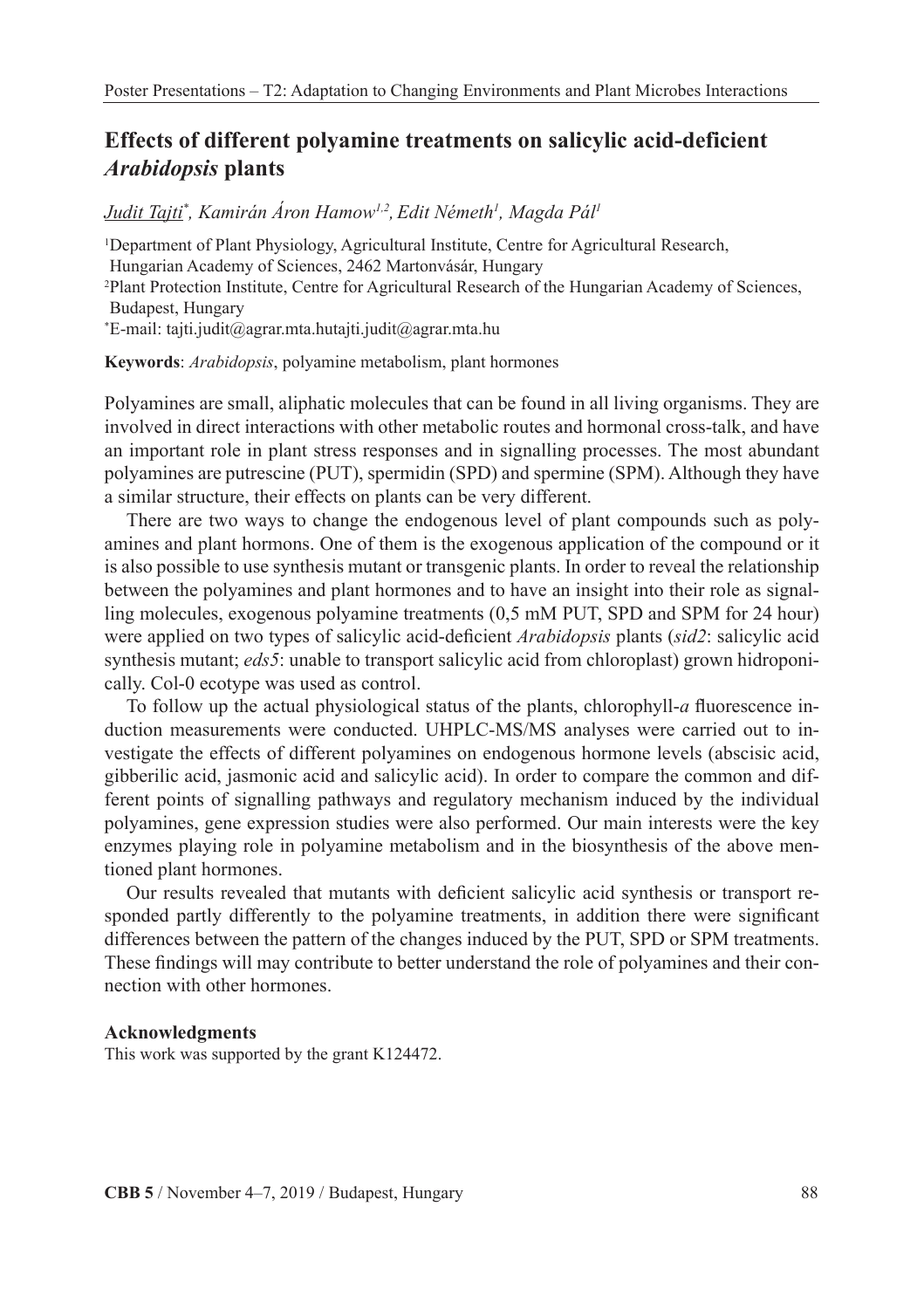# **T3: New Breeding Strategies and Bioinformatic Tools**

# **Common bunt: study of predominant virulences in France and developement of a resistance test for registration in the French Catalogue of common wheat varieties for organic farming**

*<u>Valérie Cadot</u><sup>1\*</sup>, Geoffrey Orgeur<sup>1</sup>, Thomas Baldwin<sup>1</sup>, Julie Gombert<sup>2</sup> Laurence Fontaine<sup>3</sup>, Philippe du Cheyron<sup>4</sup>, Julien Bruyère<sup>5</sup>, Sandrine Oste<sup>5</sup>, Jean Champion<sup>6</sup>,* Jean-Philippe Maigniel<sup>7</sup>, Aurélie Mailliard<sup>7</sup>, Valérie Grimault<sup>1</sup>

 GEVES Beaucouzé – 25 rue Georges Morel, 49071 Beaucouzé, France FNAMS Impasse du Verger, 49800 Brain sur l'Authion, France ITAB 9, rue André Brouard - CS 70510, 49105 Angers Cedex 02, France Arvalis Institut du Végétal Route de Châteaufort, ZA des graviers 91190 – Villiers le Bâcle, France FREDON Nord Pas-de-Calais 265, rue Becquerel BP 74, 62750 Loos-en-Gohelle, France Chambre d'Agriculture de la Drôme, Ferme expérimentale d'Etoile - 2485 route des Pécollets, 26800 Etoile sur Rhône, France GEVES, Unité expérimentale de l'Anjouère, 49370 La Pouëze, France \* E-mail: valerie.cadot@geves.fr

**Keywords**: *Tilletia,* Common bunt, virulence, resistance test, organic farming

Common bunt is a re-emerging seed-borne disease affecting particularly organic cereal farming.*Tilletia caries* was identified as the predominant species in 26 isolates collected from 15 French departments with 100% occurrence, compared with *T. foetida,* at 15.4%. Twenty strains of *T. caries* were selected to identify their virulences, from their behaviour on differential host range (Goates, 2012), revealing a predominant virulence on Bt-7 resistance gene, with a frequency of 48%, followed by Bt-2 (24%) and Bt-15 (19%). An early varietal resistance test by qPCR at the 3- leaf stage, quantifying *Tilletia sp*. DNA, was developed. This early test was found to be well correlated with the adult field test, based on visual notation of the bunted ear rate from a panel of varieties grown using organic practises  $(R_{S_{\text{maxmax}}} = 0.89)$ . A resistance test using the predominant virulences will be taken into account for the registration in the French Catalogue of soft wheat varieties for organic farming.

### **Acknowledgments**

The partners in the CASDAR Carie ABBLE project would like to thank the Ministry of Agriculture, Agri-Food and Forestry for its financial contribution to the "Agriculture and Rural Development" Trust Fund Account.

FREDON Nord Pas-de-Calais also thanks the Hauts-de-France Region for the financial support provided in co-financing.

### **References**

Goates, B. J. 2012. Identification of new pathogenic races of common bunt and dwarf bunt fungi, and evaluation of known races using an expanded set of differential lines. Plant Dis. 96:361–369. doi:10.1094/PDIS-04-11-0339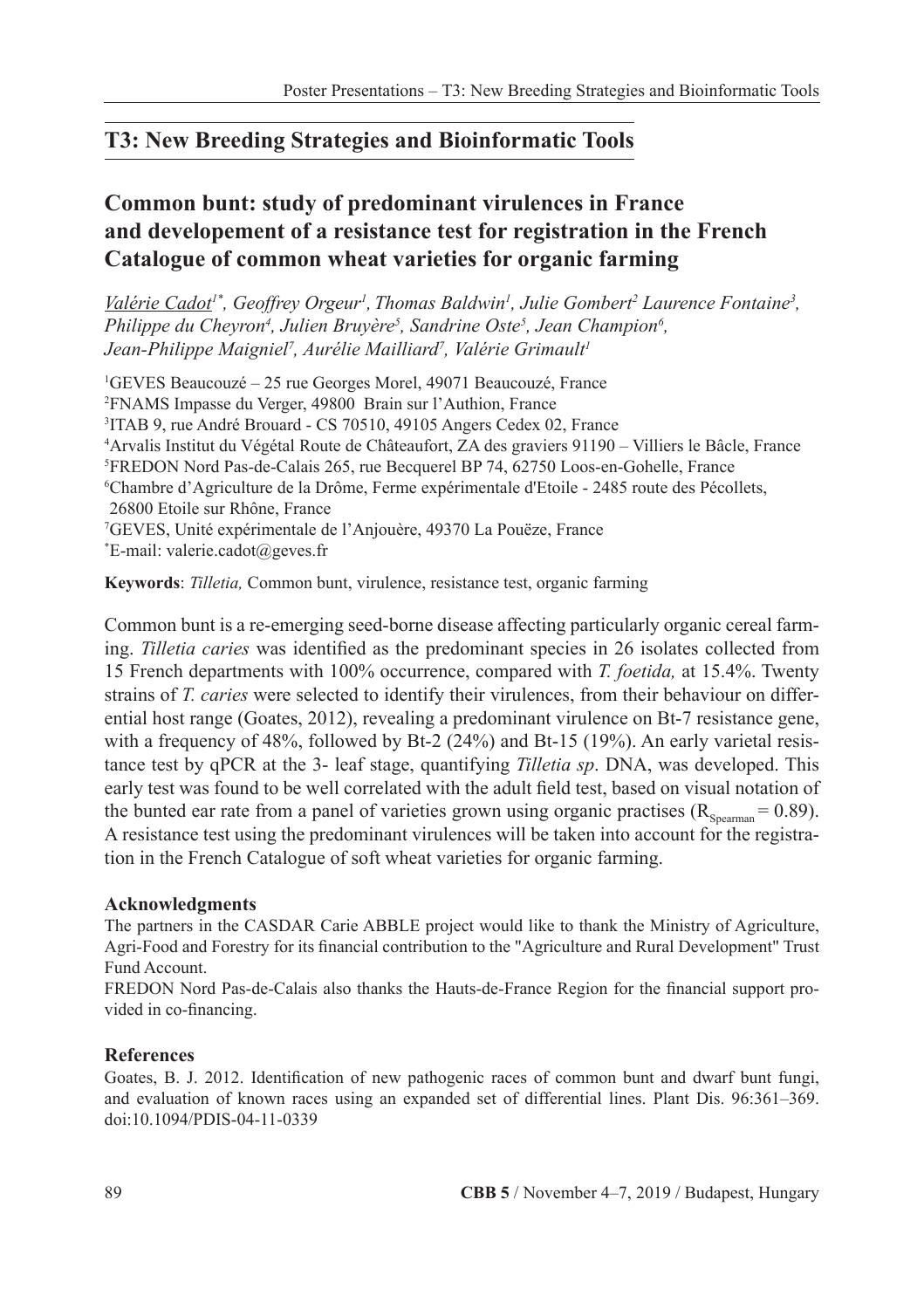# **Breeding for FHB Resistance in Czech Republic – New Resistant Varieties**

*Veskrna O.1 , Horcicka P.1 , Jezek S.2 , Zrckova M.1 , Pospisilova V.1 , Schmiedlova I.2 , Matyk J.2*

Selgen a.s. Plant Breeding Station Stupice<sup>1</sup> Selton. Researche Centrum2

Fusarium head blight (FHB) and following mycotoxin production is important problem of safety wheat production in Czech Republic. Protection against this disease is possible only by keeping the whole complex of measures, where the variety resistance represents an important role. Effect of variety resistance was found to be more stable than fungicide treatment.

There were described many FHB resistance resources but due to poor agronomical character without any significant success in conventional wheat production. It can be stated that the introgression of FHB resistance QTL into elite high-yielding cultivars often brings a potential risk of worsening of important agronomical traits.

Poster described recently registered winter wheat variety Viki which keep improved FHB tolerance as well as good agronomical traits and have good potential for safety cultivation in fusarium favorable areas.

NAZV – QK1710302 název projektu "Zvýšení odolnosti pšenic vůči suchu, mrazu, padlí a fuzariózám klasu pomocí metod genomiky a proteomiky. "





Funded by European Union Horizon 2020 Grant agreement No 771367

ECOBREED project has received funding from the European Union's Horizon 2020 research and innovation programme under grant agreement No 771367. The content of this paper reflects only the author's view and the European Union Agency is not responsible for any use that may be made of the information it contains.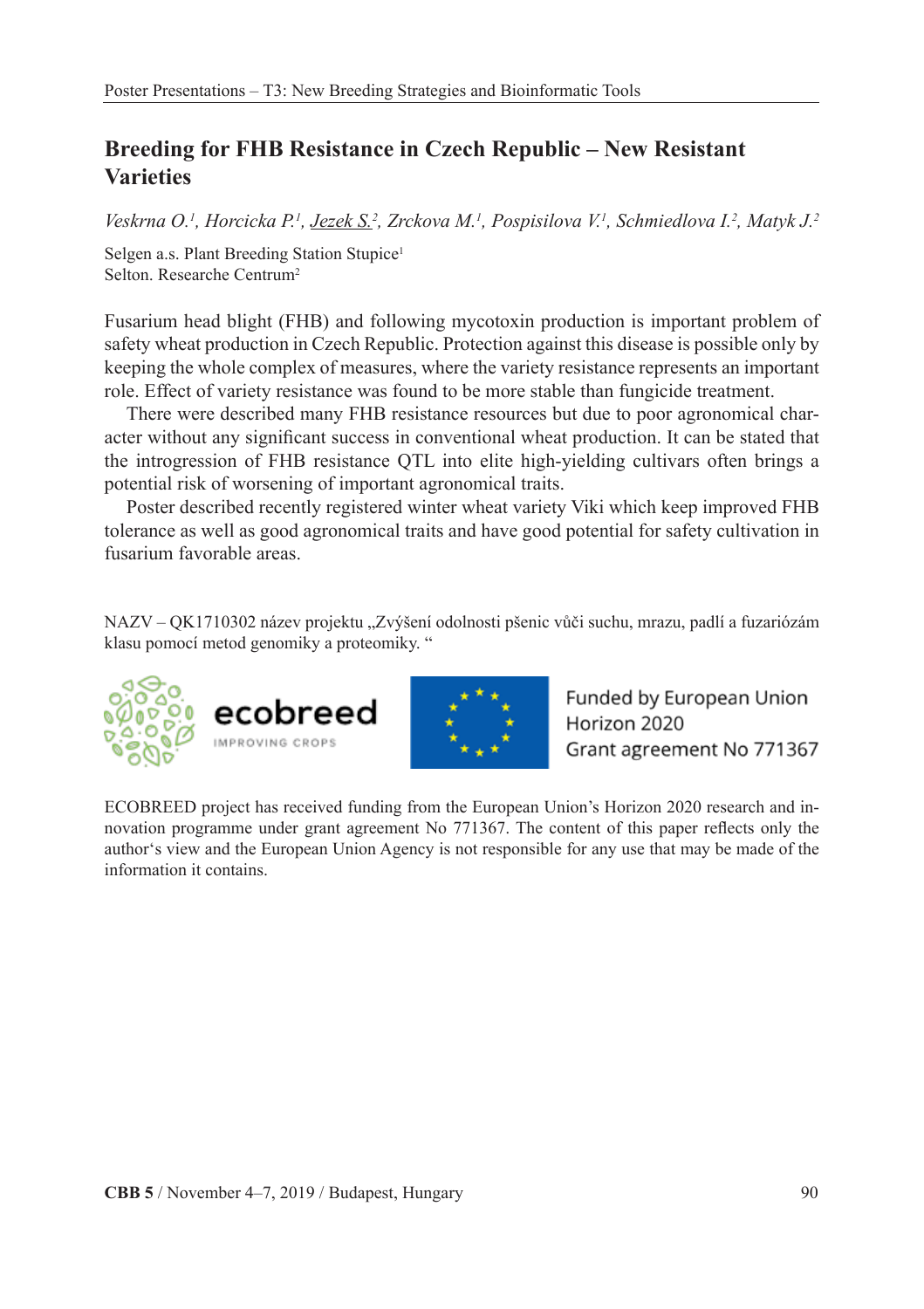# **Identification of putative Phytochrome Interacting Factors (PIFs) in domesticated barley (***Hordeum vulgare* **L.)**

Krisztián Gierczik<sup>1,2,\*</sup>, <u>Balázs Kalapos<sup>1,2</sup>, Attila Vágújfalvi<sup>1</sup>, Gábor Galiba<sup>1,2</sup></u>

1 Agricultural Institute, Centre for Agricultural Research, Hungarian Academy of Sciences, Martonvásár, H2462 Hungary

2 Festetics Doctoral School, Georgikon Faculty, University of Pannonia, Keszthely, H-8360 Hungary \* E-mail: gierczik.krisztian@agrar.mta.hu

**Keywords**: barley, in silico analysis, phylogenetic analysis, bHLH proteins, PIFs

Phytochrome Interacting Factors (PIFs) are belongs to the plant basic helix-loop-helix (bHLH) protein superfamily, and they have regulatory role as transcription factors as well. PIFs interact with the red and farred light absorbing phytochrome photoreceptors, thus they play crucial regulatory role in different light associated signaling pathways. Their functional analysis are insufficient, only a few studies focus on the identification of PIFs – mostly in Arabidopsis – until now.

In this study, we identified 163 bHLH proteins in barley, and classified them into 25 subfamilies by in silico methods. To reveal the putative barley PIF sequences, we included few known PIF amino acid sequences: 7 from Arabidopsis, 3 from rice (Oryza sativa L.) and 1 from soy bean (Glycine max L.). All of the studied known PIFs were classified into one subfamily – as it could be predicted – thus confirming the accuracy of the phylogenetic analyses. Beside the 11 known PIFs, this subfamily contains 9 unique barley sequences out of the 163 bHLH hits. To find out which one of these are members of the barley PIF protein family, *in vivo* functional analyses are needed in the future.

#### **Acknowledgment**

This work is supported by the National Research, Development and Innovation Office 'OTKA' K128575 project and by the EFOP-3.6.3-VEKOP-16-2017-00008 project. The project is co-financed by the European Union and the European Social Fund.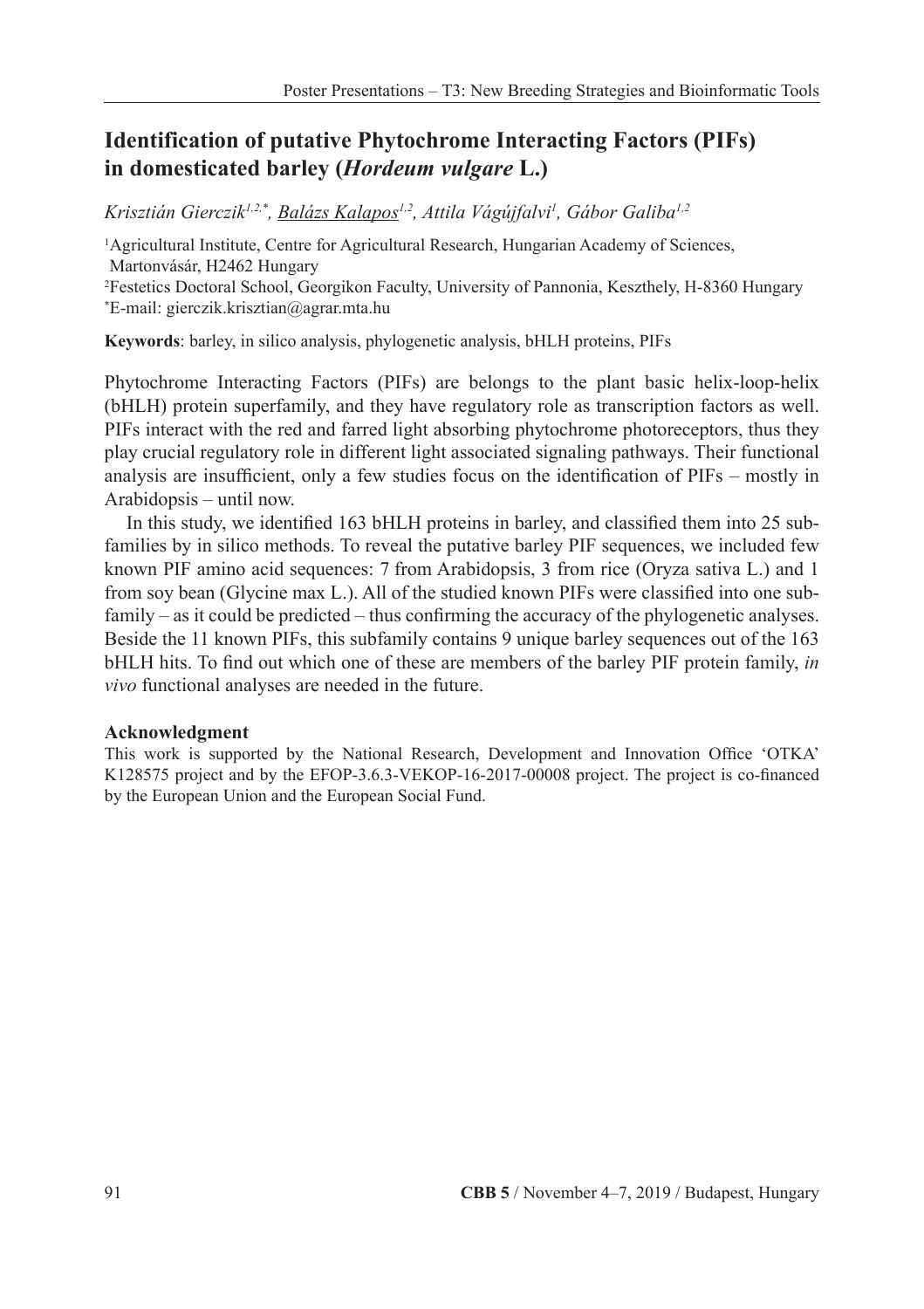### **The** *SERK* **gene expression vs the androgenetic capacity in the rye (***Secale cereale* **L.) anther culture**

*Sylwia Mikołajczyk1\*, Agnieszka Tomkowiak1 , Dorota Weigt1 , Zbigniew Broda1*

1 Department of Genetics and Plant Breeding, Poznan University of Life Sciences, Poznan, Poland \* E-mail: sylwia.mikolajczyk@up.poznan.pl

#### **Keywords:** rye, androgenesis, *SERK* gene

Due to problems with the production of haploidic rye plants by androgenesis it is necessary to search for genes responsible for the expression of this trait. The *SERK* (*Somatic Embryogenesis Receptor-like Kinase*) gene is considered to be the molecular marker of somatic embryogenesis. So far the compound has been described in species such as *Dactylis glomerata*, *Arabidopsis thaliana*, and *Medicago truncatula*. The *SERK* gene expression level is a key factor responsible for cellular differentiation, auxin-induced somatic embryogenesis as well as biotic and abiotic stress reactions. The aim of the study was to analyse the *SERK* gene expression by means of the PCR and RT-PCR technique and determine its usefulness for the selection of rye with high embryogenicity of microspores and high efficiency of androgenesis in the anther culture.

The research was conducted on fragments of different tissues of rye plants: the somatic tissue of leaves, anthers unexposed to low temperature, anthers treated with a temperature of 4 °C for 5 days and tissues obtained in the anther culture (callus, roots, fragments of green leaves and albino regenerants. The donor plants came from winter rye population cultivars and pre-breeding materials.

The PCR reaction was conducted in the same conditions for the identified SERK gene. The profile of the PCR reaction differed in only a temperature of linking starters established according to the temperature of their melting: preliminary denaturation  $-3$  min. in 94 °C, 40 cycles (denaturation – 30 s. in 94 °C, linking starters – 1 min. in 58 °C, the synthesis – 1 min. in 72 °C), final synthesis – 5 min. in 72 °C, the max storage. 24 h in 4 °C. The PCR products were run on 2.5% agarose gels in 1x TBE Buffer. Expected size of the generated product – 234 bp, sequences of starters: F5 'TTGCTGGAGGTGTTGCTG3' and R5 'TACACCTTTC-CAAAGCCAC3'. On the basis of an analysis of received products in the reaction with the starters peculiar to the SERK gene they stated, that presence single products of polymorphic examined objects not allowing for diversifying of the rye genotypes.

RNA was isolated from the samples by means of a GeneMATRIX Universal RNA Purification Kit. cDNA was isolated by means of an NG dART RT Kit. The reverse transcription was carried out in a volume of 15μl with 300 ng of the RNA preparation. The Real Time PCR was carried out in a LIghtCycler 480 II with SensiFast SYBR® No-ROX Kit.

The results of the gene expression analysis with the RT-PCR method showed diversified *SERK* gene expression. The tissues analysed according to the *SERK* gene expression level were divided into 4 groups. The highest *SERK* gene expression was observed in the somatic tissue of rye leaves from the pre-breeding materials. The second highest *SERK* gene expression was observed in the green and albino leaves of regenerants from anther cultures and in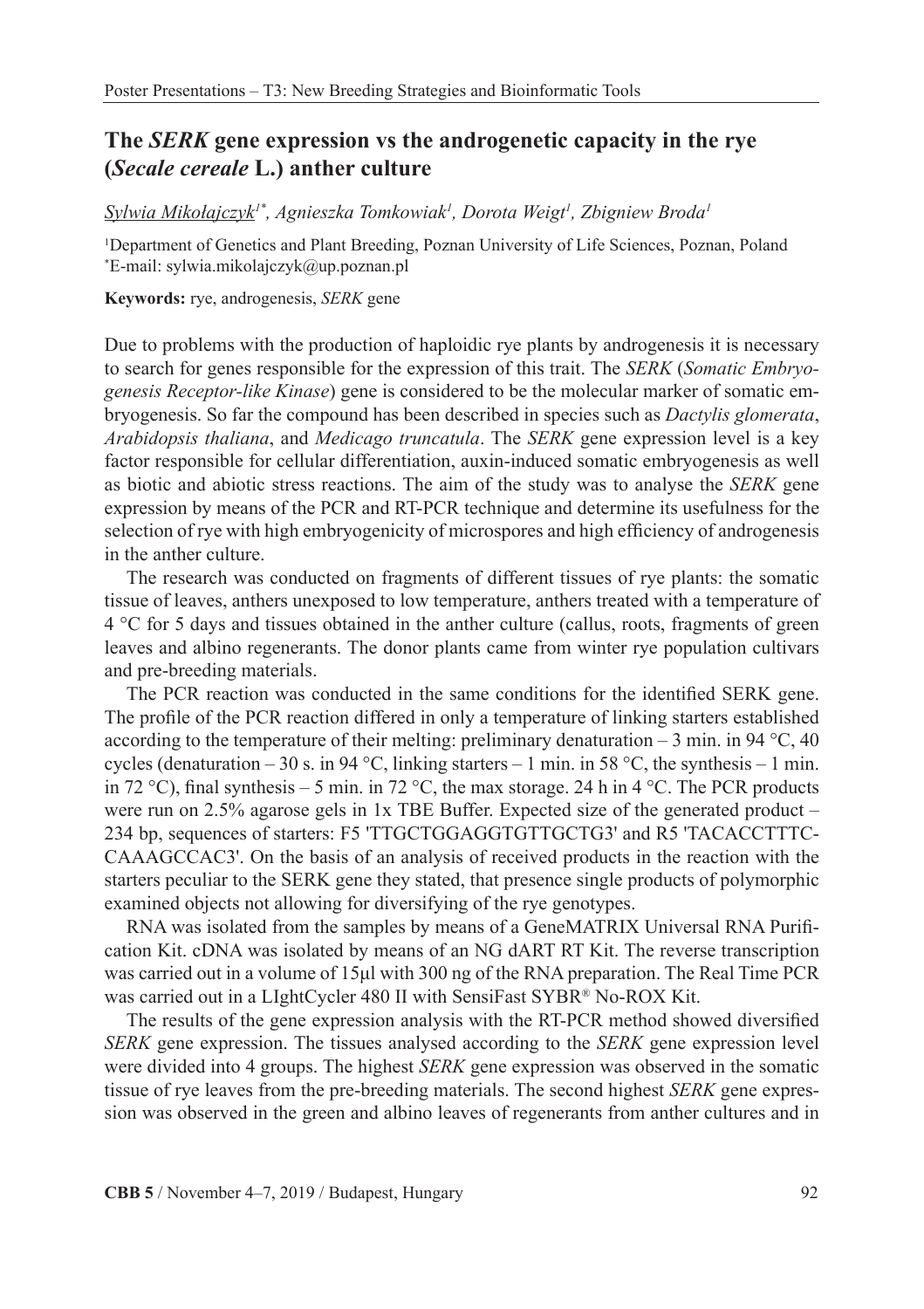roots obtained by rhizogenesis. The third group consisted of the somatic tissue of leaves from the following rye population cultivars: Antonińskie, Dankowskie Nowe and Słowiańskie. The lowest *SERK* gene expression was observed in the callus tissue obtained in the anther cultures of the rye cultivars and pre-breeding materials.

#### **Acknowledgments**

The research was supported by the Ministry of Agriculture and Rural Development project HOR. hn.802.9.2019, research task No. 86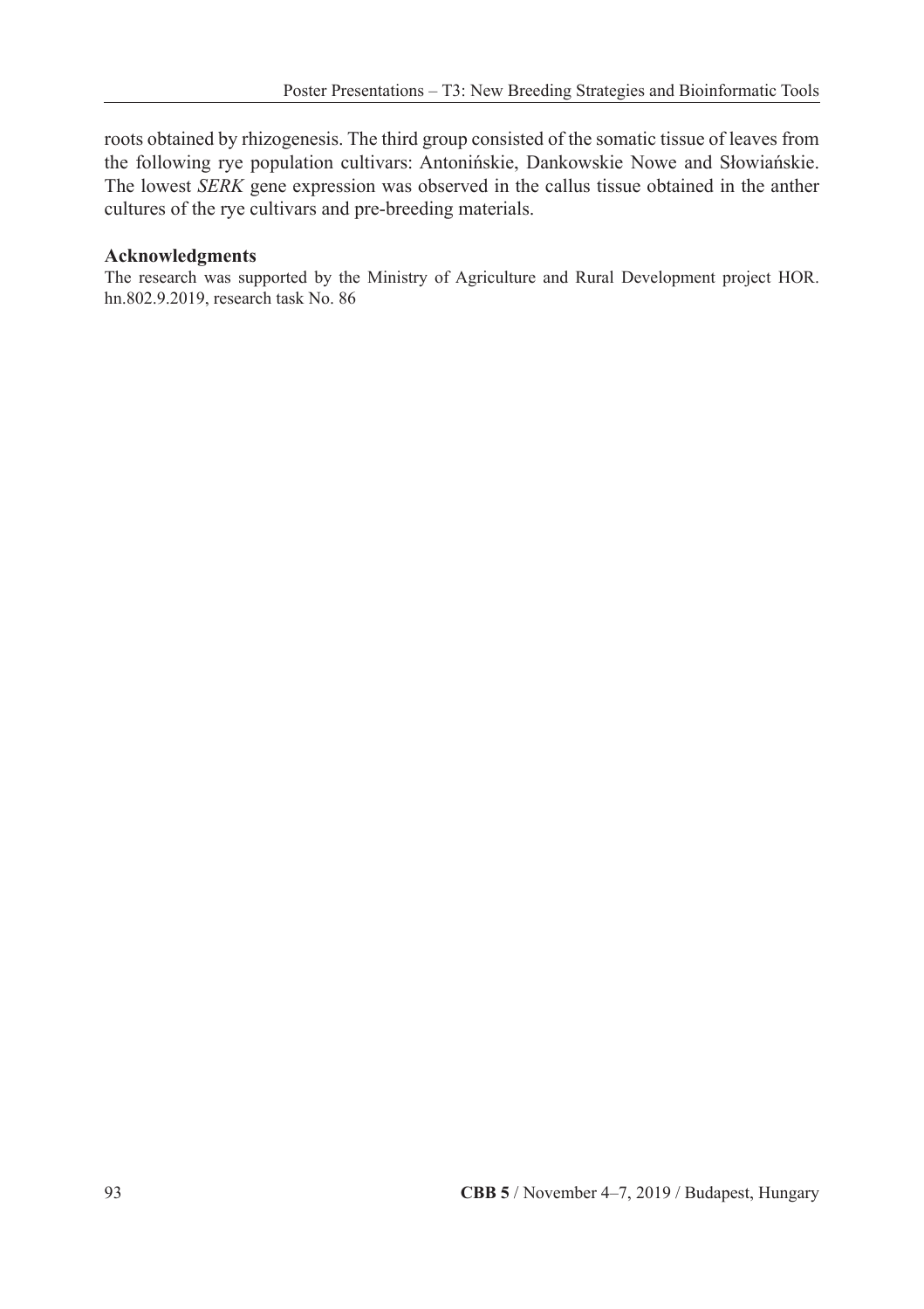### **Heterosis prediction in triticale based upon single chromosomes genetic diversity assessment**

### *Michał Nowak1\*, Justyna Leśniowska-Nowak<sup>1</sup> , Karolina Dudziak2 , Magdalena Sozoniuk1 , Piotr T. Bednarek3*

 Institute of Plant Genetics, Breeding and Biotechnology, University of Life Sciences, Lublin, Poland Chair and Department of Biochemistry and Molecular Biology, Medical University, Lublin, Poland Plant Breeding and Acclimatization Institute, National Research Institute, Radzików, Poland \* E-mail: michal.nowak@up.lublin.pl

**Keywords**: heterosis, DArTseq markers, genetic diversity, triticale

The phenomenon of heterosis in plants, despite wide practical use, has not been fully recognized and characterized so far. Particular emphasis is placed on the analysis and identification of molecular bases of heterosis occurrence. Studies conducted for various plant species indicate that one of the most important elements determining the occurrence of this phenomenon is the appropriate level of genetic diversity between parental forms. Previous research is often based on the assumption that the probability of heterosis occurrence increases with the increase in genetic diversity of parental forms. However, the research conducted so far for triticale has not provided an answer to the question on the relationship between heterosis level and genetic diversity of parental forms. Our approach allowed to confirm the assumed working hypothesis that the analysis based on markers located on specific chromosomes will allow much more precise prediction of heterosis in the  $F_1$  generation than the analysis based on the total marker pool.

The plant material consisted of 470 winter triticale breeding lines. Genotyping of these lines was performed by means of DArTseq technique (Diversity Array Technology, Canberra, Australia). The aim of the presented research was to evaluate the yield of the  $F_1$  triticale hybrids obtained by crossing of genotypes with the highest genetic diversity and to estimate the effect of heterosis. The cross combinations were designed on the basis of the results obtained by means of the analysis of DNA markers located on individual triticale chromosomes. The effect of heterosis was estimated on the basis of the evaluation of yield per unit area, which was carried out under field experiment conditions. The yield of  $F<sub>1</sub>$  hybrids was evaluated both in comparison with the mean value for both parental forms (mid-parent, MPH) and the parental form with better parameters (best-parent, BPH).

The analysis of obtained results showed that chromosome localization of markers on the basis of which the genetic distance between parental forms used for crossing was determined had a significant influence on the heterosis effect. MPH values for the studied forms ranged from -28% using markers located on chromosome 6R to +129% using markers located on chromosome 5A. For BPH effect the values were -38% and +111%, respectively. Additionally, the obtained results were compared with the result obtained using the total marker pool for estimating the genetic distance, regardless of the chromosome location, and it was shown that the selection of forms based on the total pool of markers did not allow to obtain the effect of heterosis, and the yield of the hybrid form was 11% lower than the average yield of parental forms and yield of the form with better parameters.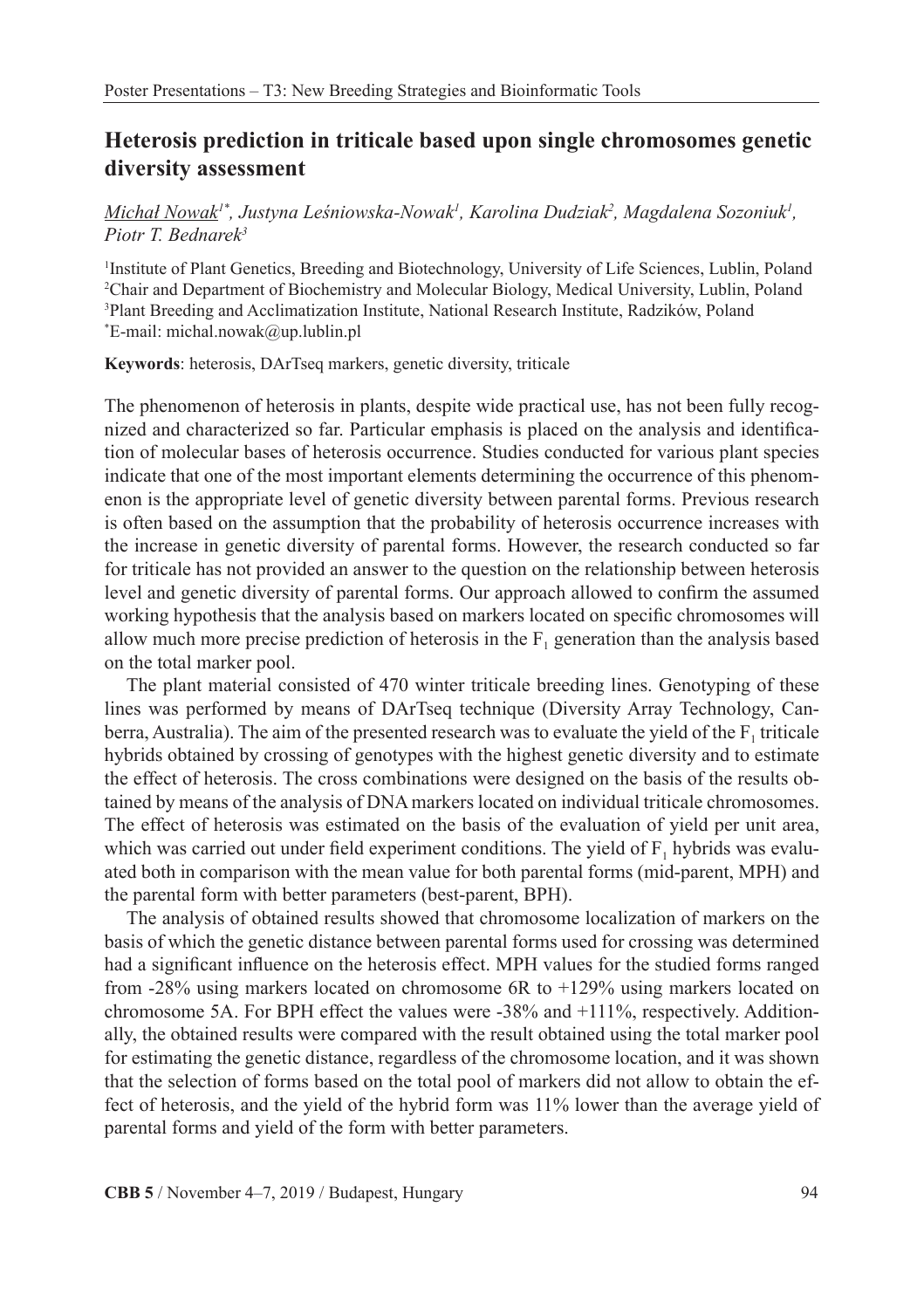Our results suggest that the determination of the genetic diversity based on the selected chromosome(s) could be a better approach than the use of total marker pool. This information could be especially useful for heterosis effect prediction in breeding programs.

#### **Acknowledgement**

The results of the study were obtained within the framework of the project funded by Polish Ministry of Agriculture and Rural Development entitled 'Identification of the genome regions and DNA markers linked to heterosis in hexaploid winter triticale'.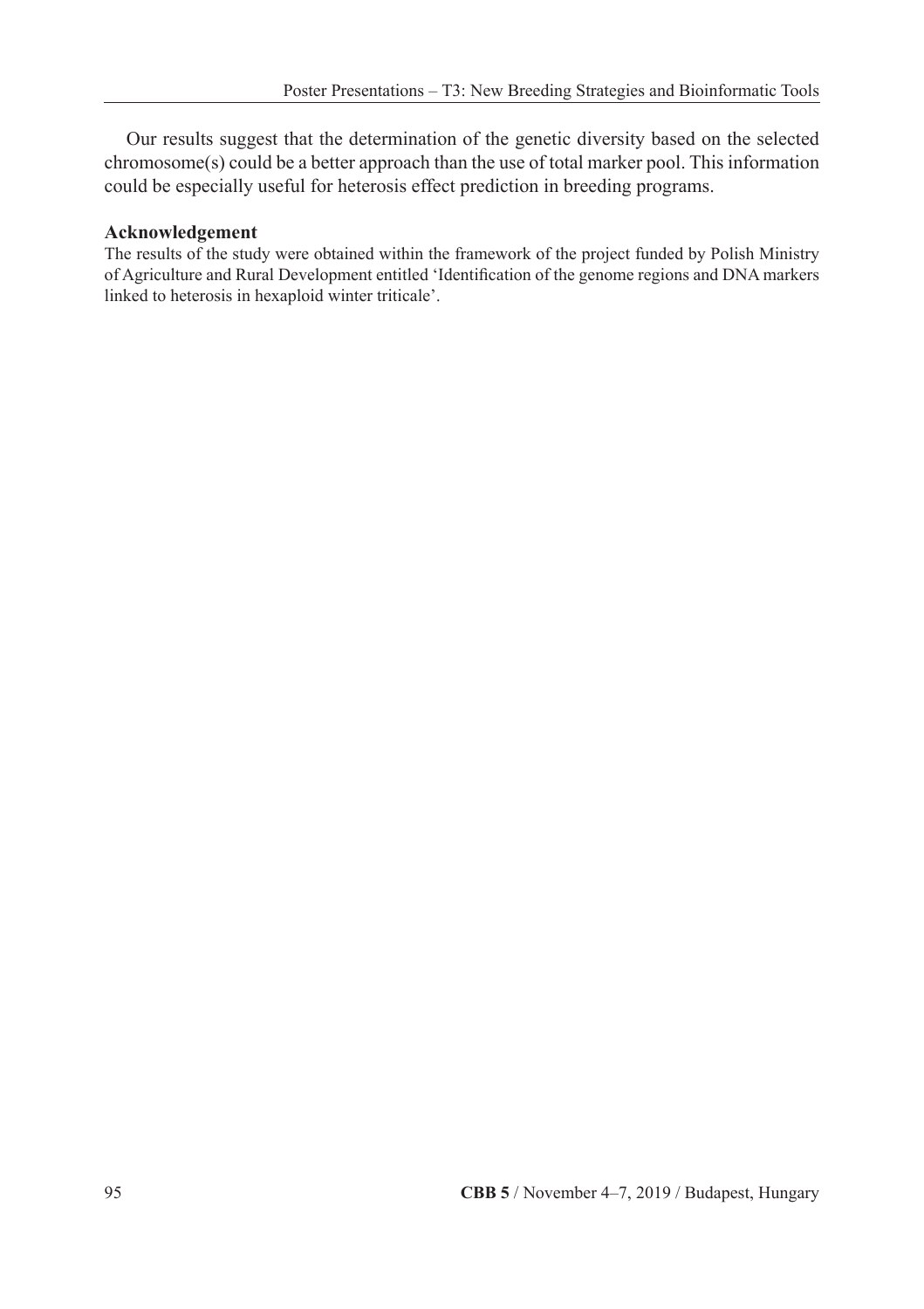### **A new assignment for PCR-based molecular markers of wheat**  *Glu-B1* **locus**

#### *Marina Tikhonova\**

Estonian Crop Research Institute, Jogeva, Estonia \* E-mail: marina.tikhonova@etki.ee

**Keywords**: wheat, HMW-GS, Glu-B1, DNA markers

Wheat is one of the most important cereals worldwide. A large portion of wheat is used in bread baking.

High molecular weight glutenin subunits (HMW-GS) are strictly related to bread-making quality and are responsible for elasticity and polymer formation of wheat dough. Using of DNA markers for the identification of HMW-GS loci allelic composition increases the efficiency and speed of the development of cultivars with higher baking quality. A large number of DNA markers for the HMW-GS loci have been developed. Recent studies revealed new banding patterns, which were not reported earlier, for many of the previously known markers for the HMW-GS at the *Glu-B1* locus (Janni et al., 2017). In this study 3 previously developed PCR-based molecular markers for *Glu-B1* alleles were tested on 12 test cultivars with variable composition of HMW alleles at the *Glu-B1* locus.

A new specific amplification was revealed for the CauBx642 (Xua et al., 2008), MAR (Butow et al., 2004) and By01F/By02R (Frank et al., 2017) molecular markers. The specificity of CauBx642 for By14 ( $\sim$ 630 bp) and Bx17 ( $\sim$ 534 bp) was shown. The same PCR fragment ( $\sim$ 642 bp) was also observed in cultivars with Bx7, Bx7OE, Bx13, Bx20. The  $\sim$ 520-bp amplicon was obtained in cultivars with Bx7, Bx6, Bx13, Bx14, Bx17 using marker MAR, whereas the size of the marker fragment for  $By20$  was  $\sim$ 700 bp and for  $Bx7+By0$ ,  $Bx7OE$ was 563 bp. Marker By01F/By02R produces ~841-bp amplicon specifically for By9 and no bands for By15, By20, while cultivars with the other By subunits had a  $\sim$ 902-bp fragment. Obtained results can be used for the selection of DNA markers for wheat *Glu-B1* HMW-GS.

#### **Acknowledgments**

I acknowledge Maksim Makarenko (SfeDU), Külli Annamaa (ECRI) and Andres Mäe (ECRI) for help in preparing this research.

#### **References**

- 1. Janni M., Cadonici S., Pignone D., Marmiroli N. (2017). Survey and new insights in the application of PCR-based molecular markers for identification of HMW-GS at the Glu-B1 locus in durum and bread wheat. Plant Breeding. 00:1–7.of References here, if applicable.
- 2. Xua Q., Xua J., Liua C.L., Changa C., Wanga C.P., Youa M.S., Lia B.Y., Liua G.T. (2008). PCRbased markers for identification of HMW-GS at Glu-B1x loci in common wheat. Journal of Cereal Science. 47: 394–398.
- 3. Butow B. J., Gale K. R., Ikea J., Juhász A., Bedö Z., Tamás L., Gianibelli M. C. (2004). Dissemination of the highly expressed Bx7 glutenin subunit (Glu-B1al allele) in wheat as revealed by novel PCR markers and RP-HPLC. Theor. Appl. Genet. 109: 1525–1535.
- 4. Frank K., Miró K., Nagy T., Marincs F. (2017). Development of a PCR-based DNA marker for Glu-1By alleles in the old Hungarian Bánkúti wheat. Mol. Breeding. 37:120.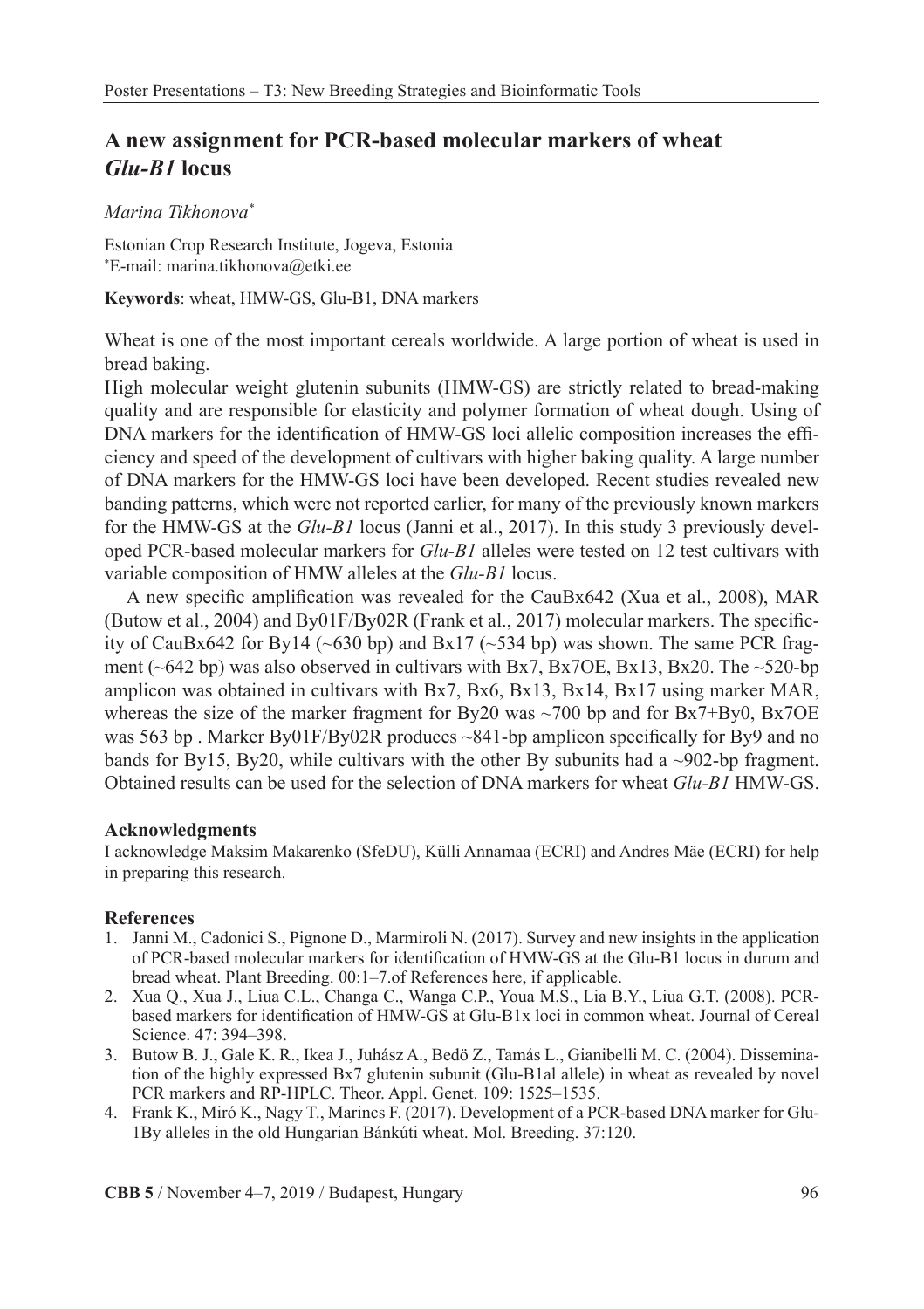### **T4: Modern Technologies From Phenomics to Genome Editing**

# **Optimization of Triticale ABA8'OH Crispr/Cas9 mutagenesis – construct design and validation by protoplast transfection.**

*Krzysztof Michalski and Anna M. Linkiewicz\**

Plant Breeding and Acclimatization Institute – National Research Institute, Radzików, 05-870 Błonie, Poland \* E-mail: corresponding.a.linkiewicz@ihar.edu.pl

**Keywords**: Triticale, genome editing, CRISPR/Cas9, protoplasts, targeted mutagenesis, construct validation

The CRISPR/Cas9 genome editing technique provided long-awaited molecular biology tool to edit specific DNA sequences in plants. Despite the fact that CRISPR/Cas9 constructs are relatively easy to assemble and can be designed to target almost any location in the plant genome, examples of successful improvement of agronomic important traits by CRISPR/ Cas9 are still limited. The individual sequence editing tools exhibit large variations in efficiency. Estimation of CRISPR/Cas9 activity by computational methods may not be accurate for all applications as the criteria are derived from partial, context specific data (Gagnon et al. 2014). A convenient procedure to assay the cleavage activity of CRISPR/Cas9 endonucleases in plants should be considered before carrying out a designed plant genome editing project. We have designed a number of constructs to examine the potential for CRISPR/Cas9 editing of the ABA8'OH gene in Triticale. Here we report the study on CRISPR/Cas9 construct design and validation *via* protoplast transfection assay. Methodology previously optimized for the wheat protoplasts transfection (Shan et al., 2014) was adapted for Triticale. To increase the efficiency of the deletion mediated by CRISPR/Cas9 vectors we have used the additional TREX2 exonuclease, which was reported to enhance heritable mutations by 2,5-fold (Cermak et al., 2017).

#### **References**

- 1. Gagnon J.A. Valen E. Thyme S.B. Huang P. Ahkmetova L. Pauli A. Montague T.G. Zimmerman S. Richter C. Schier A.F. 2014. Efficient mutagenesis by Cas9 protein-mediated oligonucleotide insertion and large-scale assessment of single-guide RNAs. PLoS One 9 e98186
- 2. Cermak T, Curtin SJ, Gil-Humanes J, Cegan R, Kono TJY, Konecna E, Belanto JJ, Starker CG, Mathre JW, Greenstein RL, Voytas DF*.* A multi-purpose toolkit to enable advanced genome engineering in plants. Plant Cell. 2017 May 18. pii: tpc.00922.2016. doi: 10.1105/tpc.16.00922.
- 3. Shan Q, Wang Y, Li J, Gao C. Genome editing in rice and wheat using the CRISPR/Cas system. Nat Protoc. 2014;9:2395–410.